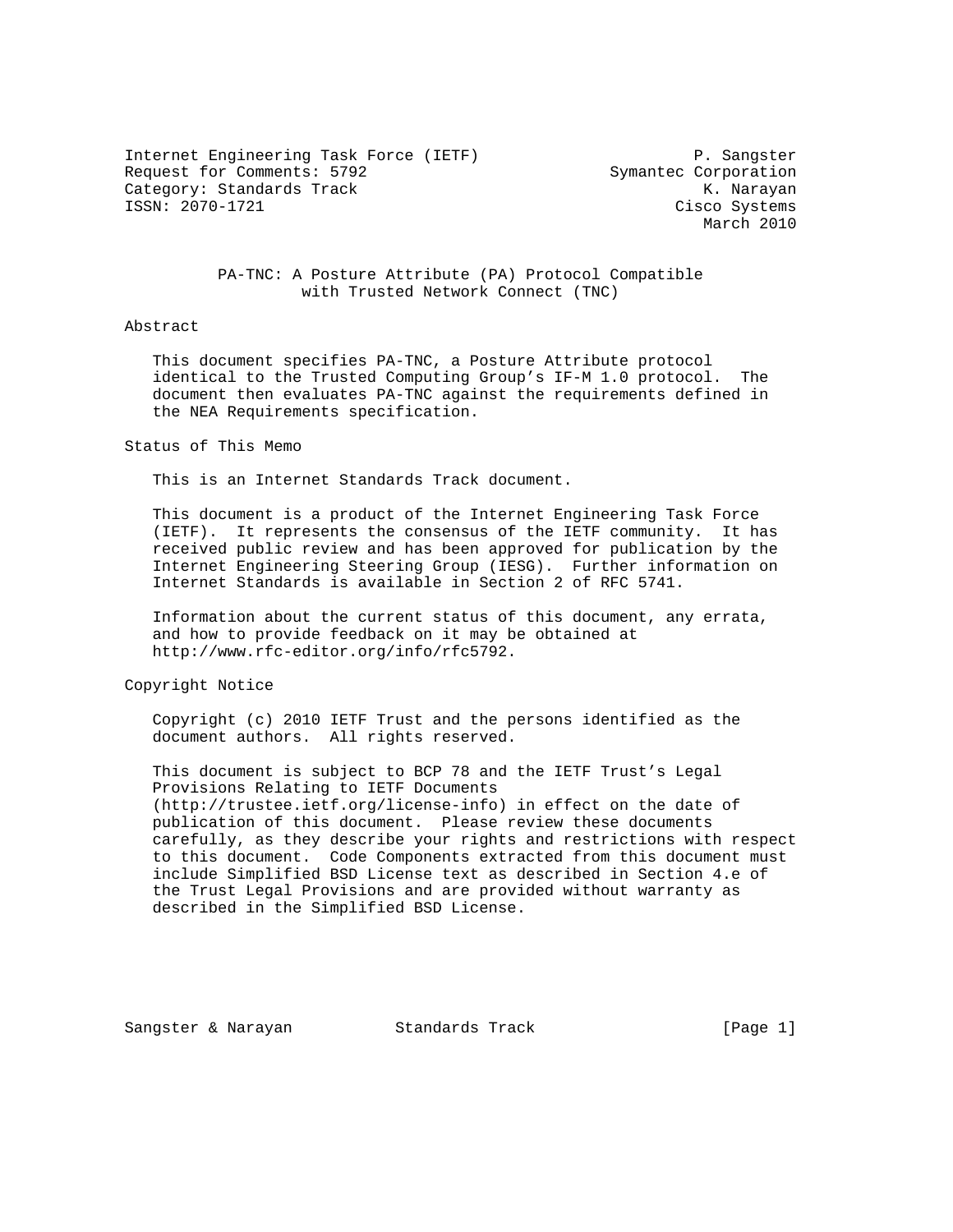This document may contain material from IETF Documents or IETF Contributions published or made publicly available before November 10, 2008. The person(s) controlling the copyright in some of this material may not have granted the IETF Trust the right to allow modifications of such material outside the IETF Standards Process. Without obtaining an adequate license from the person(s) controlling the copyright in such materials, this document may not be modified outside the IETF Standards Process, and derivative works of it may not be created outside the IETF Standards Process, except to format it for publication as an RFC or to translate it into languages other than English.

# Table of Contents

| 1.3. Conventions Used in This Document 4                         |
|------------------------------------------------------------------|
|                                                                  |
| 2.1. Standard Attribute Namespace for Interoperability  4        |
| 2.2. Vendor-Defined Namespace for Differentiation and Agility  5 |
| 2.3. Use of TLV-Based Encoding for Efficiency                    |
|                                                                  |
|                                                                  |
|                                                                  |
| 3.3. PB-PA Posture Collector and Posture Validator               |
|                                                                  |
|                                                                  |
| 3.5. IETF Standard PA Subtypes 11                                |
| 3.6. PA-TNC Message Header Format 12                             |
|                                                                  |
| 4.1.                                                             |
| IETF Standard PA-TNC Attribute Types 17<br>4.2.                  |
|                                                                  |
|                                                                  |
|                                                                  |
|                                                                  |
|                                                                  |
|                                                                  |
| 4.2.7. Installed Packages 31                                     |
|                                                                  |
|                                                                  |
| 4.2.10. Remediation Instructions 42                              |
|                                                                  |
| 4.2.11. Forwarding Enabled 45                                    |
| 4.2.12. Factory Default Password Enabled 47                      |
| 4.3. Vendor-Defined Attributes 48                                |
|                                                                  |
|                                                                  |

Sangster & Narayan Standards Track [Page 2]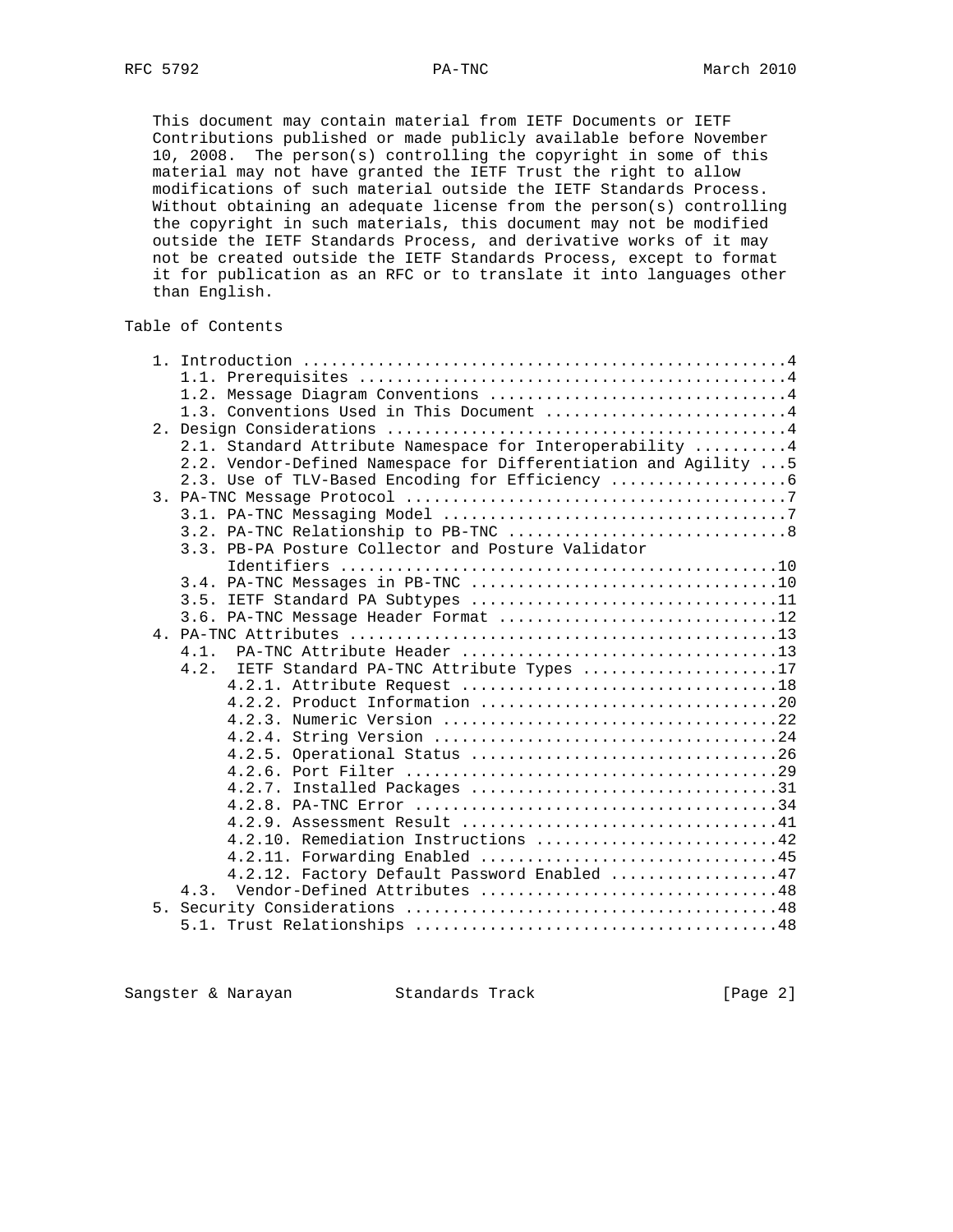| 5.1.3. Posture Broker Client, Posture Broker Server  49                                    |  |
|--------------------------------------------------------------------------------------------|--|
|                                                                                            |  |
|                                                                                            |  |
| 5.2.2. Message Fabrication 51                                                              |  |
| 5.2.3. Attribute Modification 51                                                           |  |
|                                                                                            |  |
| 5.2.5. Attribute Insertion 52                                                              |  |
|                                                                                            |  |
|                                                                                            |  |
|                                                                                            |  |
| 7.1. Designated Expert Guidelines 55                                                       |  |
|                                                                                            |  |
| 7.3. Registry for PA-TNC Attribute Types 56                                                |  |
| 7.4. Registry for PA-TNC Error Codes 57                                                    |  |
| 7.5. Registry for PA-TNC Remediation Parameters Types 58                                   |  |
|                                                                                            |  |
|                                                                                            |  |
|                                                                                            |  |
|                                                                                            |  |
|                                                                                            |  |
|                                                                                            |  |
| A.2. Server-Initiated Assessment with Remediation 64                                       |  |
|                                                                                            |  |
| Appendix B. Evaluation against NEA Requirements 77                                         |  |
| B.1. Evaluation against Requirements C-1 77                                                |  |
| B.2. Evaluation against Requirements C-2 77<br>B.3. Evaluation against Requirements C-3 77 |  |
|                                                                                            |  |
| B.5. Evaluation against Requirements C-5 78                                                |  |
| B.6. Evaluation against Requirements C-6 78                                                |  |
|                                                                                            |  |
|                                                                                            |  |
|                                                                                            |  |
| B.10. Evaluation against Requirements C-10 80                                              |  |
| B.11. Evaluation against Requirements C-11 80                                              |  |
| B.12. Evaluation against Requirements PA-1 81                                              |  |
| B.13. Evaluation against Requirements PA-2 81                                              |  |
| B.14. Evaluation against Requirements PA-3 81                                              |  |
| B.15. Evaluation against Requirements PA-4 82                                              |  |
| B.16. Evaluation against Requirements PA-5 82                                              |  |
| B.17. Evaluation against Requirements PA-6 83                                              |  |

Sangster & Narayan Standards Track (Page 3)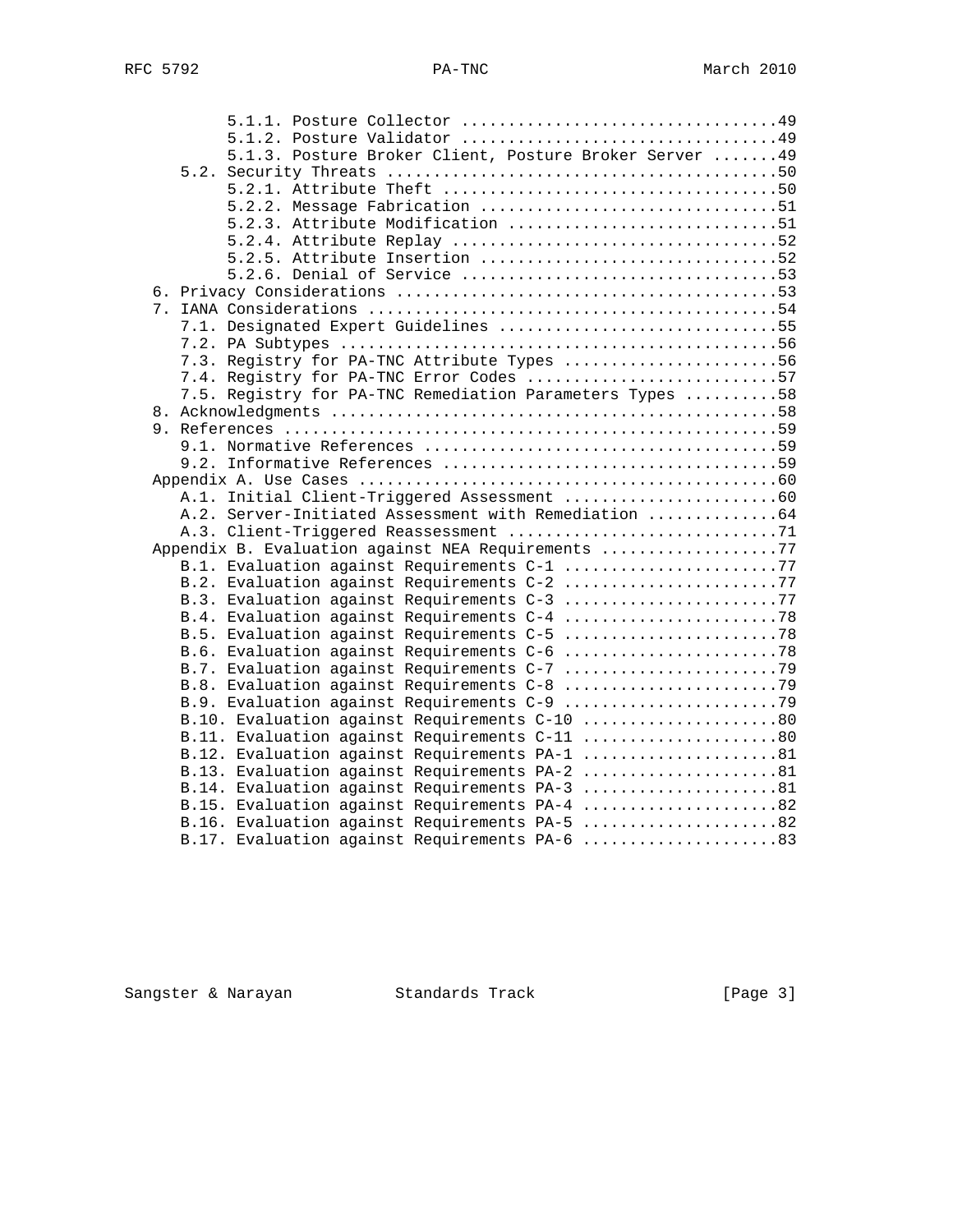## 1. Introduction

 This document specifies PA-TNC, a Posture Attribute (PA) Protocol identical to the Trusted Computing Group's IF-M 1.0 protocol [8]. The document then evaluates PA-TNC against the requirements defined in the Network Endpoint Assessment (NEA) Requirements specification [9].

## 1.1. Prerequisites

 This document does not define an architecture or reference model. Instead, it defines a protocol that works within the reference model described in the NEA Overview and Requirements specification. The reader is assumed to be thoroughly familiar with that document. No familiarity with TCG specifications is assumed.

1.2. Message Diagram Conventions

 This specification defines the syntax of PA-TNC messages using diagrams. Each diagram depicts the format and size of each field in bits. Implementations MUST send the bits in each diagram as they are shown, traversing the diagram from top to bottom and then from left to right within each line (which represents a 32-bit quantity). Multi-byte fields representing numeric values must be sent in network (big endian) byte order.

 Descriptions of bit field (e.g., flag) values are described referring to the position of the bit within the field. These bit positions are numbered from the most significant bit through the least significant bit, so a 1-octet field with only bit 0 set has the value 0x80.

1.3. Conventions Used in This Document

 The key words "MUST", "MUST NOT", "REQUIRED", "SHALL", "SHALL NOT", "SHOULD", "SHOULD NOT", "RECOMMENDED", "MAY", and "OPTIONAL" in this document are to be interpreted as described in RFC 2119 [1].

2. Design Considerations

 This section discusses some of the key design considerations for the PA protocol.

## 2.1. Standard Attribute Namespace for Interoperability

 The PA protocol requires the use of two categories of namespaces: component types (AKA PA subtypes) and attributes. Each of these namespace categories needs to contain well-known, interoperable names with defined syntax and semantics co-existing with names for vendor-

Sangster & Narayan Standards Track (Page 4)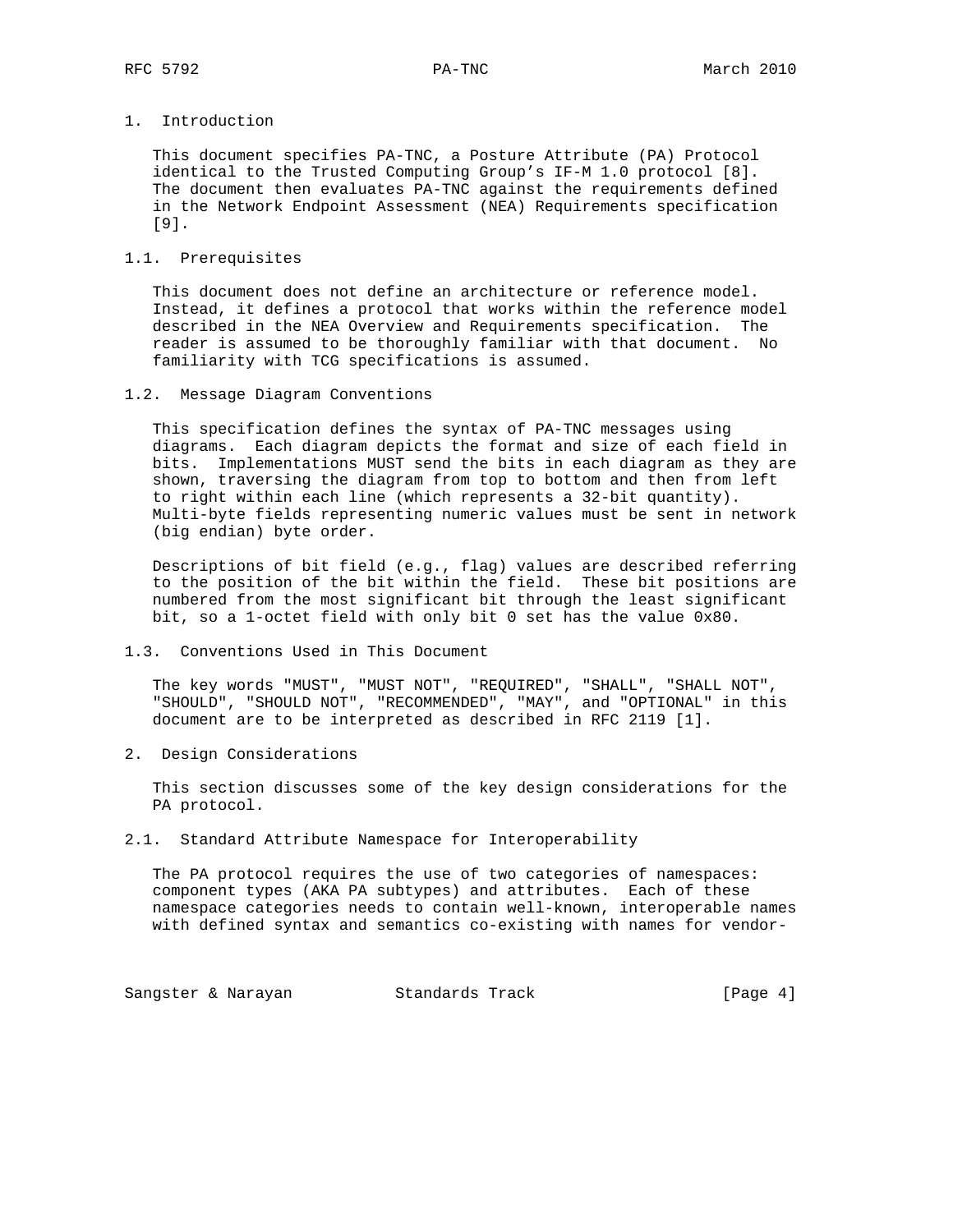defined private extensions. Similarly, each namespace category needs to be readily extensible without repeated coordination yet avoids naming conflicts.

 The PA-TNC and PB-TNC protocols provide for multiple orthogonal namespaces for each category that exist without overlap by including a Structure of Management Information (SMI) Private Enterprise Number (PEN) field to identify the definer of namespace of the associated field. This allows the IETF NEA WG to define a set of standard component types and attribute types while allowing vendors to each create additional names outside of the IETF standard namespace. Over time, vendor-defined names might be proposed for standardization and thus migration into the IETF namespace.

 The PB-TNC protocol defines an IETF standard namespace (using vendor-id=0) that allows for definition of standard component types (e.g., Operating System, Firewall, Anti-Virus) using the PA Subtype field (see section 3.2). Similarly, PA-TNC defines a set of standard attributes in section 4.2 that represent the most common capabilities (attributes) of these types of components across a variety of vendor implementations. The standard namespace allows NEA deployments with both open source and vendor-provided NEA implementations to support a consistent set of policies across their environment based on these standard attributes. The standard attributes can be used with a variety of endpoints (hosts, printers, mobile devices) that are running applications and operating systems (defined by the PA subtypes) from a variety of vendors.

2.2. Vendor-Defined Namespace for Differentiation and Agility

 The endpoint is a very dynamic environment in terms of rate of new features being deployed and attacks that are crafted against existing and new applications such as viruses, worms, malware, and spyware. It is difficult to imagine the standard namespaces being able to keep pace with this rapidly changing environment. Vendors typically differentiate themselves by moving rapidly to provide unique mechanisms to address such threats and their ability to deal with changes in an agile manner. The PA-TNC and PB-TNC protocols allow for creation of vendor-defined namespace(s) where each namespace allows use of vendor-defined PA subtypes to identify non-standard applications or operating system variants and vendor-defined attributes describing new aspects of each type of component. The vendor namespaces will allow NEA deployments to craft compliance policies using a mixture of attributes from both the IETF standard namespace and vendor-defined namespaces that may include multiple vendors representing the various hardware and software components present on the endpoints.

Sangster & Narayan Standards Track [Page 5]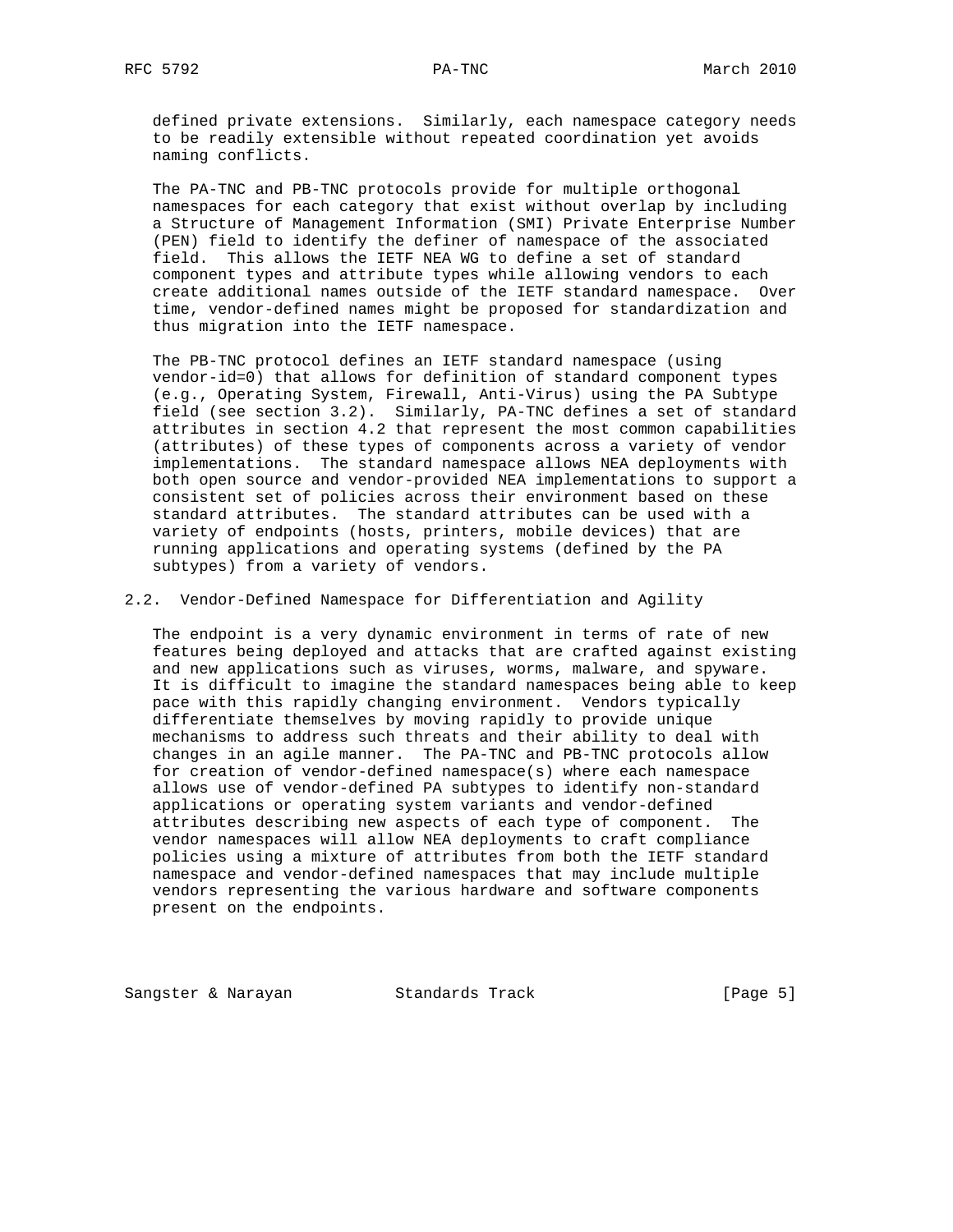The PA-TNC protocol's use of vendor-id to identify the namespace of each attribute allows Posture Collectors to support some or all of the IETF standard attributes plus optionally a set of vendor-defined attributes (potentially from more than one vendor-id namespace). For instance, an open source anti-virus Posture Collector might be written that supports all of the IETF standard attributes used to describe a local anti-virus component and a subset of multiple anti virus manufacturers' vendor-defined attributes. This Posture Collector might therefore be able to interoperate with Posture Validators from multiple vendors. Conversely, a simple Posture Collector might be written to ignore any vendor-defined attributes requested and only return standard attributes that it supports. If the vendor-provided Posture Validator's policy allows for this subset to be considered compliant, then these simple Posture Collectors can be used to perform a successful assessment.

2.3. Use of TLV-Based Encoding for Efficiency

 The PA-TNC protocol has chosen to employ a binary encoding using a type-length-value (TLV) structure. TLV encoding was preferred over the use of a textual encoding format such as XML to provide a more efficient utilization of the potentially constrained bandwidth available between the NEA Client and NEA Server (see NEA Overview and Architecture [9]). Efficiency was a primary criterion for this choice with consideration given to both:

- 1. Optimization of the bits-on-the-wire to accommodate NEA requirements for assessment over low bandwidth or high latency links (C-8) and allow for the Posture Transport (PT) protocol to run over existing network access protocols (PT-4, C-11) that are constrained by packet size.
- 2. Optimization of CPU utilization on the endpoint to accommodate for low power endpoints such as mobile devices.

 The choice of TLV encoding does not preclude the use of XML-based attribute values within the vendor namespaces or future standard attributes. It is conceivable that certain vendors may utilize XML encoding for extensibility within their namespace when the above considerations are less applicable to their technologies. Attributes encoded within the vendor-defined namespace using alternate encoding such as XML will be opaque to NEA software only supporting standard attributes and will be processed primarily by the vendor-defined components (collector/validator).

Sangster & Narayan Standards Track (Page 6)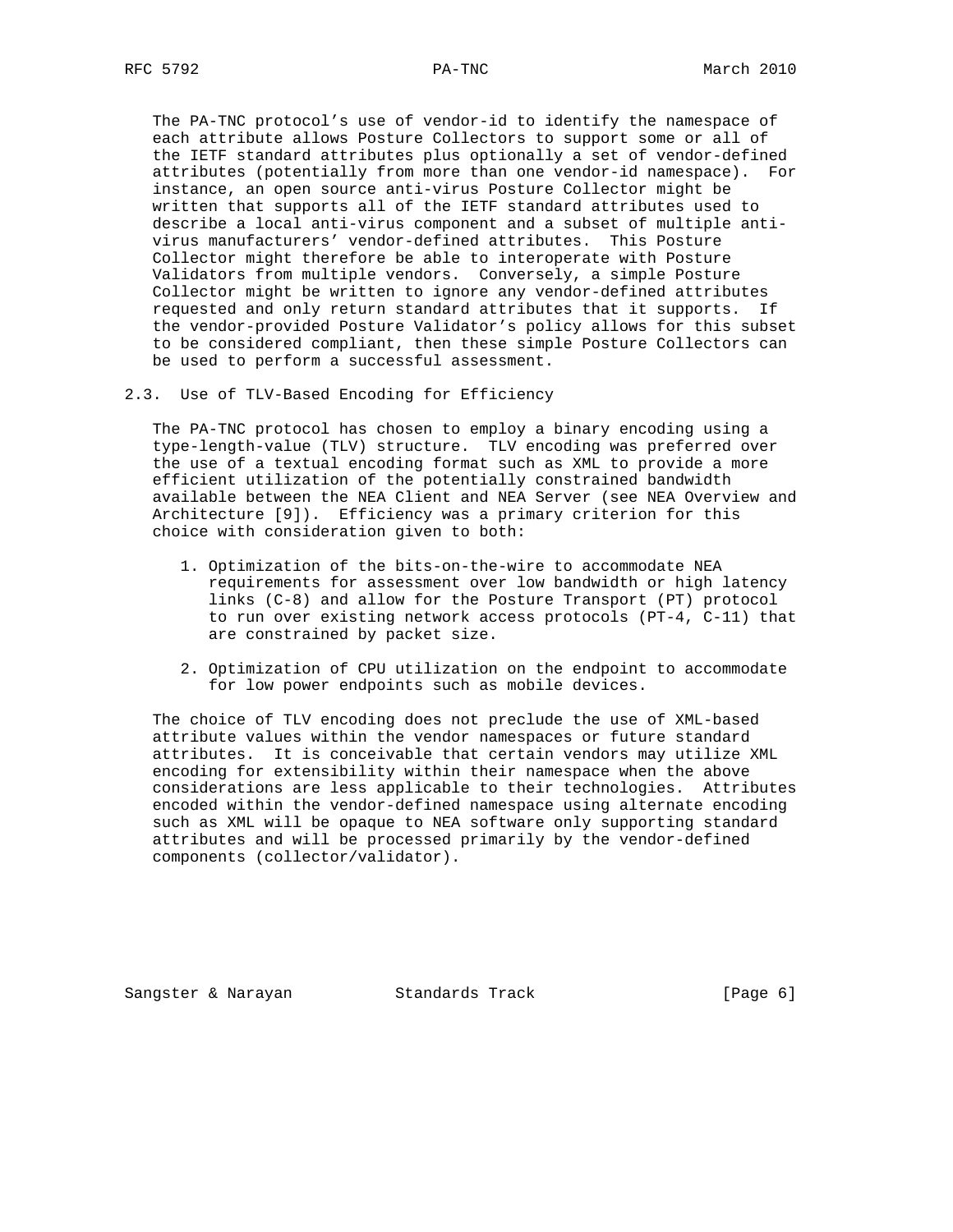## 3. PA-TNC Message Protocol

 This section discusses the use of the PA-TNC message and its attributes, and specifies the syntax and semantics for the PA-TNC message header. The details of each attribute included within the PA-TNC payload are specified in section 4.2.

#### 3.1. PA-TNC Messaging Model

 PA-TNC messages are carried by the PB-TNC protocol [5], which provides a multi-roundtrip reliable transport and end-to-end message delivery to subscribed (interested) parties using a variety of underlying network protocols. PA-TNC is unaware of these underlying PT protocols being used below PB-TNC.

 The interested parties consist of Posture Collectors on the NEA Client and Posture Validators associated with the NEA Server that have registered to receive messages about particular types of components (e.g., anti-virus) during an assessment. The PA-TNC messaging protocol operates synchronously within an assessment session, with Posture Collectors and Posture Validators taking turns sending one or more messages to each other. Each PA-TNC message may contain one or more attributes associated with the functional component identified in the component type (PA Subtype) of the Posture Broker (PB) protocol.

 Posture Collectors may only send PA-TNC messages to Posture Validators and vice versa. No Posture Collector-to-Posture Collector or Posture Validator-to-Posture Validator messaging is allowed to occur. Each Posture Collector or Posture Validator may send several PA-TNC messages in succession before indicating that it has completed its batch of messages to the Posture Broker Client or Posture Broker Server respectively. As necessary, the Posture Broker Client and Posture Broker Server will batch these messages prior to sending them over the network.

 PB-TNC provides a publish/subscribe model of message exchange. This means that, at any given point in time, zero or more subscribers for a particular type of message may be present on a Posture Broker Client or Posture Broker Server. This is beneficial, since it allows one Posture Collector or Posture Validator to combine multiple functions (like anti-virus and personal firewall) by subscribing to both TNC standard component types. It also allows multiple Posture Collectors or Posture Validators to support the same components, such as two anti-virus Posture Validators that are each used to manage their own respective anti-virus client software.

Sangster & Narayan Standards Track (Page 7)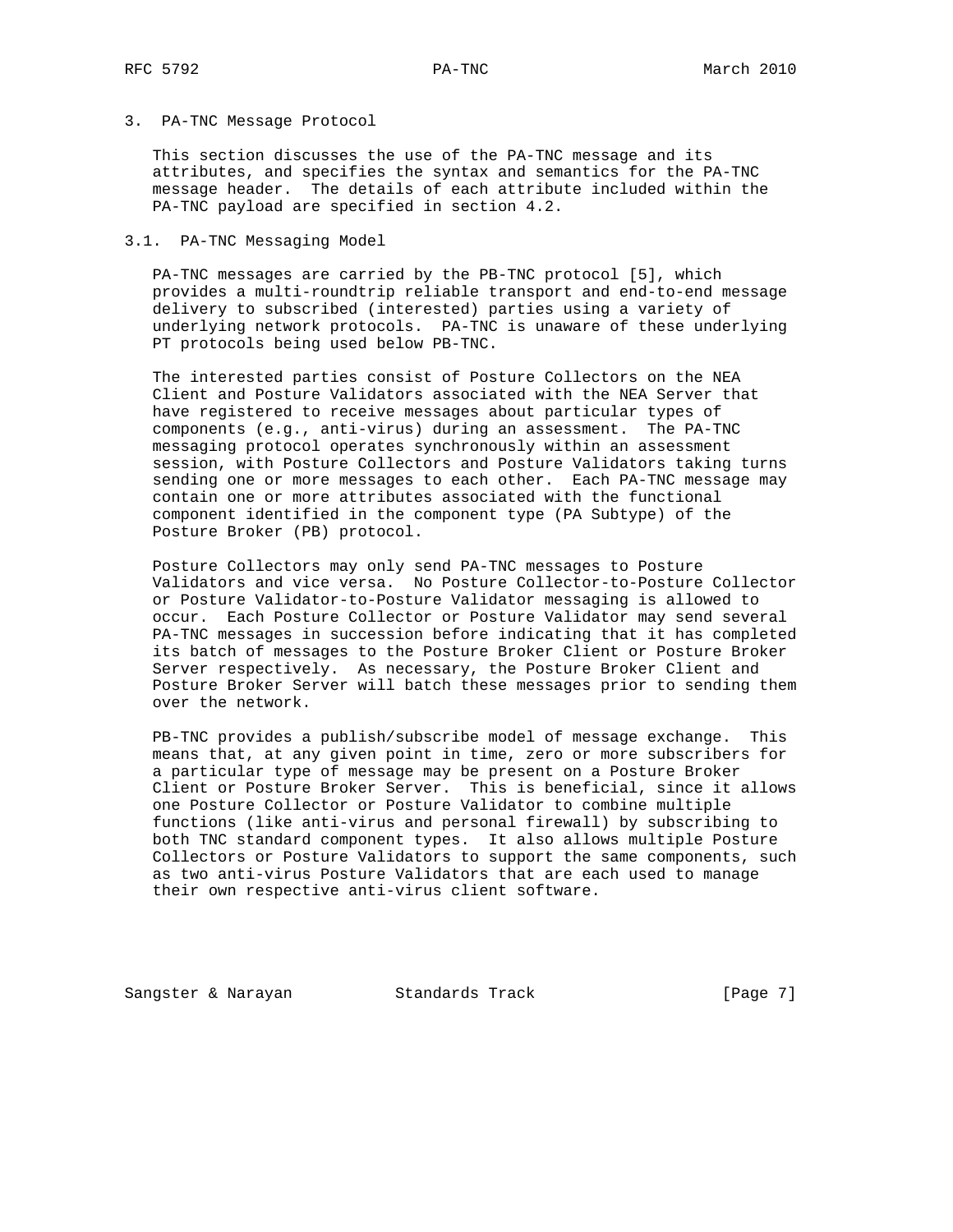However, this publish/subscribe model has some possible negative side effects. When a Posture Collector or Posture Validator initially sends a PA-TNC message, it does not know whether it will receive many, one, or no PA-TNC messages from the other side. For many types of assessments, this is acceptable, but in some cases a more direct channel binding between a particular Posture Collector and Posture Validator pair is necessary. For example, a Posture Validator may wish to provide remediation instructions to a particular Posture Collector that it knows is capable of remediating a non-compliant component. This can be accomplished using the exclusive delivery PB- TNC capability to limit distribution of a message to a single Posture Collector by including the target Posture Collector Identifier in the PB-PA header. For more information on the PB-PA header, see section 4.5 of the PB-TNC specification.

#### 3.2. PA-TNC Relationship to PB-TNC

 This section summarizes the major elements of a PA-TNC message as they might appear inside of a PB-TNC message. The double line (===) in the diagram below indicates the separation between the PB-TNC and PA-TNC protocols. The PA-TNC portion of the message is delivered to each Posture Collector or Posture Validator registered to receive messages containing a particular message type. Note that PB-TNC is capable of carrying multiple PB-TNC and PA-TNC messages in a single PB-TNC batch. See the PB-TNC specification [5] for more information on its capabilities.

 One important linkage between the PA-TNC and PB-TNC protocols is the PA message type (PA Message Vendor ID and PA Subtype) that is used by the Posture Broker Client and Posture Broker Server to route messages to interested Posture Collectors and Posture Validators. The message type indicates the software component (component type) that is associated with the attributes included inside the PA-TNC message. Therefore, Posture Collectors and Posture Validators written to support an assessment of a particular component can register to receive messages about the component and thus participate in its assessment. Each Posture Collector and Posture Validator MUST only send PA-TNC messages containing attributes that pertain to the software component defined in the message type of the message. This ensures that only the appropriate Posture Collectors and Posture Validators that support a particular type of component will receive attributes related to that component. If a PA-TNC message contained a mix of attributes about different components and a message type of only one of those components, the message would only be delivered to parties interested in the component type included in the message type, so other interested recipients wouldn't see those attributes.

Sangster & Narayan Standards Track (Page 8)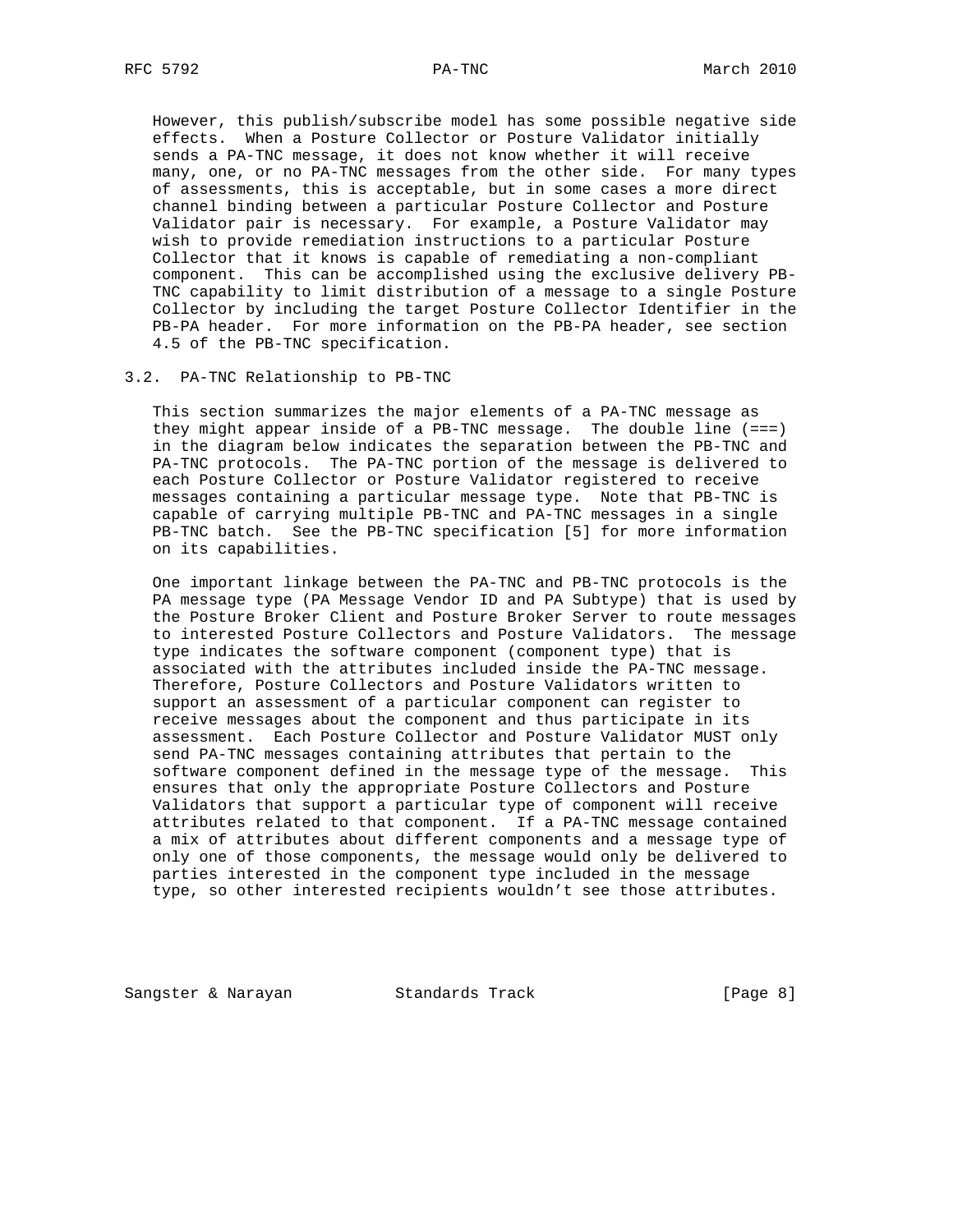The message type is composed of two fields: a PA Message Vendor ID and a PA Subtype. The PA Message Vendor ID identifies the vendor or other organization that defined this message type. The PA Subtype identifies the message type more specifically within the set of message types defined by that vendor. This specification defines several IETF Standard PA Subtypes to be used with a PA Message Vendor ID of zero (0). Within this specification, the PA Subtype field is used to indicate the type of component (e.g., firewall) involved with the message's attributes. Therefore, for clarity, the PA subtype will be referred to as the "component type" in this specification. Vendor-defined namespaces may use other semantics for the PA Subtype field as this is outside the scope of this specification.

 +-+-+-+-+-+-+-+-+-+-+-+-+-+-+-+-+-+-+-+-+-+-+-+-+-+-+-+-+-+-+-+ PB-TNC Header +-+-+-+-+-+-+-+-+-+-+-+-+-+-+-+-+-+-+-+-+-+-+-+-+-+-+-+-+-+-+-+ | PB-TNC Message of type PB-PA-Message | |(includes PA Message Vendor ID, PA Subtype, and other fields | | used by Posture Broker Client and Posture Broker Server for | | routing) | =============================================================== +-+-+-+-+-+-+-+-+-+-+-+-+-+-+-+-+-+-+-+-+-+-+-+-+-+-+-+-+-+-+-+ | PA-TNC Message Header | +-+-+-+-+-+-+-+-+-+-+-+-+-+-+-+-+-+-+-+-+-+-+-+-+-+-+-+-+-+-+-+ PA-TNC Attribute (e.g., Product Information) +-+-+-+-+-+-+-+-+-+-+-+-+-+-+-+-+-+-+-+-+-+-+-+-+-+-+-+-+-+-+-+ PA-TNC Attribute (e.g., Operational Status) +-+-+-+-+-+-+-+-+-+-+-+-+-+-+-+-+-+-+-+-+-+-+-+-+-+-+-+-+-+-+-+

Figure 1. Overview of a PB-TNC batch that contains a PA-TNC message

 For example, if a Posture Broker Client sent a PB-TNC batch that contained a PA-TNC message with a message type indicating firewall component, this message would be routed by the Posture Broker Server to Posture Validators registered to assess firewalls. Each registered Posture Validator would receive a copy of the PA-TNC message including the PA-TNC header and set of attributes. It is important that each of the attributes included in the PA-TNC message be associated with the firewall component because only the Posture Collector and Posture Validator interested in firewalls will receive such messages.

Sangster & Narayan Standards Track [Page 9]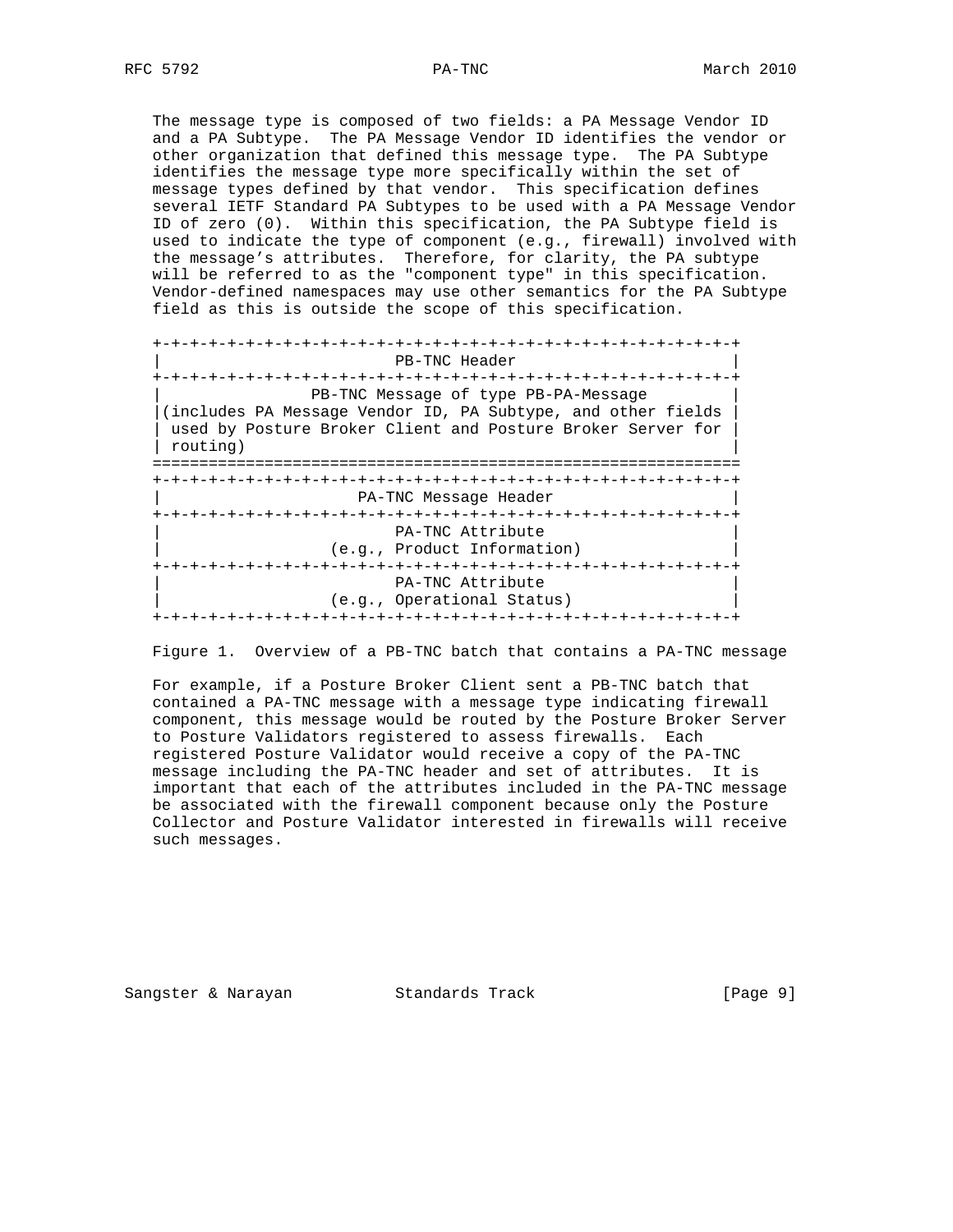If the above message contained both firewall and operating system attributes inside a PA-TNC message with a component type of firewall, then any Posture Collector and Posture Validator registered to receive operating system messages would not receive those attributes, as the messages would only be delivered to those registered for firewall messages.

## 3.3. PB-PA Posture Collector and Posture Validator Identifiers

 The PB-PA header contains several fields important to the processing of a received PA message. The PA Vendor ID and Subtype are described in the PB-TNC specification and above in section 3.2. Also present in the PB-PA header is a pair of fields that identify the Posture Collector and/or Posture Validator involved in the exchange. These fields are used for performing exclusive delivery of messages as described in section 3.1 and as an indicator for correlation of received attributes.

 Correlation of attributes is necessary when the sending Posture Collector provides posture for multiple implementations of a single type of component during an assessment, so the recipient Posture Validators need to know which attributes are describing the same implementation.

 For example, a single Posture Collector might report attributes on two installed VPN implementations on the endpoint. Because the individual attributes do not include an indication of which VPN product they are describing, the recipient needs something to perform this correlation. Therefore, for this example, the VPN Posture Collector would need to obtain two Posture Collector Identifiers from the Posture Broker Client and consistently use one with each of the implementations during an assessment. The VPN Posture Collector would group all the attributes associated with a particular VPN implementation into a single PB-PA message and send the message using the Posture Collector Identifier it designates as going with the particular implementation. This approach allows the recipient to recognize when attributes in future assessment messages also describe the same component implementation.

3.4. PA-TNC Messages in PB-TNC

 As depicted in section 3.2, a PA-TNC message consists of a PA-TNC header followed by a sequence of one or more attributes. The PA-TNC message header (described in section 3.6) and the header for each of the PA-TNC attributes (specified in section 4.1) have a fixed type length-value (TLV) format. Each PA-TNC message MAY contain a mixture of standards-based and vendor-defined attributes identifiable using the type portion of the attribute header. All Posture Collectors and

Sangster & Narayan Standards Track [Page 10]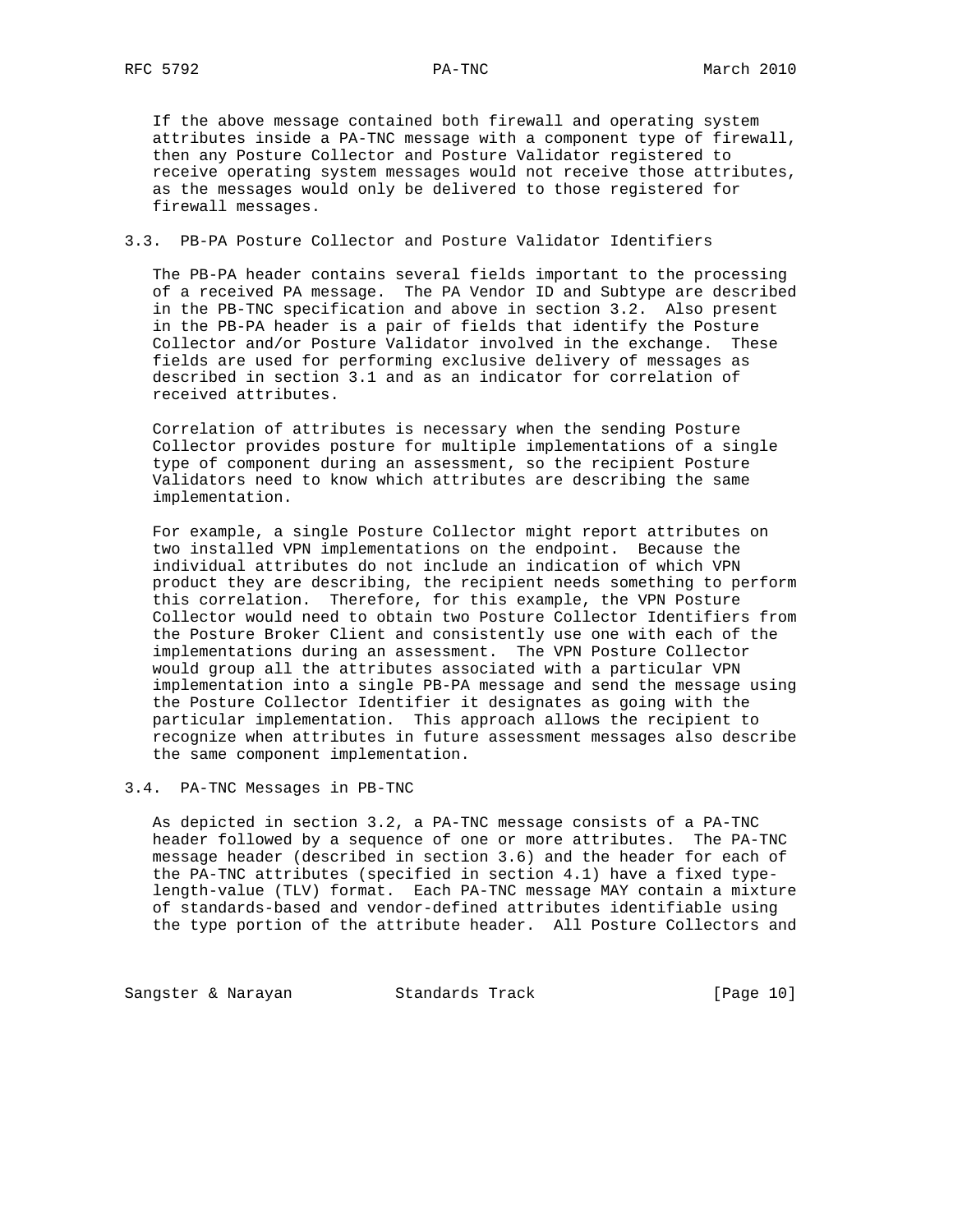Posture Validators compliant with this specification MUST be capable of processing multiple attributes in a received PA-TNC message. A Posture Collector or Posture Validator that receives a PA-TNC message can use the attribute header's length field to skip any attributes that it does not understand, unless the attribute is marked as mandatory to process.

## 3.5. IETF Standard PA Subtypes

 This section defines several IETF Standard PA Subtypes. Each PA subtype defined here identifies a specific component relevant to the endpoint's posture. This allows a small set of generic PA-TNC attributes (e.g., Product Information) to be used to describe a large number of different components (e.g., operating system, anti-virus, etc.). It also allows Posture Collectors and Posture Validators to specialize in a particular component and only receive PA-TNC messages relevant to that component.

| Value    | Integer          | Definition                                                                                                         |
|----------|------------------|--------------------------------------------------------------------------------------------------------------------|
| $\Omega$ | Testing          | Reserved for use in specification<br>examples, experimentation and<br>testing.                                     |
| 1        | Operating System | Operating system running on the<br>endpoint                                                                        |
| 2        | Anti-Virus       | Host-based anti-virus software                                                                                     |
| 3        | Anti-Spyware     | Host-based anti-spyware software                                                                                   |
| 4        | Anti-Malware     | Host-based anti-malware (e.g., anti-<br>bot) software not included within<br>anti-virus or anti-spyware components |
| 5        | Firewall         | Host-based firewall                                                                                                |
| 6        | IDPS             | Host-based Intrusion Detection and/or<br>Prevention Software (IDPS)                                                |
| 7        | <b>VPN</b>       | Host-based Virtual Private Network<br>(VPN) software                                                               |
| 8        | NEA Client       | NEA client software                                                                                                |

 These PA subtypes must be used in a PB-PA message with a PA Message Vendor ID of zero (0) indicating an IETF standard type of component (as described in the PB-TNC specification [5]). If these PA subtype

Sangster & Narayan Standards Track [Page 11]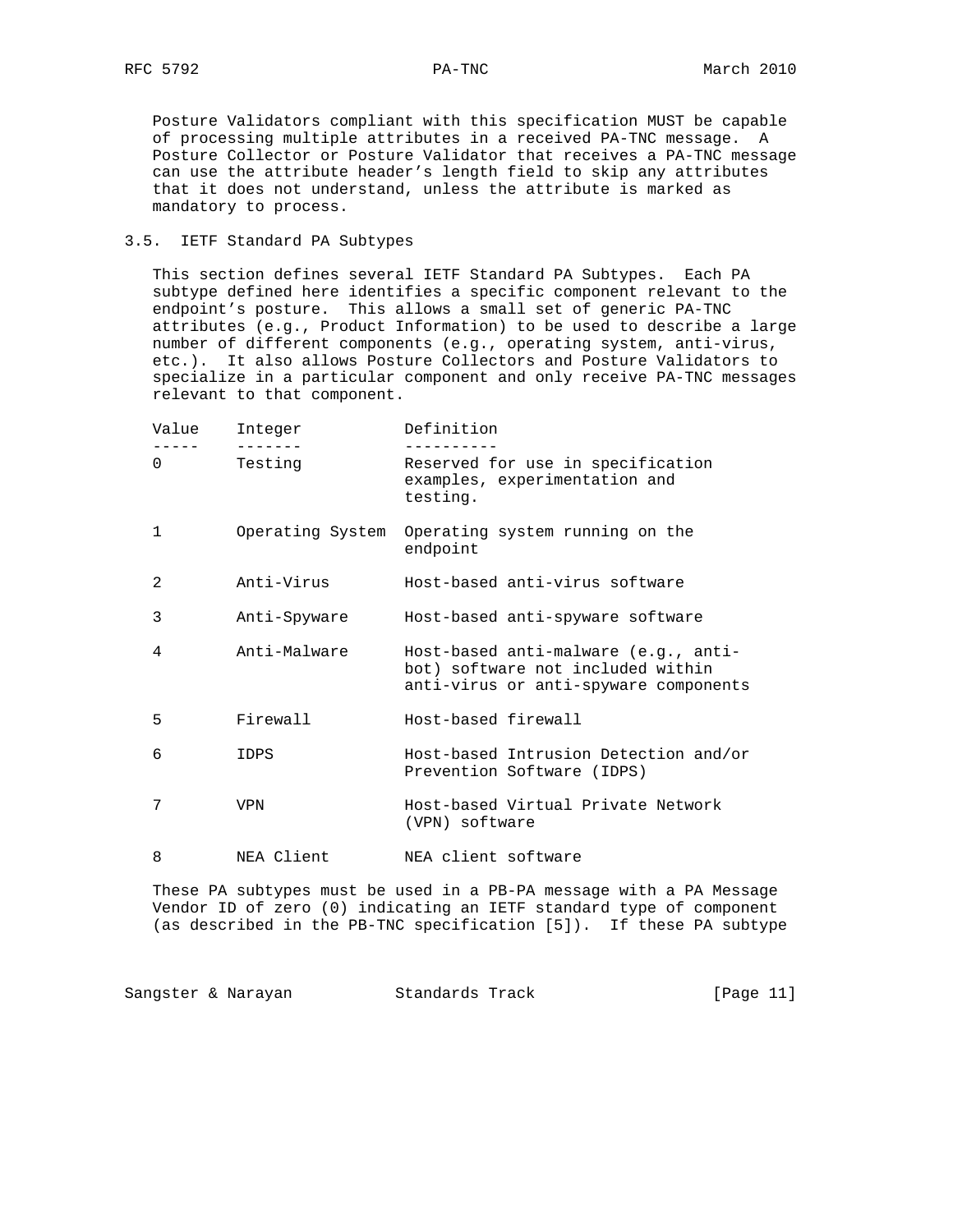values are used with a different PA Message Vendor ID, they have a completely different meaning that is not defined in this specification. Posture Collectors and Posture Validators MUST NOT require support for particular vendor-specific PA subtypes and MUST interoperate with other parties despite any differences in the set of vendor-specific PA subtypes supported (although they MAY permit administrators to configure them to require support for specific PA subtypes).

## 3.6. PA-TNC Message Header Format

 This section describes the format and semantics of the PA-TNC header. Every PA-TNC message MUST start with a PA-TNC header. The PA-TNC header provides a common context applying to all of the attributes contained within the PA-TNC payload. The payload consists of a sequence of assessment attributes described in section 4.2.

|  |  | 0 1 2 3 4 5 6 7 8 9 0 1 2 3 4 5 6 7 8 9 0 1 2 3 4 5 6 7 8 9 0 1 |  |  |  |  |  |  |                    |  |  |  |  |  |  |
|--|--|-----------------------------------------------------------------|--|--|--|--|--|--|--------------------|--|--|--|--|--|--|
|  |  |                                                                 |  |  |  |  |  |  |                    |  |  |  |  |  |  |
|  |  | Version                                                         |  |  |  |  |  |  | Reserved           |  |  |  |  |  |  |
|  |  |                                                                 |  |  |  |  |  |  |                    |  |  |  |  |  |  |
|  |  |                                                                 |  |  |  |  |  |  | Message Identifier |  |  |  |  |  |  |
|  |  |                                                                 |  |  |  |  |  |  |                    |  |  |  |  |  |  |

#### Version

 This field indicates the version of the format for the PA-TNC message. This version is intended to allow for evolution of the PA-TNC message header and payload in a manner that can easily be detected by message recipients.

 PA-TNC message senders MUST set this field to 0x01 for all PA-TNC messages that comply with this specification. Implementations responding to a PA-TNC message containing a supported version MUST use the same version number to minimize the risk of version incompatibility. Message recipients MUST respond to a PA-TNC message containing an unsupported version by sending a Version Not Supported error in a PA-TNC Error attribute that is the only PA- TNC attribute in a PA-TNC message with version number 1.

 PA-TNC message initiators supporting multiple PA-TNC protocol versions SHOULD be able to alter which version of PA-TNC message they send based on prior message exchanges with a particular peer Posture Collector or Posture Validator.

Sangster & Narayan Standards Track [Page 12]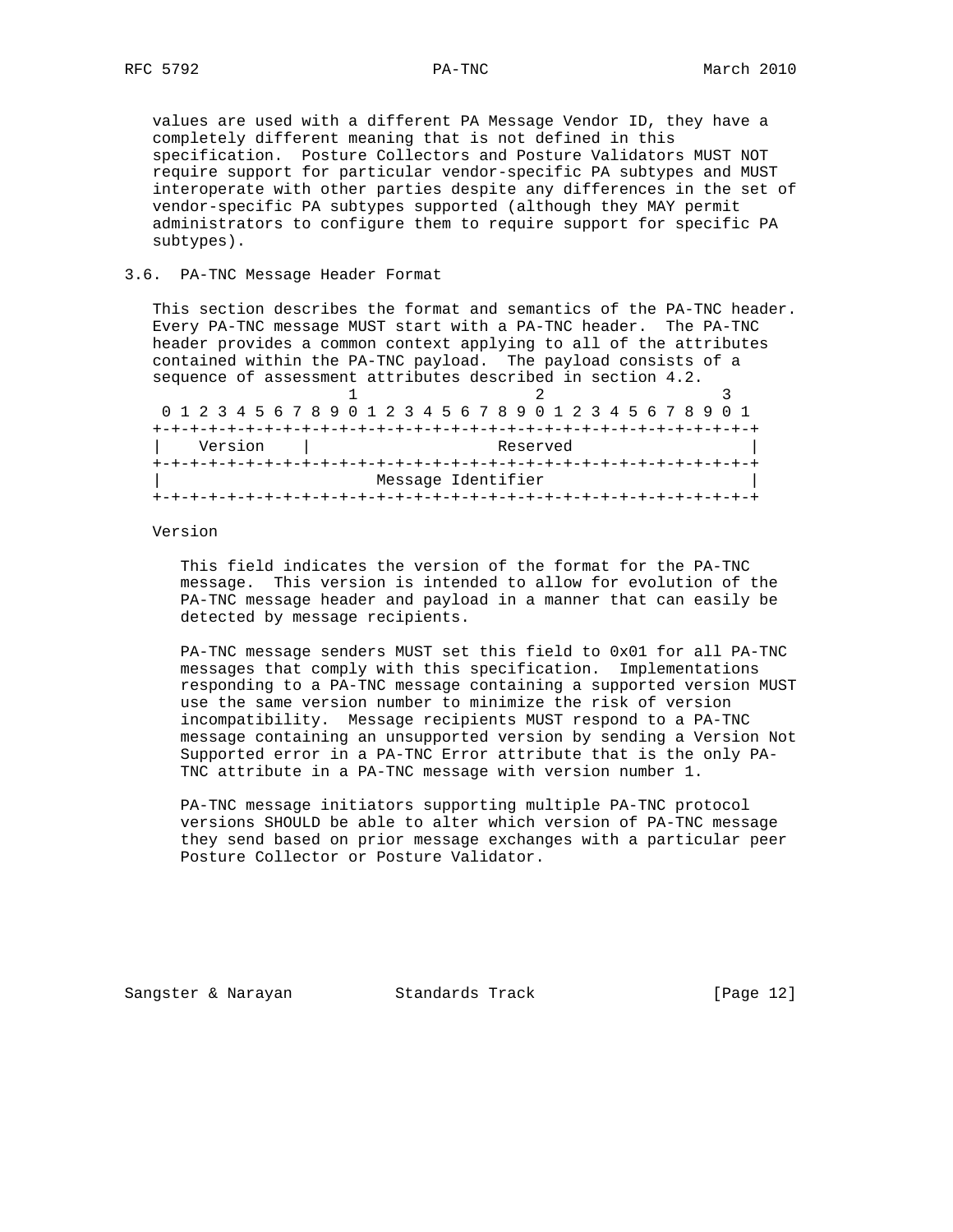## Reserved

 Reserved for future use. This field MUST be set to 0 on transmission and ignored upon reception.

Message Identifier

 This field contains a value that uniquely identifies this message, differentiating it from others sent by a particular PA-TNC message sender within this assessment. This value can be included in the payload of a response message to indicate which message was received and caused the response. This value is included in the payload of PA-TNC error messages so the party who receives the error message can determine which of the messages they had sent caused the error.

 PA-TNC message senders MUST NOT send the same message identifier more than once during an assessment. Message identifiers may be randomly generated or sequenced as long as values are not repeated during an assessment message exchange. PA-TNC message recipients are not required to check for duplicate message identifiers.

## 4. PA-TNC Attributes

 This section defines the PA-TNC attributes that can be carried within a PA-TNC message. The initial section defines the standard attribute header that appears at the start of each attribute in a PA-TNC message. The second section defines each of the IETF Standard PA-TNC Attributes and the final section discusses how vendor-defined PA-TNC attributes can be used within a PA-TNC message. Vendor-defined PA- TNC attributes use the vendor's SMI Private Enterprise Number in the Attribute Type field.

 A PA-TNC message MUST contain a PA-TNC header (defined in section 3.6. followed by a sequence of zero or more PA-TNC attributes. All PA-TNC attributes MUST begin with a standard PA-TNC attribute header, as defined in section 4.1. The contents of PA-TNC attributes vary widely, depending on their attribute type. Section 4.2 defines the IETF Standard PA-TNC Attributes. Section 4.3 discusses how vendor specific PA-TNC attributes can be defined.

## 4.1. PA-TNC Attribute Header

 Following the PA-TNC message header is a sequence of zero or more attributes. All PA-TNC attributes MUST begin with the standard PA- TNC attribute header defined in this subsection. Each attribute described in this specification is represented by a TLV tuple. The TLV tuple includes an attribute identifier comprised of the Vendor ID

Sangster & Narayan Standards Track [Page 13]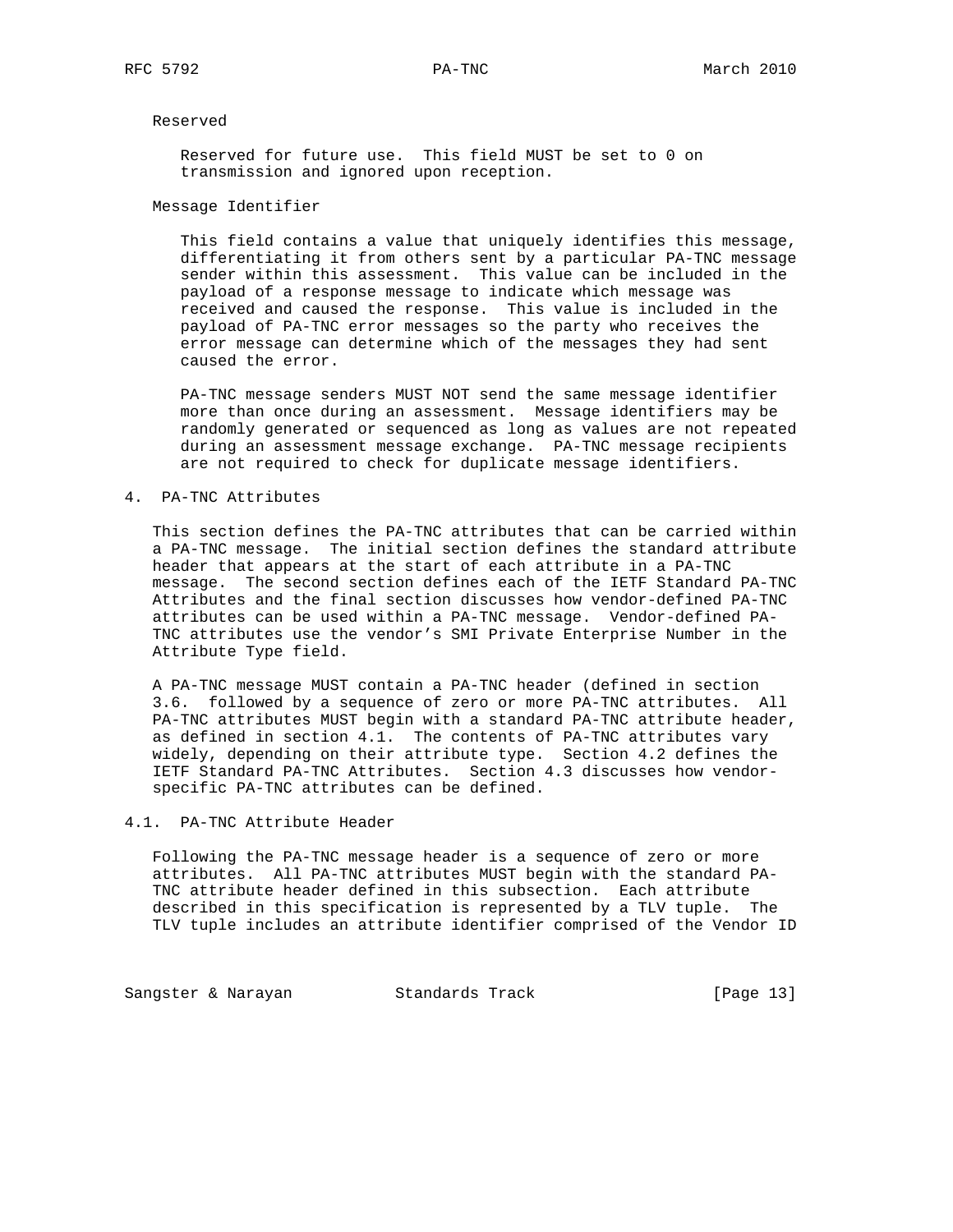and Attribute Type (type), the TLV tuple's overall length, and finally the attribute's value. The use of TLV representation was chosen due to its flexibility and extensibility and use in other standards. Recipients of an attribute can use the attribute type fields to determine the precise syntax and semantics of the attribute value field and the length to skip over an unrecognized attribute. The length field is also beneficial when a variable-length attribute value is provided.

 The TLV format does not contain an explicit TLV format version number, so every attribute included in a particular PA-TNC message MUST use the same TLV format. Using the PA-TNC message version number to indicate the format of all TLV attributes within a PA-TNC message allows for future versioning of the TLV format in a manner detectable by PA-TNC message recipients. Similarly, requiring all TLV attribute formats to be the same within a PA-TNC message also ensures that recipients compliant with a particular PA-TNC message version can at least parse every attribute header and use the length to skip over unrecognized attributes. Finally, all attribute TLVs within a PA-TNC message MUST pertain to the same implementation of the component. This restriction is relevant when a single Posture Collector is reporting on multiple implementations of a component, so must send multiple PA-TNC messages each including only the attributes describing a single implementation. For more information on how Posture Collectors should handle multiple implementations, see section 3.3.

 Every PA-TNC-compliant TLV attribute MUST use the following TLV format:

| 0 1 2 3 4 5 6 7 8 9 0 1 2 3 4 5 6 7 8 9 0 1 2 3 4 5 6 7 8 9 0 1 |                         |                                         |  |
|-----------------------------------------------------------------|-------------------------|-----------------------------------------|--|
|                                                                 |                         | -+-+-+-+-+-+-+-+-+-+-+-+-+-+-+-+-+-+-+- |  |
| Flaqs                                                           |                         | PA-TNC Attribute Vendor ID              |  |
|                                                                 |                         |                                         |  |
|                                                                 | PA-TNC Attribute Type   |                                         |  |
|                                                                 |                         |                                         |  |
|                                                                 | PA-TNC Attribute Length |                                         |  |
|                                                                 |                         |                                         |  |
|                                                                 |                         | Attribute Value (Variable Length)       |  |
|                                                                 |                         |                                         |  |

#### Flags

 This field defines flags impacting the processing of the associated attribute.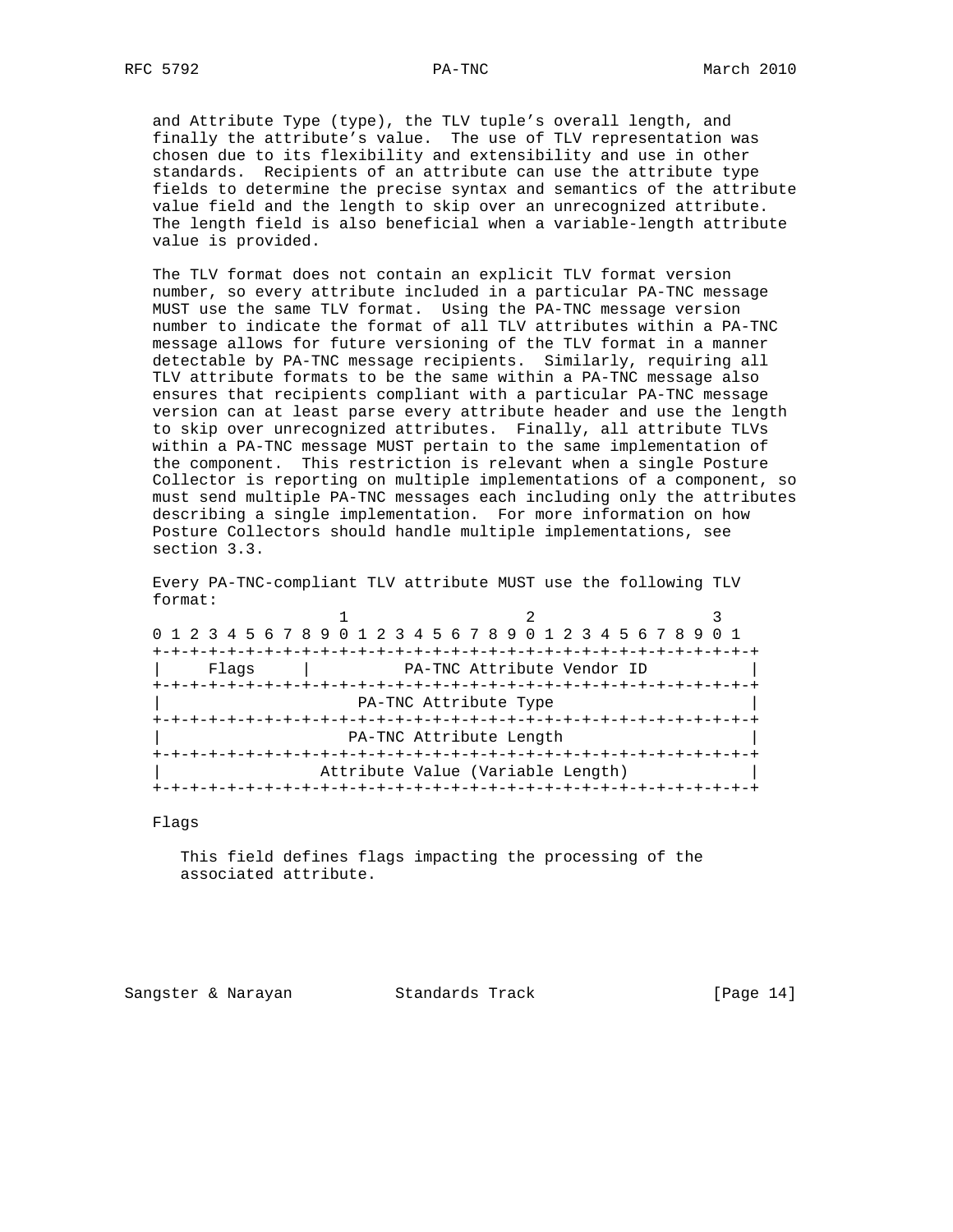Bit 0 (0x80) is the NOSKIP flag. Any Posture Collector or Posture Validator that receives an attribute with this flag set to 1 but does not support this attribute MUST NOT process any part of the PA-TNC message and SHOULD respond with an Attribute Type Not Supported error in a PA-TNC error message.

 In order to avoid taking action on a subset of the attributes only to later find an unsupported attribute with the NOSKIP flag set, recipients of a multi-attribute PA-TNC message might need to scan all of the attributes prior to acting upon any attribute.

When the NOSKIP flag is set to 0, recipients SHOULD skip any unsupported attributes and continue processing the next attribute.

 Bit 1-7 are reserved for future use. These bits MUST be set to 0 on transmission and ignored upon reception.

PA-TNC Attribute Vendor ID

 This field indicates the owner of the namespace associated with the PA-TNC Attribute Type. This is accomplished by specifying the 24-bit SMI Private Enterprise Number Vendor ID of the party who owns the Attribute Type namespace. IETF Standard PA-TNC Attribute Types MUST use zero (0) in this field.

 The PA-TNC Attribute Vendor ID 0xffffff is reserved. Posture Collectors and Posture Validators MUST NOT send PA-TNC messages in which the PA-TNC Attribute Vendor ID has this reserved value (0xffffff). If a Posture Collector or Posture Validator receives a message in which the PA-TNC Attribute Vendor ID has this reserved value (0xffffff), it SHOULD respond with an Invalid Parameter error code in a PA-TNC Error attribute.

PA-TNC Attribute Type

 This field defines the type of the attribute included in the Attribute Value field. This field is qualified by the PA-TNC Attribute Vendor ID field so that a particular PA-TNC Attribute Type value (e.g., 327) has a completely different meaning depending on the value in the PA-TNC Attribute Vendor ID field. Posture Collectors and Posture Validators MUST NOT require support for particular vendor-specific PA-TNC Attribute Types and MUST interoperate with other parties despite any differences in the set of vendor-specific PA-TNC Attribute Types supported (although they MAY permit administrators to configure them to require support for specific PA-TNC attribute types).

Sangster & Narayan Standards Track (Page 15)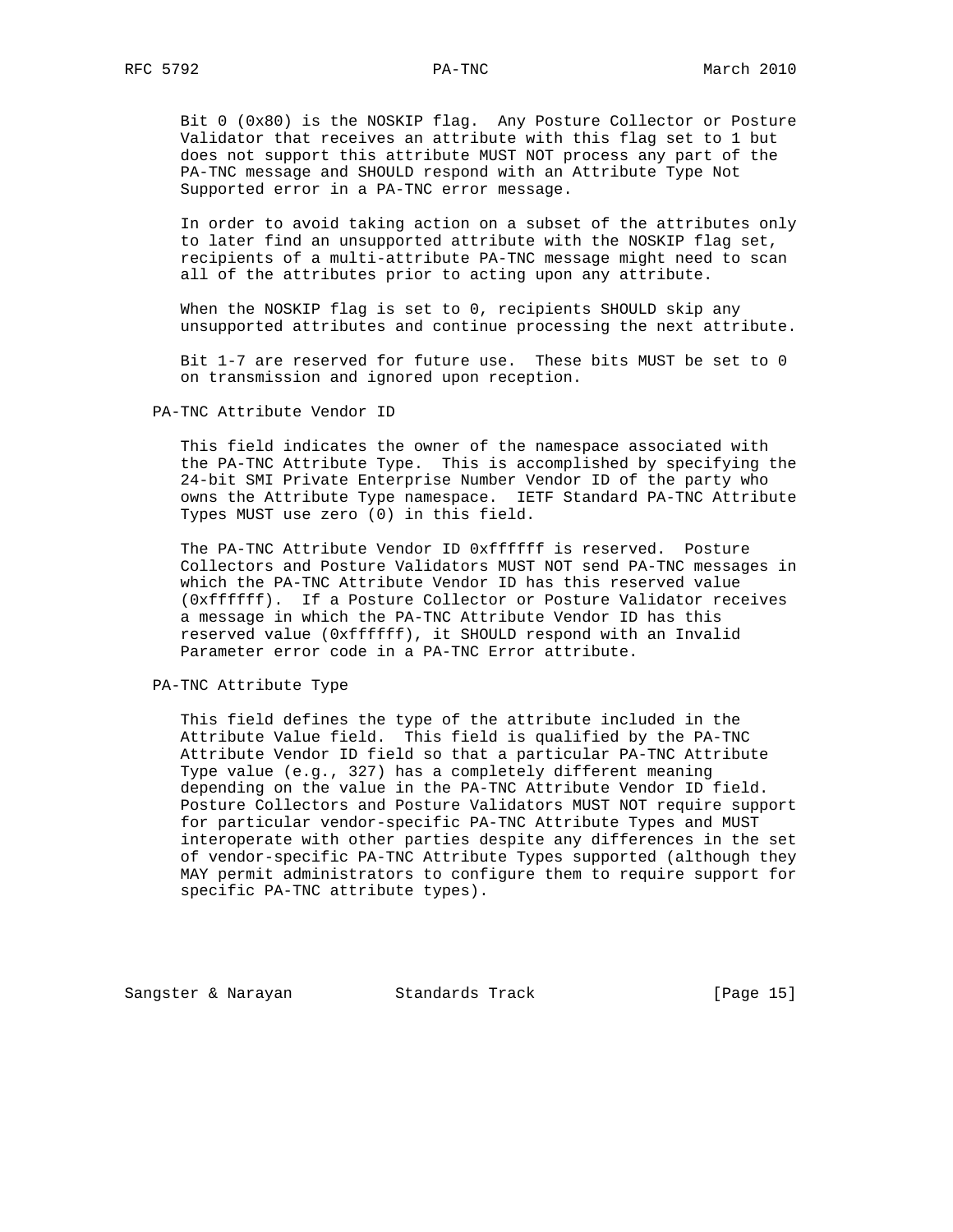If the PA-TNC Attribute Vendor ID field has the value zero (0), then the PA-TNC Attribute Type field contains an IETF Standard PA- TNC Attribute Type, as listed in the IANA registry. IANA maintains a registry of PA-TNC Attribute Types. Entries in this registry are added by Expert Review with Specification Required, following the guidelines in section 7. Section 4.2 of this specification defines the initial set of IETF Standard PA-TNC Attribute Types.

 The PA-TNC Attribute Type 0xffffffff is reserved. Posture Collectors and Posture Validators MUST NOT send PA-TNC messages in which the PA-TNC Attribute Type has this reserved value (0xffffffff). If a Posture Collector or Posture Validator receives a message in which the PA-TNC Attribute Type has this reserved value (0xffffffff), it SHOULD respond with an Invalid Parameter error code in a PA-TNC Error attribute.

PA-TNC Attribute Length

 This field contains the length in octets of the entire PA-TNC attribute including the PA-TNC Attribute Header (the fields Flags, PA-TNC Attribute Vendor ID, PA-TNC Attribute Type, and PA-TNC Attribute Length). Therefore, this value MUST always be at least 12. Any Posture Collector or Posture Validator that receives a message with a PA-TNC Attribute Length field whose value is less than 12 SHOULD respond with an Invalid Parameter PA-TNC error code. Similarly, if a Posture Collector or Posture Validator receives a PA-TNC message for an Attribute Type that has a well known Attribute Value length (e.g., fixed-length attribute value) and the Attribute Length indicates a different value (greater or less than the expected value), the recipient SHOULD respond with an Invalid Parameter PA-TNC error code.

 Implementations that do not support the specified PA-TNC Attribute Type can use this length to skip over this attribute to the next attribute. Note that while this field is 4 octets the maximum usable attribute length is less than 2^32-1 due to limitations of the underlying protocol stack. Specifically, PB-TNC TLV header's Batch Length field is also 32 bits in length. Therefore, the maximum batch that PB-TNC can carry is 2^32-1, so the largest PA- TNC message carried by PB-TNC must be less than 2^32-1 - size of the PB-TNC header (see section 4.1 of PB-TNC for more details).

Attribute Value

 This field varies depending on the particular type of attribute being expressed. The contents of this field for each of the IETF Standard PA-TNC Attribute Types are defined in section 4.2.

Sangster & Narayan Standards Track [Page 16]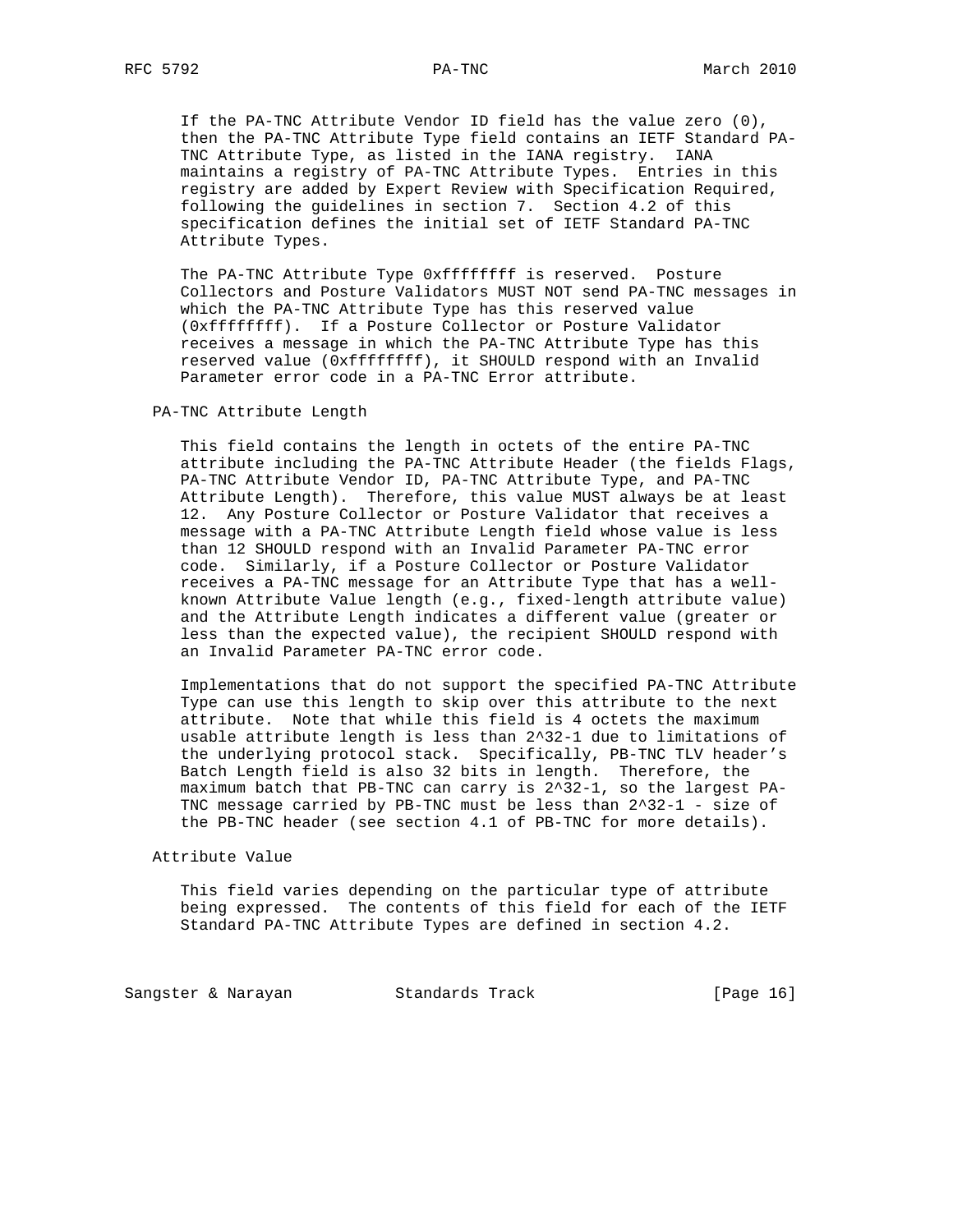## 4.2. IETF Standard PA-TNC Attribute Types

 This section defines an initial set of IETF Standard PA-TNC Attribute Types. These Attribute Types MUST always be used with a PA-TNC Vendor ID of zero (0). If these PA-TNC Attribute Type values are used with a different PA-TNC Vendor ID, they have a completely different meaning that is not defined in this specification.

 The following table briefly describes each attribute and defines the numeric value to be used in the PA-TNC Attribute Type field of the PA-TNC Attribute Header. Later subsections provide detailed specifications for each PA-TNC Attribute Value.

| Number         | Integer             | Description                                                                                                    |
|----------------|---------------------|----------------------------------------------------------------------------------------------------------------|
| 0              | Testing             | Reserved for use in<br>specification examples,<br>experimentation, and testing.                                |
| 1              | Attribute Request   | Contains a list of attribute<br>type values defining the<br>attributes desired from the<br>Posture Collectors. |
| $\overline{2}$ | Product Information | Manufacturer and product<br>information for the component.                                                     |
| 3              | Numeric Version     | Numeric version of the<br>component.                                                                           |
| 4              | String Version      | String version of the<br>component.                                                                            |
| 5              | Operational Status  | Describes whether the component<br>is running on the endpoint.                                                 |
| 6              | Port Filter         | Lists the set of ports (e.g.,<br>TCP port 80 for HTTP) that are<br>allowed or blocked on the<br>endpoint.      |
| 7              | Installed Packages  | List of software packages<br>installed on endpoint that<br>provide the requested<br>component.                 |
| 8              | PA-TNC Error        | PA-TNC message or attribute<br>processing error.                                                               |
|                | Sangster & Narayan  | Standards Track<br>[Page 17]                                                                                   |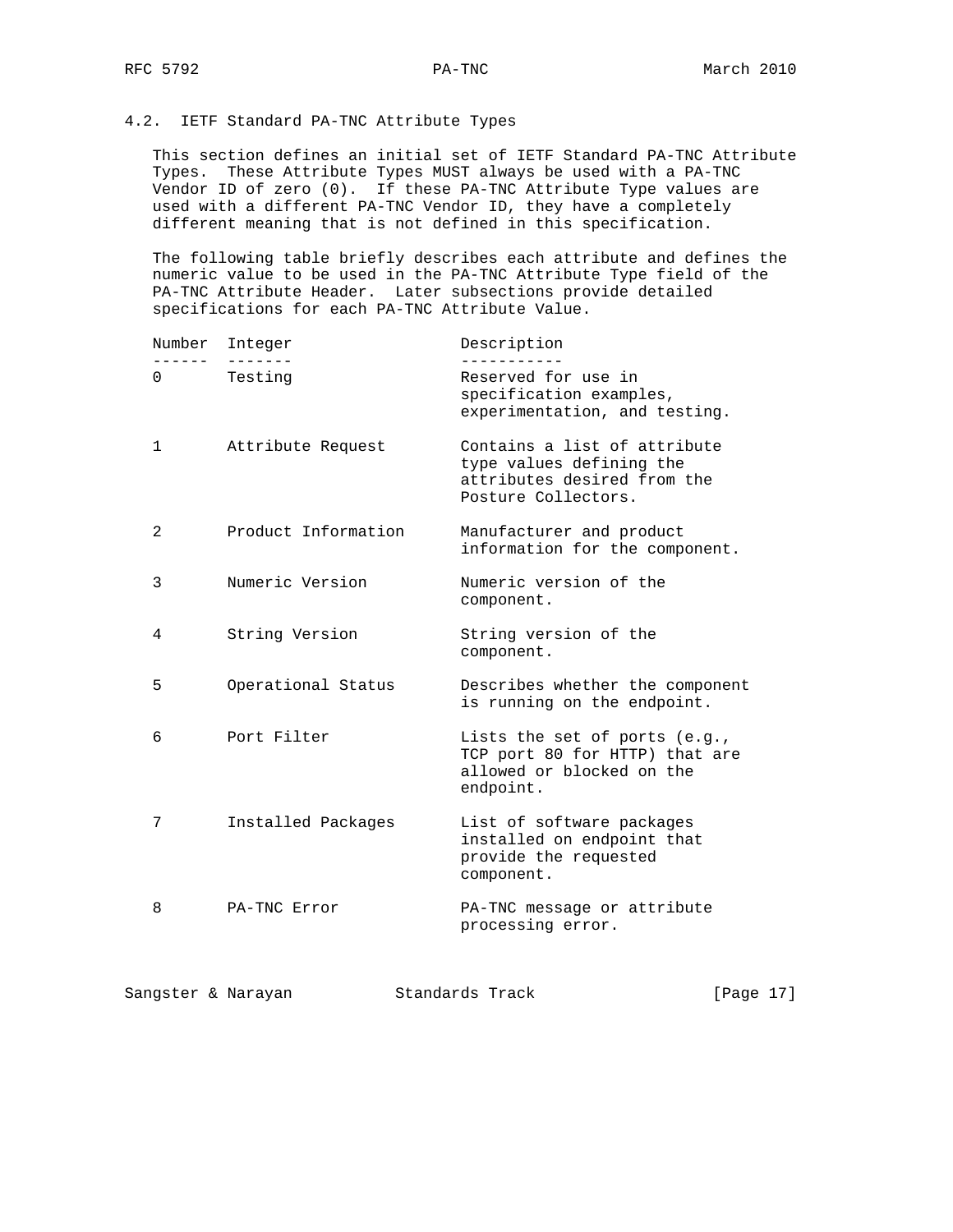| 9   | Assessment Result  | Result of the assessment<br>performed by a Posture<br>Validator.                                            |
|-----|--------------------|-------------------------------------------------------------------------------------------------------------|
| 1 O |                    | Remediation Instructions Instructions for remediation<br>generated by a Posture<br>Validator.               |
| 11  | Forwarding Enabled | Indicates whether packet<br>forwarding has been enabled<br>between different interfaces on<br>the endpoint. |
| 12. | Enabled            | Factory Default Password Indicates whether the endpoint<br>has a factory default password<br>enabled.       |

 The following subsections discuss the usage, format, and semantics of the Attribute Value field for each IETF Standard PA-TNC Attribute Type.

4.2.1. Attribute Request

 This PA-TNC Attribute Type allows a Posture Validator to request certain attributes from the registered set of Posture Collectors.

 All Posture Collectors that implement any of the IETF Standard PA Subtypes defined in this specification SHOULD support receiving and processing this attribute type for at least those PA subtypes. This requirement is only a "should" because there are deployment scenarios (e.g., see section A.1) where the Posture Collectors proactively send a set of attributes at the start of an assessment (e.g., based upon local policy), so does not need to support Posture Validator requested attributes. Posture Collectors that receive but do not support the Attribute Request attribute MUST respond with an Attribute Type Not Supported PA-TNC error code. Posture Collectors that receive and process this attribute MAY choose to send all, a subset, or none of the requested attributes but MUST NOT send attributes that were not requested (except Error attributes). All Posture Validators that implement any of the IETF Standard PA Subtypes defined in this specification SHOULD support sending this attribute type for at least those PA subtypes.

 Posture Validators MUST NOT include this attribute type in an Attribute Request attribute. It does not make sense for a Posture Validator to request that a Posture Collector send an Attribute Request attribute.

Sangster & Narayan Standards Track [Page 18]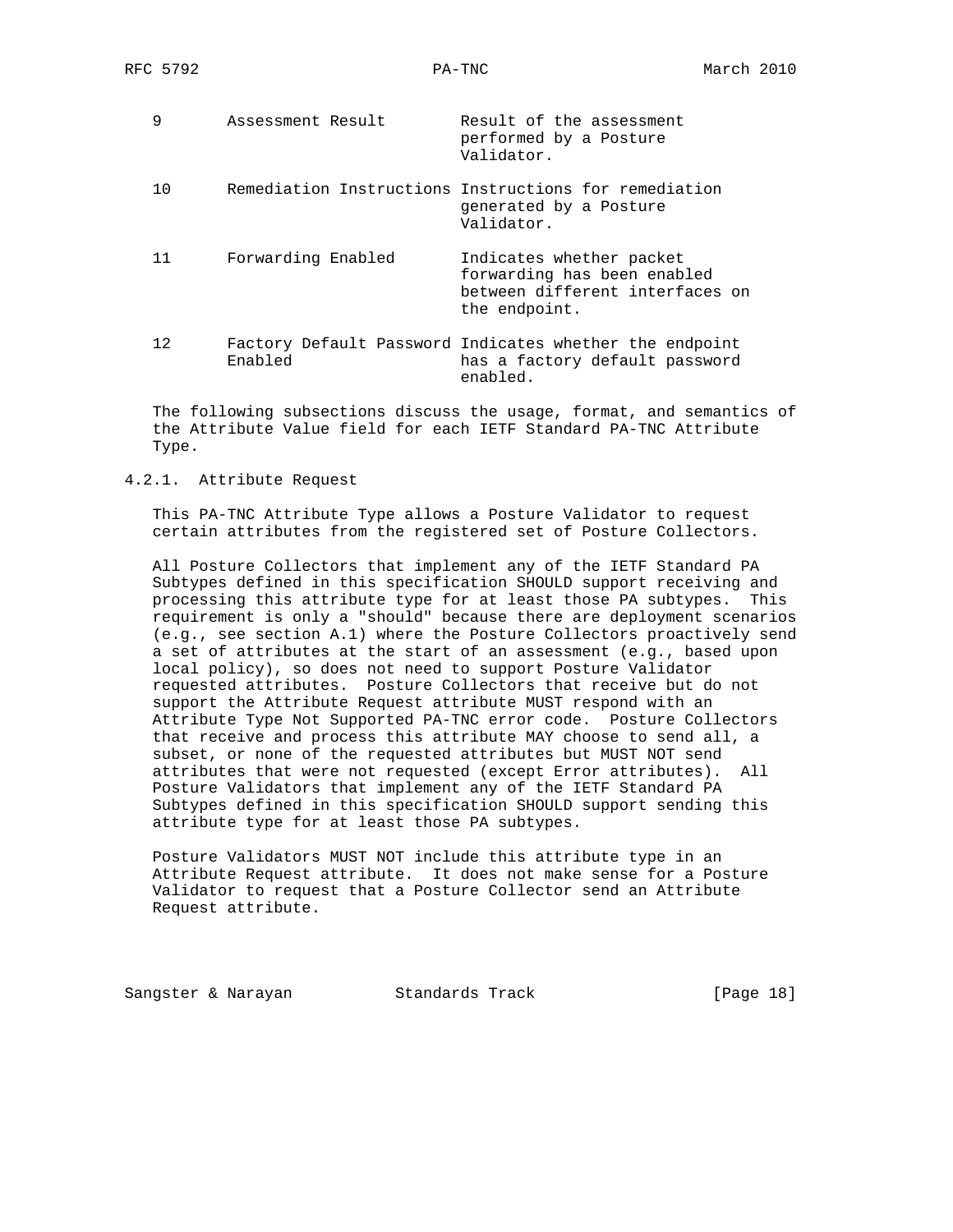For this attribute type, the PA-TNC Attribute Vendor ID field MUST be set to zero (0) and the PA-TNC Attribute Type field MUST be set to 1.

 The following diagram illustrates the format and contents of the Attribute Value field for this attribute type. The text after this diagram describes the fields shown here.

 Note that this diagram shows two attribute types. The actual number of attribute types included in an Attribute Request attribute can vary from one to a large number (limited only by the maximum message and length supported by the underlying PT protocol). However, each Attribute Request MUST contain at least one attribute type. Because the length of a PA-TNC Attribute Vendor ID paired with a PA-TNC Attribute Type and a 1-octet Reserved field is always 8 octets, the number of requested attributes can be easily computed using the PA- TNC Attribute Length field by subtracting the number of octets in the PA-TNC Attribute Header and dividing by 8. If the PA-TNC Attribute Length field is invalid, Posture Collectors SHOULD respond with an Invalid Parameter PA-TNC error code.

| 0 1 2 3 4 5 6 7 8 9 0 1 2 3 4 5 6 7 8 9 0 1 2 3 4 5 6 7 8 9 0 1 |                                         |                            |  |
|-----------------------------------------------------------------|-----------------------------------------|----------------------------|--|
|                                                                 |                                         |                            |  |
| Reserved                                                        |                                         | PA-TNC Attribute Vendor ID |  |
|                                                                 |                                         |                            |  |
|                                                                 | PA-TNC Attribute Type                   |                            |  |
|                                                                 |                                         |                            |  |
| Reserved                                                        |                                         | PA-TNC Attribute Vendor ID |  |
|                                                                 |                                         |                            |  |
|                                                                 | PA-TNC Attribute Type                   |                            |  |
|                                                                 | -+-+-+-+-+-+-+-+-+-+-+-+-+-+-+-+-+-+-+- |                            |  |

Reserved

 Reserved for future use. This field MUST be set to 0 on transmission and ignored upon reception.

PA-TNC Attribute Vendor ID

 This field contains the SMI Private Enterprise Number of the organization that controls the namespace for the following PA-TNC Attribute Type. This field enables IETF Standard PA-TNC Attributes and vendor-defined PA-TNC attributes to be used without potential collisions.

Sangster & Narayan Standards Track [Page 19]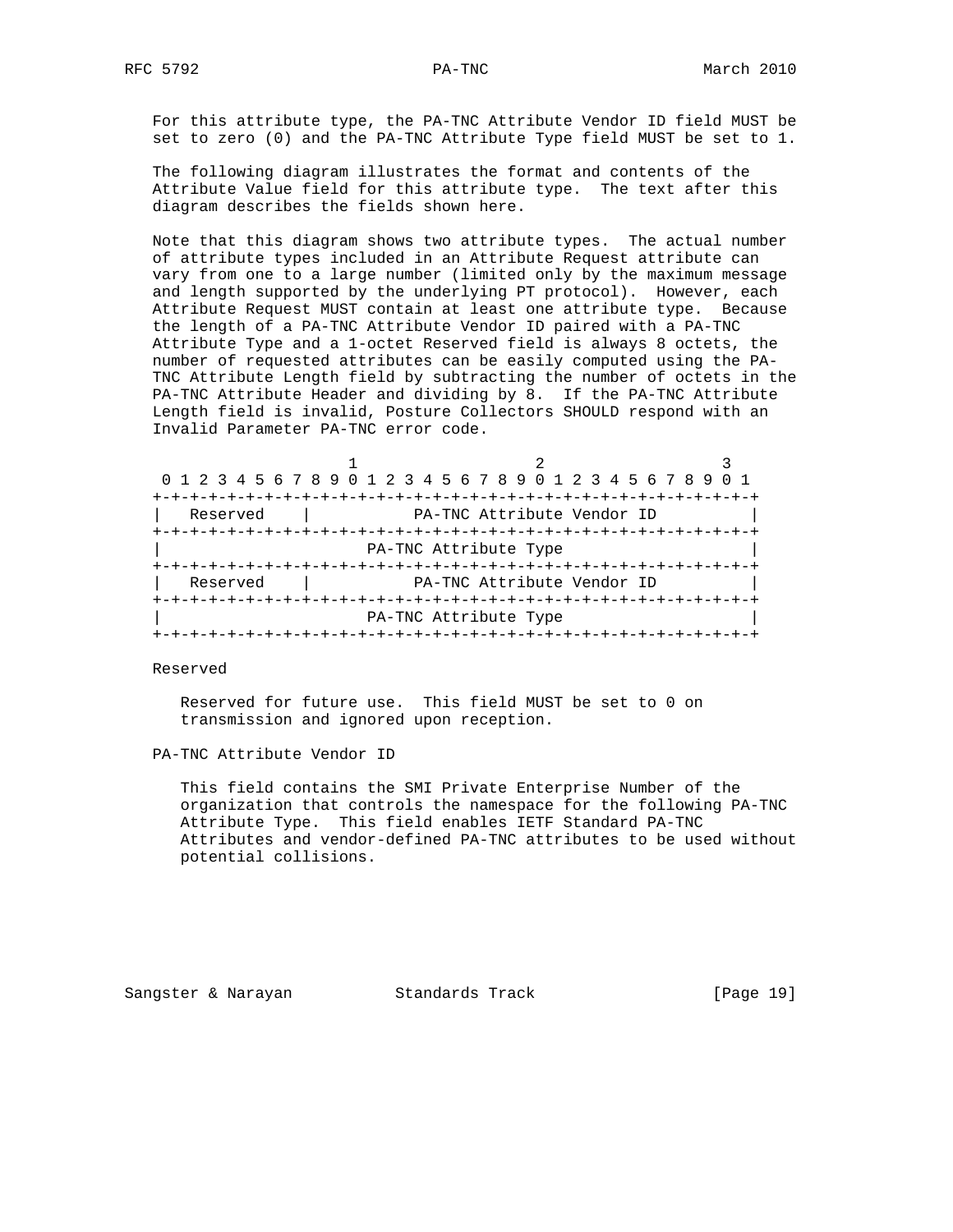Any IETF Standard PA-TNC Attribute Types defined in section 4.2 MUST use zero (0) in this field. Vendor-defined attributes MUST use the SMI Private Enterprise Number of the organization that defined the attribute.

PA-TNC Attribute Type

 The PA-TNC Attribute Type field (together with the PA-TNC Vendor ID field) indicates the specific attribute requested. Some IETF Standard PA-TNC Attribute Types MUST NOT be requested using this field (e.g., requesting a PA-TNC Error attribute). This is explicitly indicated in the description of those PA-TNC Attribute Types. Any Posture Collector or Posture Validator that receives an Attribute Request containing one of the prohibited Attribute Types SHOULD respond with an Invalid Parameter error in a PA-TNC error message.

## 4.2.2. Product Information

 This PA-TNC Attribute Type contains identifying information about a product that implements the component specified in the PA Subtype field, as described in section 3.5. For example, if the PA Subtype is Anti-Virus, this attribute would contain information identifying an anti-virus product installed on the endpoint.

 All Posture Collectors that implement any of the IETF Standard PA Subtypes defined in this specification MUST support sending this attribute type, at least for those PA subtypes. Whether a particular Posture Collector actually sends this attribute type SHOULD still be governed by local privacy and security policies. All Posture Validators that implement any of the IETF Standard PA Subtypes defined in this specification MUST support receiving this attribute type, at least for those PA subtypes. Posture Validators MUST NOT send this attribute type.

 For this attribute type, the PA-TNC Attribute Vendor ID field MUST be set to zero (0) and the PA-TNC Attribute Type field MUST be set to 2. The value in the PA-TNC Attribute Length field will vary, depending on the length of the Product Name field. However, the value in the PA-TNC Attribute Length field MUST be at least 17 because this is the length of the fixed-length fields in the PA-TNC Attribute Header and the fixed-length fields in this attribute type. If the PA-TNC Attribute Length field is less than the size of these fixed-length fields, implementations SHOULD respond with an Invalid Parameter PA- TNC error code.

Sangster & Narayan Standards Track (Page 20)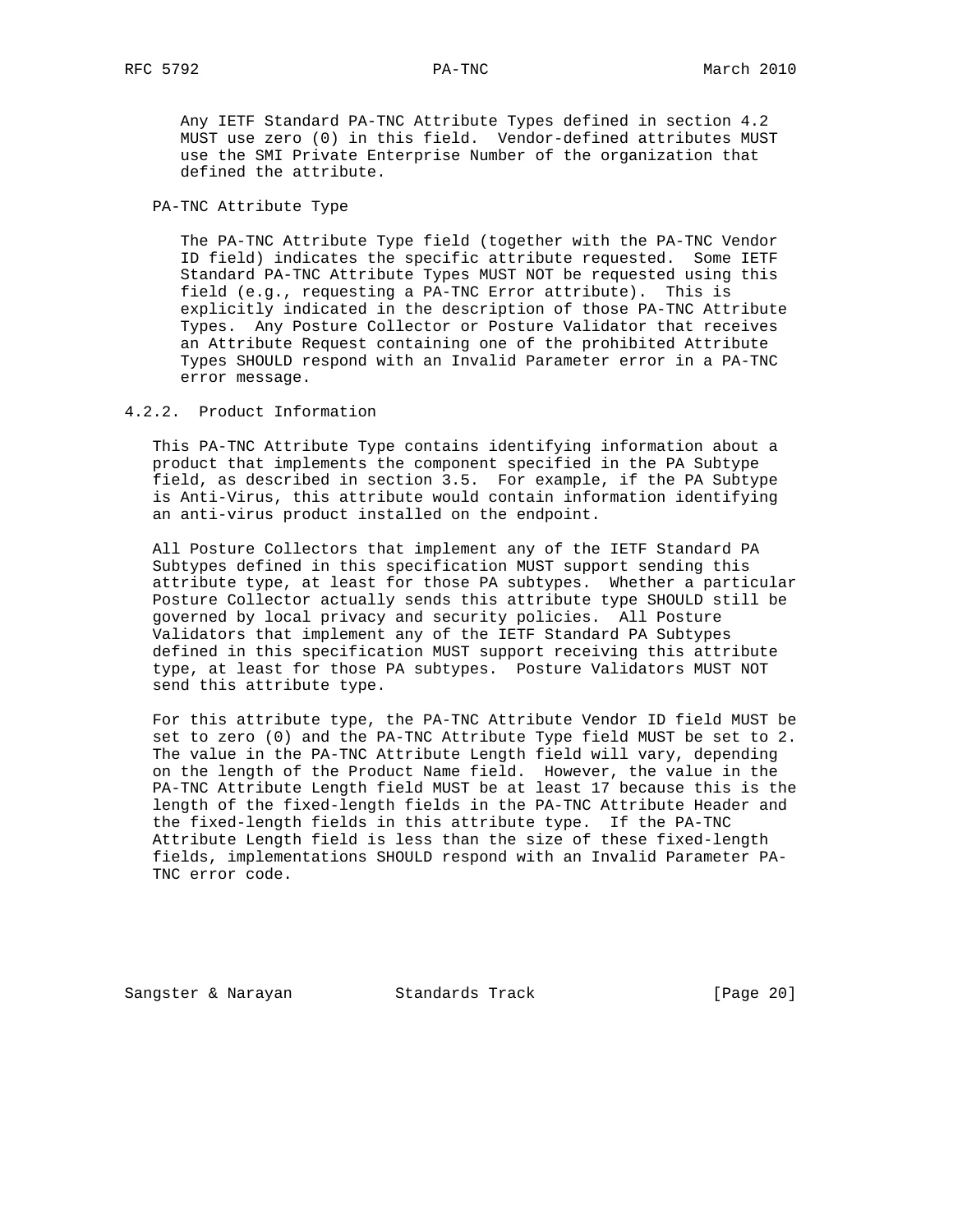This attribute type includes both numeric and textual identifiers for the organization that created the product (the "product creator") and for the product itself. For automated processing, numeric identifiers are superior because they are less ambiguous and more efficient. However, numeric identifiers are only available if the product creator has assigned them. Therefore, a textual identifier is also included. This textual identifier has the additional benefit that it may be easier for humans to read (although this benefit is minimal since the primary purpose of this attribute is automated assessment).

 The following diagram illustrates the format and contents of the Attribute Value field for this attribute type. The text after this diagram describes the fields shown here.

|            |                   | 0 1 2 3 4 5 6 7 8 9 0 1 2 3 4 5 6 7 8 9 0 1 2 3 4 5 6 7 8 9 0 1 |            |
|------------|-------------------|-----------------------------------------------------------------|------------|
|            |                   |                                                                 |            |
|            | Product Vendor ID |                                                                 | Product ID |
|            |                   |                                                                 |            |
| Product ID |                   | Product Name (Variable Length)                                  |            |
|            |                   |                                                                 |            |

Product Vendor ID

 This field contains the SMI Private Enterprise Number for the product creator. If the SMI PEN for the product creator is unknown or if the product creator does not have an SMI PEN, the Product Vendor ID field MUST be set to 0 and the identity of the product creator SHOULD be included in the Product Name along with the name of the product.

#### Product ID

 This field identifies the product using a numeric identifier assigned by the product creator. If this Product ID value is unknown or if the product creator has not assigned such a value, this field MUST be set to 0. If the Product Vendor ID is 0, this field MUST be set to 0. In any case, the name of the product SHOULD be included in the Product Name field.

 Note that a particular Product ID value (e.g., 635) will have completely different meanings depending on the Product Vendor ID. Each Product Vendor ID defines a different space of Product ID values. Product creators are encouraged to publish lists of Product ID values for their products.

Sangster & Narayan Standards Track [Page 21]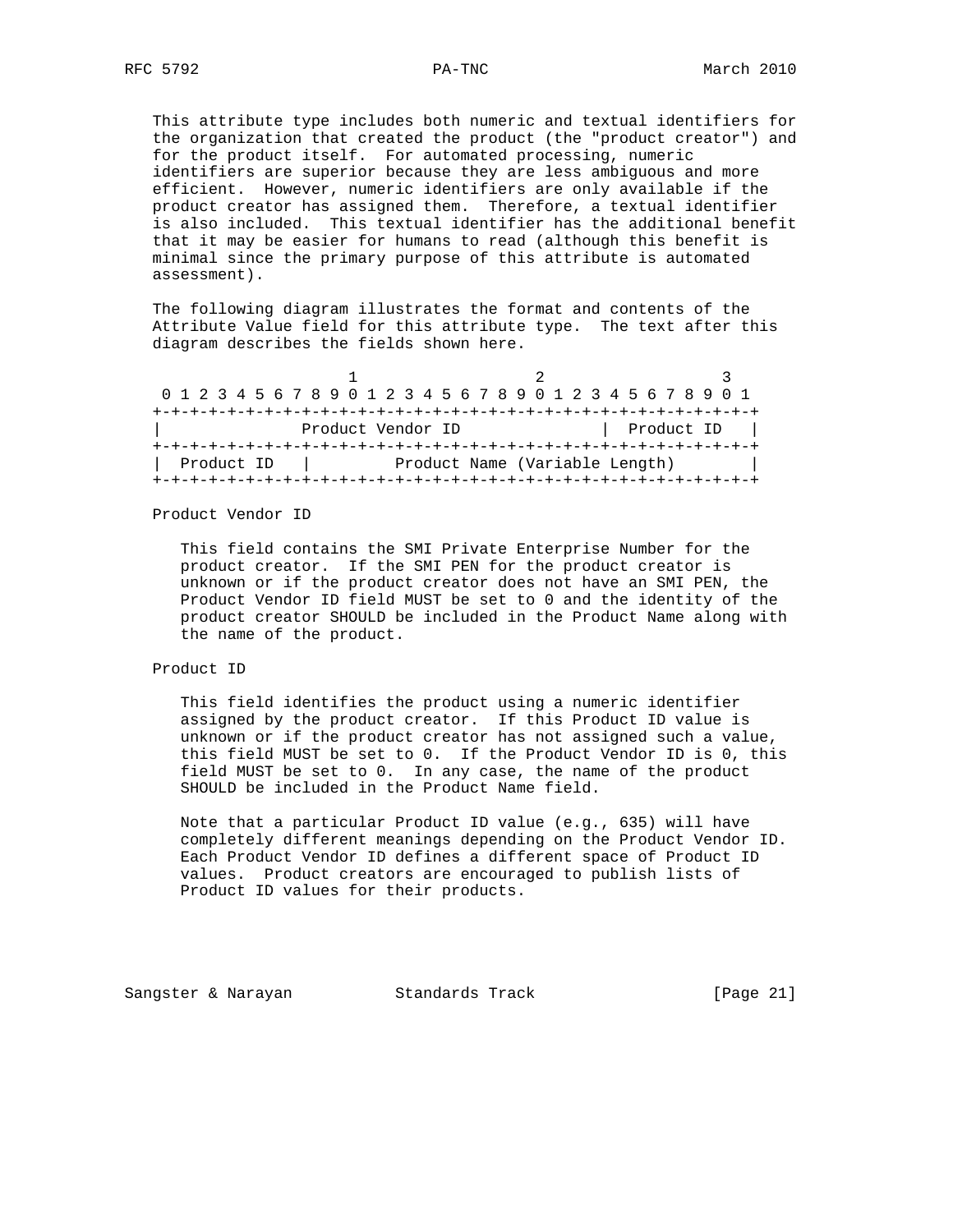## Product Name

 This variable-length field contains a UTF-8 [2] string identifying the product (e.g., "Symantec Norton AntiVirus(TM) 2008") in enough detail to unambiguously distinguish it from other products from the product creator. Products whose creator is known, but does not have a registered SMI Private Enterprise Number, SHOULD be represented using a combination of the creator name and full product name (e.g., "Ubuntu(R) IPtables" for the IPtables firewall in the Ubuntu distribution of Linux). If the product creator's SMI Private Enterprise Number is included in the Product Vendor ID field, the product creator's name may be omitted from this field.

 The length of this field can be determined by starting with the value in the PA-TNC Attribute Length field in the PA-TNC Attribute Header and subtracting the size of the fixed-length fields in that header (12) and the size of the fixed-length fields in this attribute (5). If the PA-TNC Attribute Length field is less than the size of these fixed-length fields, implementations SHOULD respond with an Invalid Parameter PA-TNC error code.

## 4.2.3. Numeric Version

 This PA-TNC Attribute Type contains numeric version information for a product on the endpoint that implements the component specified in the PA Subtype field, as described in section 3.5. For example, if the PA Subtype is Operating System, this attribute would contain numeric version information for the operating system installed on the endpoint. The version information in this attribute is associated with a particular product, so Posture Validators are expected to also possess the corresponding Product Information attribute when interpreting this attribute.

 All Posture Collectors that implement the IETF Standard PA Subtype for Operating System SHOULD support sending this attribute type, at least for the Operating System PA subtype. Other Posture Collectors MAY support sending this attribute type. Whether a particular Posture Collector actually sends this attribute type SHOULD still be governed by local privacy and security policies. All Posture Validators that implement the IETF Standard PA Subtype for Operating System SHOULD support receiving this attribute type, at least for the Operating System PA subtype. Other Posture Validators MAY support receiving this attribute type. A Posture Validator that does not support receiving this attribute type SHOULD simply ignore attributes with this type. Posture Validators MUST NOT send this attribute type.

Sangster & Narayan Standards Track (Page 22)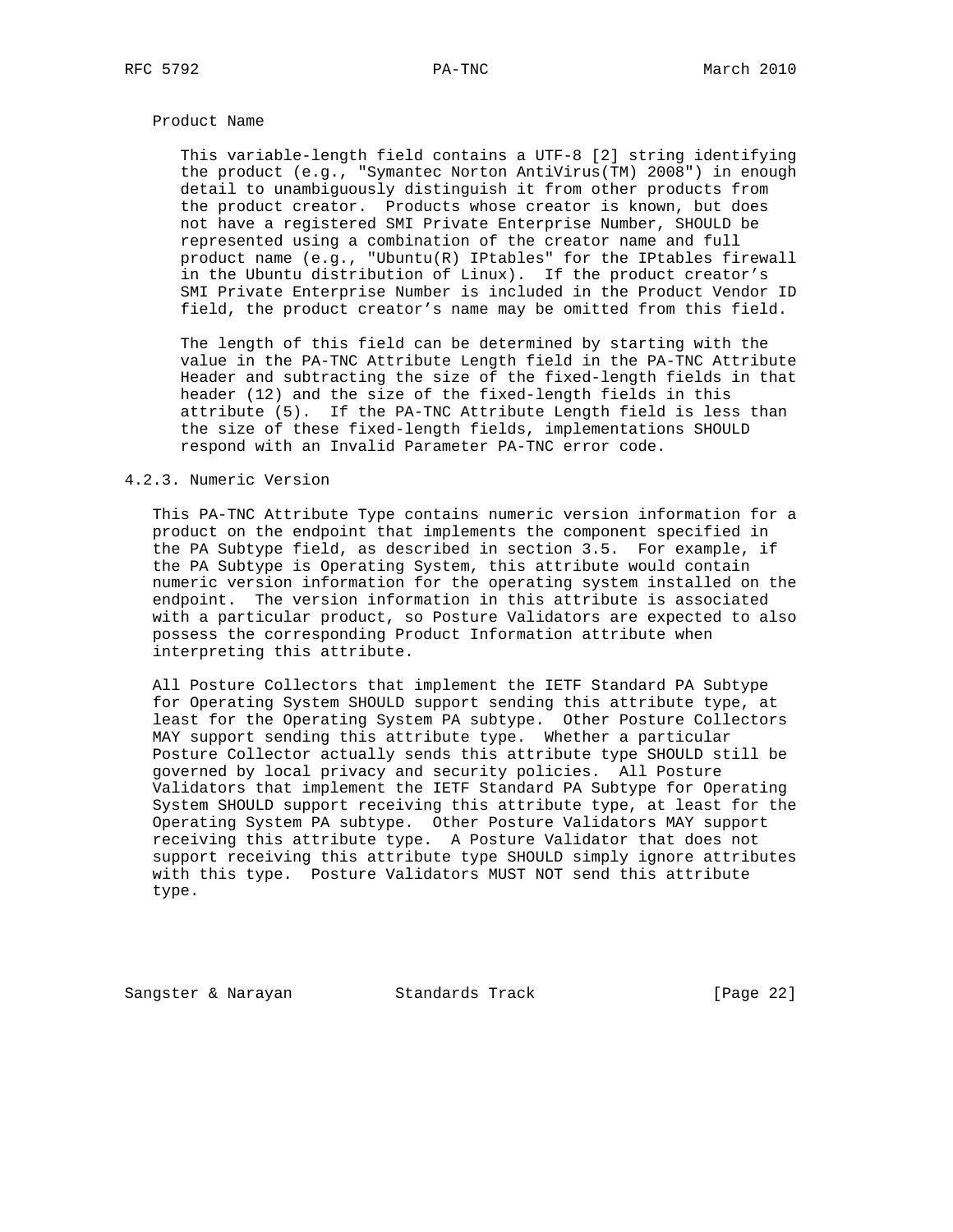For this attribute type, the PA-TNC Attribute Vendor ID field MUST be set to zero (0) and the PA-TNC Attribute Type field MUST be set to 3. The value in the PA-TNC Attribute Length field MUST be 28. If the PA-TNC Attribute Length field is less than the size of these fixed length fields, implementations SHOULD respond with an Invalid Parameter PA-TNC error code.

 This attribute type includes numeric values for the product version information, enabling Posture Validators to do comparative operations on the version. Some Posture Collectors may not be able to determine some or all of this information for a product. However, this attribute can be especially useful for describing the version of the operating system, where numeric version numbers are generally available.

 The following diagram illustrates the format and contents of the Attribute Value field for this attribute type. The text after this diagram describes the fields shown here.

| 0 1 2 3 4 5 6 7 8 9 0 1 2 3 4 5 6 7 8 9 0 1 2 3 4 5 6 7 8 9 0 1 |                      |  |
|-----------------------------------------------------------------|----------------------|--|
|                                                                 |                      |  |
|                                                                 | Major Version Number |  |
|                                                                 | Minor Version Number |  |
|                                                                 | Build Number         |  |
| Service Pack Major                                              | Service Pack Minor   |  |

Major Version Number

 This field contains the major version number for the product, if applicable. If unused or unknown, this field SHOULD be set to 0.

Minor Version Number

 This field contains the minor version number for the product, if applicable. If unused or unknown, this field SHOULD be set to 0.

Sangster & Narayan Standards Track (Page 23)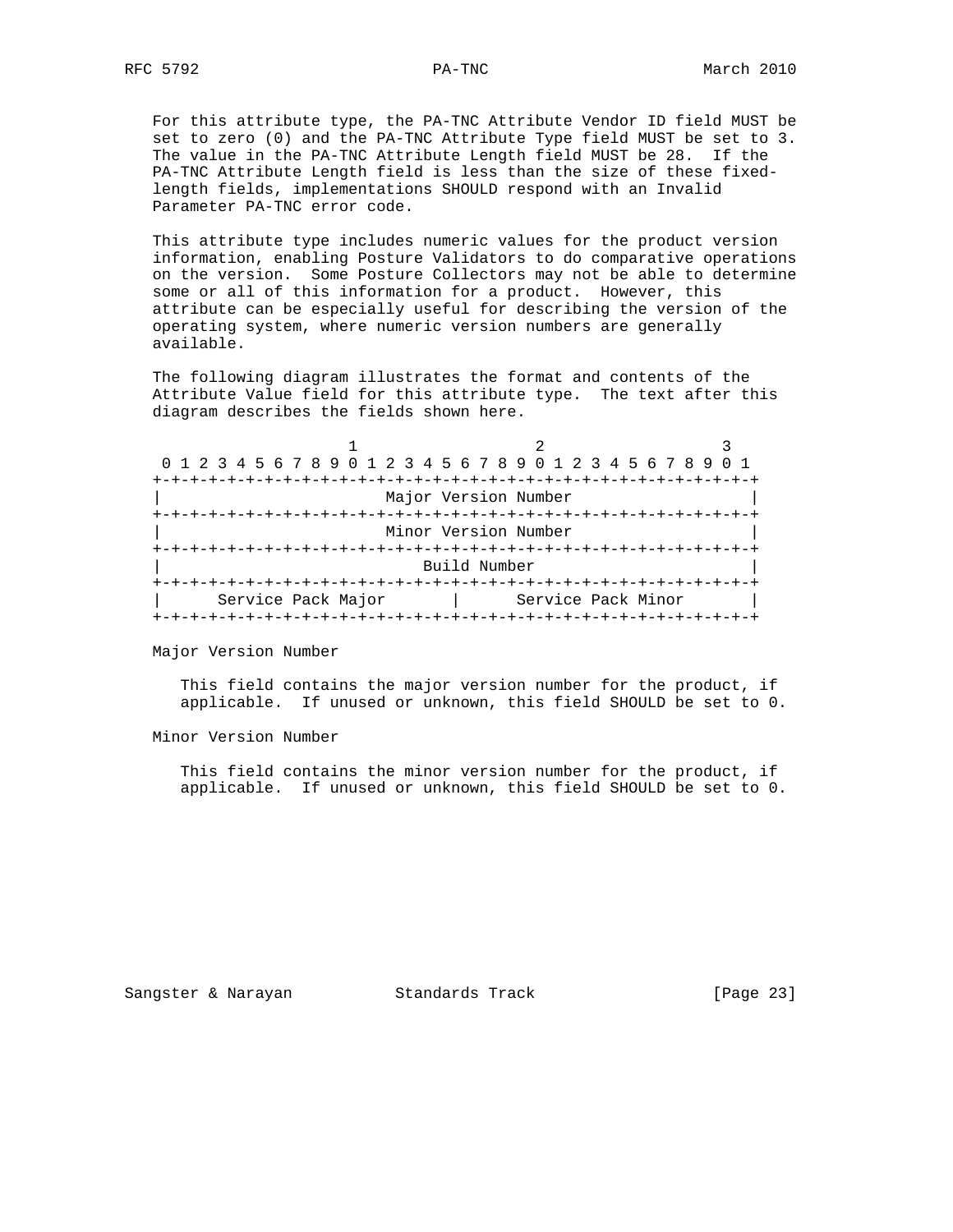Build Number

 This field contains the build number for the product, if applicable. This may provide more granularity than the minor version number, as many builds may occur leading up to an official release, and all these builds may share a single major and minor version number. If unused or unknown, this field SHOULD be set to  $0.$ 

Service Pack Major

 This field contains the major version number of the service pack for the product, if applicable. If unused or unknown, this field SHOULD be set to 0.

Service Pack Minor

 This field contains the minor version number of the service pack for the product, if applicable. If unused or unknown, this field SHOULD be set to 0.

## 4.2.4. String Version

 This PA-TNC Attribute Type contains string version information for a product on the endpoint that implements the component specified in the PA Subtype field, as described in section 3.5. For example, if the PA Subtype is Firewall, this attribute would contain string version information for a host-based firewall product installed on the endpoint (if any). The version information in this attribute is associated with a particular product, so Posture Validators are expected to also possess the corresponding Product Information attribute when interpreting this attribute.

 All Posture Collectors that implement any of the IETF Standard PA Subtypes defined in this document MUST support sending this attribute type, at least for those PA subtypes. Other Posture Collectors MAY support sending this attribute type. Whether a particular Posture Collector actually sends this attribute type SHOULD still be governed by local privacy and security policies. All Posture Validators that implement any of the IETF Standard PA Subtypes defined in this document MUST support receiving this attribute type, at least for those PA subtypes. Other Posture Validators MAY support receiving this attribute type. Posture Validators MUST NOT send this attribute type.

 For this attribute type, the PA-TNC Attribute Vendor ID field MUST be set to zero (0) and the PA-TNC Attribute Type field MUST be set to 4. The value in the PA-TNC Attribute Length field will vary, depending

Sangster & Narayan Standards Track [Page 24]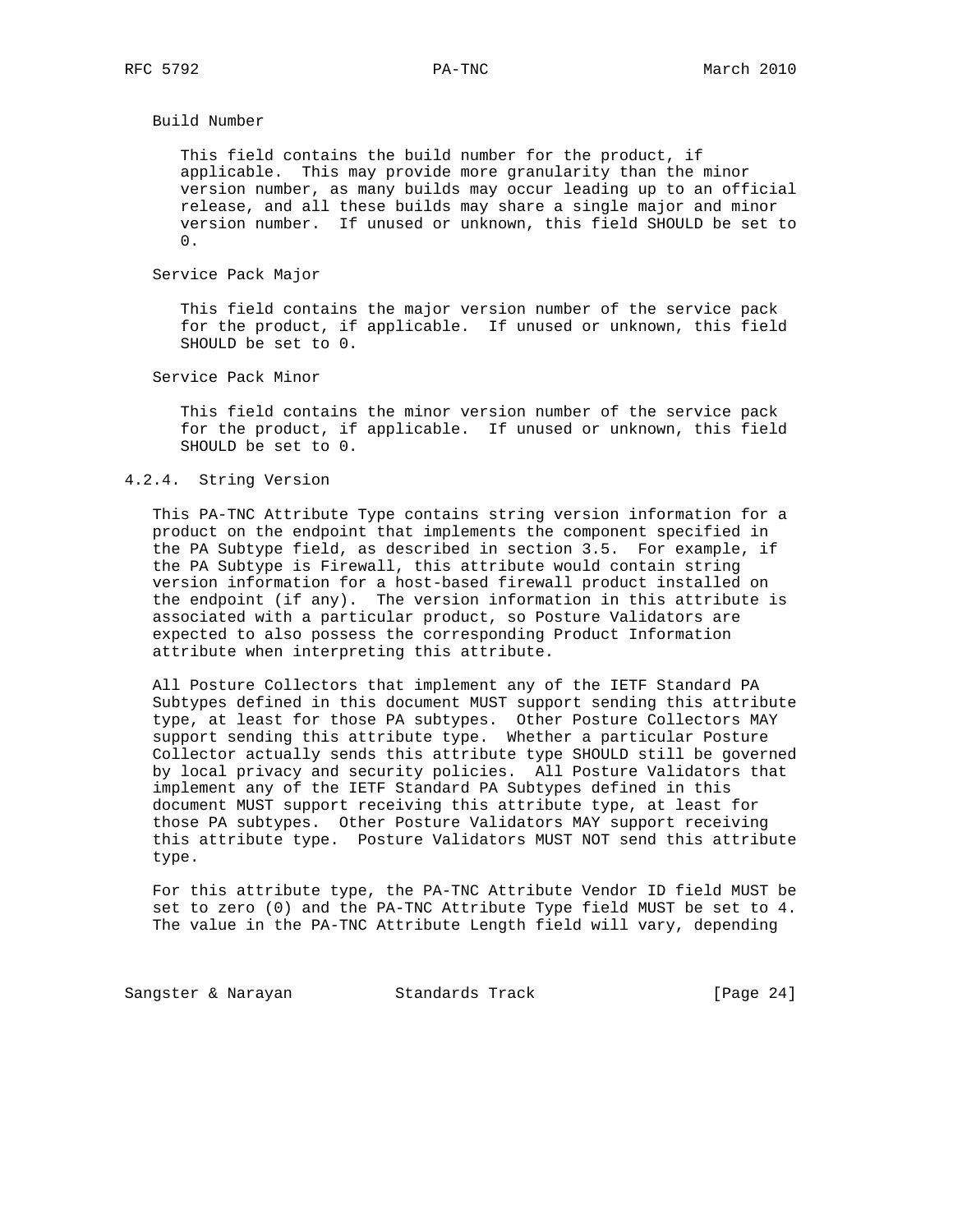on the length of the Component Version Number, Internal Build Number, and Configuration Version Number fields. However, the value in the PA-TNC Attribute Length field MUST be at least 15 because this is the length of the fixed-length fields in the PA-TNC Attribute Header and the fixed-length fields in this attribute type. If the PA-TNC Attribute Length field is less than the size of these fixed-length fields or does not match the length indicated by the sum of the fixed-length and variable-length fields, implementations SHOULD respond with an Invalid Parameter PA-TNC error code.

 The following diagram illustrates the format and contents of the Attribute Value field for this attribute type. The text after this diagram describes the fields shown here.

|  |                                                         | 0 1 2 3 4 5 6 7 8 9 0 1 2 3 4 5 6 7 8 9 0 1 2 3 4 5 6 7 8 9 0 1 |
|--|---------------------------------------------------------|-----------------------------------------------------------------|
|  |                                                         |                                                                 |
|  | Version Len   Product Version Number (Variable Length)  |                                                                 |
|  |                                                         |                                                                 |
|  | Build Num Len   Internal Build Number (Variable Length) |                                                                 |
|  |                                                         |                                                                 |
|  |                                                         | Config. Len   Configuration Version Number (Variable Length)    |
|  |                                                         |                                                                 |

Version Len

 This field defines the number of octets in the Product Version Number field. If the product version number is unavailable or unknown, this field MUST be set to 0 and the Product Version Number field will be zero length (effectively not present).

Product Version Number

 This field contains a UTF-8 string identifying the version of the component (e.g., "1.12.23.114"). This field MUST be sized to fit the version string and MUST NOT include extra octets for padding or NUL character termination.

 Various products use a wide range of different formats and semantics for version strings. Some use alphabetic characters, white space, and punctuation. Some consider version "1.21" to be later than version "1.3" and some earlier. Therefore, the syntax and semantics of this string are not defined.

Sangster & Narayan Standards Track (Page 25)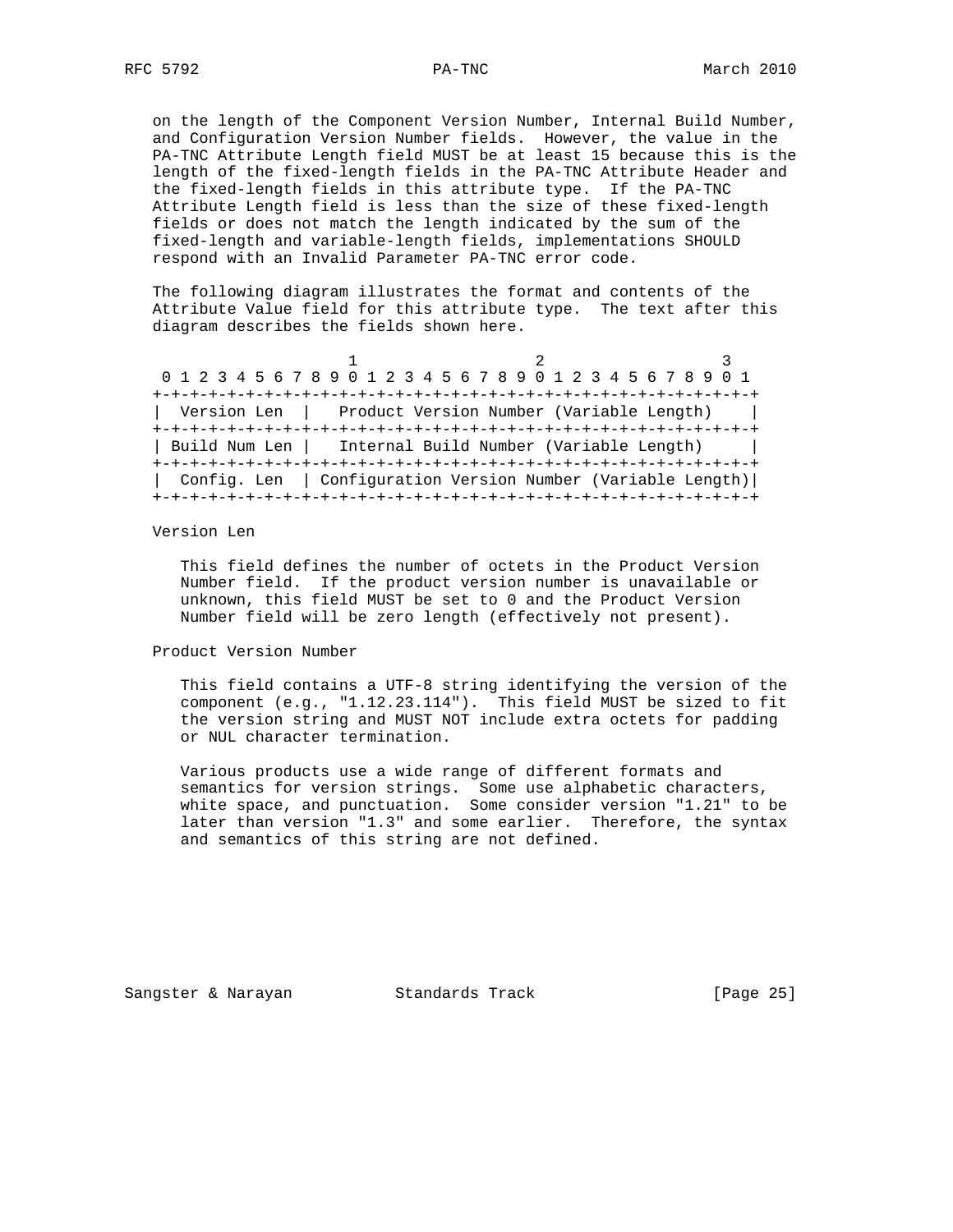Build Num Len

 This field defines the number of octets in the Internal Build Number field. For products where the internal build number is unavailable or unknown, this field MUST be set to 0 and the Internal Build Number field will be zero length (effectively not present).

Internal Build Number

 This field contains a UTF-8 string identifying the engineering build number of the product. This field MUST be sized to fit the build number string and MUST NOT include extra octets for padding or NUL character termination. The syntax and semantics of this string are not defined.

## Config. Len

 This field defines the number of octets in the Configuration Version Number field. If the configuration version number is unavailable or unknown, this field MUST be set to 0 and the Configuration Version Number field will be zero length (effectively not present).

## Configuration Version Number

 This field contains a UTF-8 string identifying the version of the configuration used by the component. This version SHOULD represent the overall configuration version even if several configuration policy files or settings are used. Posture Collectors MAY include multiple version numbers in this single string if a single version is not practical. This field MUST be sized to fit the version string and MUST NOT include extra octets for padding or NUL character termination.

 Various products use a wide range of different formats for version strings. Some use alphabetic characters, white space, and punctuation. Some consider version "1.21" to be later than version "1.3" and some earlier. In addition, some Posture Collectors may place multiple configuration version numbers in this single string. Therefore, the syntax and semantics of this string are not defined.

## 4.2.5. Operational Status

 This PA-TNC Attribute Type describes the operational status of a product that can implement the component specified in the PA Subtype field, as described in section 3.5. For example, if the PA Subtype is

Sangster & Narayan Standards Track [Page 26]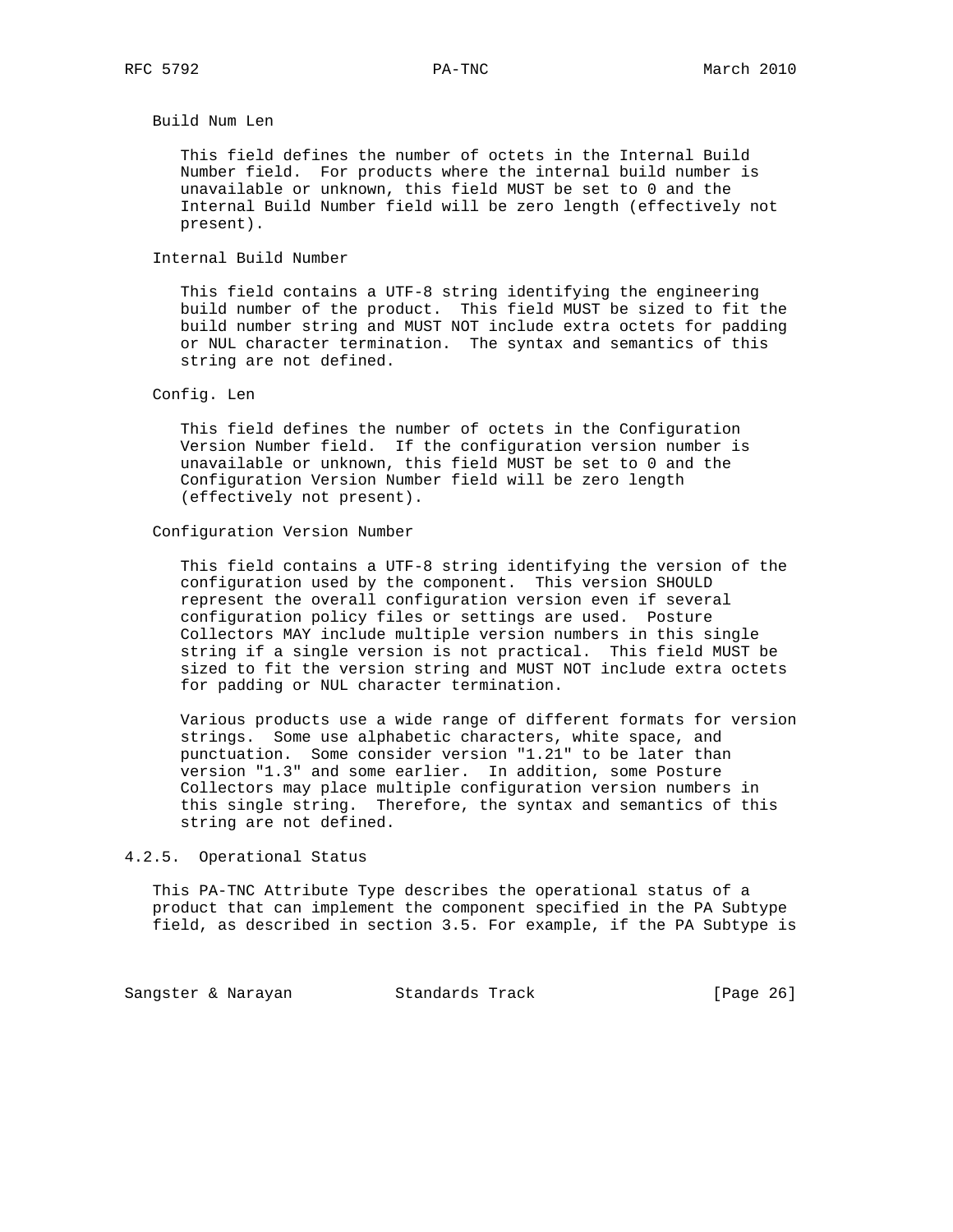Anti-Spyware, this attribute would contain information about the operational status of a host-based anti-spyware product that may or may not be installed on the endpoint.

 Posture Collectors that implement the IETF Standard PA Subtype for Operating System or VPN MAY support sending this attribute type for those PA subtypes. Posture Collectors that implement other IETF Standard PA Subtypes defined in this specification SHOULD support sending this attribute type for those PA subtypes. Other Posture Collectors MAY support sending this attribute type. Whether a particular Posture Collector actually sends this attribute type SHOULD still be governed by local privacy and security policies. Posture Validators that implement the IETF Standard PA Subtype for Operating System or VPN MAY support receiving this attribute type, at least for those PA subtypes. Posture Validators that implement other IETF Standard PA Subtypes defined in this specification SHOULD support receiving this attribute type, at least for those PA subtypes. Other Posture Validators MAY support receiving this attribute type. A Posture Validator that does not support receiving this attribute type SHOULD simply ignore attributes with this type. Posture Validators MUST NOT send this attribute type.

 For this attribute type, the PA-TNC Attribute Vendor ID field MUST be set to zero (0) and the PA-TNC Attribute Type field MUST be set to 5. The value in the PA-TNC Attribute Length field MUST be 36. If the PA-TNC Attribute Length field does not have this value, implementations SHOULD respond with an Invalid Parameter PA-TNC error code.

 The following diagram illustrates the format and contents of the Attribute Value field for this attribute type. The text after this diagram describes the fields shown here.

|          | 0 1 2 3 4 5 6 7 8 9 0 1 2 3 4 5 6 7 8 9 0 1 2 3 4 5 6 7 8 9 |                               |  |  |  |  |  |  |  |
|----------|-------------------------------------------------------------|-------------------------------|--|--|--|--|--|--|--|
|          |                                                             |                               |  |  |  |  |  |  |  |
| Status   | Result                                                      | Reserved                      |  |  |  |  |  |  |  |
|          |                                                             |                               |  |  |  |  |  |  |  |
| Last Use |                                                             |                               |  |  |  |  |  |  |  |
|          |                                                             |                               |  |  |  |  |  |  |  |
|          | Last Use (continued)                                        |                               |  |  |  |  |  |  |  |
|          |                                                             |                               |  |  |  |  |  |  |  |
|          | Last Use (continued)                                        |                               |  |  |  |  |  |  |  |
|          |                                                             |                               |  |  |  |  |  |  |  |
|          | Last Use (continued)                                        |                               |  |  |  |  |  |  |  |
|          |                                                             |                               |  |  |  |  |  |  |  |
|          | Last Use (continued)                                        |                               |  |  |  |  |  |  |  |
|          |                                                             | -+-+-+-+-+-+-+-+-+-+-+-+-+-+- |  |  |  |  |  |  |  |

Sangster & Narayan Standards Track [Page 27]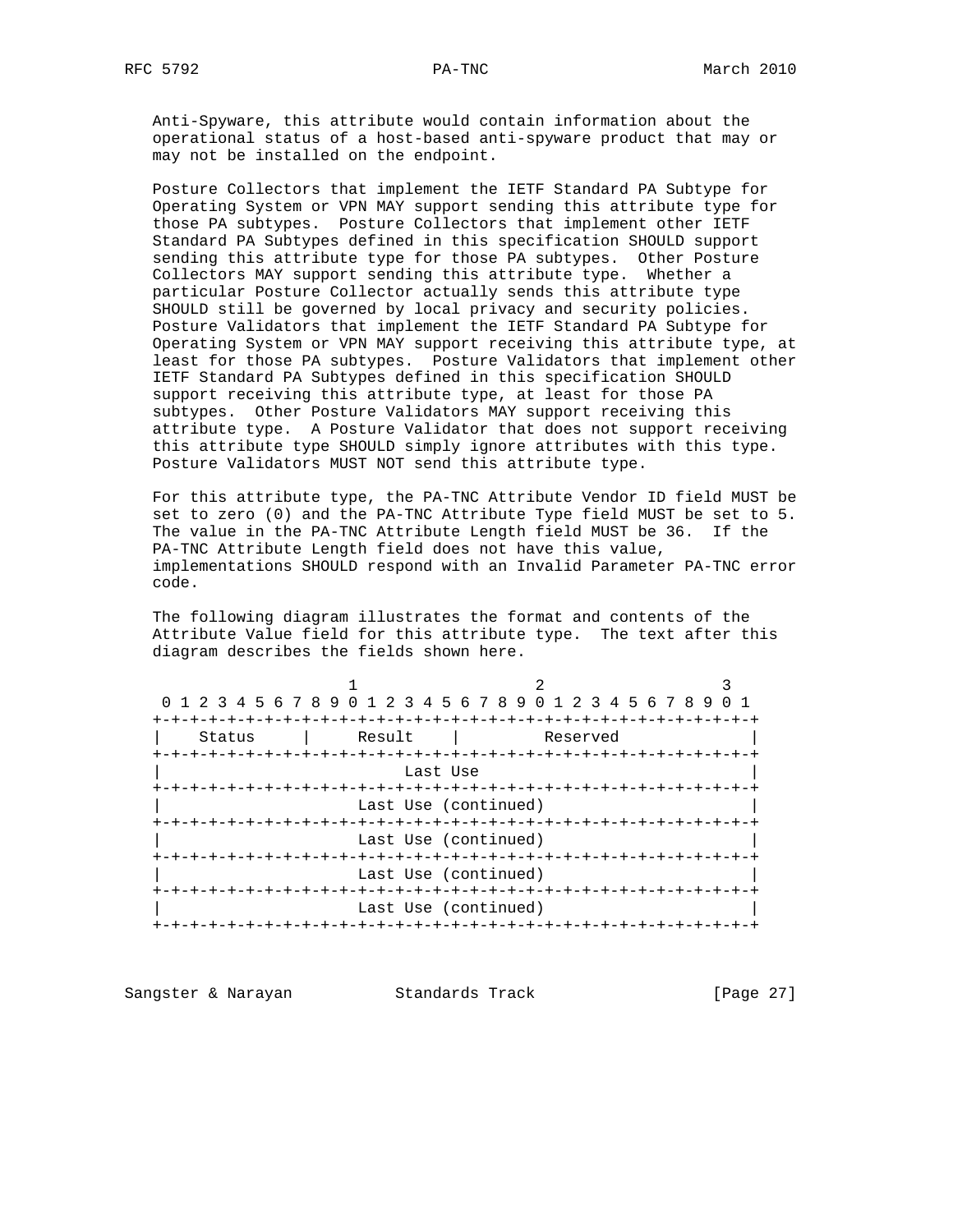#### Status

 This field gives the operational status of the product. The following table lists the values currently defined for this field.

 Value Description ----- ----------- 0 Unknown or other 1 Not installed 2 Installed but not operational 3 Operational

 If a Posture Validator receives a value for this field that it does not recognize, it SHOULD treat this value as equivalent to the value 0.

## Result

 This field contains the result of the last use of the product. The following table lists the values currently defined for this field.

Value Description

 ----- ----------- 0 Unknown or other 1 Successful use with no errors detected 2 Successful use with one or more errors detected

3 Unsuccessful use (e.g., aborted)

 Posture Collectors SHOULD set this field to 0 if the Status field contains a value of 1 (Not installed) or 2 (Installed but not operational). If a Posture Validator receives a value for this field that it does not recognize, it SHOULD treat this value as equivalent to the value 0.

## Reserved

 This field is reserved for future use. The field MUST be set to 0 on transmission and ignored upon reception.

## Last Use

 This field contains the date and time of the last use of the component. The Last Use date and time MUST be represented as an RFC 3339 [4] compliant ASCII string in Coordinated Universal Time (UTC) time with the additional restrictions that the 't' delimiter and the 'z' suffix MUST be capitalized and fractional seconds (time-secfrac) MUST NOT be included.

Sangster & Narayan Standards Track [Page 28]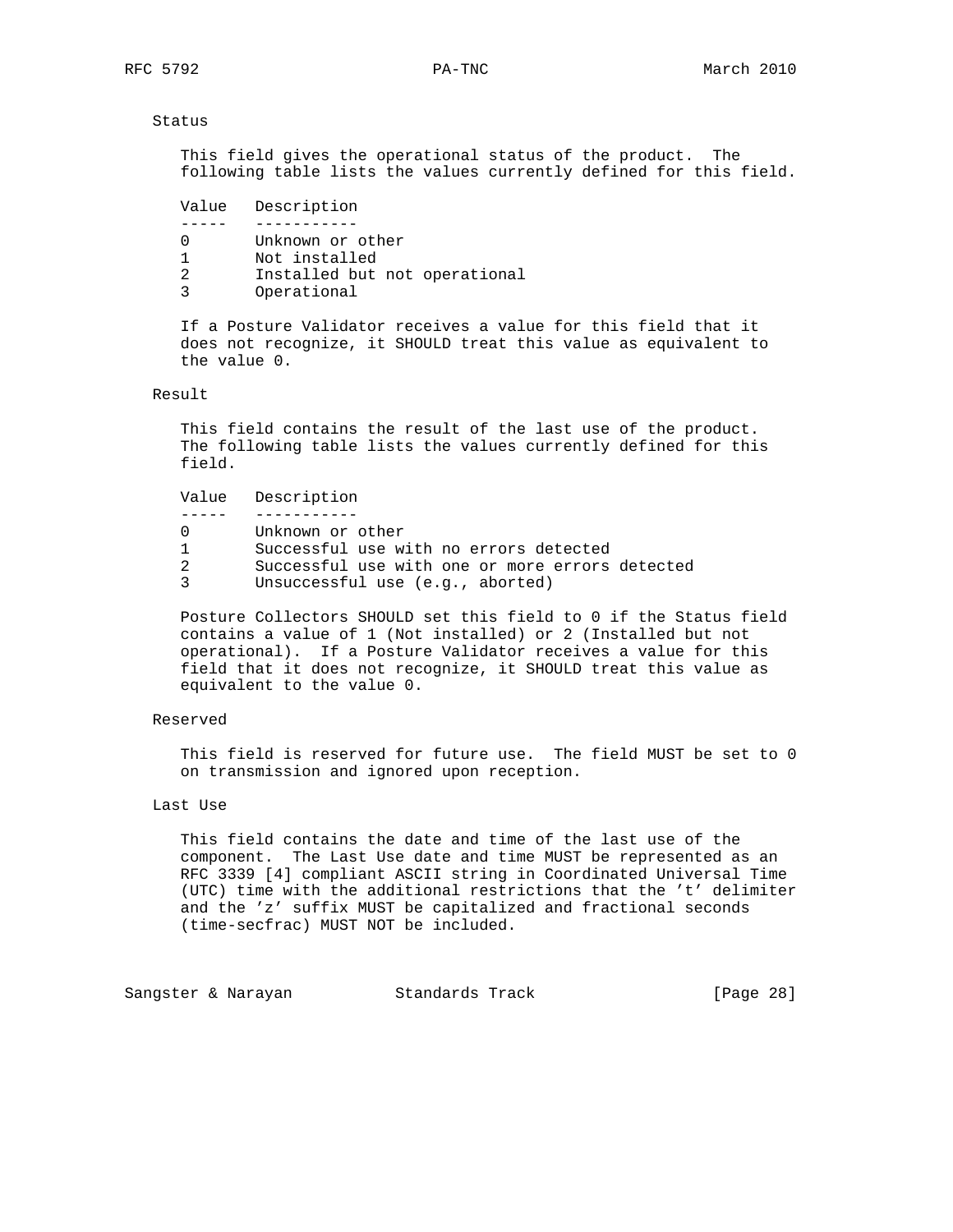This field conforms to the date-time ABNF production from section 5.6 of RFC 3339 with the above restrictions. Leap seconds are permitted and Posture Validators MUST support them.

 The last use string MUST NOT be NUL terminated or padded in any way. If the last use time is not known, not applicable, or cannot be represented in this format, the Posture Collector MUST set this field to the value "0000-00-00T00:00:00Z" (allowing this field to be fixed length). Note that this particular reserved value is NOT a valid RFC 3339 date and time and MUST NOT be used for any other purpose in this field.

 This encoding produces a string that is easy to read, parse, and interpret. The format (more precisely defined in RFC 3339) is YYYY-MM-DDTHH:MM:SSZ, resulting in one and only one representation for each second in UTC time from year 0000 to year 9999. For example, 9:05:00AM EST (GMT-0500) on January 19, 1995 can be represented as "1995-01-19T14:05:00Z". The length of this field is always 20 octets.

## 4.2.6. Port Filter

 This PA-TNC Attribute Type provides the list of port numbers and associated protocols (e.g., TCP and UDP) that are currently blocked or allowed by a host-based firewall on the endpoint.

 Posture Collectors that implement the IETF Standard PA Subtype for Firewall or VPN SHOULD support sending this attribute type for those PA subtypes. Posture Collectors that implement other IETF Standard PA Subtypes defined in this specification MUST NOT support sending this attribute type for those PA subtypes. Other Posture Collectors MAY support sending this attribute type, if it is appropriate to their PA subtype. Whether a particular Posture Collector actually sends this attribute type SHOULD still be governed by local privacy and security policies. Posture Validators that implement the IETF Standard PA Subtype for Firewall or VPN SHOULD support receiving this attribute type, at least for those PA subtypes. Posture Validators that implement other IETF Standard PA Subtypes defined in this specification MUST NOT support receiving this attribute type for those PA subtypes. Other Posture Validators MAY support receiving this attribute type. A Posture Validator that does not support receiving this attribute type SHOULD simply ignore attributes with this type. Posture Validators MUST NOT send this attribute type.

 For this attribute type, the PA-TNC Attribute Vendor ID field MUST be set to zero (0) and the PA-TNC Attribute Type field MUST be set to 6.

Sangster & Narayan Standards Track (Page 29)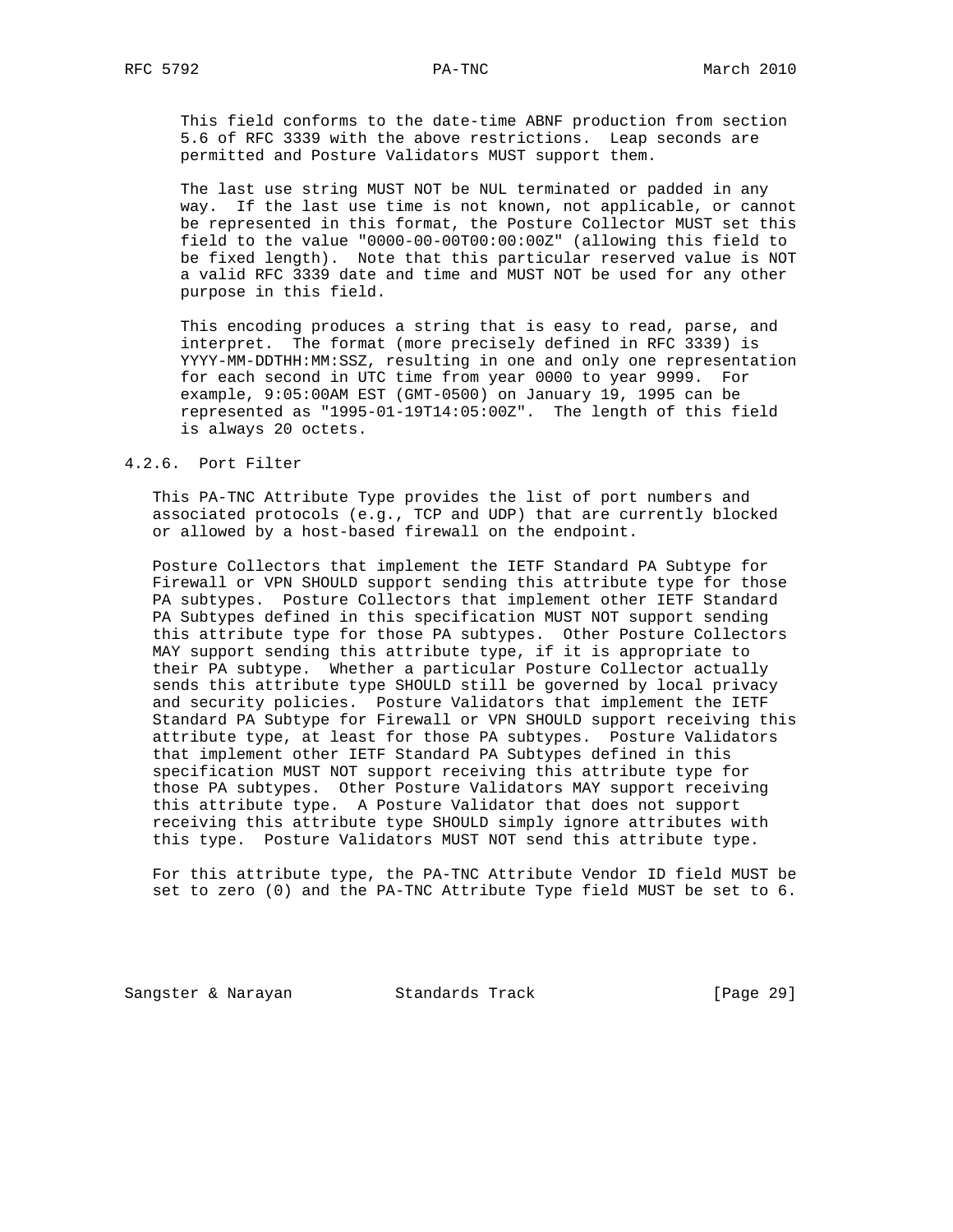The following diagram illustrates the format and contents of the Attribute Value field for this attribute type. The text after this diagram describes the fields shown here.

 Note that this diagram shows two Protocol/Port Number pairs. The actual number of Protocol/Port Number pairs included in a Port Filter attribute can vary from one to a large number (limited only by the maximum message and length supported by the underlying PT protocol). However, each Port Filter attribute MUST contain at least one Protocol/Port Number pair. Because the length of a Protocol/Port Number pair with the Reserved field and B flag is always 4 octets, the number of Protocol/Port Number pairs can be easily computed using the PA-TNC Attribute Length field by subtracting the number of octets in the PA-TNC Attribute Header and dividing by 4. If the PA-TNC Attribute Length field is invalid, Posture Validators SHOULD respond with an Invalid Parameter PA-TNC error code.

|                |          | 0 1 2 3 4 5 6 7 8 9 0 1 2 3 4 5 6 7 8 9 0 1 2 3 4 5 6 7 8 9 0 1 |  |
|----------------|----------|-----------------------------------------------------------------|--|
|                |          |                                                                 |  |
| Reserved  B    | Protocol | Port Number                                                     |  |
|                |          |                                                                 |  |
| Reserved<br> B | Protocol | Port Number                                                     |  |
|                |          |                                                                 |  |

Reserved

 This field is reserved for future use. It MUST be set to 0 on transmission and ignored upon reception.

#### B Flag (Blocked or Allowed Port)

 This single-bit field indicates whether the following port is blocked or allowed. This bit MUST be set to 1 if the protocol and port combination is blocked. Otherwise, this field MUST be set to 0. This field was provided to allow for more abbreviated reporting of the port filtering policy (e.g., when all ports are blocked except a few, the Posture Collector can just list the few that are allowed).

 Posture Collectors MUST NOT provide a mixed list of blocked and non-blocked ports for a particular protocol. To be more precise, a Posture Collector MUST NOT include two Protocol/Port Number pairs in a single Port Filter attribute where the protocol number is the same but the B flag is different. Also, Posture Collectors MUST NOT list the same Protocol and Port Number combination twice in a Port List attribute.

Sangster & Narayan Standards Track [Page 30]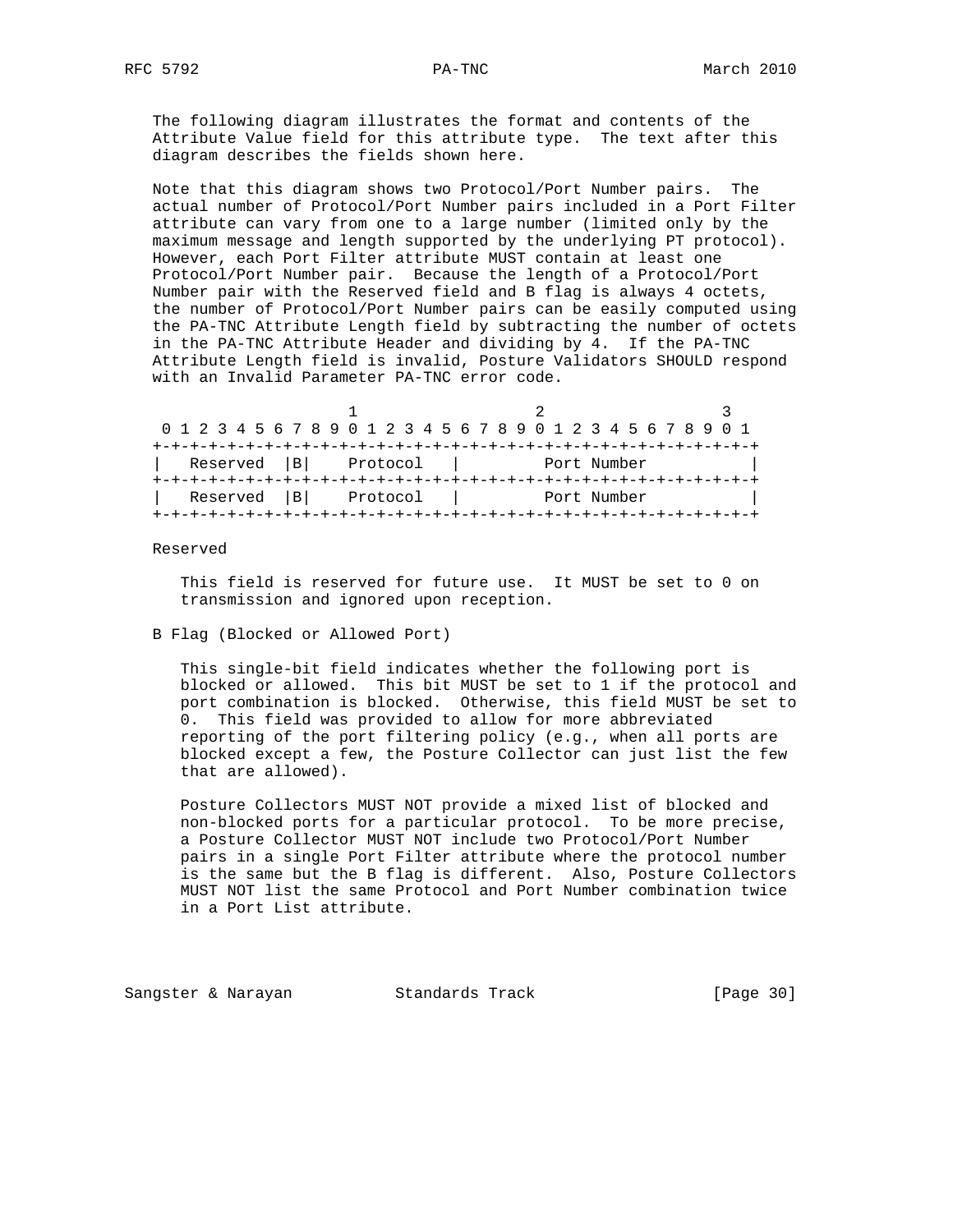Posture Collectors MAY list all blocked ports for one protocol and all allowed ports for a different protocol in a single Port List attribute, using the B flag to indicate whether each entry is blocked. For example, a Posture Collector might list all the blocked TCP ports but only list the allowed UDP ports. However, it MUST NOT list some blocked TCP ports and some other allowed TCP ports.

#### Protocol

 This field contains the transport protocol number (e.g., tcp is 6) being blocked or allowed. The values used in this field are the same ones used in the IPv4 Protocol and IPv6 Next Header fields. The IANA already maintains the Assigned Internet Protocol Numbers registry of these values for use in this field.

## Port Number

 This field contains the transport protocol (e.g., tcp) port number being blocked or allowed. The values used in this field are specific to the protocol identified by the Protocol field. The IANA maintains registries for well-known and user-requested TCP and UDP port numbers for use in this field.

## 4.2.7. Installed Packages

 This PA-TNC Attribute Type contains a list of the installed packages that comprise a product on the endpoint that implements the component specified in the PA Subtype field, as described in section 3.5. This allows a Posture Validator to check which packages are installed for a particular product and which versions of those packages are installed.

 Posture Collectors that implement any of the IETF Standard PA Subtypes defined in this document SHOULD support sending this attribute type for those PA subtypes. Other Posture Collectors MAY support sending this attribute type, if it is appropriate to their PA subtype. Whether a particular Posture Collector actually sends this attribute type SHOULD still be governed by local privacy and security policies. Posture Validators that implement any of the IETF Standard PA Subtypes defined in this document SHOULD support receiving this attribute type, at least for those PA subtypes. Other Posture Validators MAY support receiving this attribute type. A Posture Validator that does not support receiving this attribute type SHOULD simply ignore attributes with this type. Posture Validators MUST NOT send this attribute type.

Sangster & Narayan Standards Track (Page 31)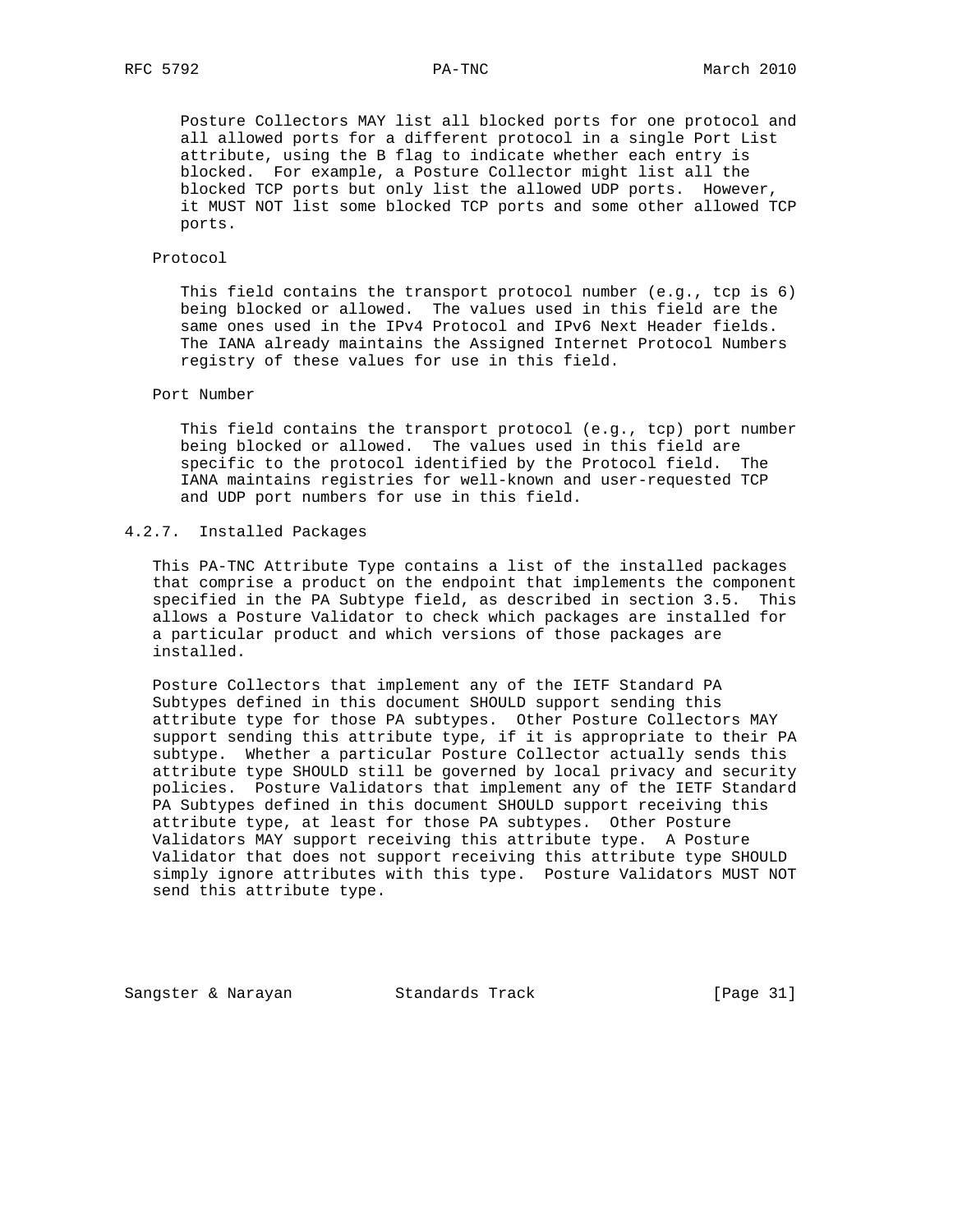This attribute type can be quite long, especially for the Operating System PA subtype. This can cause problems, especially with 802.1X and other limited transport protocols. Therefore, Posture Collectors SHOULD NOT send this attribute unless specifically requested to do so using the Attribute Request attribute or otherwise configured to do so. Also, Posture Validators SHOULD NOT request this attribute unless the transport protocol in use can support the large amount of data that may be sent in response.

 For this attribute type, the PA-TNC Attribute Vendor ID field MUST be set to zero (0) and the PA-TNC Attribute Type field MUST be set to 7. The value in the PA-TNC Attribute Length field will vary, depending on the number of packages and the length of the Package Name and Package Version Number fields for those packages. However, the value in the PA-TNC Attribute Length field MUST be at least 16 because this is the length of the fixed-length fields in the PA-TNC Attribute Header and the fixed-length fields in this attribute type. If the PA-TNC Attribute Length field is less than the size of these fixed length fields or does not match the length indicated by the sum of the fixed-length and variable-length fields, implementations SHOULD respond with an Invalid Parameter PA-TNC error code.

 The following diagram illustrates the format and contents of the Attribute Value field for this attribute type. The text after this diagram describes the fields shown here.

 Note that this diagram shows an attribute containing information on one package. The actual number of package descriptions included in an Installed Packages attribute is indicated by the Package Count field. This value may vary from zero to a large number (up to 65535, if the underlying PT protocol can support that many). If this number is not sufficient, specialized patch management software should be employed that can simply report compliance with a pre-established patch policy.

| 0 1 2 3 4 5 6 7 8 9 0 1 2 3 4 5 6 7 8 9 0 1 2 3 4 5 6 7 8 9 0 1 |                                |                                          |  |
|-----------------------------------------------------------------|--------------------------------|------------------------------------------|--|
|                                                                 | --+-+-+-+-+-+-+-+-+-+-+-+-+-+- |                                          |  |
| Reserved                                                        |                                | Package Count                            |  |
| Pkg Name Len                                                    |                                | Package Name (Variable Length)           |  |
| Version Len                                                     |                                | Package Version Number (Variable Length) |  |

Sangster & Narayan Standards Track [Page 32]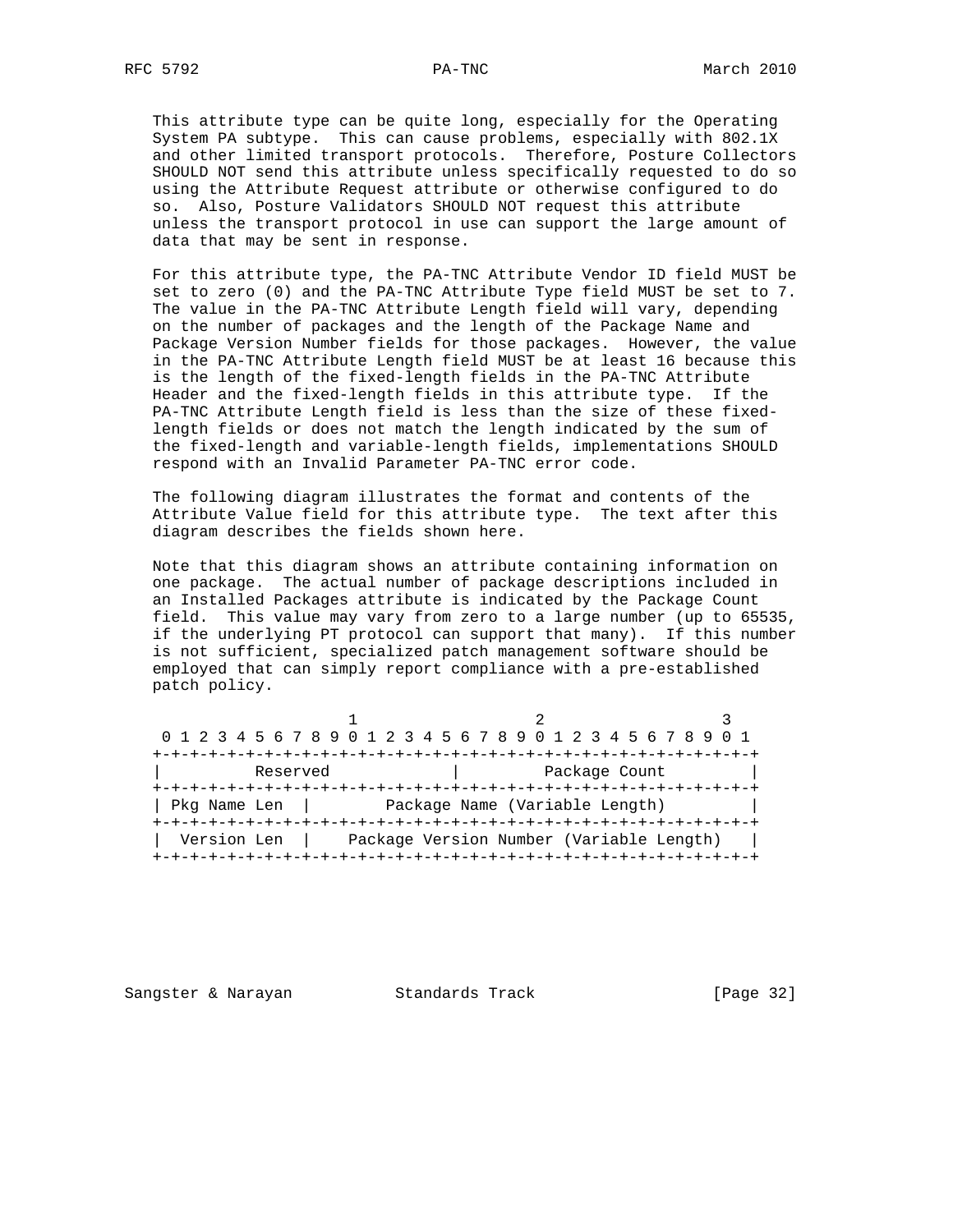## Reserved

 This field is reserved for future use. The field MUST be set to 0 on transmission and ignored upon reception.

#### Package Count

 This field is an unsigned 16-bit integer that indicates the number of packages listed in this attribute. For each package so indicated, a Pkg Name Len, Package Name, Version Len, and Package Version Number field is included in the attribute.

#### Pkg Name Len

 This field is an unsigned 8-bit integer that indicates the length of the Package Name field in octets. This field may be zero if a Package Name is not available.

#### Package Name

 This field contains the name of the package associated with the product. This field is a UTF-8 encoded character string whose octet length is given by the Pkg Name Len field. This field MUST NOT include extra octets for padding or NUL character termination. The syntax and semantics of this name are not specified in this document, since they may vary across products and/or operating systems. Posture Collectors MAY list two packages with the same name in a single Installed Packages attribute. The meaning of doing so is not defined here.

## Version Len

 This field is an unsigned 8-bit integer that indicates the length of the Package Version Number field in octets. This field may be zero if a Package Version Number is not available.

Package Version Number

 This field contains the version string for the package named in the previous Package Name field. This field is a UTF-8 encoded character string whose octet length is given by the Version Len field. This field MUST NOT include extra octets for padding or NUL character termination. The syntax and semantics of this version string are not specified in this document, since they may vary across products and/or operating systems. Posture Collectors

Sangster & Narayan Standards Track [Page 33]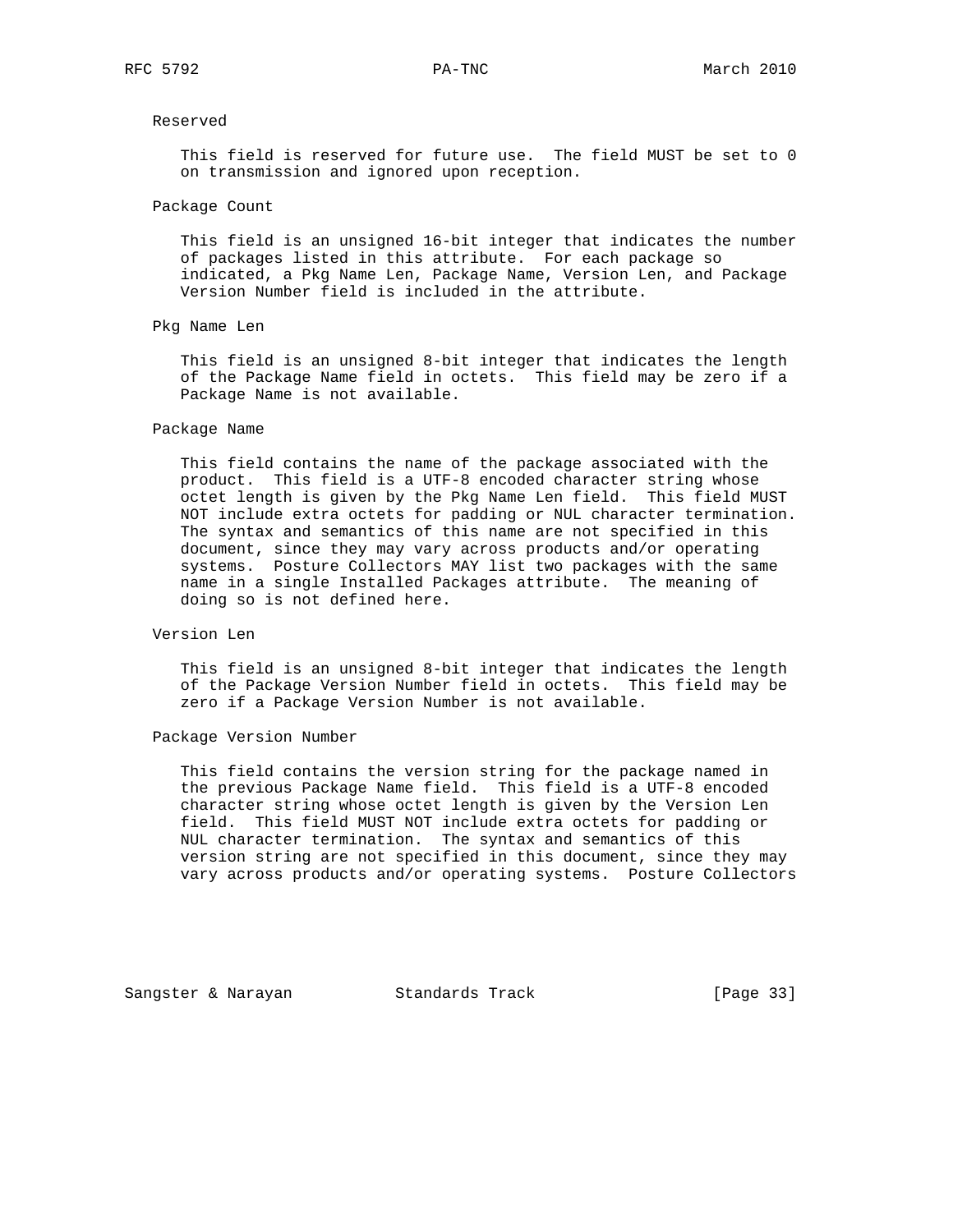MAY list two packages with the same Package Version Number (and even the same Package Name and Package Version Number) in a single Installed Packages attribute. The meaning of doing so is not defined here.

## 4.2.8. PA-TNC Error

 This PA-TNC Attribute Type contains an error code and supplemental information regarding an error pertaining to PA-TNC.

 All Posture Collectors and Posture Validators that implement any of the IETF Standard PA Subtypes defined in this specification MUST support sending and receiving this attribute type, at least for those PA subtypes.

 For this attribute type, the PA-TNC Attribute Vendor ID field MUST be set to zero (0) and the PA-TNC Attribute Type field MUST be set to 8. The value in the PA-TNC Attribute Length field will vary, depending on the length of the Error Information field. However, the value in the PA-TNC Attribute Length field MUST be at least 20 because this is the length of the fixed-length fields in the PA-TNC Attribute Header and the fixed-length fields in this attribute type.

 A PA-TNC error code SHOULD be sent with the same PA Message Vendor ID and PA Subtype used by the PA-TNC message that caused the error so that the error code is sent to the party who sent the offending PA- TNC message. Other measures (such as setting PB-TNC's EXCL flag and Posture Collector Identifier or Posture Validator Identifier fields) SHOULD also be taken to attempt to ensure that only the party who sent the offending message receives the error.

 When a PA-TNC error code is received, the recipient MUST NOT respond with a PA-TNC error code because this could result in an infinite loop of errors. Instead, the recipient MAY log the error, modify its behavior to attempt to avoid the error (attempting to avoid loops or long strings of errors), ignore the error, terminate the assessment, or take other action as appropriate (as long as it is consistent with the requirements of this specification).

 Posture Validators MUST NOT include this attribute type in an Attribute Request attribute. It does not make sense for a Posture Validator to request that a Posture Collector send a PA-TNC Error attribute.

Sangster & Narayan Standards Track [Page 34]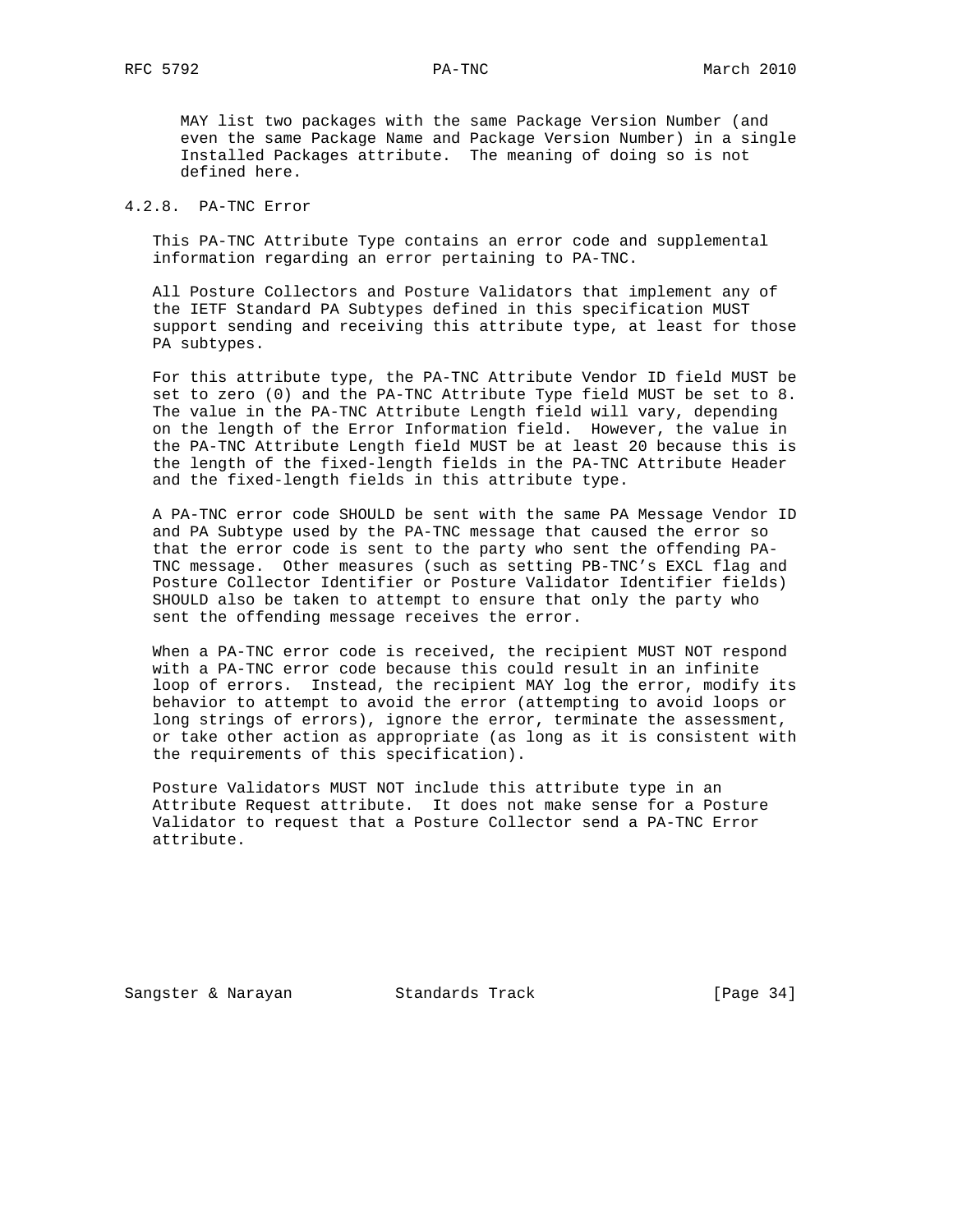The following diagram illustrates the format and contents of the Attribute Value field for this attribute type. The text after this diagram describes the fields shown here.

| 0 1 2 3 4 5 6 7 8 9 0 1 2 3 4 5 6 7 8 9 0 1 2 3 4 5 6 7 8 9 0 1 |                                     |                             |  |
|-----------------------------------------------------------------|-------------------------------------|-----------------------------|--|
|                                                                 | -+-+-+-+-+-+-+-+-+-+-+-+            |                             |  |
| Reserved                                                        |                                     | PA-TNC Error Code Vendor ID |  |
|                                                                 |                                     |                             |  |
| PA-TNC Error Code                                               |                                     |                             |  |
|                                                                 |                                     |                             |  |
|                                                                 | Error Information (Variable Length) |                             |  |
|                                                                 |                                     |                             |  |

#### Reserved

 This field is reserved for future use. This field MUST be set to 0 on transmission and ignored upon reception.

PA-TNC Error Code Vendor ID

 This field contains the SMI Private Enterprise Number for the organization that defined the PA-TNC Error Code that is being used in the attribute. For IETF Standard PA-TNC Error Code values this field MUST be set to zero (0).

#### PA-TNC Error Code

 This field contains the PA-TNC Error Code being reported in this attribute. Note that a particular PA-TNC Error Code value will have completely different meanings depending on the PA-TNC Error Code Vendor ID. Each PA-TNC Error Code Vendor ID defines a different space of PA-TNC Error Code values. Posture Collectors and Posture Validators MUST NOT require support for particular vendor-specific PA-TNC Error Codes and MUST interoperate with other parties despite any differences in the set of vendor specific PA-TNC Error Codes supported (although they MAY permit administrators to configure them to require support for specific PA-TNC Error Codes).

 When the PA-TNC Error Code Vendor ID is set to zero (0), the PA- TNC Error Code is an IETF Standard PA-TNC Error Code. IANA maintains a registry of PA-TNC Error Codes. Entries in this registry are added by Expert Review with Specification Required, following the guidelines in section 7.

Sangster & Narayan Standards Track [Page 35]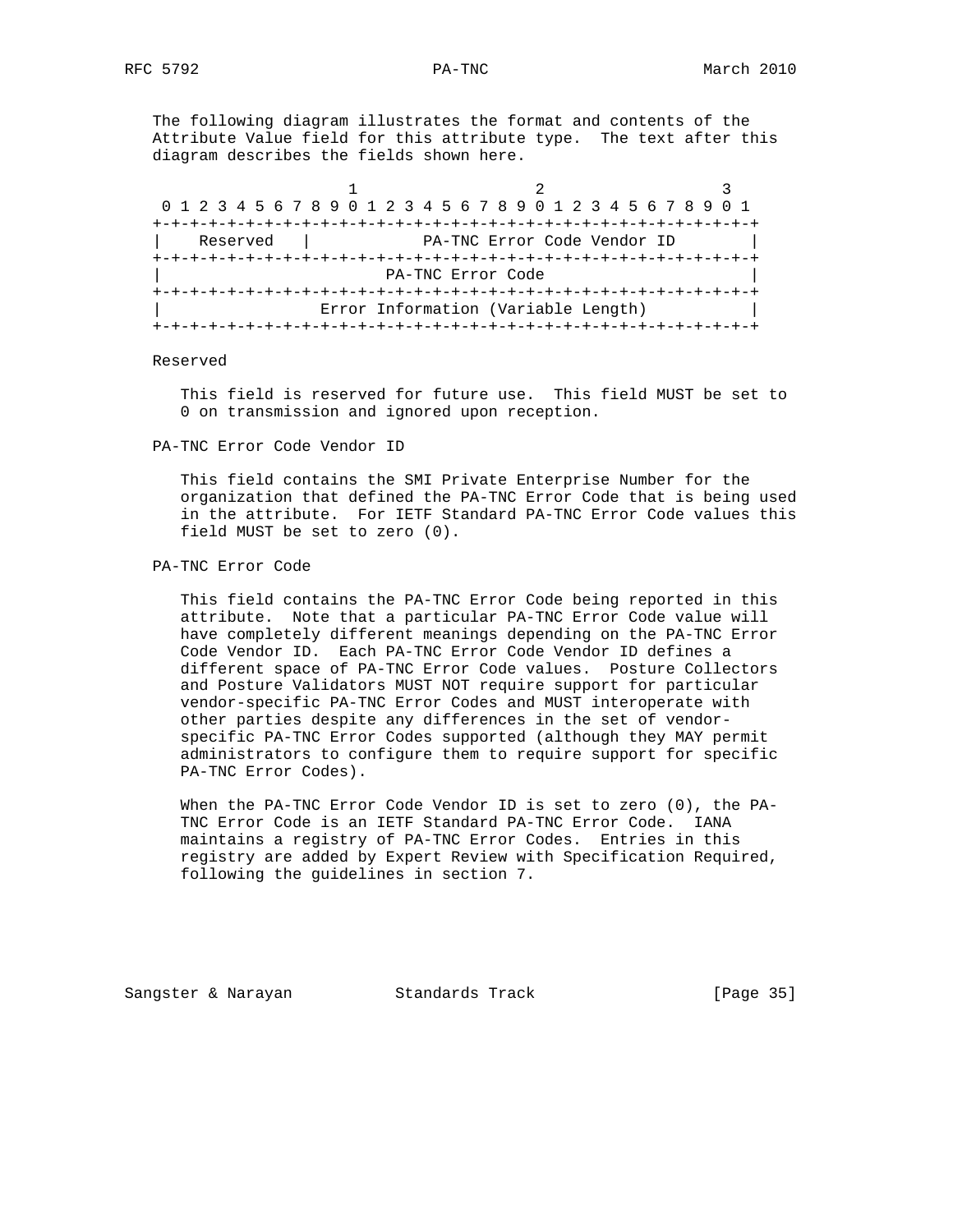The following table lists the IETF Standard PA-TNC Error Codes defined in this specification:

|  | Integer Description          |
|--|------------------------------|
|  |                              |
|  | Reserved                     |
|  | Invalid Parameter            |
|  | Version Not Supported        |
|  | Attribute Type Not Supported |
|  |                              |

 The next few subsections of this document provide detailed definitions of these error codes.

## Error Information

 This field provides additional context for the error. The contents of this field vary based on the PA-TNC Error Code Vendor ID and PA-TNC Error Code. Therefore, whenever a PA-TNC Error Code is defined, the format of this field for that error code must also be defined. The definitions of IETF Standard PA-TNC Error Codes on the next few pages provide good examples of such definitions.

 The length of this field can be determined by the recipient using the PA-TNC Attribute Length field by subtracting the length of the fixed-length fields in the PA-TNC Attribute Header and the fixed length fields in this attribute.

#### 4.2.8.1. Invalid Parameter Error Code

 The Invalid Parameter error code is an IETF Standard PA-TNC Error Code (value 1) that indicates that the sender of this error code has detected an invalid value in a PA-TNC message sent by the recipient of this error code in the current assessment.

 For this error code, the Error Information field contains the first 8 octets of the PA-TNC message that contained the invalid parameter and an offset indicating the position within that message of the invalid parameter.

Sangster & Narayan Standards Track (Page 36)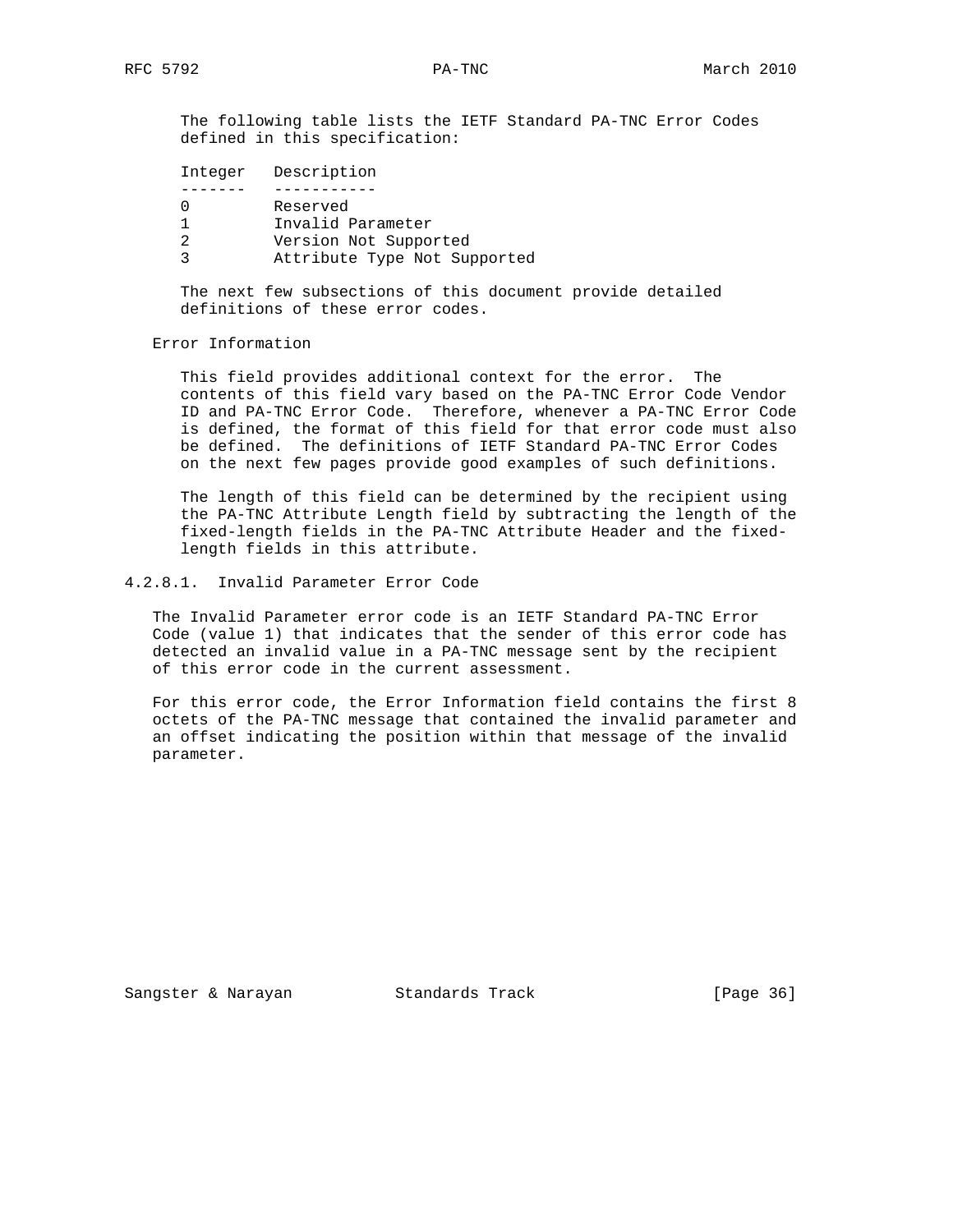The following diagram illustrates the format and contents of the Error Information field for this error code. The text after this diagram describes the fields shown here.

| 0 1 2 3 4 5 6 7 8 9 0 1 2 3 4 5 6 7 8 9 0 1 2 3 4 5 6 7 8 9 0 1 |                                 |  |
|-----------------------------------------------------------------|---------------------------------|--|
|                                                                 |                                 |  |
| Version                                                         | Copy of Reserved                |  |
|                                                                 | +-+-+-+-+-+-+-+-+-+-+-+-+-+-+-+ |  |
|                                                                 | Message Identifier              |  |
|                                                                 | -+-+-+-+-+-+-+-+-+-+-+-         |  |
|                                                                 | Offset                          |  |
|                                                                 |                                 |  |

#### Version

 This field MUST contain an exact copy of the Version field in the PA-TNC Message Header of the PA-TNC message that caused this error.

Copy of Reserved

 This field MUST contain an exact copy of the Reserved field in the PA-TNC Message Header of the PA-TNC message that caused this error.

Message Identifier

 This field MUST contain an exact copy of the Message Identifier field in the PA-TNC Message Header of the PA-TNC message that caused this error.

#### Offset

 This field MUST contain an octet offset from the start of the PA- TNC Message Header of the PA-TNC message that caused this error to the start of the value that caused this error. For instance, if the first PA-TNC attribute in the message had an invalid PA-TNC Attribute Length (e.g., 0), this value would be 16.

4.2.8.2. Version Not Supported Error Code

 The Version Not Supported error code is an IETF Standard PA-TNC Error Code (value 2) that indicates that the sender of this error code does not support the PA-TNC version number included in the PA-TNC Message Header of a PA-TNC message sent by the recipient of this error code in the current assessment.

Sangster & Narayan Standards Track [Page 37]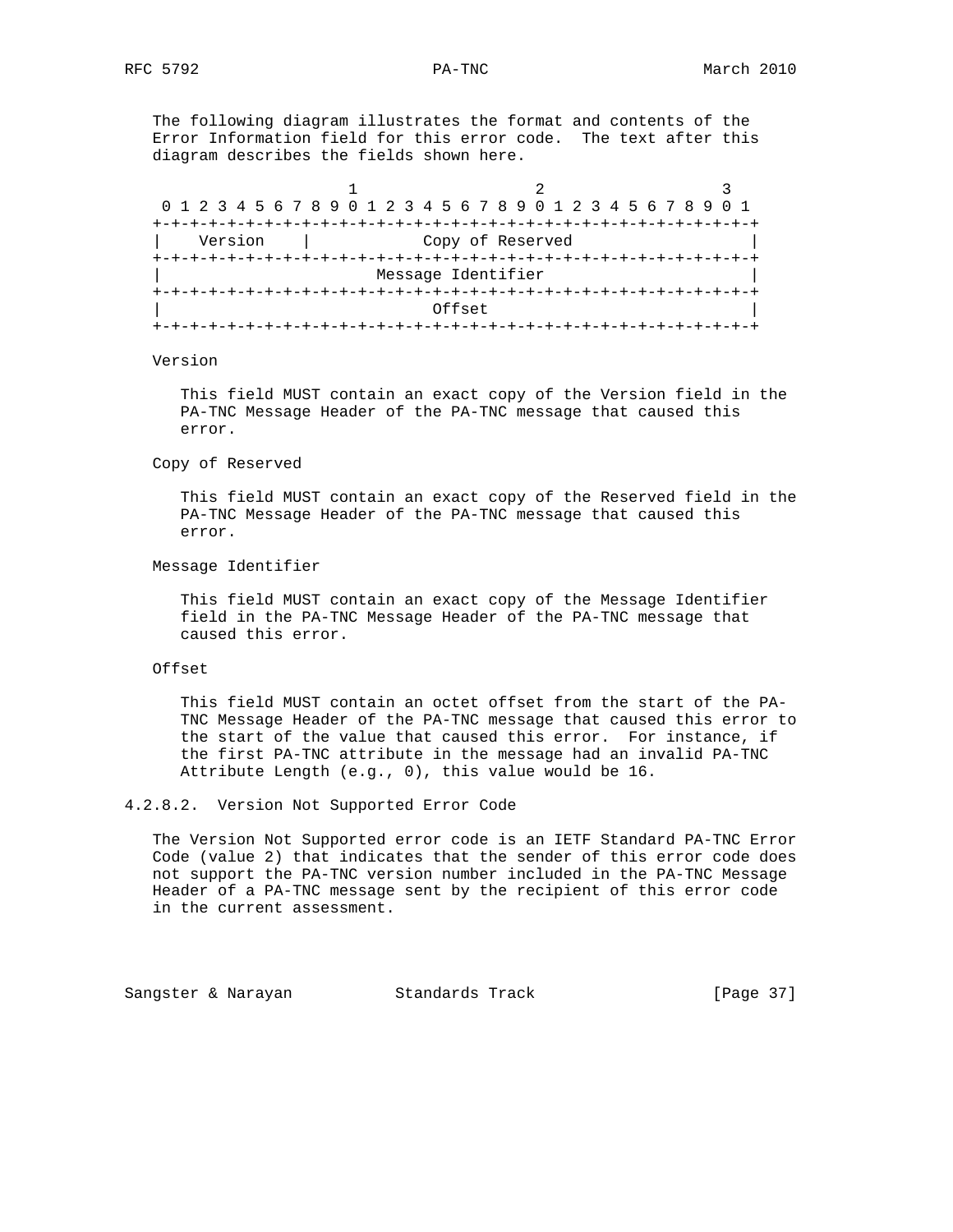For this error code, the Error Information field contains the first 8 octets of the PA-TNC message that contained the unsupported version as well as Max Version and Min Version fields that indicate which PA- TNC version numbers are supported by the sender of the error code.

 The sender MUST support all PA-TNC versions between the Min Version and the Max Version, inclusive (i.e., including the Min Version and the Max Version). When possible, recipients of this error code SHOULD send future messages to the Posture Collector or Posture Validator that originated this error message with a PA-TNC version number within the stated range.

 Any party that is sending the Version Not Supported error code MUST include that error code as the only PA-TNC attribute in a PA-TNC message with version number 1. All parties that send PA-TNC messages MUST be able to properly process a message that meets this description, even if they cannot process any other aspect of PA-TNC version 1. This ensures that a PA-TNC version exchange can proceed properly, no matter what versions of PA-TNC the parties implement.

 The following diagram illustrates the format and contents of the Error Information field for this error code. The text after this diagram describes the fields shown here.

|             |             | 0 1 2 3 4 5 6 7 8 9 0 1 2 3 4 5 6 7 8 9 0 1 2 3 4 5 6 7 8 9 0 1 |          |
|-------------|-------------|-----------------------------------------------------------------|----------|
|             |             |                                                                 |          |
| Version     |             | Copy of Reserved                                                |          |
|             |             |                                                                 |          |
|             |             | Message Identifier                                              |          |
|             |             |                                                                 |          |
| Max Version | Min Version |                                                                 | Reserved |
|             |             |                                                                 |          |

Version

 This field MUST contain an exact copy of the Version field in the PA-TNC Message Header of the PA-TNC message that caused this error.

Copy of Reserved

 This field MUST contain an exact copy of the Reserved field in the PA-TNC Message Header of the PA-TNC message that caused this error.

Sangster & Narayan Standards Track [Page 38]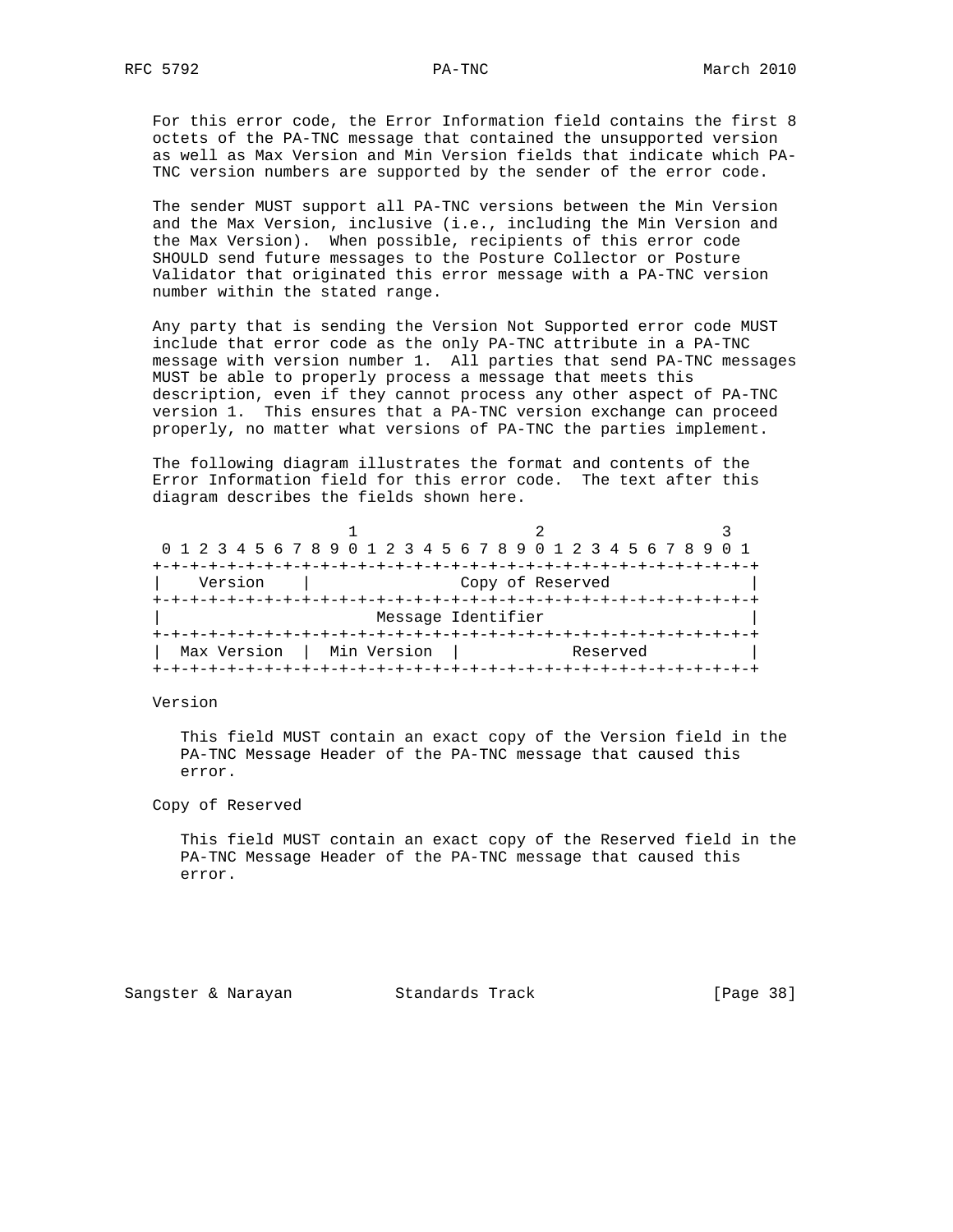Message Identifier

 This field MUST contain an exact copy of the Message Identifier field in the PA-TNC Message Header of the PA-TNC message that caused this error.

Max Version

 This field MUST contain the maximum PA-TNC version supported by the sender of this error code.

Min Version

 This field MUST contain the minimum PA-TNC version supported by the sender of this error code.

Reserved

 Reserved for future use. This field MUST be set to 0 on transmission and ignored upon reception.

4.2.8.3. Attribute Type Not Supported Error Code

 The Attribute Type Not Supported error code is an IETF Standard PA- TNC Error Code (value 3) that indicates that the sender of this error code does not support the PA-TNC Attribute Type included in the Error Information field. This PA-TNC Attribute Type was included in a PA- TNC message sent by the recipient of this error code in the current assessment.

 For this error code, the Error Information field contains the first 8 octets of the PA-TNC message that contained the unsupported attribute type as well as a copy of the attribute type that caused the problem.

Sangster & Narayan Standards Track (Page 39)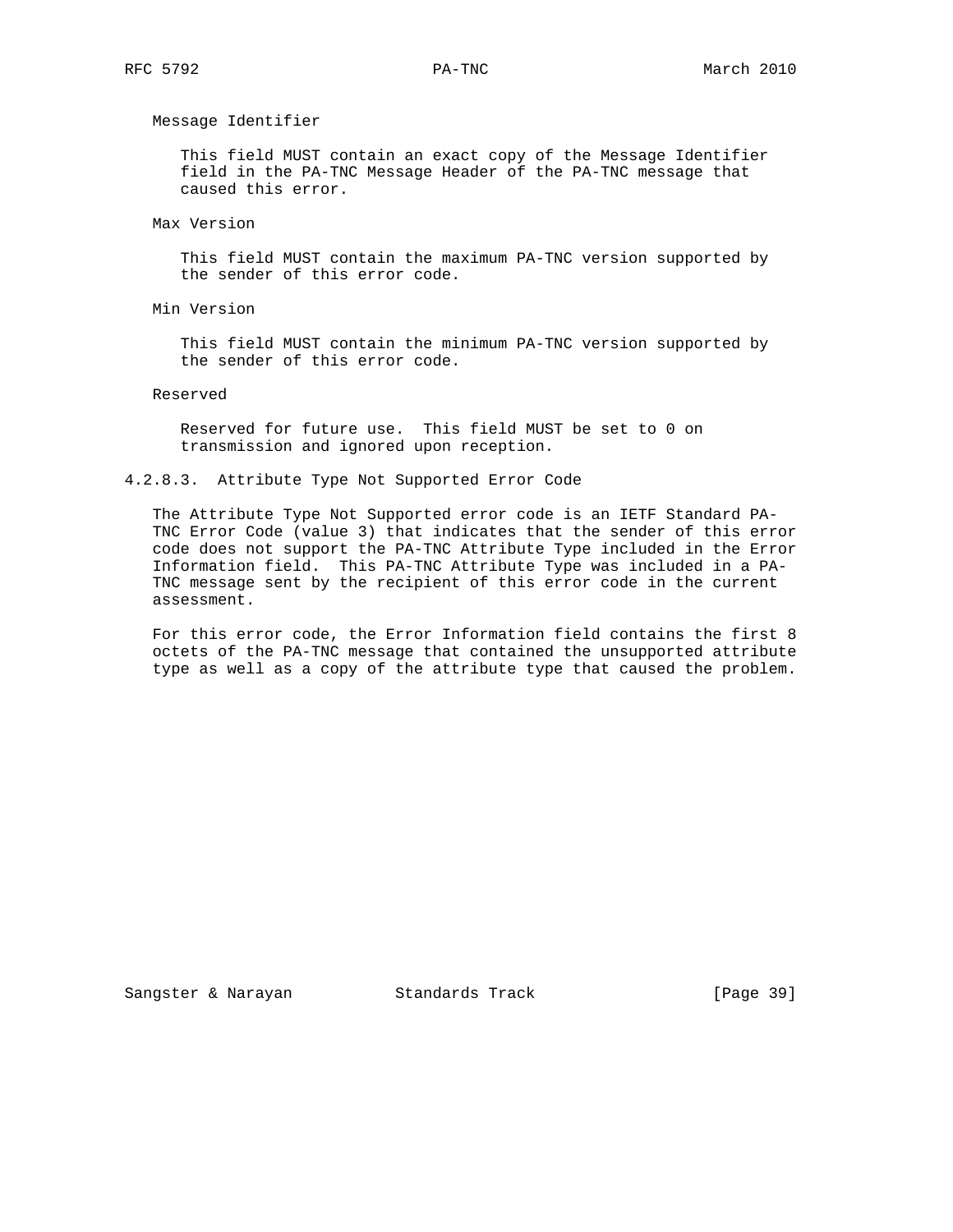The following diagram illustrates the format and contents of the Error Information field for this error code. The text after this diagram describes the fields shown here.

|         | 0 1 2 3 4 5 6 7 8 9 0 1 2 3 4 5 6 7 8 9 0 1 2 3 4 5 6 7 8 9 |                    |  |
|---------|-------------------------------------------------------------|--------------------|--|
|         | +-+-+-+-+-+-+-+-+-                                          | +-+-+-+-+-+-+-+-+- |  |
| Version | Copy of Reserved                                            |                    |  |
|         |                                                             |                    |  |
|         | Message Identifier                                          |                    |  |
|         |                                                             |                    |  |
| Flaqs   | PA-TNC Attribute Vendor ID                                  |                    |  |
|         |                                                             |                    |  |
|         | PA-TNC Attribute Type                                       |                    |  |
|         |                                                             |                    |  |

## Version

 This field MUST contain an exact copy of the Version field in the PA-TNC Message Header of the PA-TNC message that caused this error.

#### Copy of Reserved

 This field MUST contain an exact copy of the Reserved field in the PA-TNC Message Header of the PA-TNC message that caused this error.

### Message Identifier

 This field MUST contain an exact copy of the Message Identifier field in the PA-TNC Message Header of the PA-TNC message that caused this error.

## Flags

 This field MUST contain an exact copy of the Flags field in the PA-TNC Attribute Header of the PA-TNC attribute that caused this error.

## PA-TNC Attribute Vendor ID

 This field MUST contain an exact copy of the PA-TNC Attribute Vendor ID field in the PA-TNC Attribute Header of the PA-TNC attribute that caused this error.

Sangster & Narayan Standards Track [Page 40]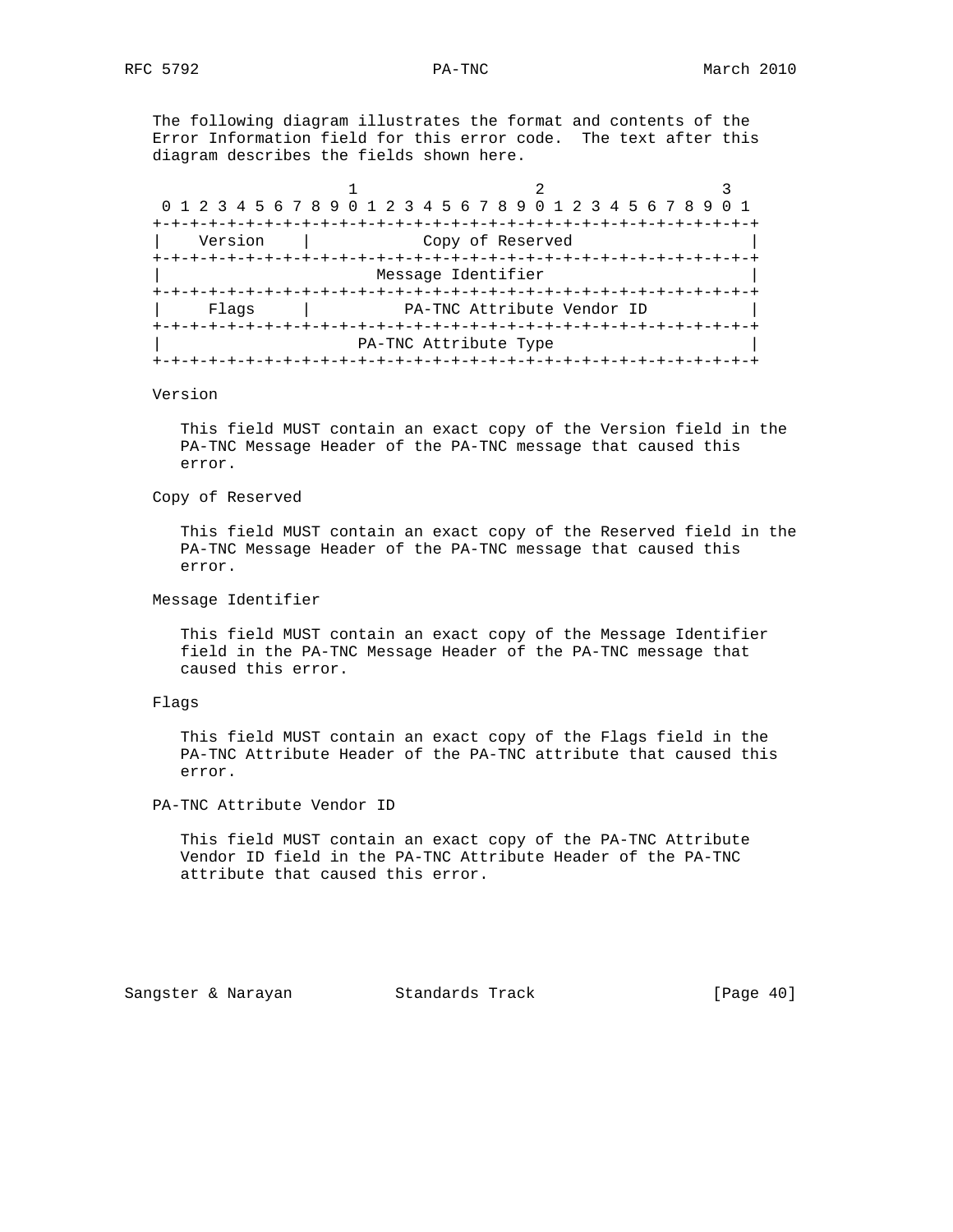## PA-TNC Attribute Type

 This field MUST contain an exact copy of the PA-TNC Attribute Type field in the PA-TNC Attribute Header of the PA-TNC attribute that caused this error.

## 4.2.9. Assessment Result

 This PA-TNC attribute contains the final assessment result from a particular Posture Validator. This attribute might be returned to a Posture Collector for information purposes such as when an endpoint is compliant. Similarly, the Assessment Result attribute could be sent to indicate a non-compliant result where specific actions are needed to bring an endpoint into compliance with the network's policies. These actions could be defined in other PA-TNC attributes such as Remediation Instructions sent to the Posture Collector.

 All Posture Collectors that support an IETF Standard PA Subtype defined in this specification SHOULD support receiving and processing the Assessment Result attribute. All Posture Validators that implement an IETF Standard PA Subtype defined in this specification SHOULD support sending the Assessment Result attribute.

 For this attribute type, the PA-TNC Attribute Vendor ID field MUST be set to zero (0) and the PA-TNC Attribute Type field MUST be set to 9.

 The following diagram illustrates the format and contents of the Attribute Value field for this attribute type. The text after this diagram describes the fields shown here.

|  |  |  |  |  |  |  | 0 1 2 3 4 5 6 7 8 9 0 1 2 3 4 5 6 7 8 9 0 1 2 3 4 5 6 7 8 9 0 1 |  |  |  |  |  |  |  |  |  |
|--|--|--|--|--|--|--|-----------------------------------------------------------------|--|--|--|--|--|--|--|--|--|
|  |  |  |  |  |  |  |                                                                 |  |  |  |  |  |  |  |  |  |
|  |  |  |  |  |  |  | Assessment Result                                               |  |  |  |  |  |  |  |  |  |
|  |  |  |  |  |  |  |                                                                 |  |  |  |  |  |  |  |  |  |

Assessment Result

This 32-bit field MUST contain one of the following values;

- Value Description
- ----- -----------
	- 0 Posture Validator assessed the endpoint component to be compliant with policy.
	- 1 Posture Validator assessed the endpoint component to be non-compliant with policy but the difference from compliant was minor.

Sangster & Narayan Standards Track [Page 41]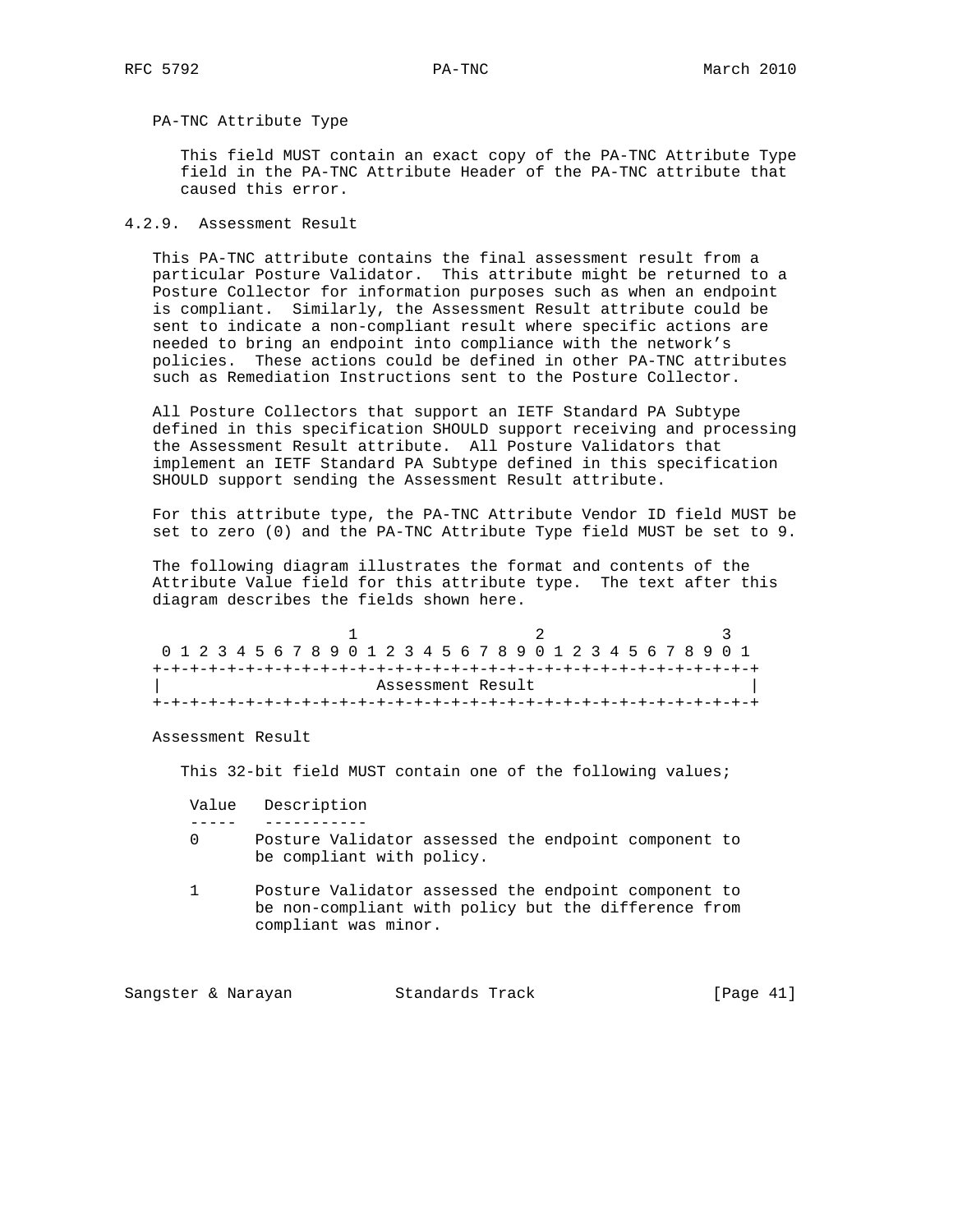- 2 Posture Validator assessed the endpoint component to be non-compliant with policy and the assessed difference was very significant.
- 3 Posture Validator was unable to determine policy compliance of an endpoint component due to an error.
- 4 Posture Validator was unable to determine whether the assessed endpoint component was compliant with policy based on the attributes provided by the Posture Collector.

# 4.2.10. Remediation Instructions

 This PA-TNC attribute sent by the Posture Validator to the Posture Collector contains remediation instructions for updating a particular component to make the endpoint compliant with the assessment policies. A Posture Validator might choose to send more than one Remediation Instructions attribute in some circumstances (e.g., both a URI and a human-readable message are necessary) to remediate one or more components. This attribute supports the inclusion of either an IETF standard or vendor-specific remediation instruction.

 All Posture Collectors that implement an IETF Standard PA Subtype defined in this specification SHOULD support receiving and processing the Remediation Instructions attribute. All Posture Validators that implement an IETF Standard PA Subtype defined in this specification SHOULD support sending this attribute type. Posture Collectors and Posture Validators supporting other non-IETF standard components MAY support this attribute.

 For this attribute type, the PA-TNC Attribute Vendor ID field MUST be set to zero (0) and the PA-TNC Attribute Type field MUST be set to 10.

 The following diagram illustrates the format and contents of the Attribute Value field for this attribute type. The text after this diagram describes the fields shown here.

1 2 3 0 1 2 3 4 5 6 7 8 9 0 1 2 3 4 5 6 7 8 9 0 1 2 3 4 5 6 7 8 9 0 1 +-+-+-+-+-+-+-+-+-+-+-+-+-+-+-+-+-+-+-+-+-+-+-+-+-+-+-+-+-+-+-+-+ | Reserved | Remediation Parameters Vendor ID +-+-+-+-+-+-+-+-+-+-+-+-+-+-+-+-+-+-+-+-+-+-+-+-+-+-+-+-+-+-+-+-+ Remediation Parameters Type +-+-+-+-+-+-+-+-+-+-+-+-+-+-+-+-+-+-+-+-+-+-+-+-+-+-+-+-+-+-+-+-+ Remediation Parameters (Variable Length) +-+-+-+-+-+-+-+-+-+-+-+-+-+-+-+-+-+-+-+-+-+-+-+-+-+-+-+-+-+-+-+-+

Sangster & Narayan Standards Track (Page 42)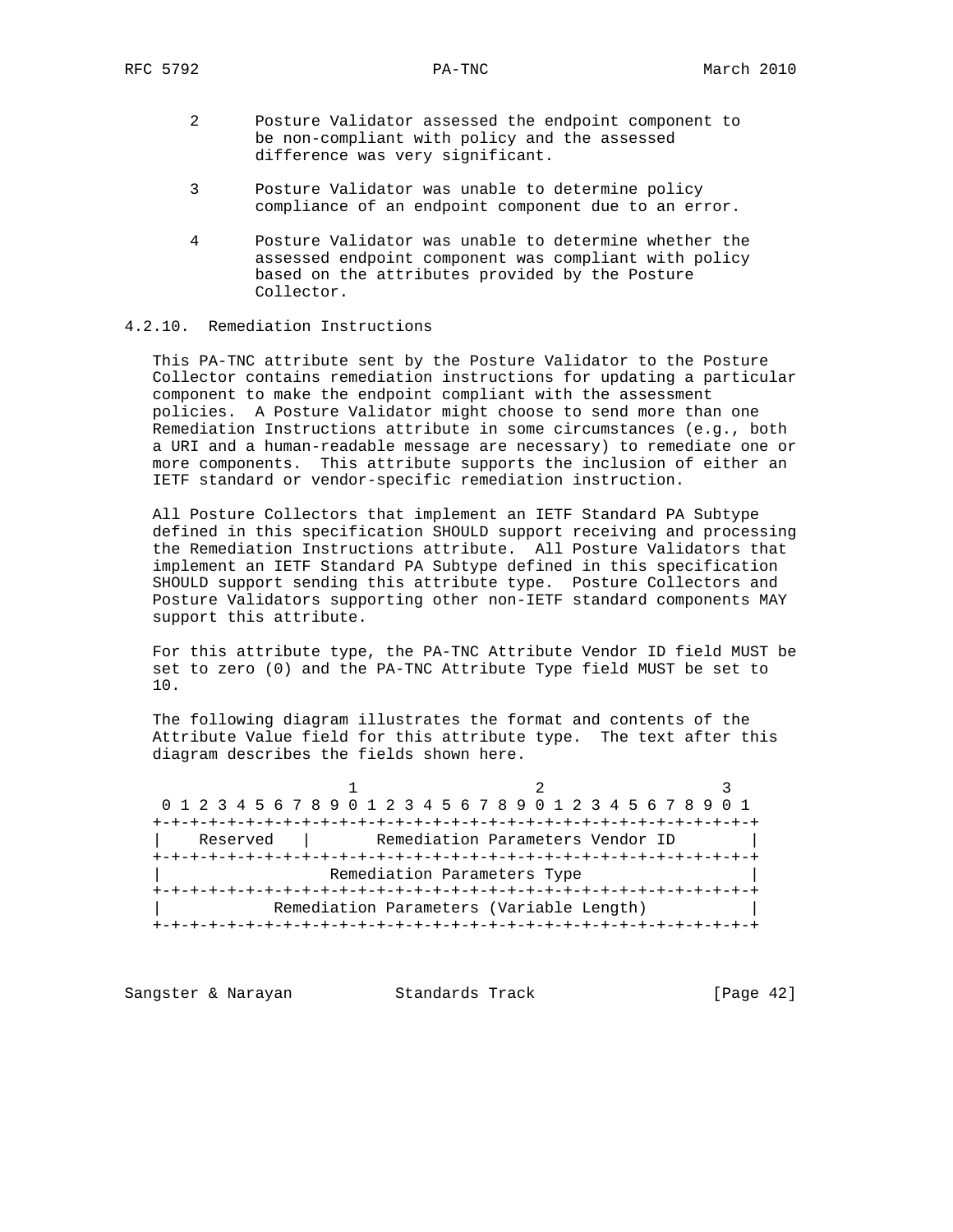Reserved (8 bits)

 The Reserved bits MUST be set to 0 on transmission and ignored on reception.

Remediation Parameters Vendor ID (24 bits)

 The Remediation Parameters Vendor ID field identifies a vendor by using the SMI Private Enterprise Number (PEN). Any organization can receive its own unique PEN from IANA, the Internet Assigned Numbers Authority. The Remediation Parameters Vendor ID qualifies the Remediation Parameters Type field so that each vendor has 2^32 separate Remediation Parameters Types available for its use. Remediation Parameters Types standardized by the IETF are always used with the value zero (0) in this field.

Remediation Parameters Type (32 bits)

 The Remediation Parameters Type field identifies the different types of remediation instructions that can be contained in the Remediation Parameters field. IANA maintains a registry of PA-TNC Remediation Parameters Types. Entries in this registry are added by Expert Review with Specification Required, following the guidelines in section 7. A list of IETF Standard PA-TNC Remediation Parameters Types defined in this specification appears later in this section.

 New vendor-specific remediation instructions can be created by adding new Remediation Parameters Types (those used with a non zero Remediation Parameters vendor ID) without IETF or IANA involvement. Posture Collectors and Posture Validators MUST NOT require support for particular vendor-specific PA-TNC Remediation Parameters Types and MUST interoperate with other parties despite any differences in the set of vendor-specific PA-TNC Remediation Parameters Types supported (although they MAY permit administrators to configure them to require support for specific PA-TNC remediation parameter types).

 The following table lists the IETF Standard PA-TNC Remediation Parameters Type values defined in this specification:

Integer Description

|  | Reserved           |  |
|--|--------------------|--|
|  | Remediation URI    |  |
|  | Remediation String |  |
|  |                    |  |

Sangster & Narayan Standards Track [Page 43]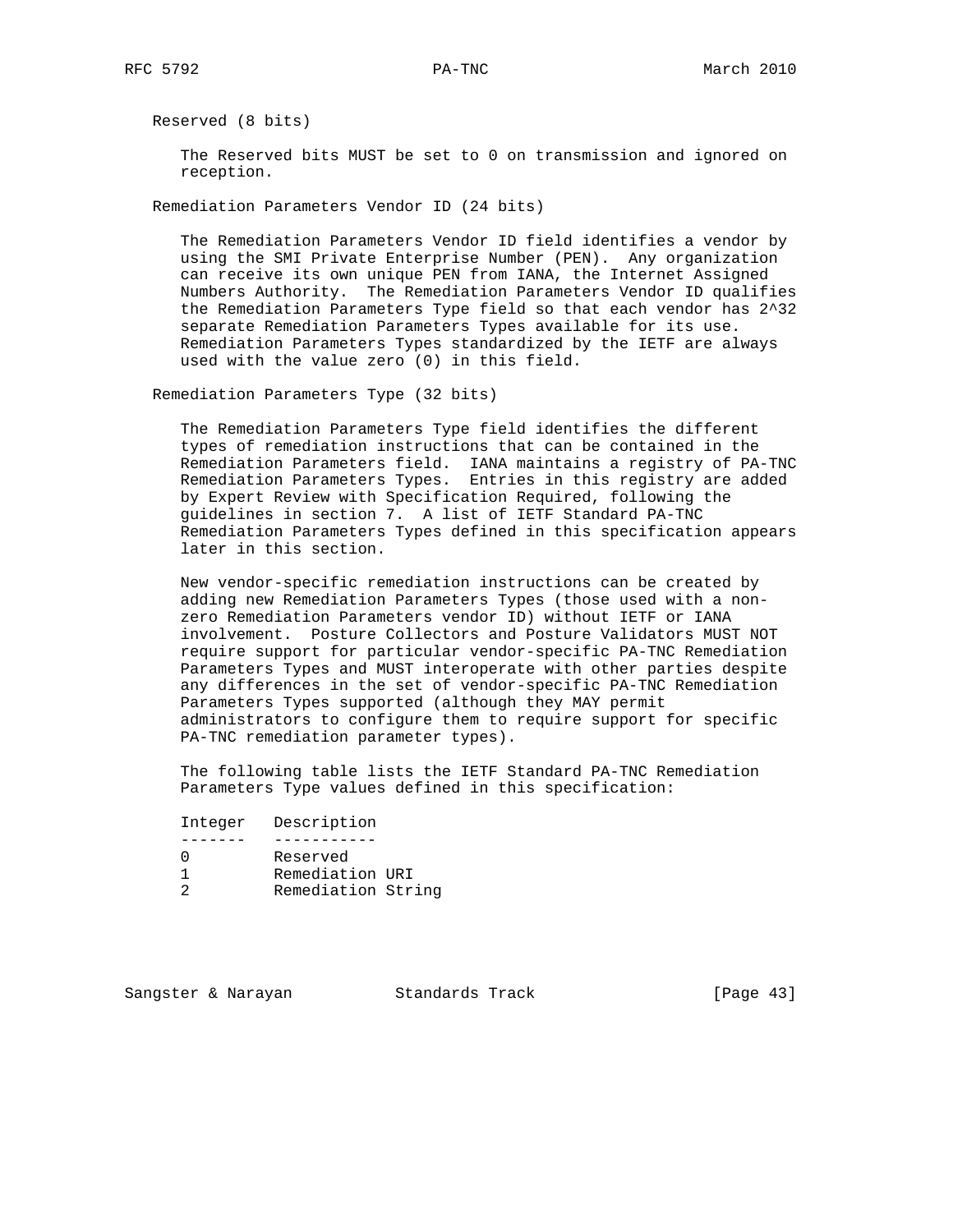The next few subsections of this document provide detailed definitions of the contents of the Remediation Parameters field used with each Remediation Parameter Type.

Remediation Parameters (variable length)

 The Remediation Parameters field contains the actual remediation instructions for the Posture Collector.

4.2.10.1. Remediation URI Parameters Type

 The Remediation URI Parameters Type is an IETF Standard Remediation Parameters Type (value 1) that indicates that the sending Posture Validator is providing a URI to instructions on how to remediate the endpoint.

 The following diagram illustrates the format and contents of the Remediation Parameters field when carrying a Remediation URI parameter. The text after this diagram describes the fields shown here.

|  |  |  |  |  |  |  |  |  | 0 1 2 3 4 5 6 7 8 9 0 1 2 3 4 5 6 7 8 9 0 1 2 3 4 5 6 7 8 9 0 1 |  |  |  |  |  |  |  |  |  |  |  |  |  |  |  |  |  |
|--|--|--|--|--|--|--|--|--|-----------------------------------------------------------------|--|--|--|--|--|--|--|--|--|--|--|--|--|--|--|--|--|
|  |  |  |  |  |  |  |  |  |                                                                 |  |  |  |  |  |  |  |  |  |  |  |  |  |  |  |  |  |
|  |  |  |  |  |  |  |  |  | Remediation URI (Variable Length)                               |  |  |  |  |  |  |  |  |  |  |  |  |  |  |  |  |  |
|  |  |  |  |  |  |  |  |  |                                                                 |  |  |  |  |  |  |  |  |  |  |  |  |  |  |  |  |  |

Remediation URI

 The Remediation URI field MUST contain a URI, as described in RFC 3986 [7]. This URI SHOULD contain instructions to update a particular component so that it might result in the component being compliant with the policies in future assessments. Posture Collectors should validate that the URI and instructions come from a trustworthy source to avoid being tricked into performing damaging actions (see security considerations).

4.2.10.2. Remediation String Parameters Type

 The Remediation String Parameters Type is an IETF Standard Remediation Parameters Type (value 2) that indicates that the sending Posture Validator is providing a human-readable string containing instructions on how to remediate the endpoint.

 The following diagram illustrates the format and contents of the Remediation Parameters field when the carrying a Remediation String parameter. The text after this diagram describes the fields shown here.

Sangster & Narayan Standards Track [Page 44]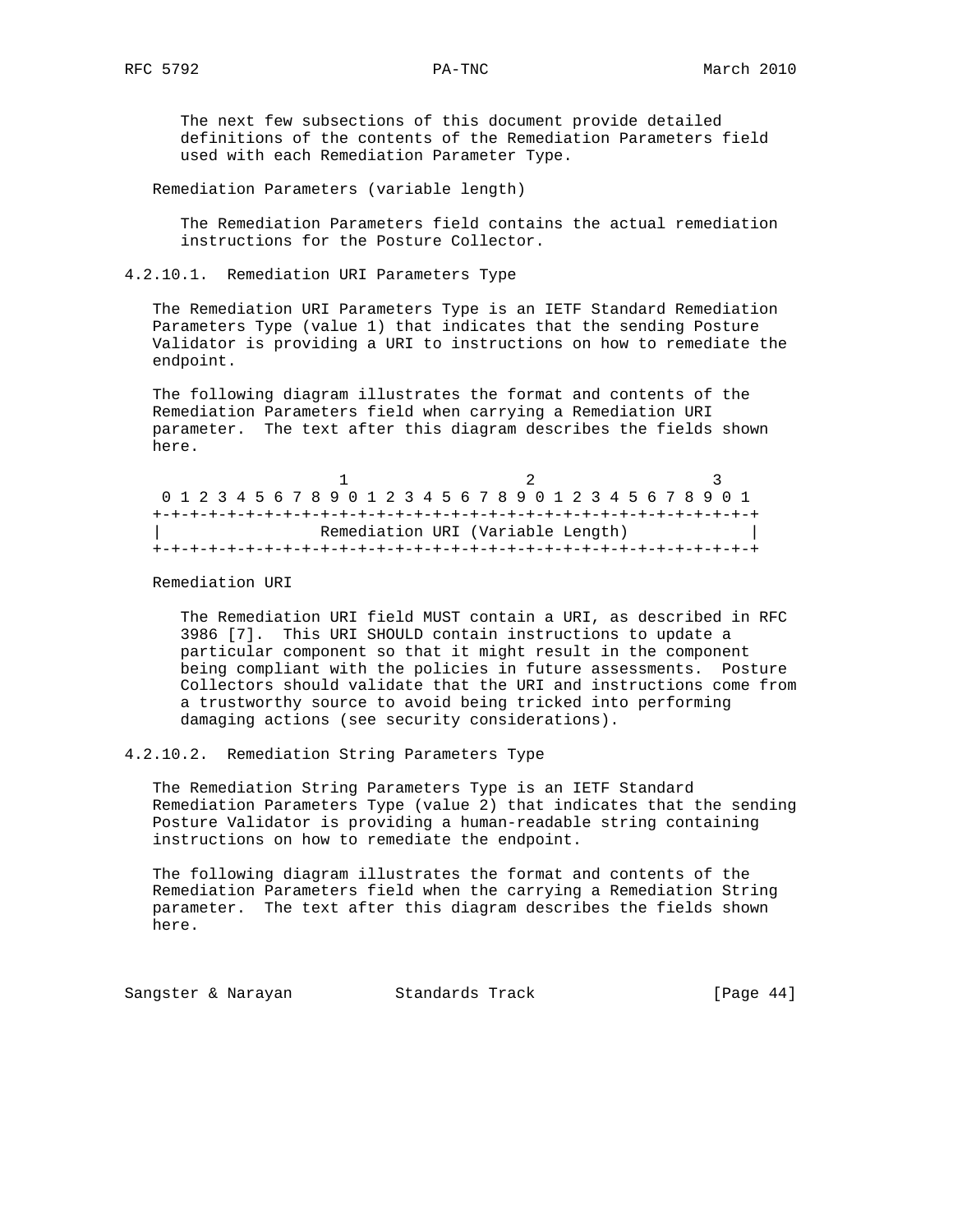| 0 1 2 3 4 5 6 7 8 9 0 1 2 3 4 5 6 7 8 9 0 1 2 3 4 5 6 7 8 9 0 1 |                                      |  |
|-----------------------------------------------------------------|--------------------------------------|--|
|                                                                 |                                      |  |
|                                                                 | Remediation String Length            |  |
|                                                                 |                                      |  |
|                                                                 | Remediation String (Variable Length) |  |
|                                                                 |                                      |  |
| Lang Code Len   Remediation String Lang Code (Variable Len)     |                                      |  |
|                                                                 |                                      |  |

### Remediation String Length

 The Remediation String Length contains the length of the Remediation String field in octets.

## Remediation String

 The Remediation String field MUST contain a UTF-8 encoded string. This string contains human-readable instructions for remediation that MAY be displayed to the user by the Posture Collector. NUL termination MUST NOT be included. If a Posture Collector receives a Remediation String that does contain a NUL termination, it SHOULD send an Invalid Parameter error code.

Lang Code Len (Remediation String Language Code Length)

 The Lang Code Len field contains the length of the Remediation String Language Code field in octets.

## Remediation String Lang Code

 The Remediation String Lang(uage) Code field contains a US-ASCII string composed of a well-formed RFC 4646 [6] language tag that indicates the language(s) used in the Remediation String in the Remediation Parameters field. A zero-length string MAY be sent for this field (essentially omitting this field) to indicate that the language code for the remediation string is not known.

## 4.2.11. Forwarding Enabled

 This PA-TNC attribute indicates whether the endpoint is forwarding traffic between interfaces. Endpoints that forward traffic between networks connected to multiple network interfaces may be considered non-compliant (and a security risk) in some enterprise network deployments. For example, an endpoint with multiple connected network interfaces might allow traffic from an interface connected to a public network to be forwarded through another interface carrying a VPN session to a protected enterprise network. This attribute is

Sangster & Narayan Standards Track [Page 45]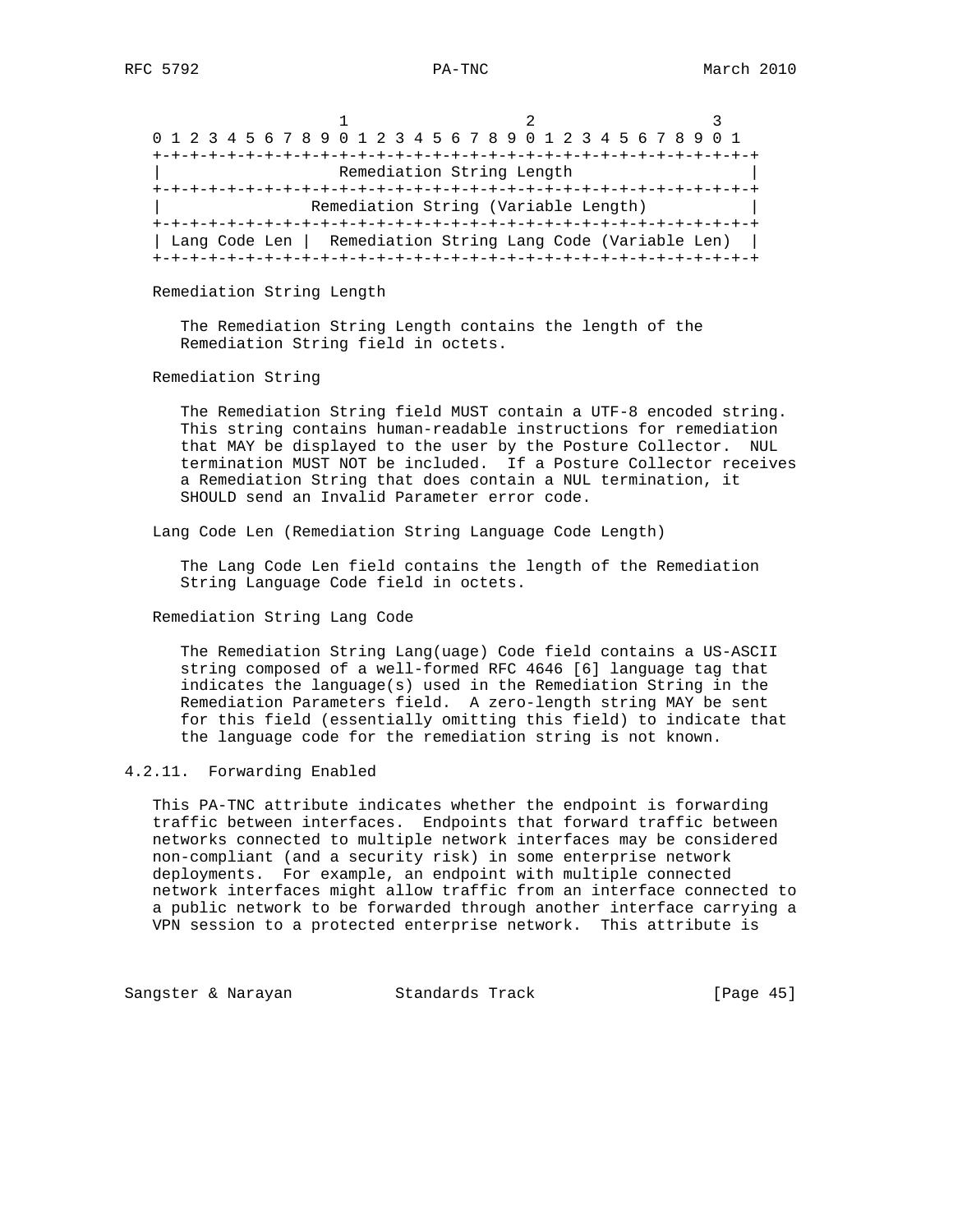currently envisioned to be specific to reporting posture for the operating system component; however, could be useful for other future types of components.

 Posture Collectors that implement the IETF Standard PA Subtype for Operating System SHOULD support sending the Forwarding Enabled attribute. Posture Collectors that do not implement the Operating System PA Subtype defined in this specification SHOULD NOT send the Forwarding Enabled attribute unless it is appropriate to their PA Subtype. Whether a particular Posture Collector actually sends this attribute type SHOULD still be governed by local privacy and security policies. Posture Validators that implement the IETF Standard PA Subtype for Operating System SHOULD support receiving the Forwarding Enabled attribute type. Posture Validators supporting components other than Operating System MAY support receiving this attribute type if it is appropriate to their PA Subtype. A Posture Validator that does not support receiving this attribute type SHOULD simply ignore attributes with this type. Posture Validators MUST NOT send this attribute type.

 For this attribute type, the PA-TNC Attribute Vendor ID field MUST be set to zero (0) and the PA-TNC Attribute Type field MUST be set to 11.

 The following diagram illustrates the format and contents of the Attribute Value field for this attribute type. The text after this diagram describes the fields shown here.

|  |  |  |  |  |  |  |                    |  |  |  | 0 1 2 3 4 5 6 7 8 9 0 1 2 3 4 5 6 7 8 9 0 1 2 3 4 5 6 7 8 9 0 1 |  |  |  |  |  |
|--|--|--|--|--|--|--|--------------------|--|--|--|-----------------------------------------------------------------|--|--|--|--|--|
|  |  |  |  |  |  |  |                    |  |  |  |                                                                 |  |  |  |  |  |
|  |  |  |  |  |  |  | Forwarding Enabled |  |  |  |                                                                 |  |  |  |  |  |
|  |  |  |  |  |  |  |                    |  |  |  |                                                                 |  |  |  |  |  |

Forwarding Enabled

This 32-bit field MUST contain one of the following values;

|             | Value Description                                                       |
|-------------|-------------------------------------------------------------------------|
| $\mathbf 0$ | Disabled - Endpoint is not forwarding traffic.                          |
|             | Enabled - Endpoint is forwarding traffic.                               |
|             | Unknown - Unable to determine whether endpoint is<br>forwarding traffic |

| Standards Track<br>Sangster & Narayan | [Page $46$ ] |  |
|---------------------------------------|--------------|--|
|---------------------------------------|--------------|--|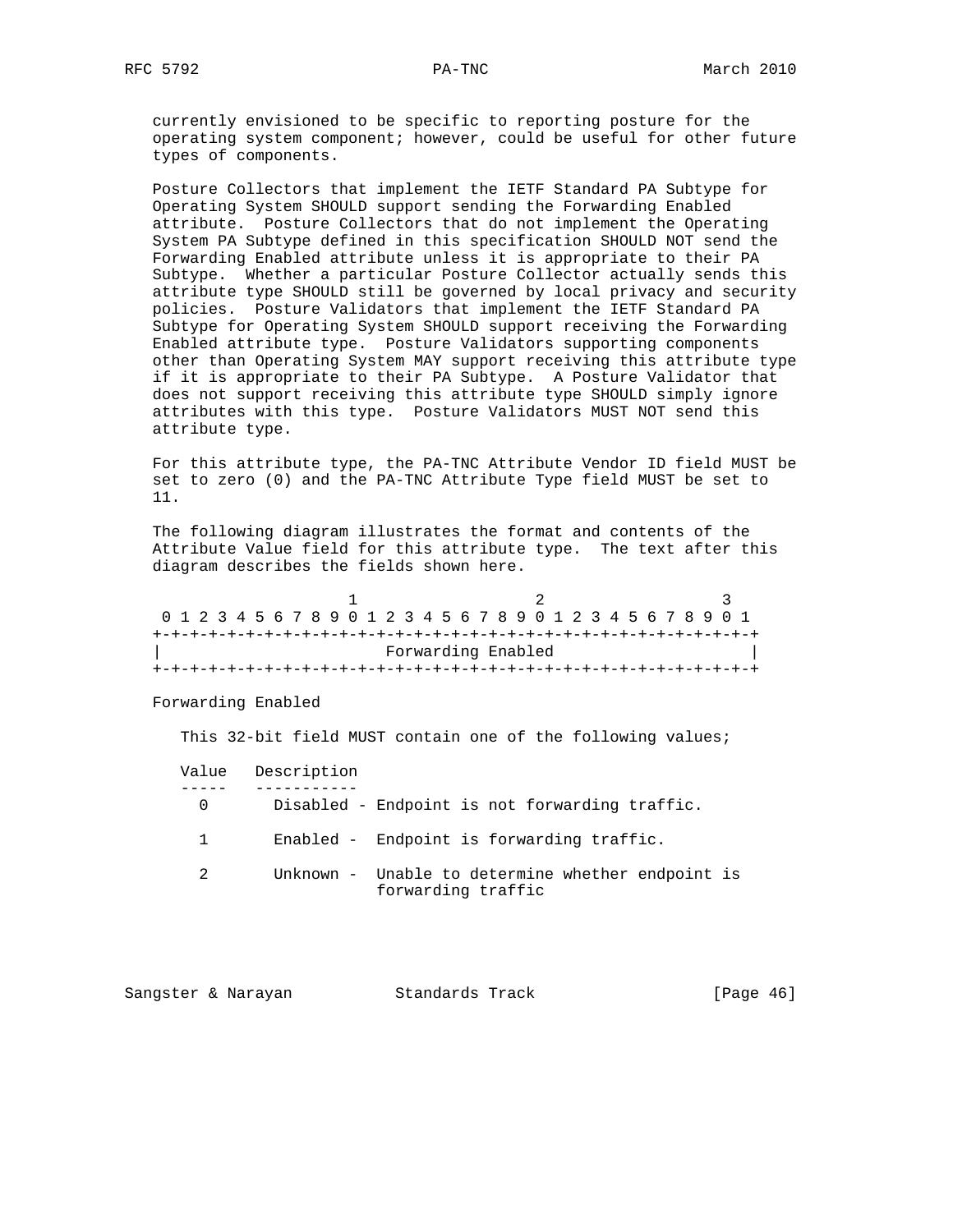## 4.2.12. Factory Default Password Enabled

 This PA-TNC attribute indicates whether the endpoint has a factory default password enabled for use. Some types of endpoints include a default static password for used to gain privileged access to the endpoint. If this password is not changed or disabled before the endpoint is accessible on the network, it's often easy to compromise the endpoint.

 Posture Collectors that implement the IETF Standard PA Subtype for Operating System SHOULD support sending the Factory Default Password Enabled attribute. Posture Collectors that implement other IETF Standard PA Subtypes defined in this specification SHOULD NOT support sending this attribute type for those PA subtypes. Other Posture Collectors MAY support sending this attribute type, if it is appropriate to their PA subtype. Whether a particular Posture Collector actually sends this attribute type SHOULD still be governed by local privacy and security policies. Posture Validators that implement the IETF Standard PA Subtype for Operating System SHOULD support receiving the Factory Default Password Enabled attribute. Other Posture Validators MAY support receiving this attribute type. A Posture Validator that does not support receiving this attribute type SHOULD simply ignore attributes with this type. Posture Validators MUST NOT send this attribute type.

 For this attribute type, the PA-TNC Attribute Vendor ID field MUST be set to zero (0) and the PA-TNC Attribute Type field MUST be set to 12.

 The following diagram illustrates the format and contents of the Attribute Value field for this attribute type. The text after this diagram describes the fields shown here.

1 2 3 0 1 2 3 4 5 6 7 8 9 0 1 2 3 4 5 6 7 8 9 0 1 2 3 4 5 6 7 8 9 0 1 +-+-+-+-+-+-+-+-+-+-+-+-+-+-+-+-+-+-+-+-+-+-+-+-+-+-+-+-+-+-+-+-+ | Factory Default Password Enabled | +-+-+-+-+-+-+-+-+-+-+-+-+-+-+-+-+-+-+-+-+-+-+-+-+-+-+-+-+-+-+-+-+

Factory Default Password Enabled

This 32-bit field MUST contain one of the following values;

|   | Value Description                                        |
|---|----------------------------------------------------------|
|   |                                                          |
| ( | Endpoint does not have factory default password enabled. |
|   | Endpoint has a factory default password enabled.         |

Sangster & Narayan Standards Track [Page 47]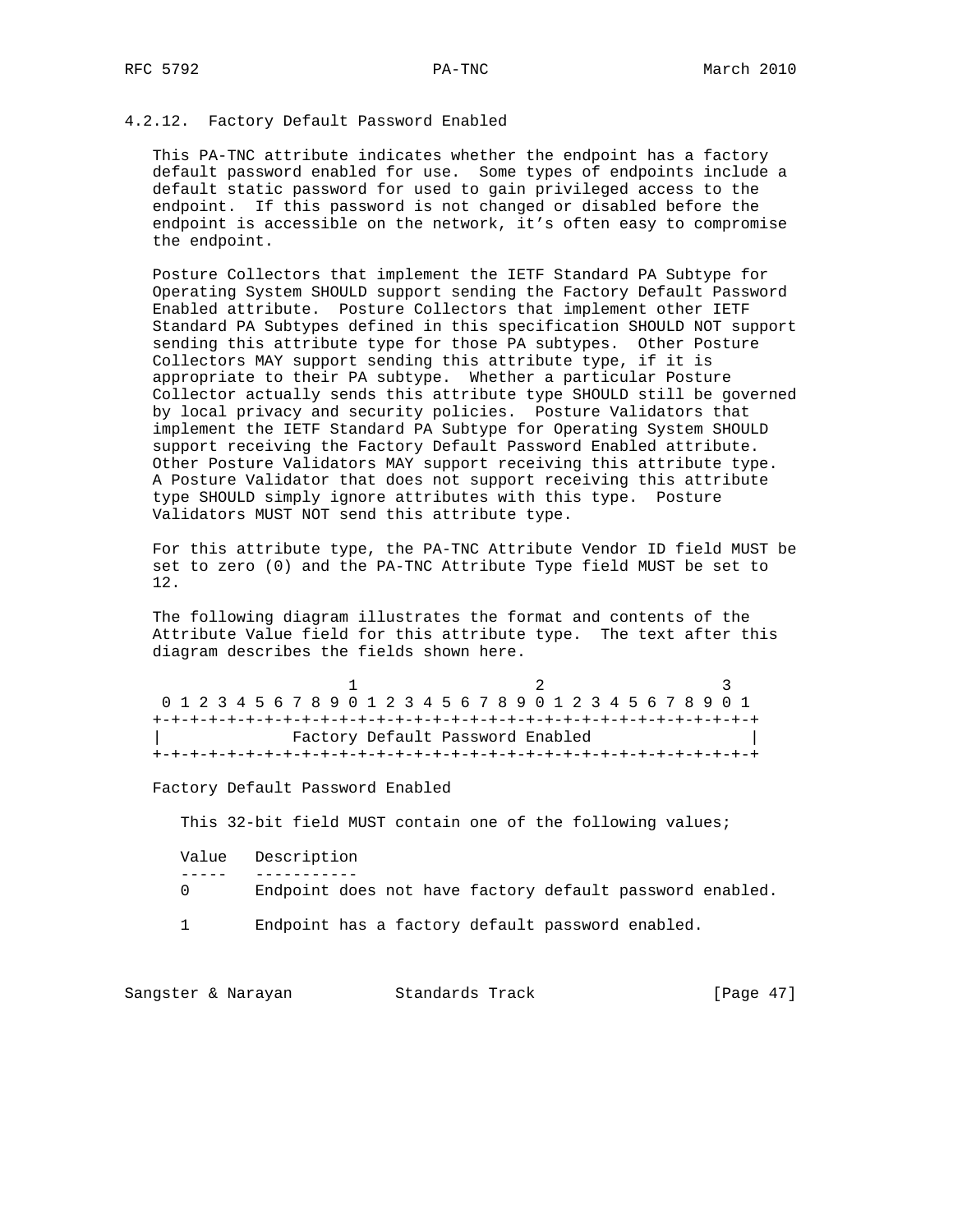## 4.3. Vendor-Defined Attributes

 This section discusses the use of vendor-defined attributes within PA-TNC. The PA-TNC protocol was designed to allow for vendor-defined attributes to be used as a replacement where a standard attribute could be used. In some cases, even the standard attributes allow for vendor-defined information to be included. It is envisioned that over time as particular vendor-defined attributes become popular, an equivalent standard attribute could be added allowing for broader interoperability.

 This specification does not define vendor-defined attributes, but rather highlights how such attributes can be used with PA-TNC without the potential for namespace collisions or misinterpretations. In order to avoid collisions, PA-TNC uses the well-established SMI Private Enterprise Numbers as vendor IDs to define separate namespaces for important fields within a PA-TNC message. For example, to ensure the uniqueness of attribute types while providing for vendor extensions, vendor-defined attribute types include the vendor's unique vendor ID, to indicate the intended namespace for the attribute type, followed by the attribute type. IETF Standard PA-TNC Attribute Types use a vendor ID of zero (0).

 SMI Private Enterprise Numbers are used to provide a separate identifier space for each vendor. The IANA provides a registry for SMI Private Enterprise Numbers. Any organization (including non profit organizations, governmental bodies, etc.) can obtain one of these numbers at no charge, and thousands of organizations have done so. Within this document, SMI Private Enterprise Numbers are known as "vendor IDs".

5. Security Considerations

 This section discusses the major potential types of security threats relevant to the PA-TNC message protocol. It is envisioned that additional attribute types could be defined in the future to facilitate the exchange of security capabilities, keys, and security protected attributes if future use cases are adopted that require such protections.

## 5.1. Trust Relationships

 In order to understand where security countermeasures are necessary, this section starts with a discussion of where the TNC architecture envisions some trust relationships between the processing elements of the PA-TNC protocol. The following subsections discuss the trust properties associated with each portion of the NEA reference model directly involved with the processing of the PA-TNC protocol.

Sangster & Narayan Standards Track (Page 48)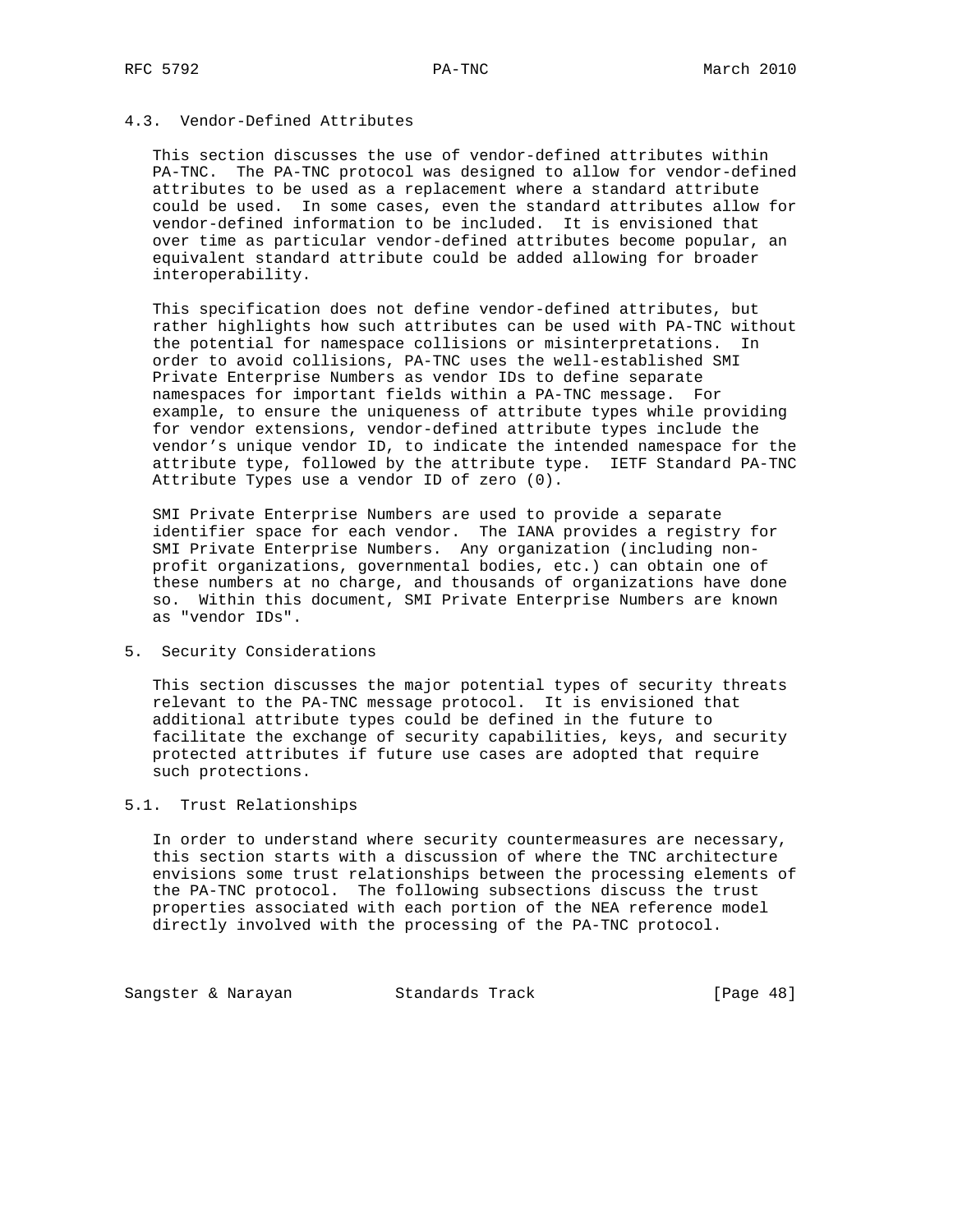# 5.1.1. Posture Collector

The Posture Collectors are trusted by Posture Validators to:

- o Collect valid information about the component type associated with the Posture Collector
- o Report upon collected information consistent with local security and privacy policies
- o Accurately report information associated with the type of component for the PA-TNC message
- o Not act maliciously to the Posture Broker Server and Posture Validators, including attacks such as denial of service

## 5.1.2. Posture Validator

The Posture Validators are trusted by Posture Collectors to:

- o Only request information necessary to assess the security state of the endpoint
- o Make assessment decisions based on deployer-defined policies
- o Discard collected information consistent with data retention and privacy policies
- o Not act maliciously to the Posture Broker Server and Posture Collectors, including attacks such as denial of service
- o Not send malicious remediation instructions that do not fix or that cause damage to the endpoint
- 5.1.3. Posture Broker Client, Posture Broker Server

 The Posture Broker Client and Posture Broker Server are trusted by the Posture Collector and Posture Validator to:

- o Provide a reliable transport for PA-TNC messages
- o Deliver messages for a particular PA Subtype only to those Posture Collectors and Posture Validators that have registered for them
- o Not disclose any provided attributes to unauthorized parties

Sangster & Narayan Standards Track [Page 49]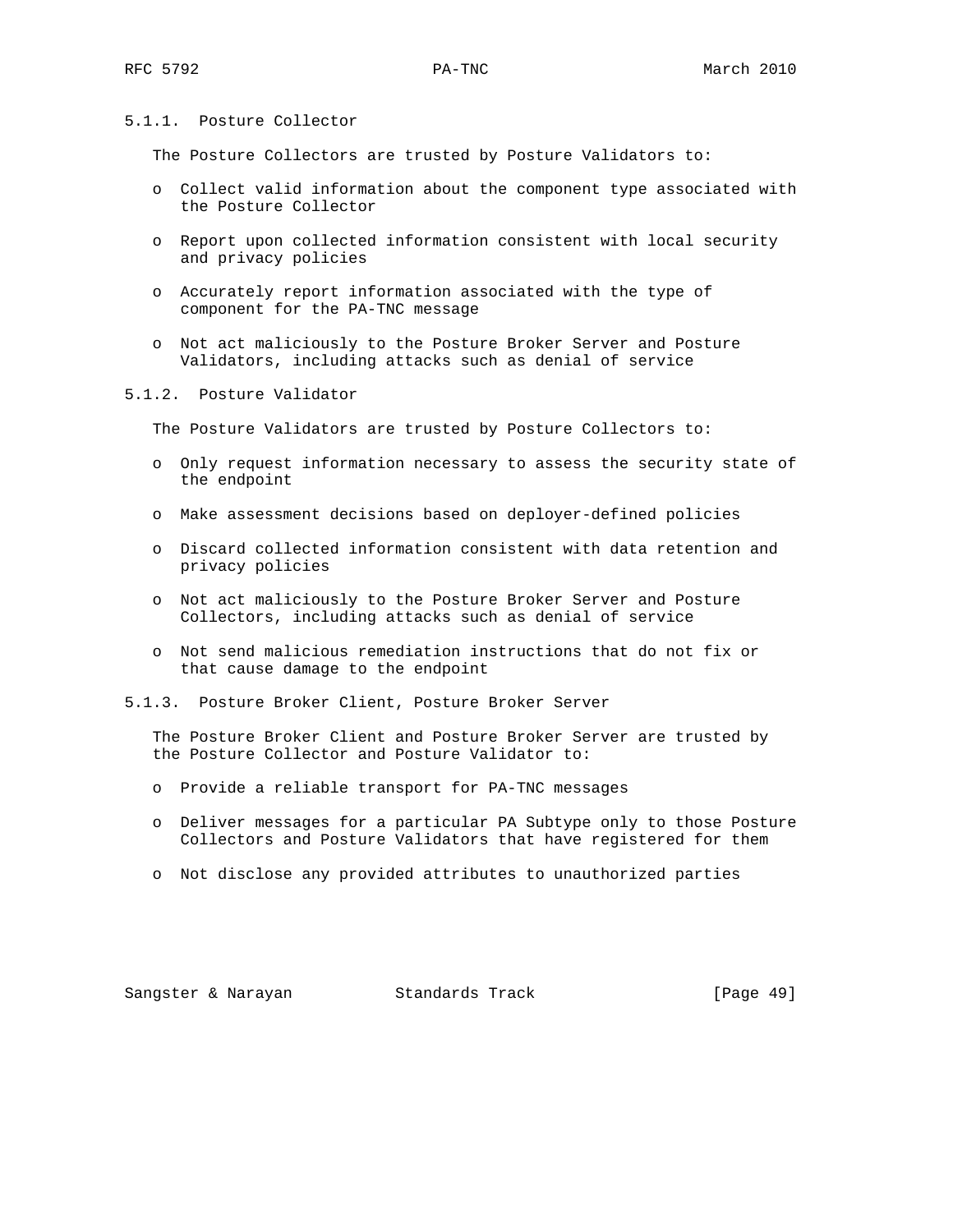- o Not act maliciously to drop messages, duplicate messages, or flood Posture Collectors and Posture Validators with unnecessary messages
- o Not observe, fabricate, or alter the contents of a PA-TNC message
- o Properly place Posture Collector and Posture Validator identifiers into the PB-TNC protocol, deliver those identifiers to Posture Collectors and Posture Validators as needed, and manage exclusive delivery to a particular Posture Collector or Posture Validator when requested
- o Properly expose authentication information from PT security so that Posture Collectors and Posture Validators can use the peer's identity information to safely make policy decisions

5.2. Security Threats

 Beyond the trusted relationships assumed in section 5.1, the PA-TNC protocol faces a number of potential security attacks that could require security countermeasures.

 Generally, the PA-TNC protocol relies upon the underlying PT protocol's security to protect the messages from attack when traveling over the network. Once the message resides on the Posture Broker Client or Posture Broker Server, the posture brokers are trusted to properly and safely deliver the messages to the appropriate Posture Collectors and Posture Validators.

# 5.2.1. Attribute Theft

 When PA-TNC messages are sent over unprotected network links or spanning local software stacks that are not trusted, the contents of the PA-TNC messages may be subject to information theft by an intermediary party. This theft could result in information being recorded for future use or analysis by the adversary. Attributes observed by eavesdroppers could contain information that exposes potential weaknesses in the security of the endpoint, or system fingerprinting information easing the ability of the attacker to employ attacks more likely to be successful against the endpoint. The eavesdropper might also learn information about the endpoint or network policies that either singularly or collectively is considered sensitive information (e.g., certain endpoints are lacking patches, or particular sub-networks have more lenient policies).

 PA-TNC attributes are not intended to carry privacy-sensitive information, but should some exist in a message, the adversary could come into possession of the information, which could be used for

Sangster & Narayan Standards Track [Page 50]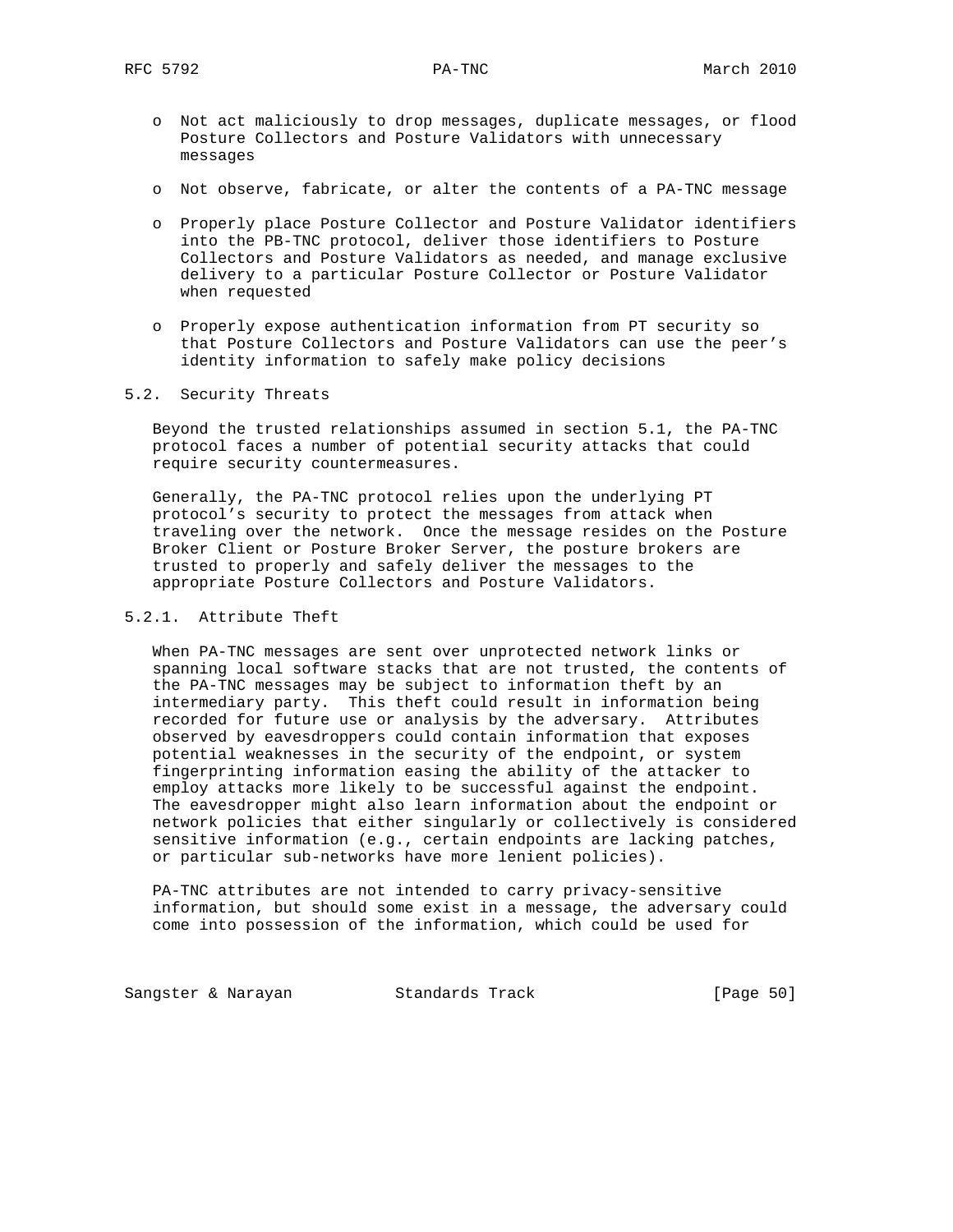financial gain. Therefore, it is important that PT provide strong confidentiality protection to protect the message from eavesdroppers when being sent between the Posture Transport Client and Posture Transport Server.

## 5.2.2. Message Fabrication

 Attackers on the network or present within the NEA system could introduce fabricated PA-TNC messages intending to trick or create a denial of service against aspects of an assessment. For example, an adversary could attempt to send a falsified set of remediation instructions using the Remediation URI support in hopes of the Posture Collector automatically following the instructions. Posture Collectors need to ensure that any requests to take actions on the endpoint (such as remediation instructions) received from Posture Validators are authentic and trustworthy using strong authentication and integrity protections offered by PT. Posture Collectors should not blindly follow remediation instructions received from a trusted NEA Server. At least for patches and other potentially dangerous actions, Posture Collectors should validate these actions (e.g., via user confirmation) before proceeding.

 Such an attack could occur if an active attacker launches a man-in the-middle (MitM) attack by proxying the PA-TNC messages and was able to replace undesired messages with ones easing future attack upon the endpoint. Consider a scenario where PT security protection is not used and the Posture Broker Server proxies all assessment traffic to a remote Posture Broker Server. The proxy could eavesdrop and replace assessment results attributes, tricking the endpoint into thinking it has passed an assessment, when in fact it has not and requires remediation. Because the Posture Collector has no way to verify that attributes were actually created by an authentic Posture Validator, it is unable to detect the falsified attribute or message. Therefore, it is important that PT provides strong authentication and integrity protection.

# 5.2.3. Attribute Modification

 This attack could allow an active attacker capable of intercepting a message to modify a PA-TNC message attribute to a desired value to ease the compromise of an endpoint. Without the ability for message recipients to detect whether a received message contains the same content as what was originally sent, active attackers can stealthily modify the attribute exchange.

 For example, an attacker might wish to change the contents of the firewall component's version string attribute to disguise the fact that the firewall is running an old, vulnerable version. The

Sangster & Narayan Standards Track [Page 51]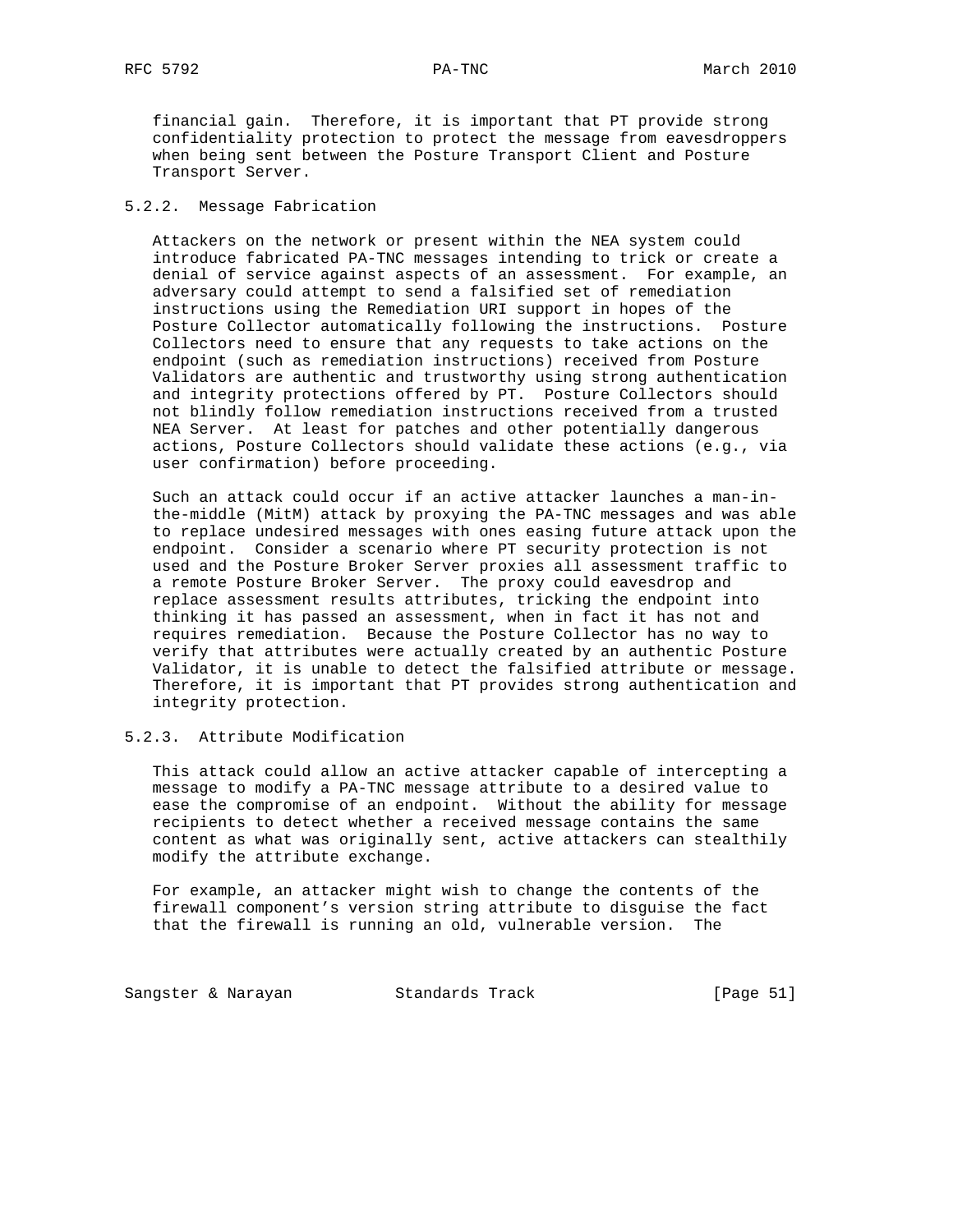attacker would change the version string sent by the firewall Posture Collector to the current version number, so the Posture Validator's assessment passes while leaving the endpoint vulnerable to attack. Similarly, an attacker could achieve widespread denial of service by altering large numbers of assessments' version string attributes to an old value so they repeatedly fail assessments even after a successful remediation. Upon receiving the lower value, the Posture Validator would continue to believe that the endpoint is running old, potentially vulnerable versions of the firewall that does not meet network compliance policy, so therefore the endpoint would not be allowed to join the network. Use of a PT protocol providing strong integrity protection and authentication is essential as countermeasures to these attacks.

## 5.2.4. Attribute Replay

 Another potential attack against an unprotected PA-TNC message attribute exchange is to exploit the lack of a strong binding between the attributes sent during an assessment to the specific endpoint. Without a strong binding of the endpoint to the posture information, an attacker could record the attributes sent during an assessment of a compliant endpoint and later replay those attributes so that a non compliant endpoint can now gain access to the network or protected resource. This attack could be employed by a network MitM that is able to eavesdrop and proxy message exchanges, or by using local rogue agents on the endpoints. Assessments lacking some form of freshness exchange could be subject to replay of prior assessment data, even if it no longer reflects the current state of the endpoint. Use of a PT protocol providing strong integrity protection and authentication including a freshness exchange is necessary countermeasure to these attacks.

## 5.2.5. Attribute Insertion

 Similar to the attribute modification attacks, an adversary wishing to include one or more attributes or PA-TNC messages inside a valid assessment may be able to insert the attributes or messages without detection by the recipient. For example, an attacker could add attributes to the front of a PA-TNC message to cause an assessment to succeed even for a non-compliant endpoint, particularly if it knew that the recipient ignored repeated attributes within a message. Similarly, if a Posture Collector or Posture Validator always generated an error if it saw unexpected attributes, the attacker could cause failures and denial of service by adding attributes or messages to an exchange. Use of a PT protocol providing strong authentication and integrity protection could prevent the adversary from inserting attributes into the assessment.

Sangster & Narayan Standards Track [Page 52]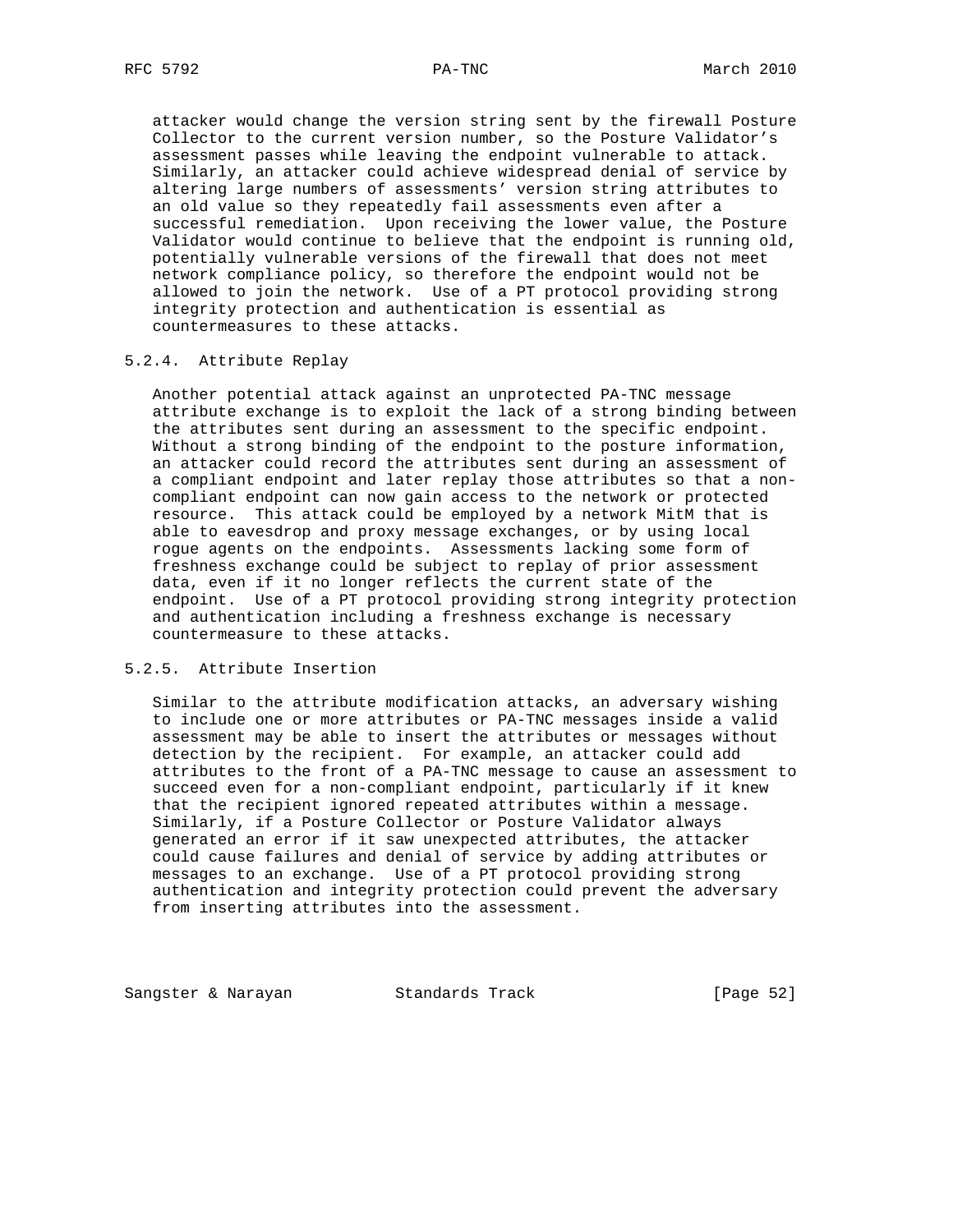## 5.2.6. Denial of Service

 A variety of types of denial-of-service attacks are possible against the PA-TNC message exchange if left unprotected from untrusted parties along the communication path between the Posture Collector and Posture Validator. Normally, the PT exchange is bidirectionally authenticated, which helps to prevent a MitM on the network from becoming an active proxy, but transparent message routing gateways may still exist on the communication path and can modify the integrity of the message exchange unless adequate integrity protection is provided. If the MitM or other entities on the network can send messages to the Posture Broker Client or Posture Broker Server that appear to be part of an assessment, these messages could confuse the Posture Collector and Posture Validator or cause them to perform unnecessary work or take incorrect action. Several example denial-of-service situations are described in sections 5.2.3 and 5.2.5. Many potential denial-of-service examples exist, including flooding messages to the Posture Collector or Posture Validator, sending very large messages containing many attributes, and repeatedly asking for resource-intensive operations.

## 6. Privacy Considerations

 The PA-TNC protocol is designed to allow for controlled disclosure of security-relevant information about an endpoint, specifically for the purpose of enabling an assessment of the endpoint's compliance with network policy. The purpose of this protocol is to provide visibility into the state of the protective mechanisms on the endpoint, in order for the Posture Validators and Posture Broker Server to determine whether the endpoint is up to date and thus has the best chance of being resilient in the face of malware threats. One risk associated with providing visibility into the contents of an endpoint is the increased chance for exposure of privacy-sensitive information without the consent of the user.

 While this protocol does provide the Posture Validator the ability to request specific information about the endpoint, the protocol is not open ended, bounding the Posture Validator to only query specific information (attributes) about specific security features (component types) of the endpoint. Each PA-TNC message is explicitly about a single component from the list of components in section 3.5. These components include a list of security-related aspects of the endpoint that affect the ability of the endpoint to resist attacks and thus are of interest during an assessment. Discretionary components used by the user to create or view content are not on the list, as they are more likely to have access to privacy-sensitive information.

Sangster & Narayan Standards Track [Page 53]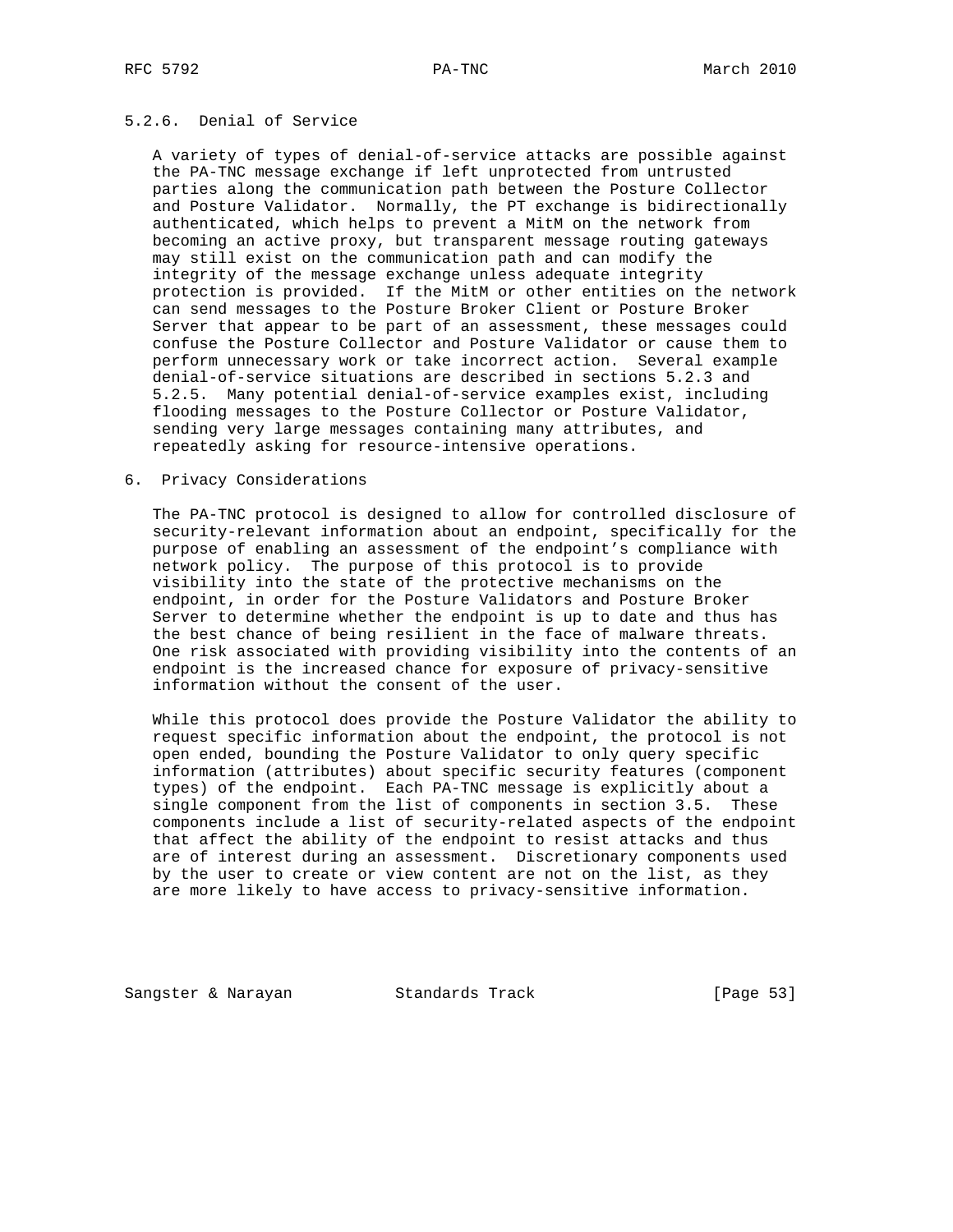Similarly, PA-TNC messages contain a set of attributes that describe the particular component. Each attribute contains generic information (e.g., product information or versions) about the component, so it is unlikely to include any user-specific or identifying information. This combination of a limited set of security-related components with non-user-specific attributes greatly reduces the risk of exposure of privacy-sensitive information. Vendors that choose to define additional component types and/or attributes within their namespace are encouraged to provide similar constraints.

 Even with the bounding of standard attribute information to specific components, it is possible that individuals might wish to share less information with different networks they wish to access. For example, a user may wish to share more information when connecting to or being reassessed by the user's employer network than what would be made available to the local coffee shop wireless network. While these situations do not impact the protocol itself, they do suggest that Posture Collector implementations should consider supporting a privacy filter allowing the user and/or system owner to restrict access to certain attributes based upon the target network.

 The underlying PT protocol authenticates the network's Posture Broker Server at the start of an assessment, so identity can be made available to the Posture Collector and per-network privacy filtering is possible. Network owners should make available a list of the attributes they require to perform an assessment and any privacy policy they enforce when handling the data. Users wishing to use a more restricted privacy filter on the endpoint may risk not being able to pass an assessment and thus not gain access to the requested network or resource.

## 7. IANA Considerations

 This section defines the contents of three new IANA registries: PA- TNC Attribute Types, PA-TNC Error Codes, and PA-TNC Remediation Parameters Types. This section explains how these registries work. Also, this specification defines several new PA Subtypes for use with PA-TNC.

 All of the registries defined in this document support IETF standard values and vendor-defined values. To explain this phenomenon, we will use the PA-TNC Attribute Type as an example, but the other three registries work the same way. Whenever a PA-TNC Attribute Type appears on a network, it is always accompanied by an SMI Private Enterprise Number (PEN), also known as a vendor ID. If this vendor ID is zero, the accompanying PA-TNC Attribute Type is an IETF standard value listed in the IANA registry for PA-TNC Attribute

Sangster & Narayan Standards Track [Page 54]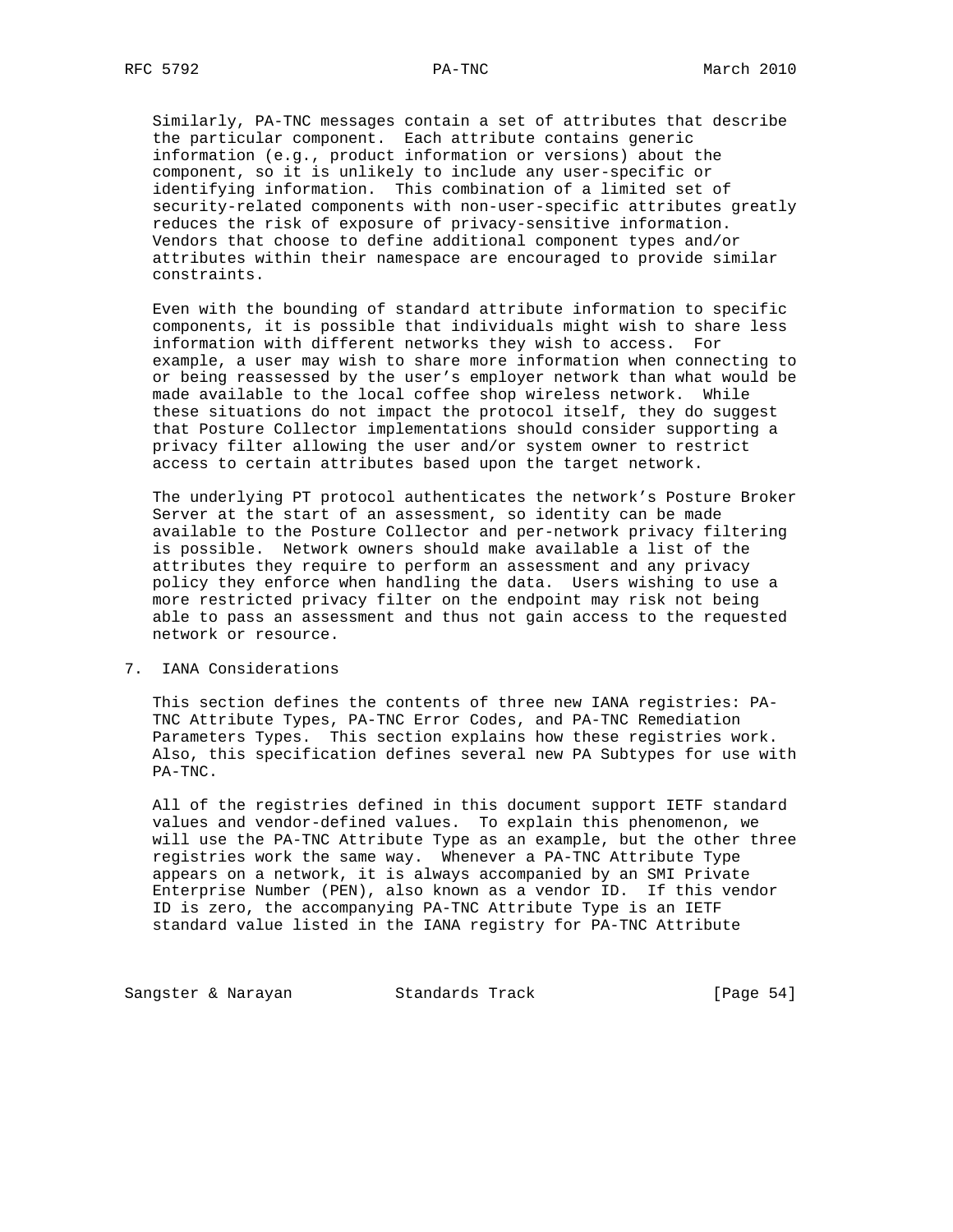Types, and its meaning is defined in the specification listed for that PA-TNC Attribute Type in that registry. If the vendor ID is not zero, the meaning of the PA-TNC Attribute Type is defined by the vendor identified by the vendor ID (as listed in the IANA registry for SMI PENs). The identified vendor is encouraged but not required to register with IANA some or all of the PA-TNC Attribute Types used with their vendor ID and publish a specification for each of these values.

 This delegation of namespace is analogous to the technique used for OIDs. It can result in interoperability problems if vendors require support for particular vendor-specific values. However, such behavior is explicitly prohibited by this specification (in section 4.1), which dictates that "Posture Collectors and Posture Validators MUST NOT require support for particular vendor-specific PA-TNC Attribute Types and MUST interoperate with other parties despite any differences in the set of vendor-specific PA-TNC Attribute Types supported (although they MAY permit administrators to configure them to require support for specific PA-TNC Attribute Types)". Similar requirements are included for PA Subtypes, Remediation Parameters Types, and PA-TNC Error Codes.

7.1. Designated Expert Guidelines

 For all of the IANA registries defined by this specification, new values are added to the registry by Expert Review with Specification Required, using the Designated Expert process defined in RFC 5226 [3].

 This section provides guidance to designated experts so that they may make decisions using a philosophy appropriate for these registries.

 The registries defined in this document have plenty of values. In most cases, the IETF has approximately 2^32 values available for it to define and each vendor the same number of values for its use. Because there are so many values available, designated experts should not be terribly concerned about exhausting the set of values.

 Instead, designated experts should focus on the following requirements. All values in these IANA registries MUST be documented in a specification that is permanently and publicly available. IETF standard values MUST also be useful, not harmful to the Internet, and defined in a manner that is clear and likely to ensure interoperability.

 Designated experts should encourage vendors to avoid defining similar but incompatible values and instead agree on a single IETF standard value. However, it is beneficial to document existing practice.

Sangster & Narayan Standards Track [Page 55]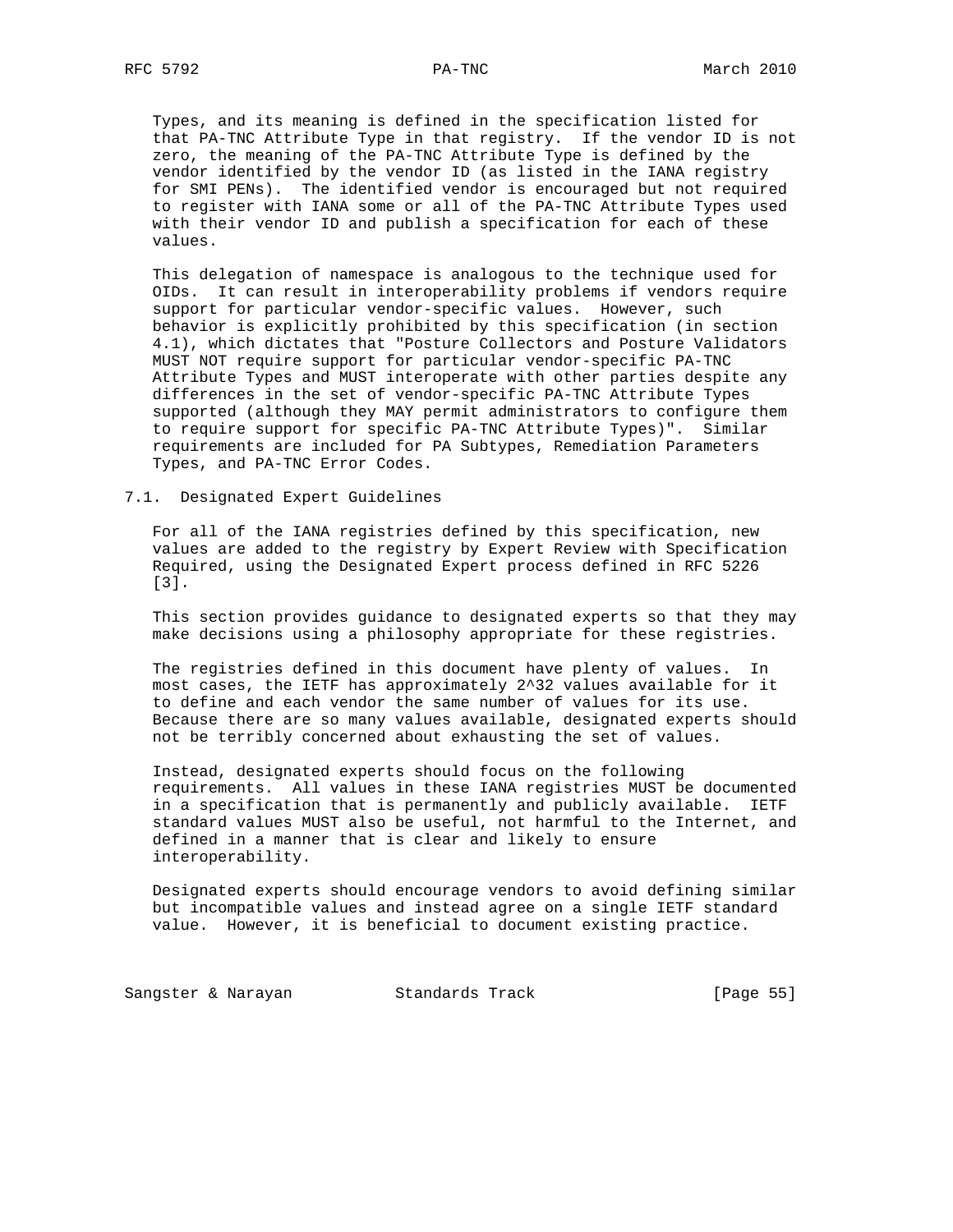There are several ways to ensure that a specification is permanently and publicly available. It may be published as an RFC. Alternatively, it may be published in another manner that makes it freely available to anyone. However, in this latter case, the vendor MUST supply a copy to the IANA and authorize the IANA to archive this copy and make it freely available to all if at some point the document becomes no longer freely available to all through other channels.

 Section 7.2 defines the new PA Subtypes. The following three sections provide guidance to the IANA in creating and managing the new IANA registries defined by this specification.

## 7.2. PA Subtypes

 Section 3.5 of this specification defines several new PA Subtypes that have been added to the PA Subtypes registry defined in the PB- TNC specification. Here is a list of these assignments:

| PEN | Integer | Name             | Defining Specification |
|-----|---------|------------------|------------------------|
|     |         |                  |                        |
| 0   |         | Testing          | RFC 5792               |
| 0   |         | Operating System | RFC 5792               |
| 0   | 2       | Anti-Virus       | RFC 5792               |
| 0   | 3       | Anti-Spyware     | RFC 5792               |
| 0   | 4       | Anti-Malware     | RFC 5792               |
| 0   | 5       | Firewall         | RFC 5792               |
|     | 6       | IDPS             | RFC 5792               |
| 0   | 7       | VPN              | RFC 5792               |
|     | 8       | NEA Client       | RFC 5792               |

 These PA Subtypes have been added to the registry for PA Subtypes defined in the PB-TNC specification, with this RFC as the reference.

#### 7.3. Registry for PA-TNC Attribute Types

 The name for this registry is "PA-TNC Attribute Types". Each entry in this registry should include a human-readable name, an SMI Private Enterprise Number, a decimal integer value between 0 and 2^32-1, and a reference to the specification where the contents of this attribute type are defined. This specification must define the meaning of this PA-TNC attribute type and the format and semantics of the PA-TNC Attribute Value field for PA-TNC attributes that include the designated Private Enterprise Number in the PA-TNC Attribute Vendor ID field and the designated numeric value in the PA-TNC Attribute Type field.

Sangster & Narayan Standards Track [Page 56]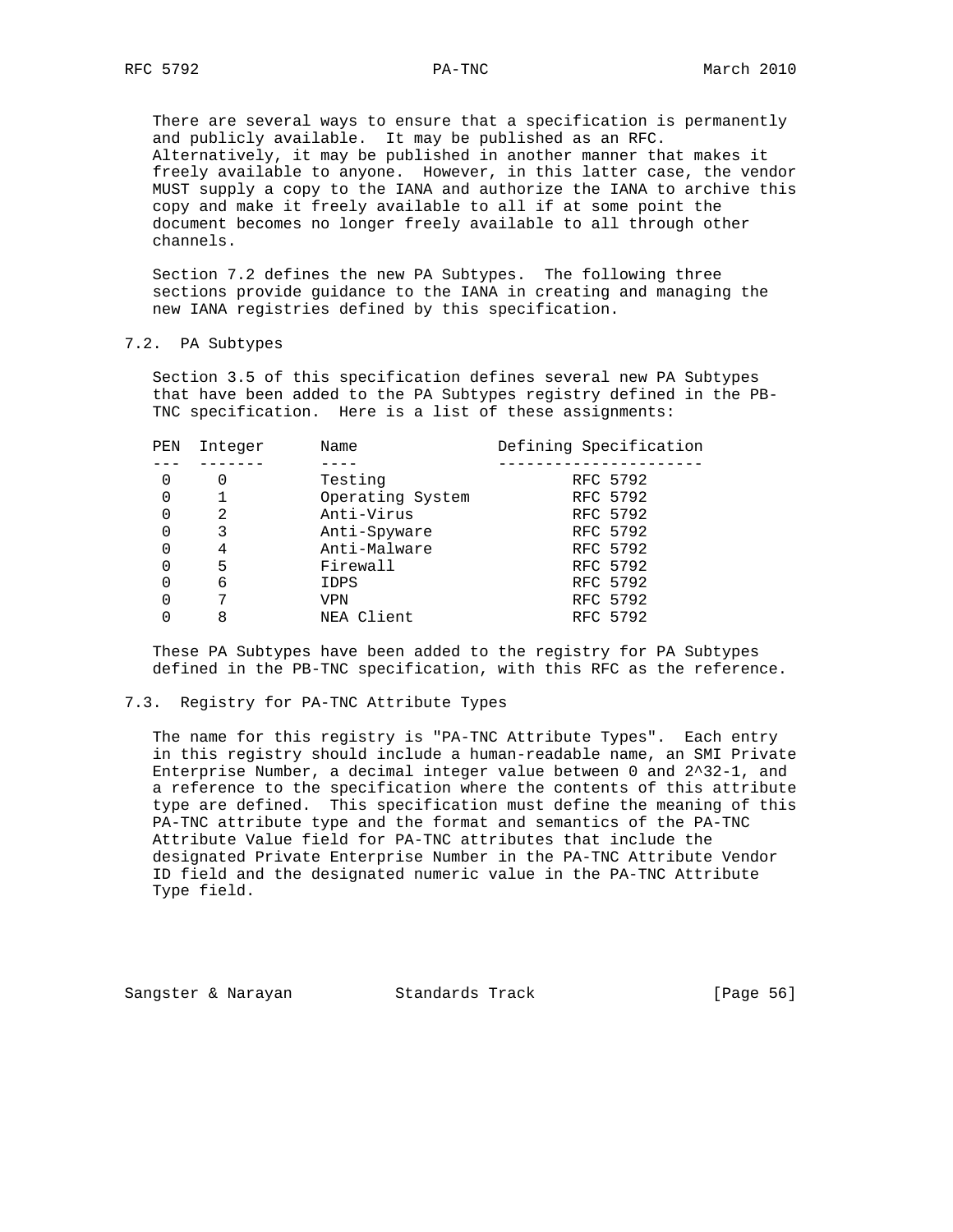The following entries for this registry are defined in this document. They are the initial entries in the registry for PA-TNC Attribute Types. Additional entries to this registry are added by Expert Review with Specification Required, following the guidelines in section 7.1.

| PEN | Integer    | Name                                | Defining Specification |
|-----|------------|-------------------------------------|------------------------|
|     |            |                                     |                        |
| 0   | 0          | Testing                             | RFC 5792               |
| 0   |            | Attribute Request                   | RFC 5792               |
| 0   | 2          | Product Information                 | RFC 5792               |
| 0   | 3          | Numeric Version                     | RFC 5792               |
| 0   | 4          | String Version                      | RFC 5792               |
| 0   | 5          | Operational Status                  | RFC 5792               |
| 0   | 6          | Port Filter                         | RFC 5792               |
| 0   | 7          | Installed Packages                  | RFC 5792               |
| 0   | 8          | PA-TNC Error                        | RFC 5792               |
| 0   | 9          | Assessment Result                   | RFC 5792               |
| 0   | 10         | Remediation Instructions            | RFC 5792               |
| 0   | 11         | Forwarding Enabled                  | RFC 5792               |
| 0   | 12         | Factory Default Password<br>Enabled | RFC 5792               |
|     | 0xffffffff | Reserved                            | RFC 5792               |
|     |            |                                     |                        |

# 7.4. Registry for PA-TNC Error Codes

 The name for this registry is "PA-TNC Error Codes". Each entry in this registry should include a human-readable name, an SMI Private Enterprise Number, a decimal integer value between 0 and 2^32-1, and a reference to the specification where this error code is defined. This specification must define the meaning of this error code and the format and semantics of the Error Information field for PA-TNC attributes that have a PA-TNC vendor ID of 0, a PA-TNC Attribute Type of PA-TNC Error, the designated Private Enterprise Number in the PA- TNC Error Code Vendor ID field, and the designated numeric value in the PA-TNC Error Code field.

 The following entries for this registry are defined in this document. They are the initial entries in the registry for PA-TNC Error Codes. Additional entries to this registry are added by Expert Review with Specification Required, following the guidelines in section 7.1.

Sangster & Narayan Standards Track [Page 57]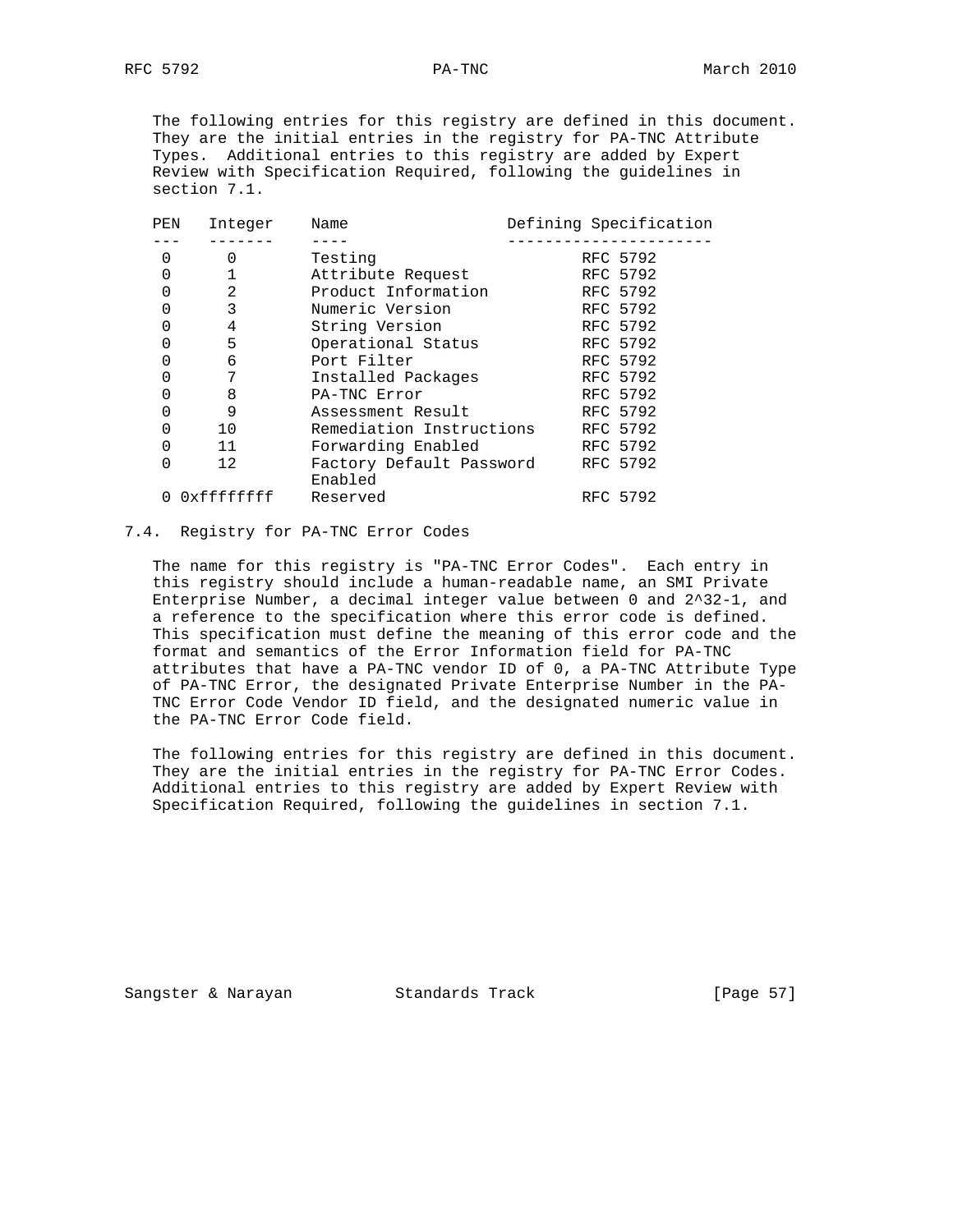| PEN | Integer | Name                         | Defining Specification |
|-----|---------|------------------------------|------------------------|
|     |         | Reserved                     | RFC 5792               |
|     |         | Invalid Parameter            | RFC 5792               |
|     |         | Version Not Supported        | RFC 5792               |
|     |         | Attribute Type Not Supported | RFC 5792               |

7.5. Registry for PA-TNC Remediation Parameters Types

 The name for this registry is "PA-TNC Remediation Parameters Types". Each entry in this registry should include a human-readable name, an SMI Private Enterprise Number, a decimal integer value between 1 and 2^32-1, and a reference to the specification where the contents of this remediation parameters type are defined. This specification must define the meaning of this PA-TNC Remediation Parameters Type and the format and semantics of the Remediation Parameters field for PA-TNC attributes that include the designated Private Enterprise Number in the Remediation Parameters Vendor ID field and the designated numeric value in the Remediation Parameters Type field.

 The following entries for this registry are defined in this document. They are the initial entries in the registry for PA-TNC Remediation Parameters Types. Additional entries to this registry are added by Expert Review with Specification Required, following the guidelines in section 7.1.

| PEN | Integer | Name               | Defining Specification |
|-----|---------|--------------------|------------------------|
|     |         |                    |                        |
|     |         | Reserved           | RFC 5792               |
|     |         | TJR T              | RFC 5792               |
|     |         | Remediation String | RFC 5792               |

#### 8. Acknowledgments

 Thanks to the Trusted Computing Group for contributing the initial text [8] upon which this document was based. The authors would also like to acknowledge the following people who have contributed to or provided substantial input on the preparation of this document or predecessors to it: Stuart Bailey, Roger Chickering, Lauren Giroux, Charles Goldberg, Steve Hanna, Ryan Hurst, Meenakshi Kaushik, Greg Kazmierczak, Scott Kelly, PJ Kirner, Houcheng Lee, Lisa Lorenzin, Mahalingam Mani, Sung Lee, Ravi Sahita, Mauricio Sanchez, Brad Upson, and Han Yin.

Sangster & Narayan Standards Track [Page 58]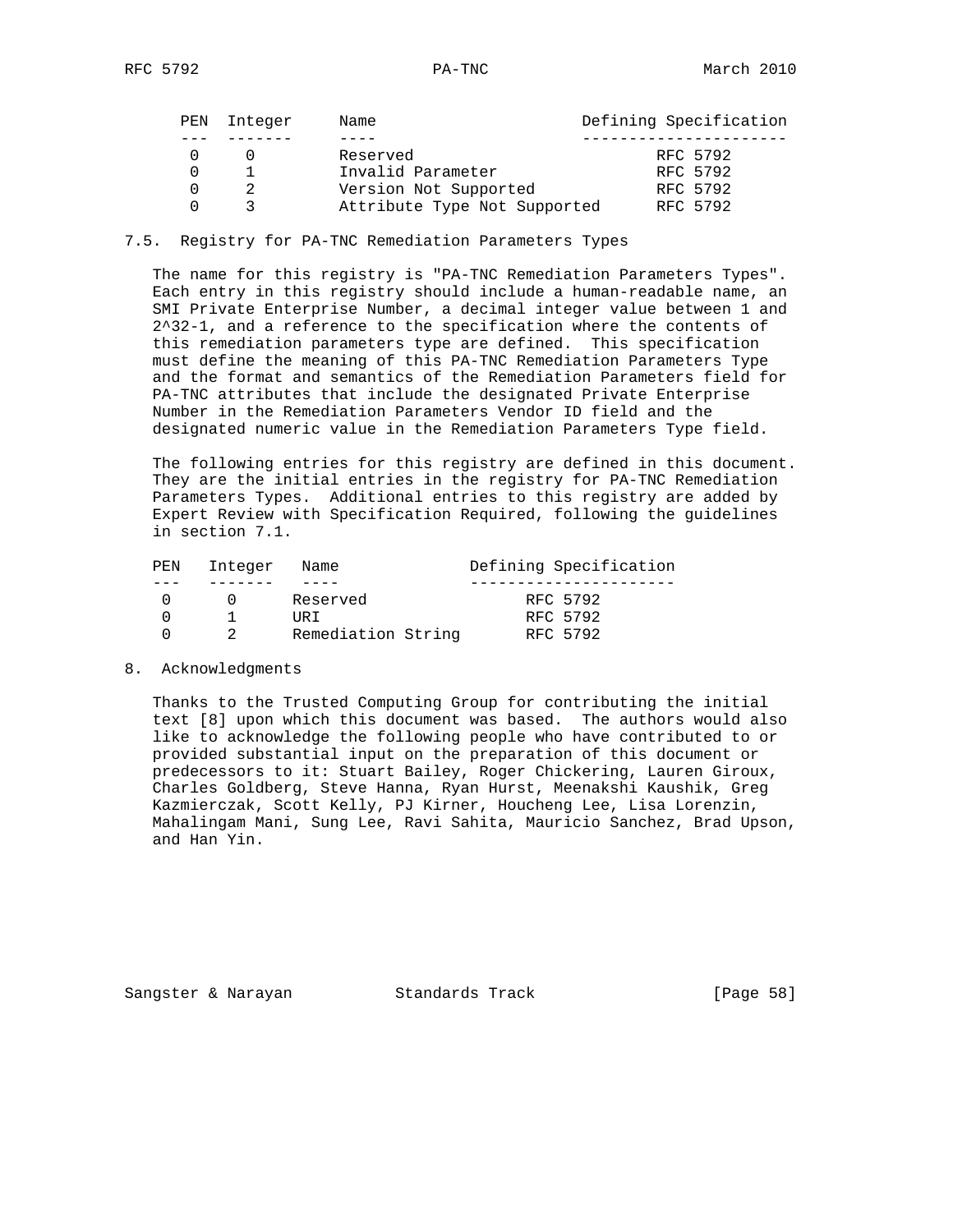## 9. References

- 9.1. Normative References
	- [1] Bradner, S., "Key words for use in RFCs to Indicate Requirement Levels", BCP 14, RFC 2119, March 1997.
	- [2] Yergeau, F., "UTF-8, a transformation format of ISO 10646", STD 63, RFC 3629, November 2003.
	- [3] Narten, T. and H. Alvestrand, "Guidelines for Writing an IANA Considerations Section in RFCs", BCP 26, RFC 5226, May 2008.
	- [4] Klyne, G. and C. Newman, "Date and Time on the Internet: Timestamps", RFC 3339, July 2002.
	- [5] Sahita, R., Hanna, S., Hurst, R., and K. Narayan, "PB-TNC: A Posture Broker (PB) Protocol Compatible with Trusted Network Connect (TNC)", RFC 5793, March 2010.
	- [6] Phillips, A., Ed., and M. Davis, Ed., "Tags for Identifying Languages", BCP 47, RFC 5646, September 2009.
	- [7] Berners-Lee, T., Fielding, R., and L. Masinter, "Uniform Resource Identifier (URI): Generic Syntax", STD 66, RFC 3986, January 2005.
- 9.2. Informative References
	- [8] Trusted Computing Group, "IF-M: TLV Binding", http://www.trustedcomputinggroup.org/resources/ tnc\_ifm\_tlv\_binding\_specification, February 2010.
	- [9] Sangster, P., Khosravi, H., Mani, M., Narayan, K., and J. Tardo, "Network Endpoint Assessment (NEA): Overview and Requirements", RFC 5209, June 2008.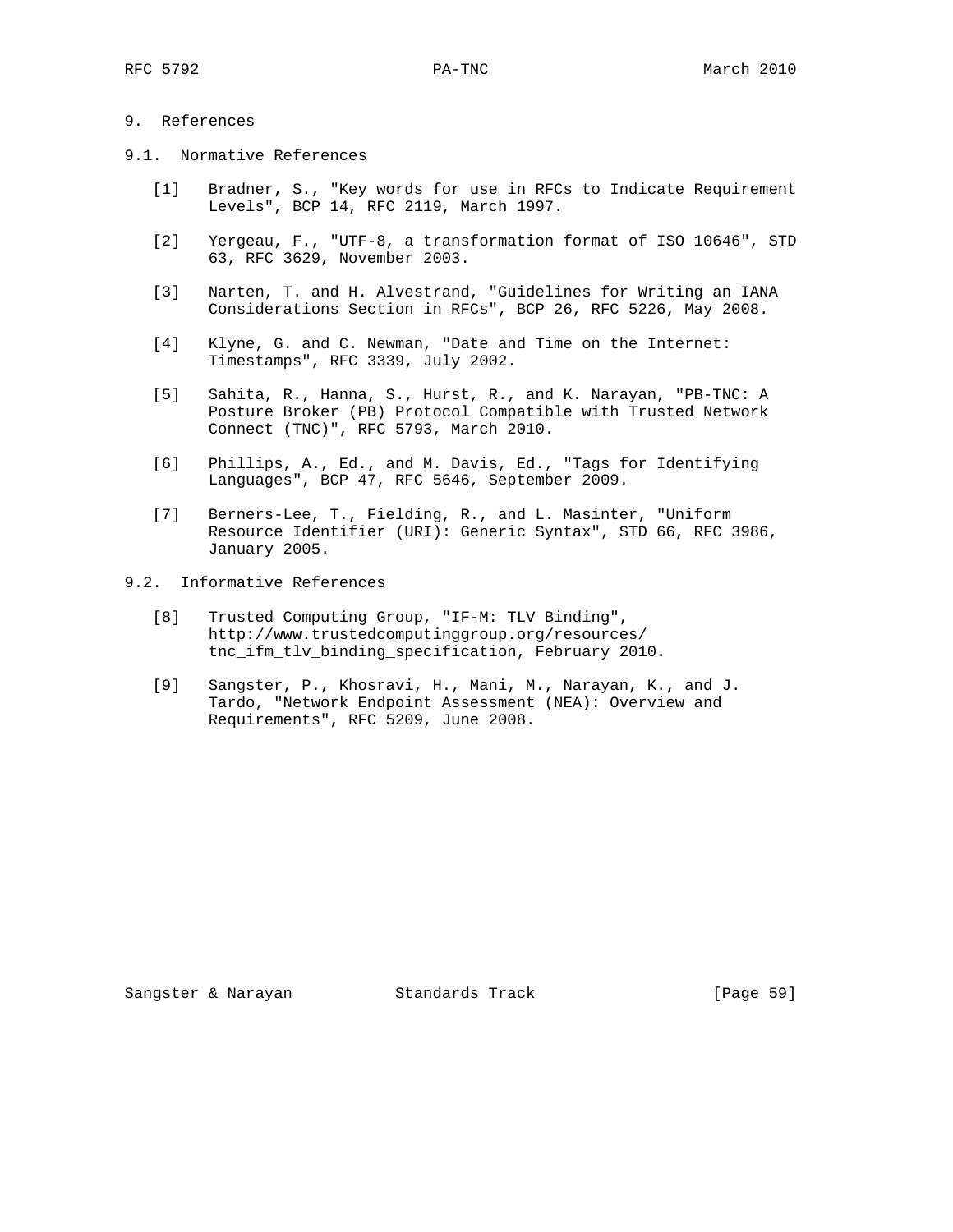Appendix A. Use Cases

A.1. Initial Client-Triggered Assessment

 This scenario involves the assessment of an endpoint initiated during network join. The assessment is triggered by the Posture Broker Client (PBC) and involves collection of patch information from both Standard Operating System (OS) Posture Collector and vendor-specific Patch Posture Collector (PC). The assessment by both the vendor specific Patch Posture Validator (PV) and Standard OS Posture Validator result in a compliant assessment decision that results in a compliant System Assessment Decision to be returned by the Posture Broker Server (PBS).



Sangster & Narayan Standards Track [Page 60]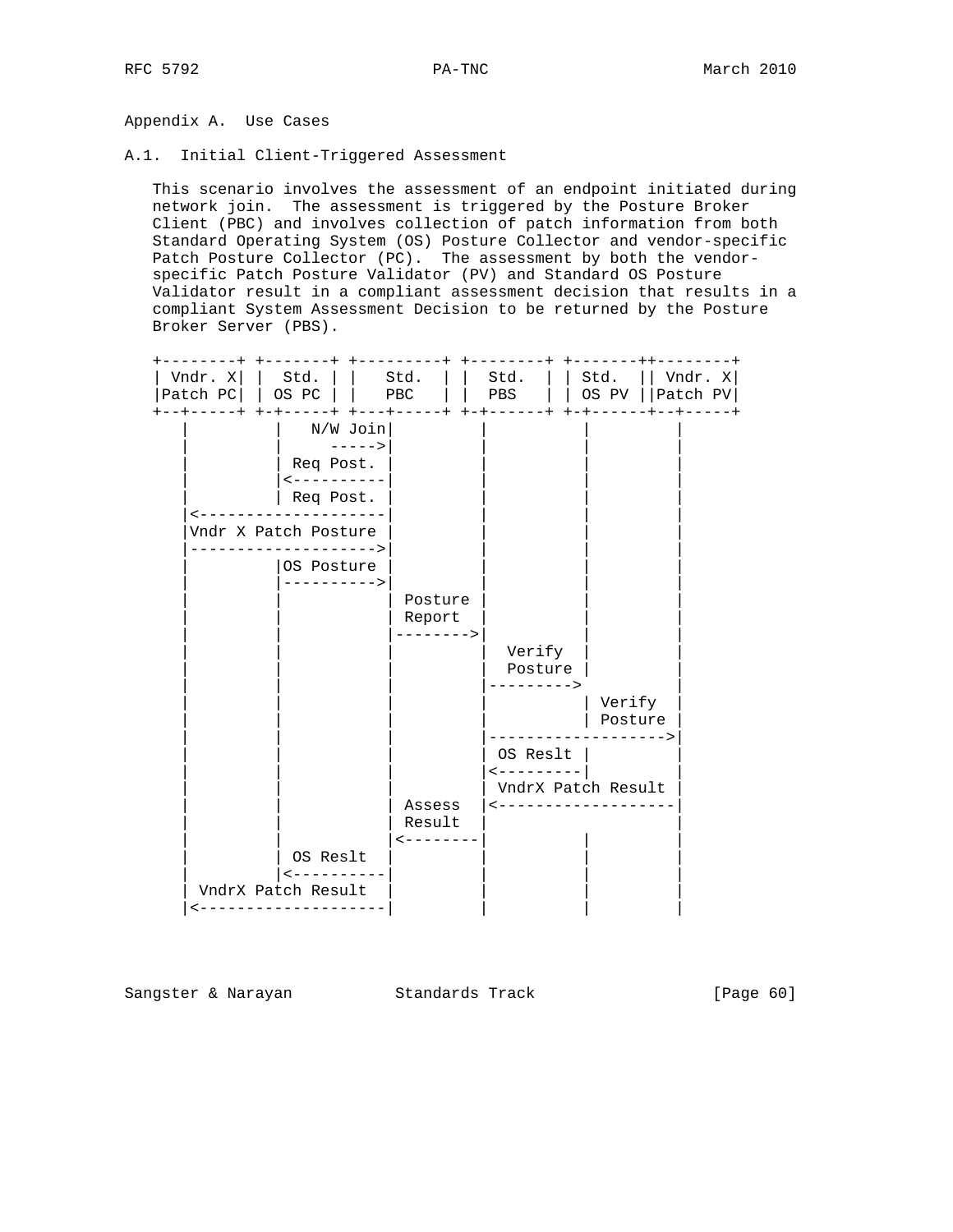A.1.1. Message Contents

 This section shows the contents of the key fields in each of the PA messages exchanged in this use case. When necessary, additional commentary is provided to explain why certain fields contain the shown values. Note that many of the flows shown are between components on the same system so no message contents are shown.

```
A.1.1.1. N/W Join
```
 This flow represents the event that causes the PBC to decide to start an assessment of the endpoint in order to gain access to the network. This is merely an event and does not include a message being sent.

```
A.1.1.2. Request Posture (Req Post.)
```
 This flow illustrates an invocation of the OS and patch posture collectors requesting particular posture attributes to be sent. Because this use case is triggered locally, the contents of this flow aren't specified by NEA.

A.1.1.3. Vendor X Patch Posture (VndrX Patch Posture)

This flow contains the PA message from the Patch Posture Collector:

```
 Vendor X Patch Posture PA Message {
   Attribute HDR {Message ID}
    Attribute 1 {
       vendor-id=1 (vendor X)
       type=1 (Vendor X namespace attribute)
       length
      Value = \{ VendorXAttribute1=123
       }
    }
    Attribute 2 {
       vendor-id=1 (vendor X)
       type=2 (Vendor X namespace attribute)
       length
      Value = {
         VendorXAttribute2=456
      }
   }
 }
```
Sangster & Narayan Standards Track [Page 61]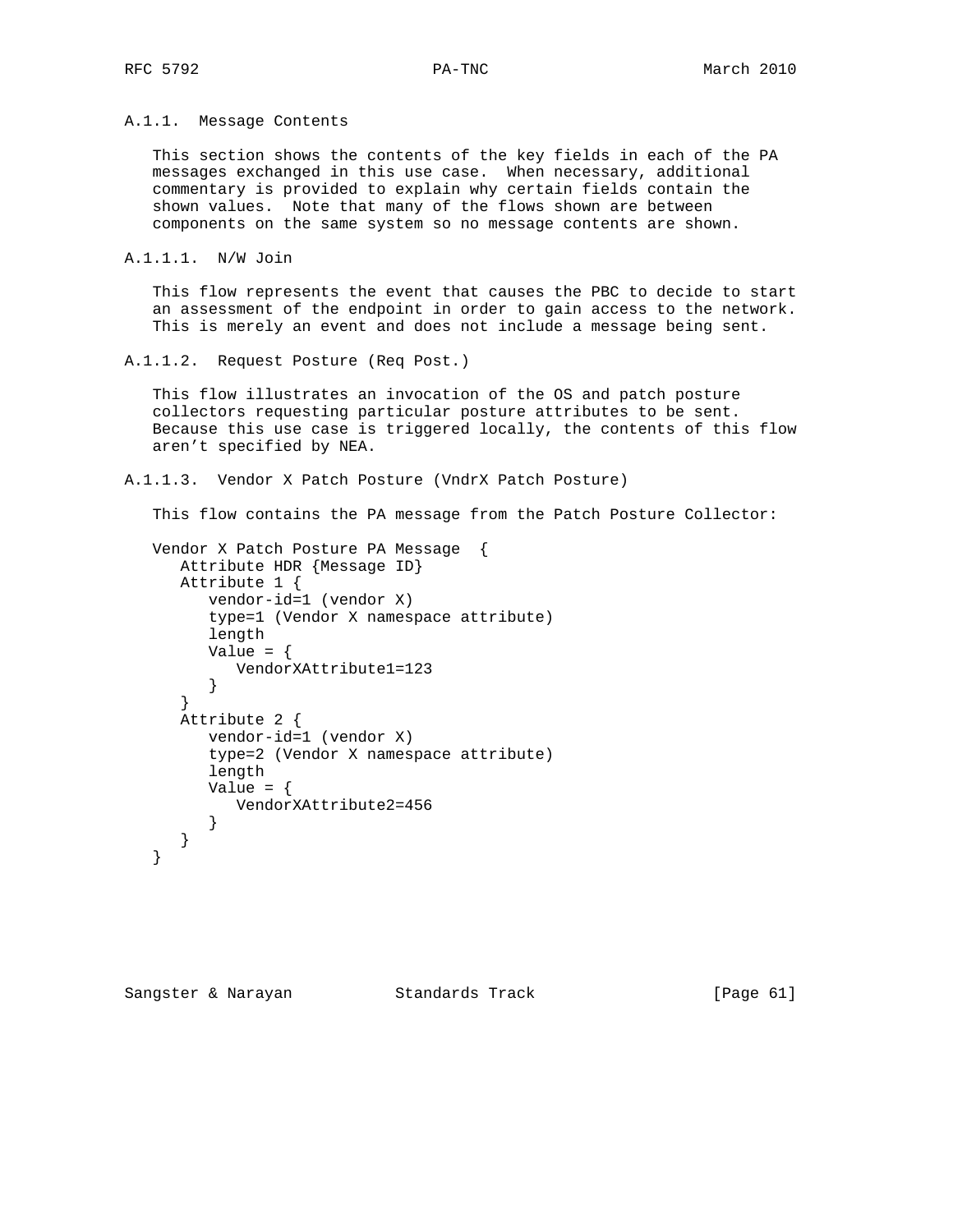```
A.1.1.4. OS Posture
```
This flow contains the PA message from the OS Posture Collector:

```
 OS Posture PA Message {
   Attribute HDR {Message ID}
   Attribute 1 {
      vendor-id=0
      type=2 (product information)
      length
     Value = \{ Product-vendor-id=311 -- Microsoft's PEN
          Product-name="Windows Vista"
       }
    }
   Attribute 2 {
      vendor-id=0
      type=3 (numeric version)
       length
      Value = \{major-version=6 -- Vista is version 6.0
         minor-version=0
         build-number=456789
         service-pack-major=0 -- No service packs
         service-pack-minor=0
       }
    }
 }
```

```
A.1.1.5. Posture Report
```
 This flow contains the PB message containing the PA messages from the Patch and OS Posture Collectors; the message content is described in the PB-TNC specification.

A.1.1.6. Verify Posture

 This flow illustrates an invocation of the OS and patch Posture Validators requesting verification of the posture attributes received. Because this flow happens locally within the NEA server, NEA does not specify the message contents.

Sangster & Narayan Standards Track [Page 62]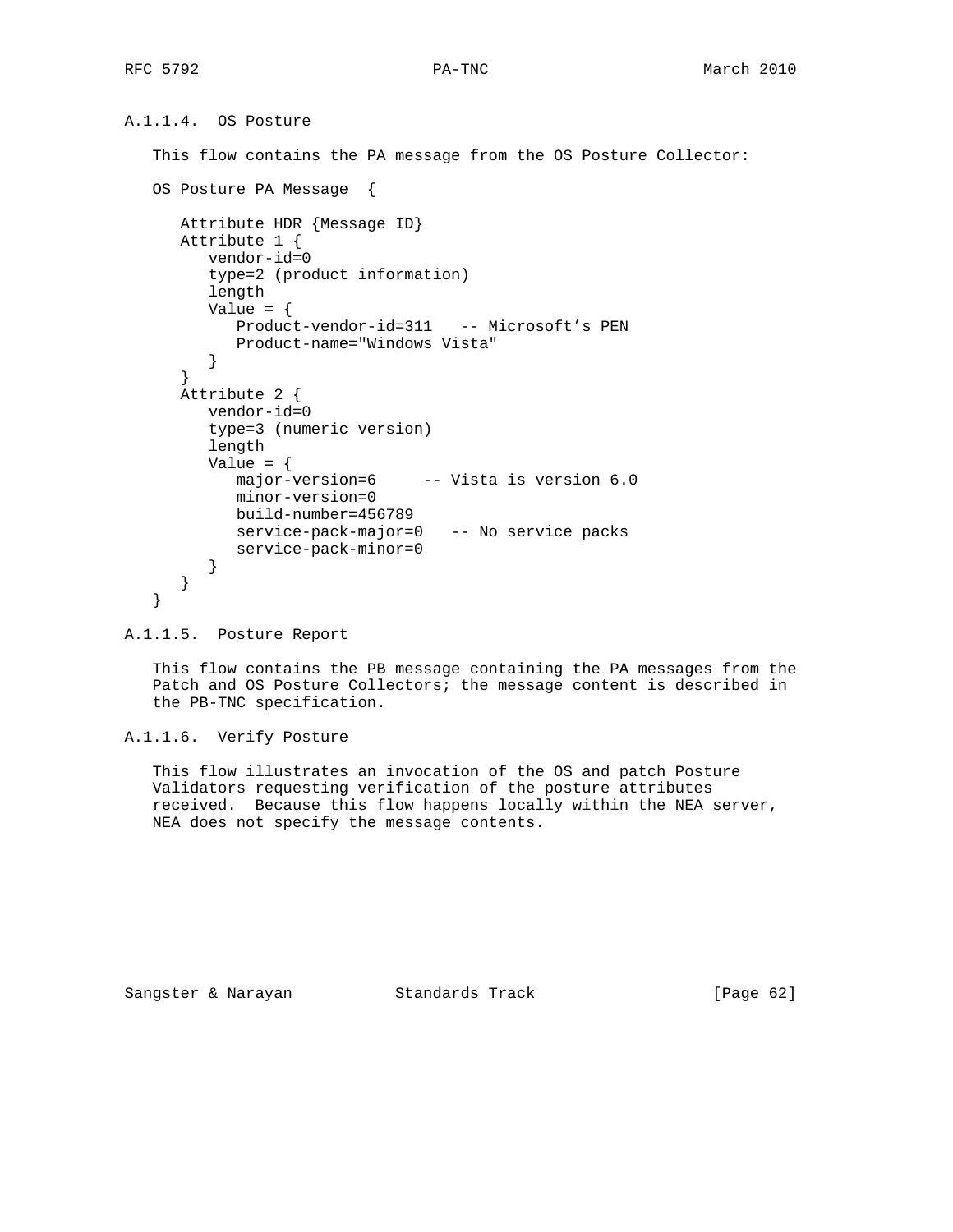```
A.1.1.7. OS Posture Result (OS Reslt)
    This flow contains the PA message (Posture Assessment Result) from
    the OS Posture Validator
    OS Posture Result PA Message {
      Attribute HDR {Message ID}
         Attribute 1 {
               vendor-id=0
               type=9 (assessment-result)
               length
              Value = \{ assessment-result=0 (compliant)
 }
        }
     }
A.1.1.8. Vendor X Patch Result (VndrX Patch Result)
    This flow contains the PA message (Posture Assessment Result) from
    the Vendor X Patch Posture Validator
   Patch Vendor X Posture Result PA Message {
      Attribute HDR {Message ID}
          Attribute 1 {
               vendor-id=0
               type=9 (assessment-result)
               length
              Value = \{ assessment-result=0 (compliant)
 }
          }
     }
A.1.1.9. Assessment Result (Assess Result)
    This flow contains the PB message containing the system assessment
    result computed by the Posture Broker Server and the PA messages from
    the Patch and OS Posture Validators; the message content is described
    in the PB-TNC specification.
A.1.1.10. Posture Result (OS PRslt & Vndr X Post PResult)
    These flows illustrate an invocation of the OS and Vendor X Patch
```
 Posture Collectors to receive the posture assessment results. Because this flow is triggered locally, NEA does not specify the contents of this flow.

Sangster & Narayan Standards Track [Page 63]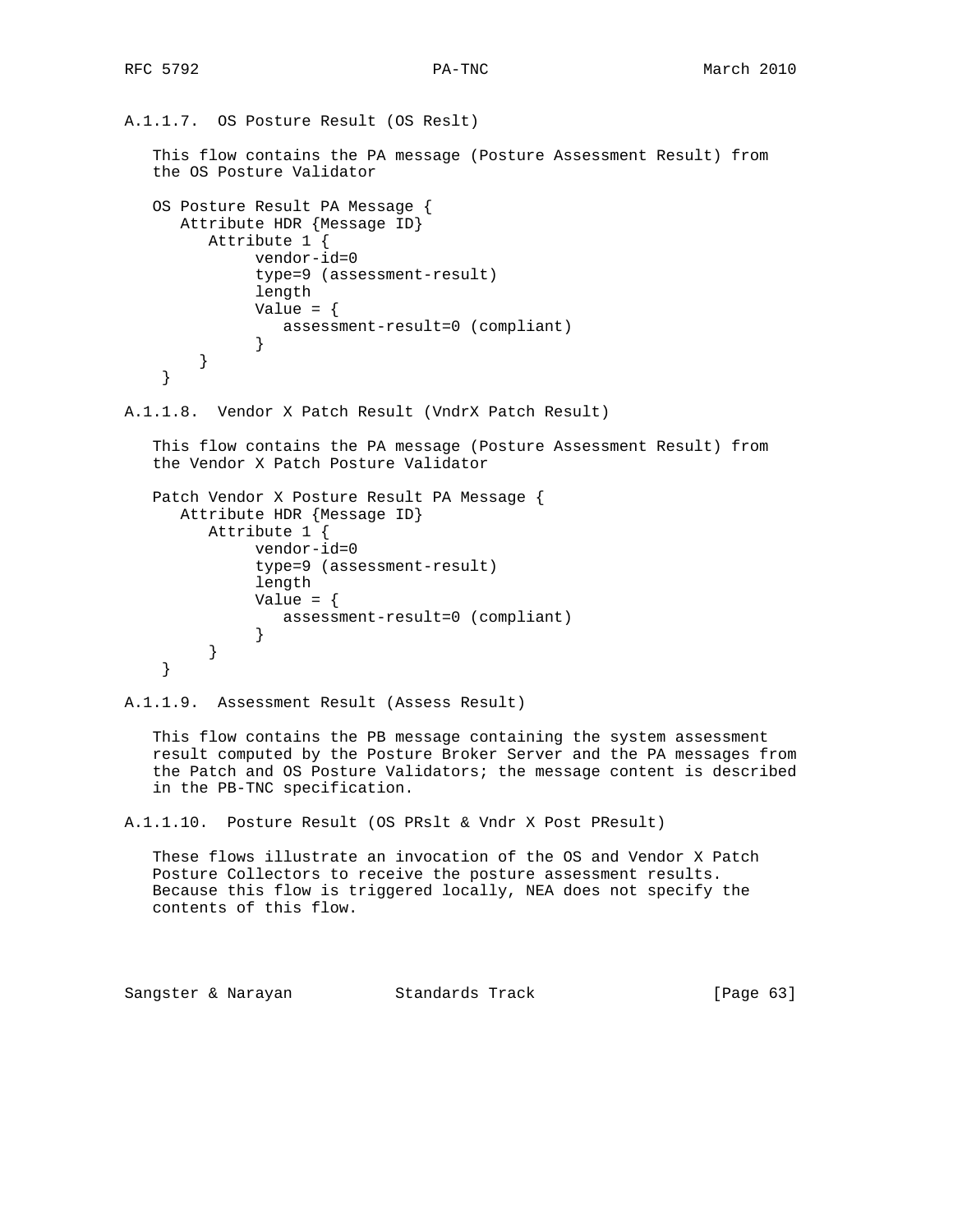# A.2. Server-Initiated Assessment with Remediation

 This scenario involves the assessment of an endpoint initiated by the NEA Server. The assessment is triggered by the Posture Broker Server and involves collection of Anti-Virus attributes for two Anti-Virus components running on the endpoint. The endpoint is assessed to be compliant by one of the vendor (Vendor X) anti-virus Posture Validators and non-compliant by the other vendor (Vendor Y) anti virus Posture Validator. Based upon the Posture Broker Server's policy, this results in a non-compliant system assessment decision to be returned by the Posture Broker Server. The Posture Broker Server also returns remediation instructions for the endpoint as part of the response.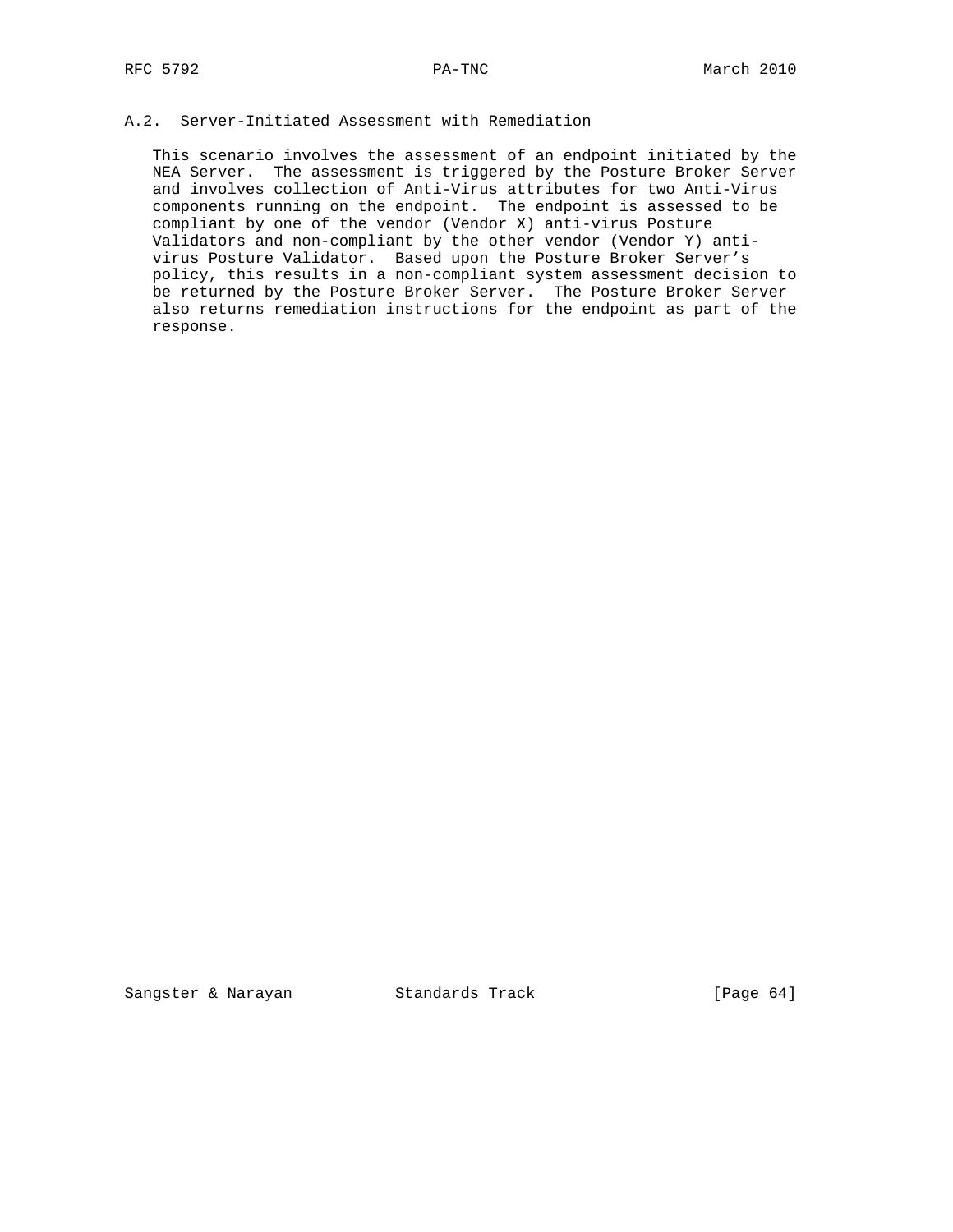| $+ - - - +$<br>$- - - +$<br>N/W Join<br>$------>$<br>Create<br>Post. Req<br>---------> <br>Create Posture Req<br>----------+---------><br>Vndr Y AV Post Req<br>$\leftarrow$ - - - - - - - - + - - - - -<br>Vndr X AV  <br>Post. Req<br>Posture<br>$- - - - - - - - - -$<br>Request<br>Vndr X AV<br>$- - - - - - - - - - - -$<br>Post. Req<br>$- - - - - - - - - - -$<br>Vndr Y AV<br>Posture Req<br>+<---------+-----------<br>Vndr Y AV Posture<br>-----+----------><br>Vndr X AV<br>Posture<br>Posture<br>---------><br>Response<br>--------><br>Verify<br>Posture<br>---------><br>Verify Posture<br>---------+---------><br>Vndr Y AV Post Result<br><---------+----------<br>Vndr X AV<br>Post Reslt<br>Assess<br>$- - - - - - - - - - -$<br>Result<br>Vndr X AV<br>$- - - - - - - - -$<br>Post Reslt<br>$\leftarrow$ - - - - - - - | Vndr Y  <br>AV PC   | Vndr X <br>$\vert$ AV PC $\vert$ | Std.<br>PBC |  | Std.  <br>PBS | Vndr X <br>AV PV | Vndr Y  <br>$AV$ $PV$ |
|-------------------------------------------------------------------------------------------------------------------------------------------------------------------------------------------------------------------------------------------------------------------------------------------------------------------------------------------------------------------------------------------------------------------------------------------------------------------------------------------------------------------------------------------------------------------------------------------------------------------------------------------------------------------------------------------------------------------------------------------------------------------------------------------------------------------------------------------|---------------------|----------------------------------|-------------|--|---------------|------------------|-----------------------|
|                                                                                                                                                                                                                                                                                                                                                                                                                                                                                                                                                                                                                                                                                                                                                                                                                                           | $-- +$<br>$- - - +$ |                                  |             |  |               |                  |                       |
|                                                                                                                                                                                                                                                                                                                                                                                                                                                                                                                                                                                                                                                                                                                                                                                                                                           |                     |                                  |             |  |               |                  |                       |
|                                                                                                                                                                                                                                                                                                                                                                                                                                                                                                                                                                                                                                                                                                                                                                                                                                           |                     |                                  |             |  |               |                  |                       |
| $- - - - - - - - - - - -$                                                                                                                                                                                                                                                                                                                                                                                                                                                                                                                                                                                                                                                                                                                                                                                                                 |                     |                                  |             |  |               |                  |                       |

Sangster & Narayan Standards Track (Page 65)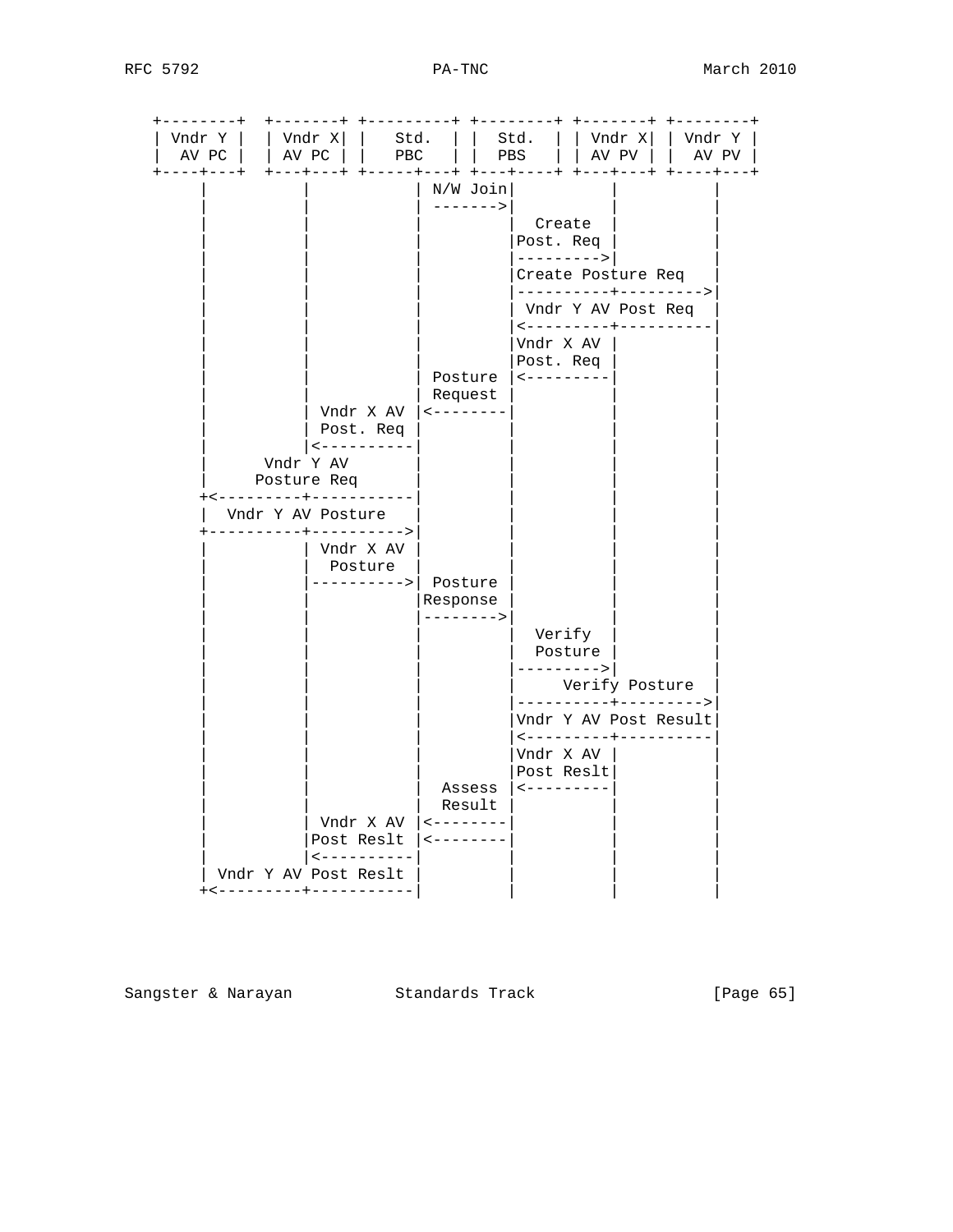A.2.1. Message Contents

 This section shows the contents of the key fields in each of the PA messages exchanged in this use case. When necessary, additional commentary is provided to explain why certain fields contain the shown values. Note that many of the flows shown are between components on the same system so no message contents are shown.

```
A.2.1.1. N/W Join
```
 This flow represents the event that causes the PBS to decide to start an assessment of the endpoint in order to gain access to the network. This is merely an event and does not include a message being sent.

A.2.1.2. Create Posture Request (Create Posture Req)

 This flow illustrates an invocation of the Vendor X and Vendor Y Anti-Virus Posture Validators enabling posture request attributes to be created. Because this use case is triggered locally, NEA does not specify the contents of this flow.

A.2.1.3. Vendor Y AV Posture Request (Vndr Y AV Posture Req)

 This flow contains the PA message (Posture Request) from the Vendor Y Anti-Virus Posture Validator

```
 Vendor Y AV Posture Request PA Message {
       Attribute HDR {Message ID}
          Attribute 1 {
              vendor-id=0
              type=1 (Attribute Request)
              length
             Value = \{ Vendor-id=0 (IETF Standard)
                 Type=2 (Standard attribute, Product-Information)
                 Vendor-id=1 (Vendor Y)
                 Type=2 (Vendor Y attribute, Extended-Dat-Version)
 }
          }
   }
```
Sangster & Narayan Standards Track [Page 66]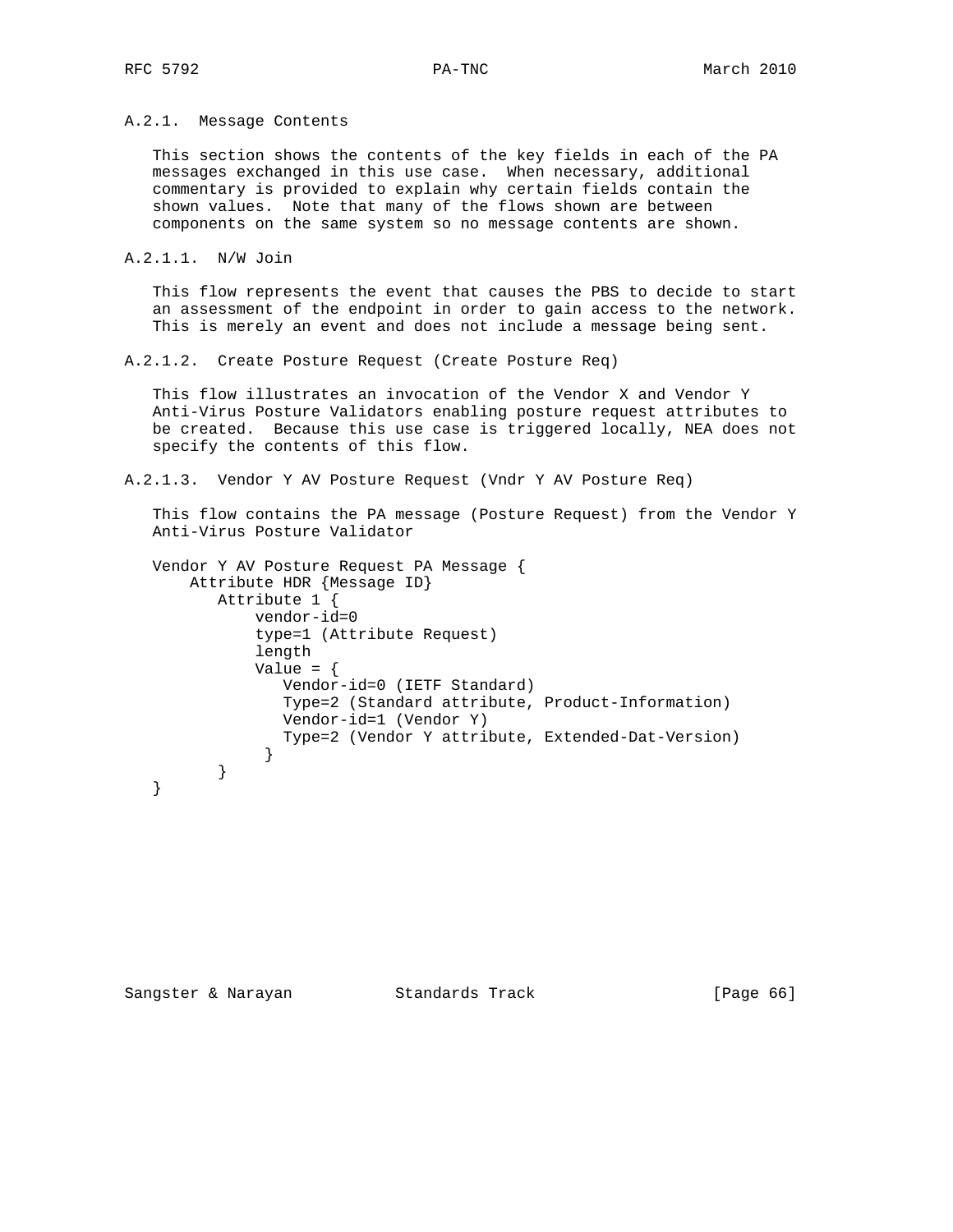A.2.1.4. Vendor X AV Posture Request (Vndr X AV Post. Req)

 This flow contains the PA message (Posture Request) from the Vendor X Anti-Virus Posture Validator

```
 Vendor X AV Posture Request PA Message {
       Attribute HDR {Message ID}
          Attribute 1 {
              vendor-id=0
              type=1 (Attribute Request)
              length
             Value = \{ Vendor-id=1 (Vendor X)
                 Type=1 (Vendor X attribute, Scan-Engine-Version)
                 Vendor-id=0 (IETF Standard)
                 Type=5 (Standard, Operational-Status)
 }
          }
    }
```
A.2.1.5. Posture Request

 This flow contains the PB message containing the PA messages from the Vendor X and Vendor Y Anti-Virus Posture Validators; the message content is described in the PB-TNC specification.

A.2.1.6. Posture Request (Vndr X AV Post Req & Vndr Y AV Post Req)

 These flows illustrate an invocation of the Vendor X and Vendor Y Anti-Virus Posture Collectors to process the Posture Request and return the particular posture attributes requested. Because this flow is triggered locally, NEA does not specify the contents of this flow.

Sangster & Narayan Standards Track [Page 67]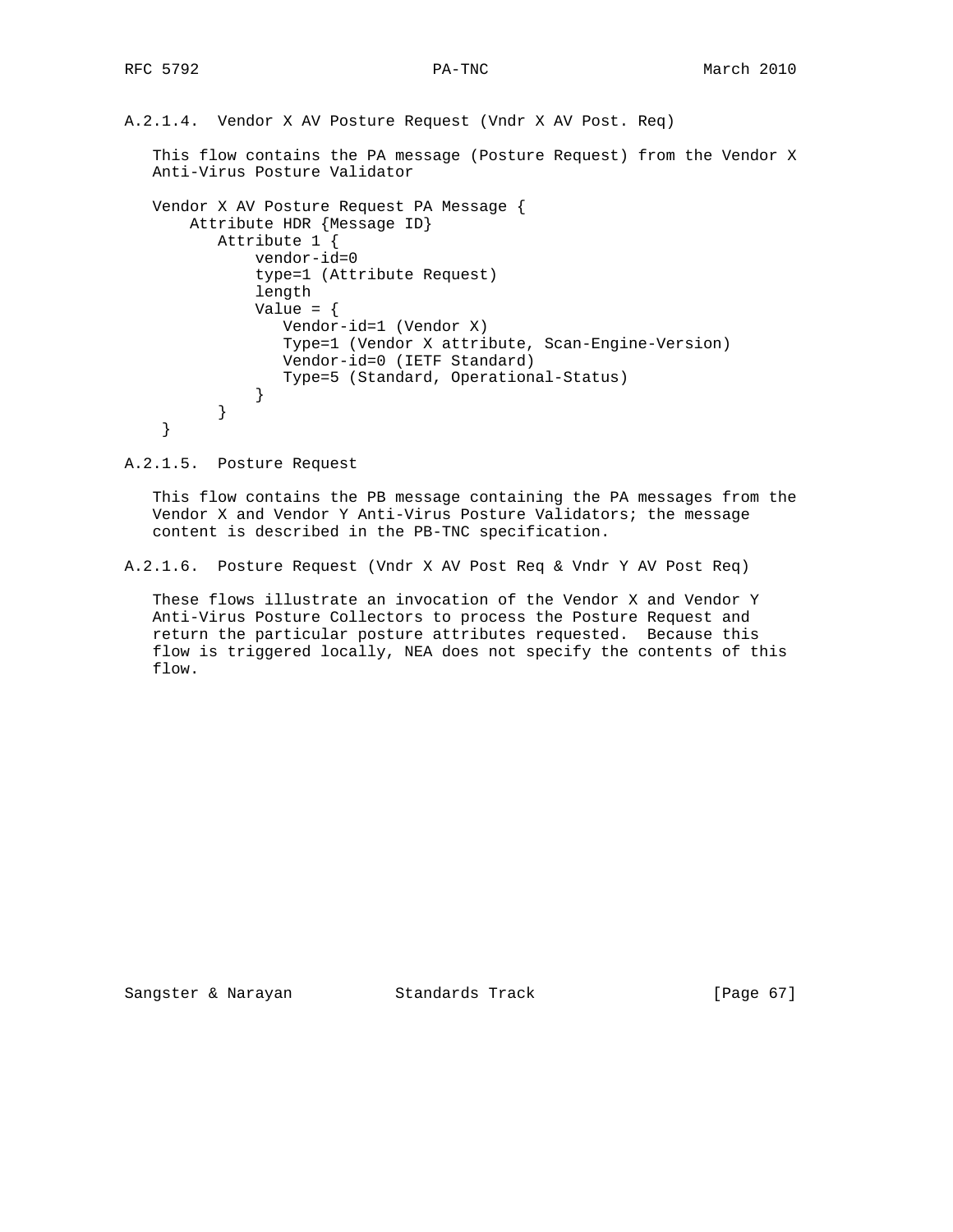```
A.2.1.7. Vendor Y AV Posture (Vndr Y AV Posture)
    This flow contains the PA message (response to the Posture Request)
    from the Vendor Y Anti-Virus Posture Collector.
    Vendor Y AV Posture PA Message {
      Attribute HDR {Message ID}
          Attribute 1 {
             vendor-id=0 (IETF Standard)
             Type=2 (Standard attribute, Product-Information)
             length
            Value = \{ product-vendor-id=12345 (vendor Y)
                product-id=987 (AV product id from vendor Y)
                product-name="Vendor Y Anti-Virus"
             }
          }
          Attribute 2 {
            vendor-id=2 (vendor Y)
             type=2 (vendor Y attribute, DAT-Version)
             length
            Value = {
                DAT-version=5678
             }
         }
      }
```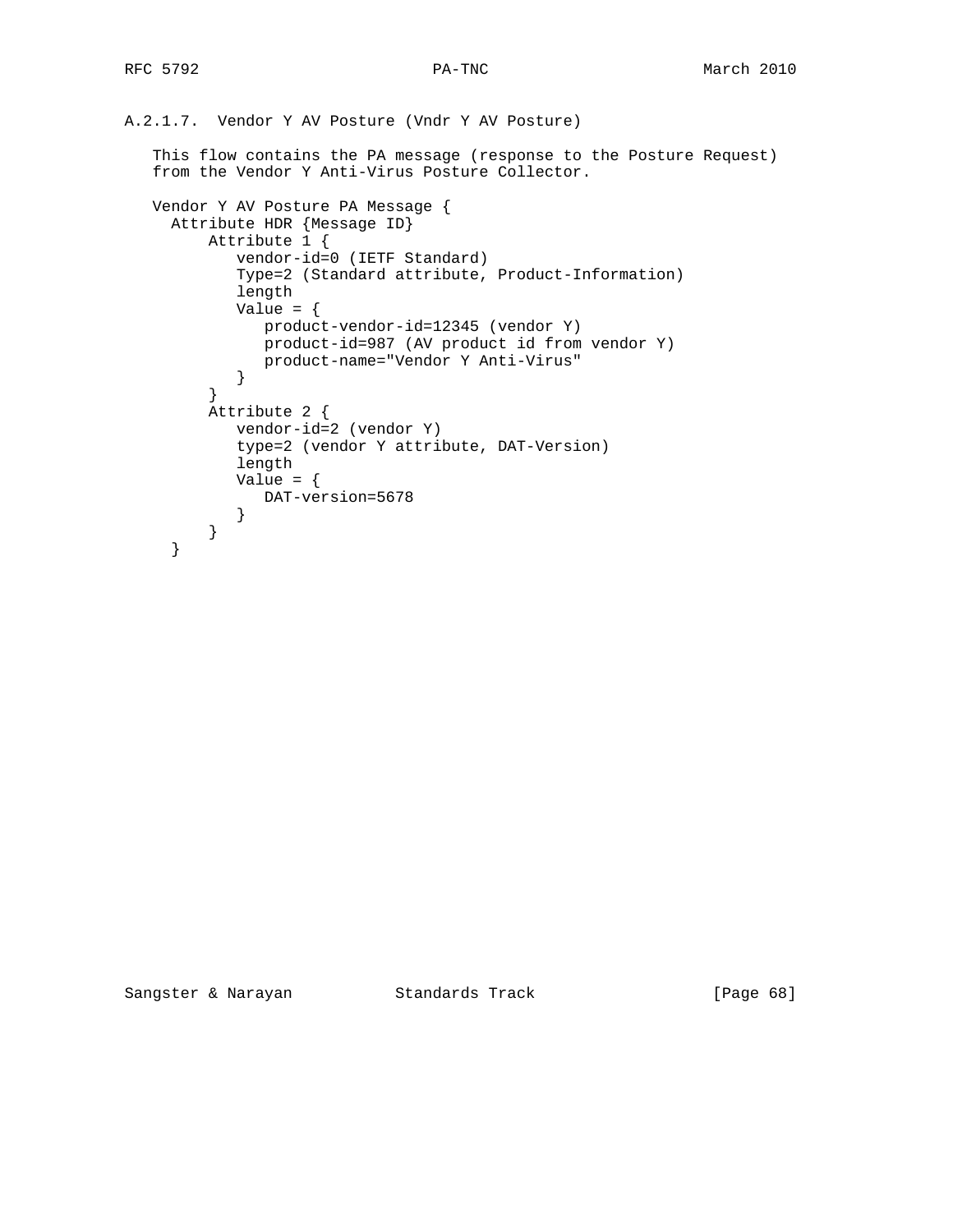A.2.1.8. Vendor X AV Posture (Vndr X AV Posture) This flow contains the PA message (response to the Posture Request) from the Vendor X Anti-Virus Posture Collector. Vendor X AV Posture PA Message { Attribute HDR {Message ID} Attribute 1 { vendor-id=1

```
 type=1 (vendor X attribute, Scan-Engine-Version)
             length
            Value = \{ scan-engine-version=1234
         \begin{matrix} \end{matrix} }
          Attribute 2 {
             vendor-id=0 (IETF Standard)
             type=5 (Standard, Operational-Status)
             length
            Value = \{ status=2 (installed but non-operational)
                result=0 (unknown)
             last use="" (never used)<br>}
 }
          }
      }
```
A.2.1.9. Posture Response

 This flow contains the PB message containing the PA messages from the Vendor X and Vendor Y Anti-Virus Posture Collectors; the message content is described in the PB-TNC specification.

A.2.1.10. Verify Posture

 This flow illustrates an invocation of the Vendor X and Vendor Y Anti-Virus Posture Validators requesting verification of the posture attributes received. Because this flow happens locally within the NEA server, NEA does not specify the message contents.

Sangster & Narayan Standards Track [Page 69]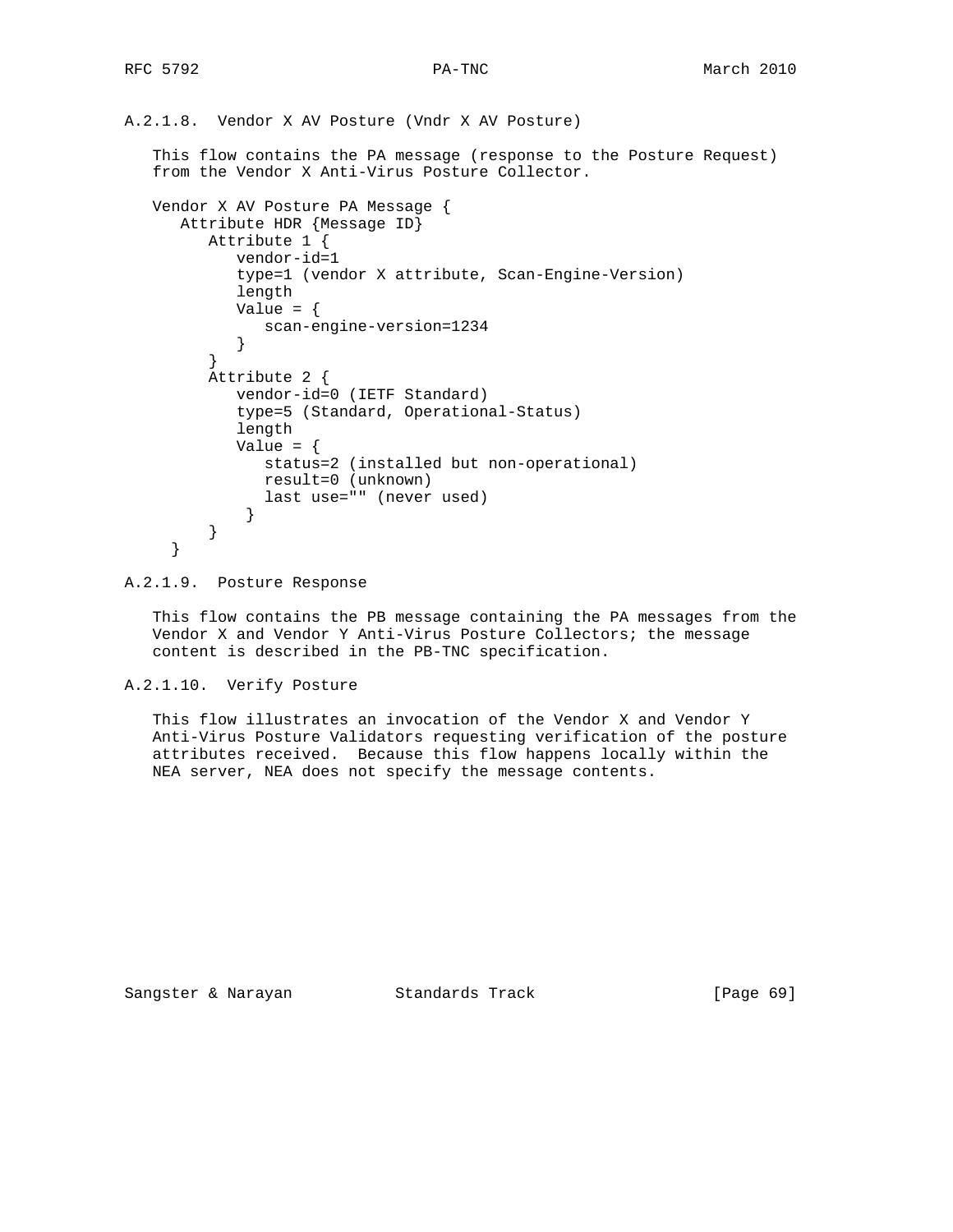```
A.2.1.11. Vendor Y AV Posture Result (Vndr Y AV Post Result)
    This flow contains the PA message (Posture Assessment Result) from
    the Vendor Y Anti-Virus Posture Validator
   Vendor Y AV Posture Result PA Message {
      Attribute HDR {Message ID}
         Attribute 1 {
            vendor-id=0
            type=9 (assessment-result)
            length
           Value = \{ assessment-result=0 (compliant)
 }
         }
      }
A.2.1.12. Vendor X AV Posture Result (Vndr X AV Post Reslt)
    This flow contains the PA message (Posture Assessment Result) from
    the Vendor X Anti-Virus Posture Validator
   Vendor X AV Posture Result PA Message {
       Attribute HDR {Message ID}
          Attribute 1 {
             vendor-id=0
             type=9 (assessment-result)
             length
            Value = \{ assessment-result=1 (non-compliant)
 }
          }
     }
A.2.1.13. Assessment Result (Assess Result)
    This flow contains the PB message containing the system assessment
    result computed by the Posture Broker Server and the PA messages from
    the Vendor X and Vendor Y Anti-Virus Posture Validators; the message
    content is described in the PB-TNC specification.
A.2.1.14. Posture Result (Vndr X AV Post Reslt & Vndr Y AV Post Reslt)
    These flows illustrate an invocation of the Vendor X and Vendor Y
   Anti-Virus Posture Collectors to receive the posture assessment
   results. Because this flow is triggered locally, NEA does not
```
Sangster & Narayan Standards Track [Page 70]

specify the contents of this flow.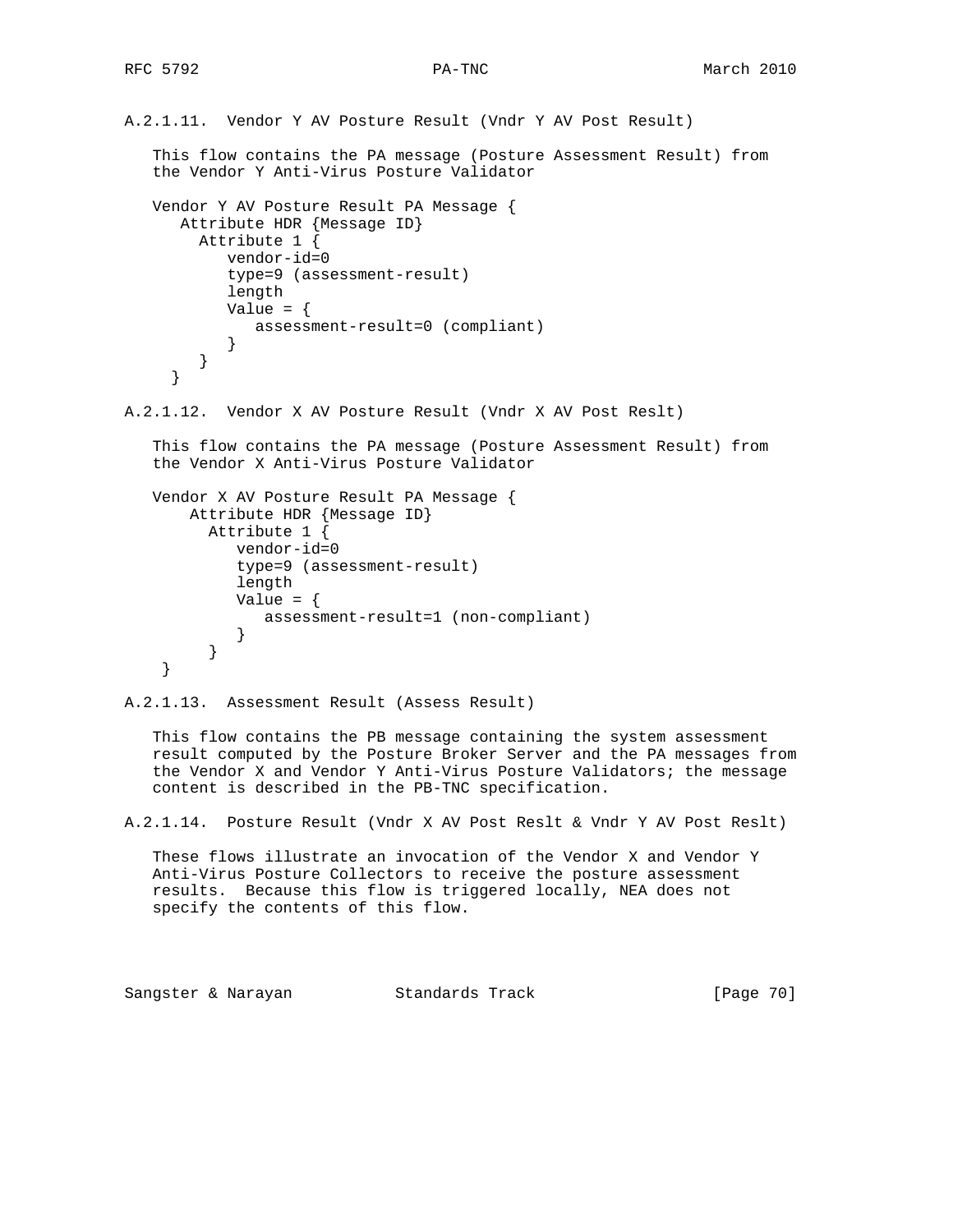## A.3. Client-Triggered Reassessment

 This scenario involves the reassessment of an endpoint as a result of enabling a software component on the endpoint. The endpoint has two VPN client software components, one from vendor X for the user's home network and other from vendor Y for the network that the endpoint is currently accessing. The assessment is triggered when the user tries to use the Vendor X VPN client; this is a violation of the assessment policy. The Posture Broker Client triggers the posture assessment when it receives a notification from the VPN Posture Collector about the change to the operational state of the VPN component on the endpoint. Note that the VPN Posture Collector may support standard attributes and some vendor-defined attributes from vendor X's and vendor Y's namespaces. This use case does not leverage vendor defined attributes. The assessment involves verification of the standard VPN posture attributes by the standard VPN Posture Validator that results in a non-compliant assessment result.

 This use case relies on the use of multiple Posture Collector IDs for a single Posture Collector as described in section 3.3 of the PA-TNC specification. In this example, the Posture Collector will obtain two Posture Collector IDs to a single Posture Collector (Standard VPN PC) and the Posture Collector will generate two separate PA messages each using a different ID to report the posture for Vendor X and Vendor Y VPN Clients. The Posture Broker Client will associate the assigned IDs in the PB message sent to the NEA Server. This entire behavior will be completely opaque to the NEA Server, which will handle the PB message as if there were two VPN Posture Collectors on the NEA Client.

Sangster & Narayan Standards Track (Page 71)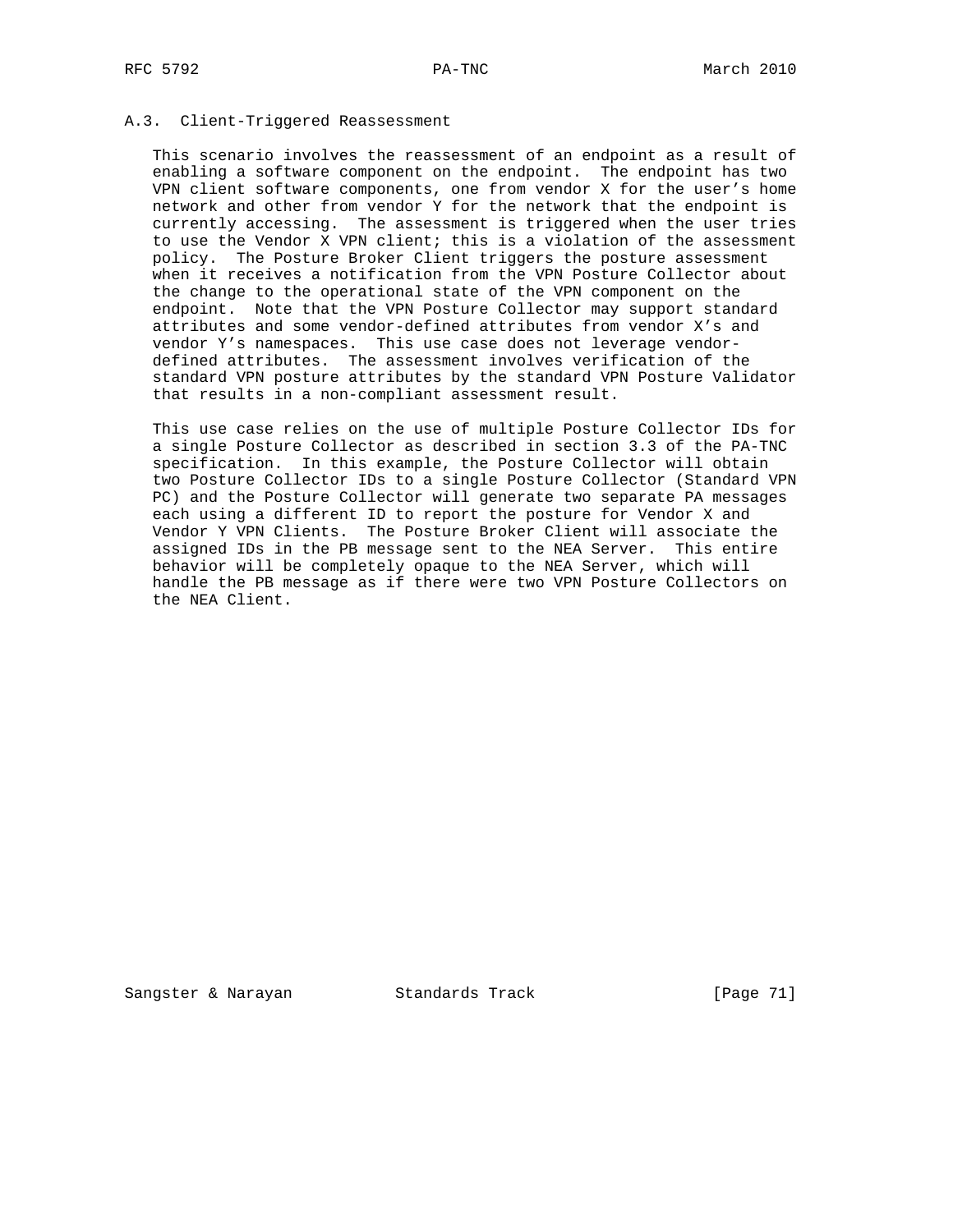| Vndr X                        |  |                      |                                                 | $VPNClnt$   $ VPNClnt $   $VPNPC$     $PBC$                  |  |           |                                | Vndr Y    Standard    Standard   Standard   Standard |  | PBS        |  |                                         | VPN PV |
|-------------------------------|--|----------------------|-------------------------------------------------|--------------------------------------------------------------|--|-----------|--------------------------------|------------------------------------------------------|--|------------|--|-----------------------------------------|--------|
| +----+---+<br>Enble<br>$---2$ |  | VPN Status Change    | ------------><br>$Ins/Rq$ Info                  | Posture<br>Change<br>Req. Post<br>$\leftarrow$ - - - - - - - |  | ------->  |                                |                                                      |  |            |  |                                         |        |
|                               |  | Inspect/Request Info | $- - - - - - - - - - -$<br>--------+----------- | VPNX Post<br>--------><br>VPNY Post                          |  | --------> |                                |                                                      |  |            |  |                                         |        |
|                               |  |                      |                                                 |                                                              |  |           | Posture<br>Report<br>--------> |                                                      |  | Vrfy Post. |  |                                         |        |
|                               |  |                      |                                                 |                                                              |  |           | Assess<br>Result               |                                                      |  | VPN PRslt  |  | -----------><br>$- - - - - - - - - - -$ |        |
|                               |  |                      |                                                 | VPN PRslt<br>$- - - - - - - -$                               |  |           |                                |                                                      |  |            |  |                                         |        |

## A.3.1. Message Contents

 This section shows the contents of the key fields in each of the PA messages exchanged in this use case. When necessary, additional commentary is provided to explain why certain fields contain the shown values. Note that many of the flows shown are between components on the same system so no message contents are shown.

 This flow represents the end user triggered event of starting the VPN Client software from Vendor X. This is merely an event and does not include a message being sent.

Sangster & Narayan Standards Track [Page 72]

A.3.1.1. Enable VPN Client (Enble)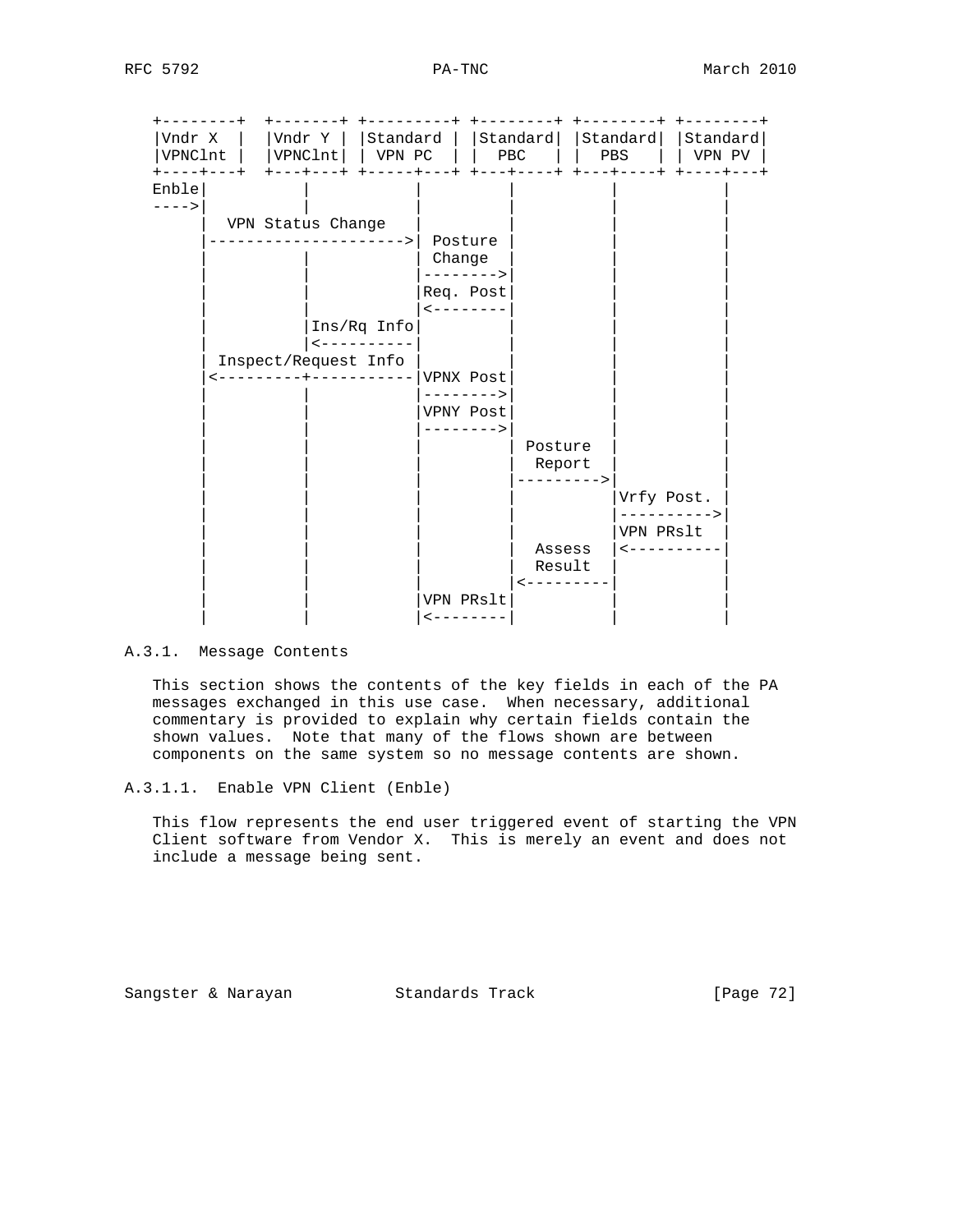A.3.1.2. Notify Status Change (VPN Status Change)

 This flow represents the detection of the active state of the Vendor X VPN Client software by the VPN Posture Collector. This is merely an event and does not include a message being sent.

A.3.1.3. Notify Posture Change (Posture Change)

 This flow represents the notification of the VPN posture change sent from the VPN Posture Collector to the Standard Posture Broker Client. This is merely an event and does not include a message being sent.

A.3.1.4. Request Posture (Req. Post)

 This flow illustrates an invocation of the VPN Posture Collector requesting particular posture attributes to be sent. Because this use case is triggered locally, NEA does not specify the contents of this flow.

A.3.1.5. Inspect/Request Info (Ins/Rq Info)

 This flow illustrates the acquisition of the posture information by the VPN Posture Collector from the Vendor X and Vendor Y VPN Client components. Because this flow is triggered locally, NEA does not specify the message contents.

Sangster & Narayan Standards Track [Page 73]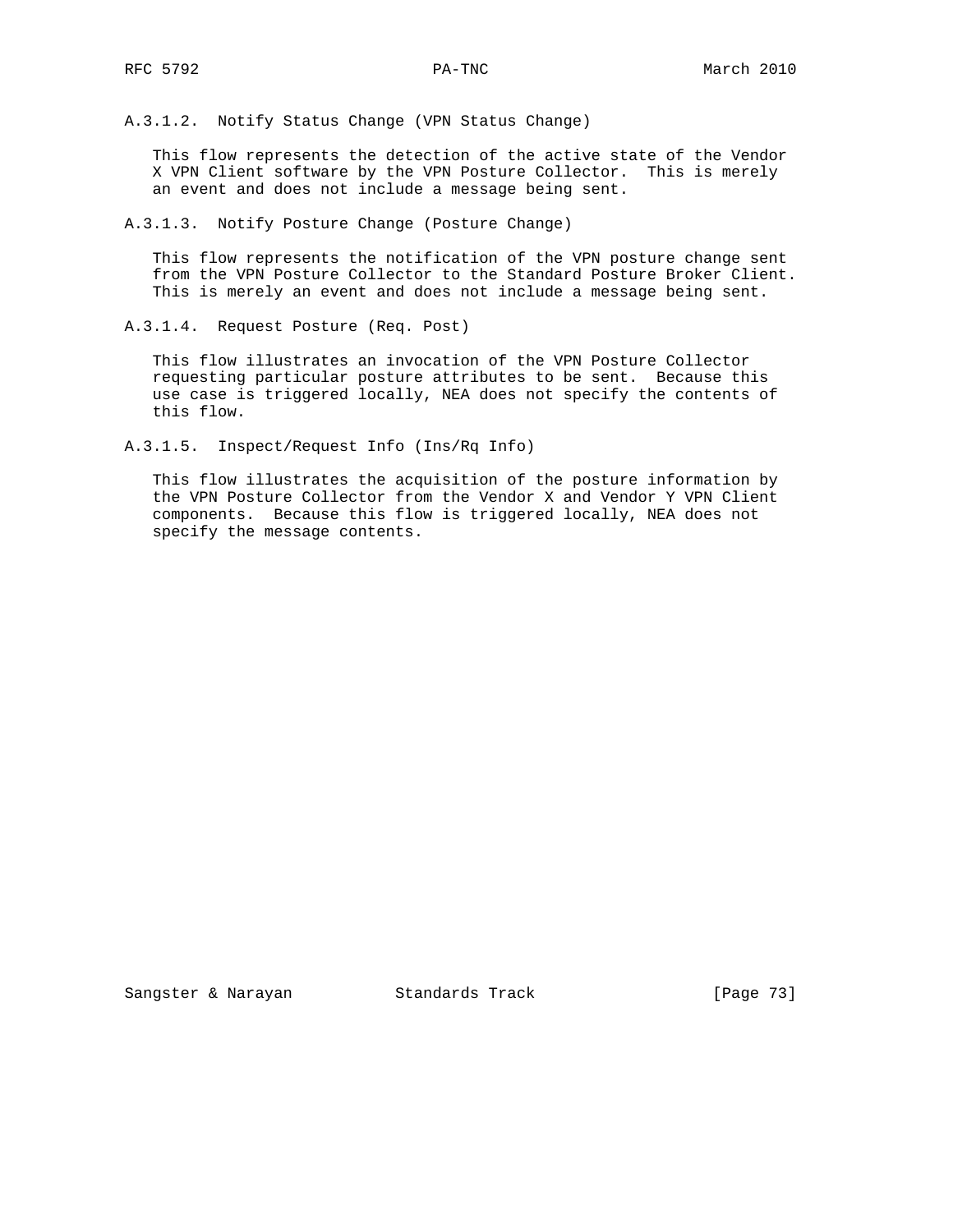A.3.1.6. Vendor X VPN Posture (VPNX Post)

 This flow contains the PA message from the VPN Posture Collector describing the Vendor X VPN Client's posture:

```
 Vendor X VPN Posture PA Message{
     Attribute HDR {Message ID}
       Attribute 1 {
             vendor-id=0
             type=2 (product information)
             length
            Value = \{ product-vendor-id=9876 (vendor X)
               product-id=567 (VPN client identifier for Vndr X)
              product-name="Vendor X VPN Client"
}
        }
        Attribute 2 {
             vendor-id=0
             type=5 (operational status)
             length
            Value = \{ Status=3 (Operational)
               Result=1 (Successful use with no errors detected)
             last Use="2008-07-07T12:00:00Z"
}
}
```
Sangster & Narayan Standards Track [Page 74]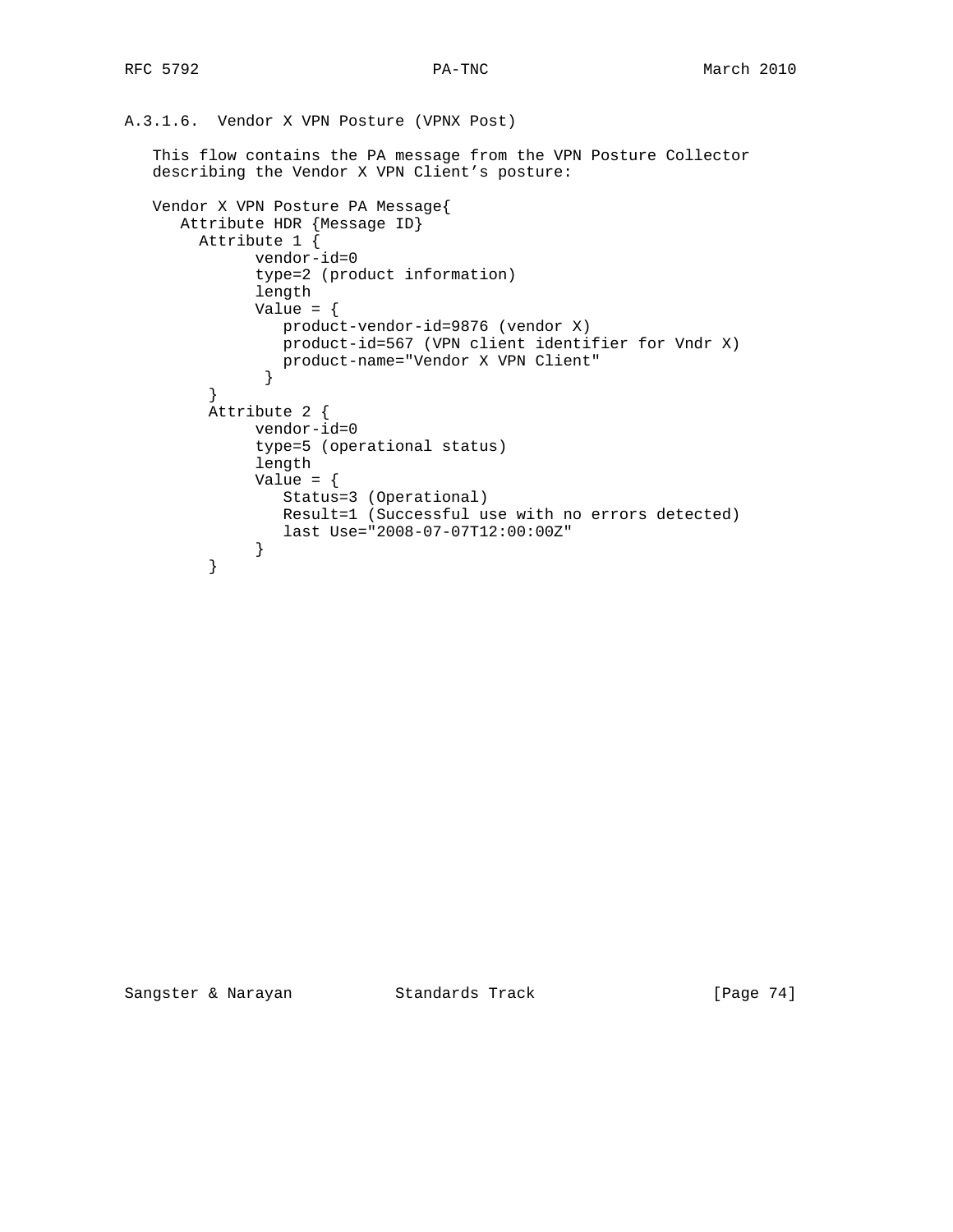A.3.1.7. Vendor Y VPN Posture (VPNY Post)

 This flow contains the PA message from the VPN Posture Collector including the Vendor Y VPN Client's posture:

```
 Vendor Y VPN Posture PA Message{
     Attribute HDR {Message ID}
         Attribute 1 {
             vendor-id=0
             type=2 (product information)
             length
            Value = \{ product-vendor-id=Vendor Y
                product-id=234 (VPN client identifier for Vndr Y)
                product-name="Vendor Y VPN Client"
}
}
        Attribute 2 {
             vendor-id=0
             type=5 (operational status)
             length
            Value = \{ Status=3 (Operational)
              Result=1 (Successful use with no errors detected)
              last Use="2008-07-07T14:05:00Z"
}
}
  }
```
A.3.1.8. Posture Report

 This flow contains the PB message containing the PA message from the VPN Posture Collector; the message content is described in the PB-TNC specification.

```
A.3.1.9. Verify Posture (Vrfy Post.)
```
 This flow illustrates an invocation of the VPN Posture Validator requesting verification of the posture attributes received. Because this flow happens locally within the NEA Server, NEA does not specify the message contents.

Sangster & Narayan Standards Track [Page 75]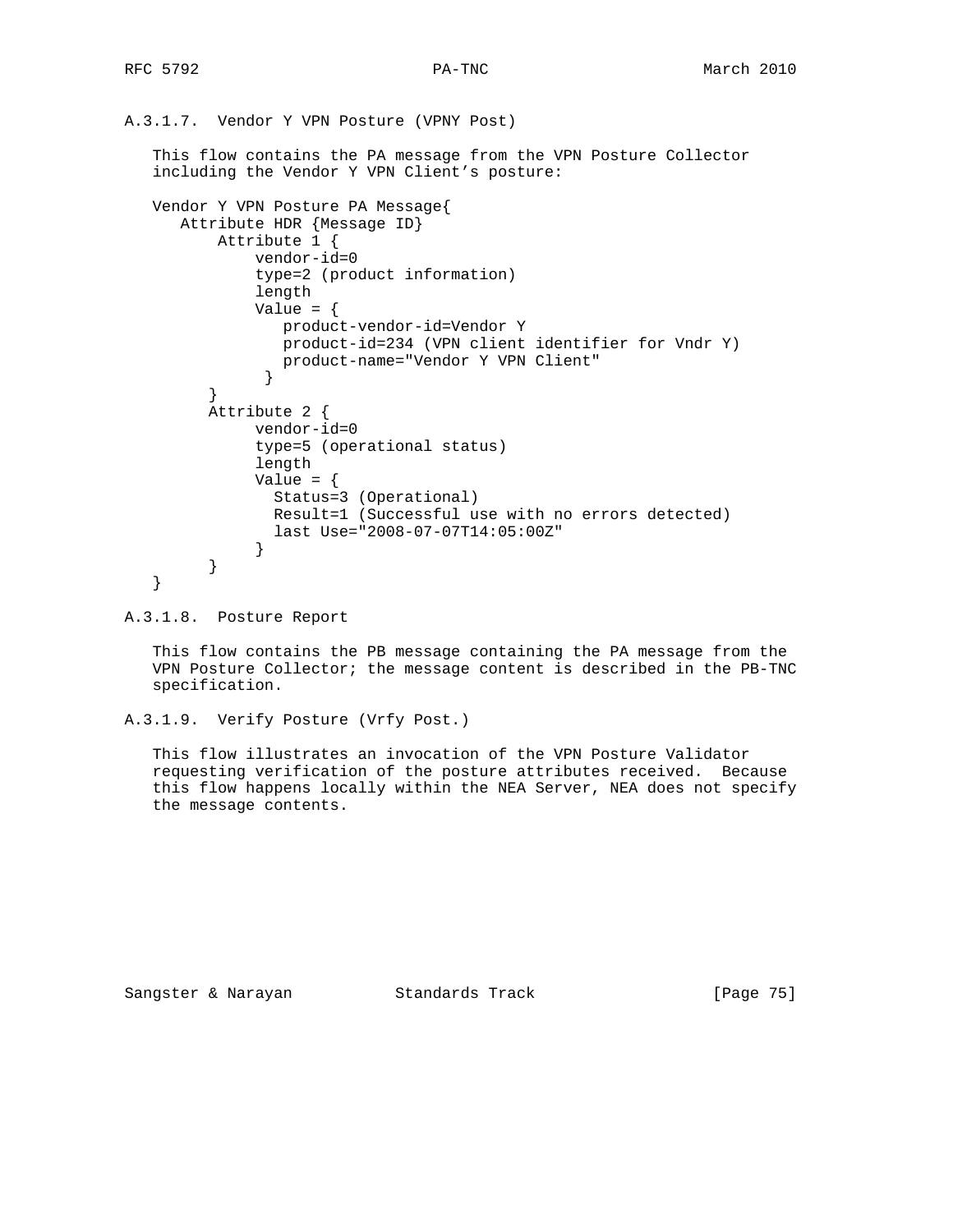A.3.1.10. VPN Posture Result (VPN PRslt)

 This flow contains the PA message (Posture Assessment Result) from the VPN Posture Validator

```
 VPN Posture Result PA Message {
     Attribute HDR {Message ID}
        Attribute 1 {
             vendor-id=0
             type=9 (assessment-result)
             length
            Value = \{ assessment-result=1 (non-compliant)
}
        }
   }
```

```
A.3.1.11. Assessment Result (Assess Result)
```
 This flow contains the PB message containing the system assessment result computed by the Posture Broker Server and the PA messages from the VPN Posture Validator; the message content is described in the PB-TNC specification.

```
A.3.1.12. Posture Result (VPN PRslt)
```
 This flow illustrates an invocation of the VPN Posture Collector to receive the posture assessment result. Because this flow is triggered locally, NEA does not specify the contents of this flow.

Sangster & Narayan Standards Track [Page 76]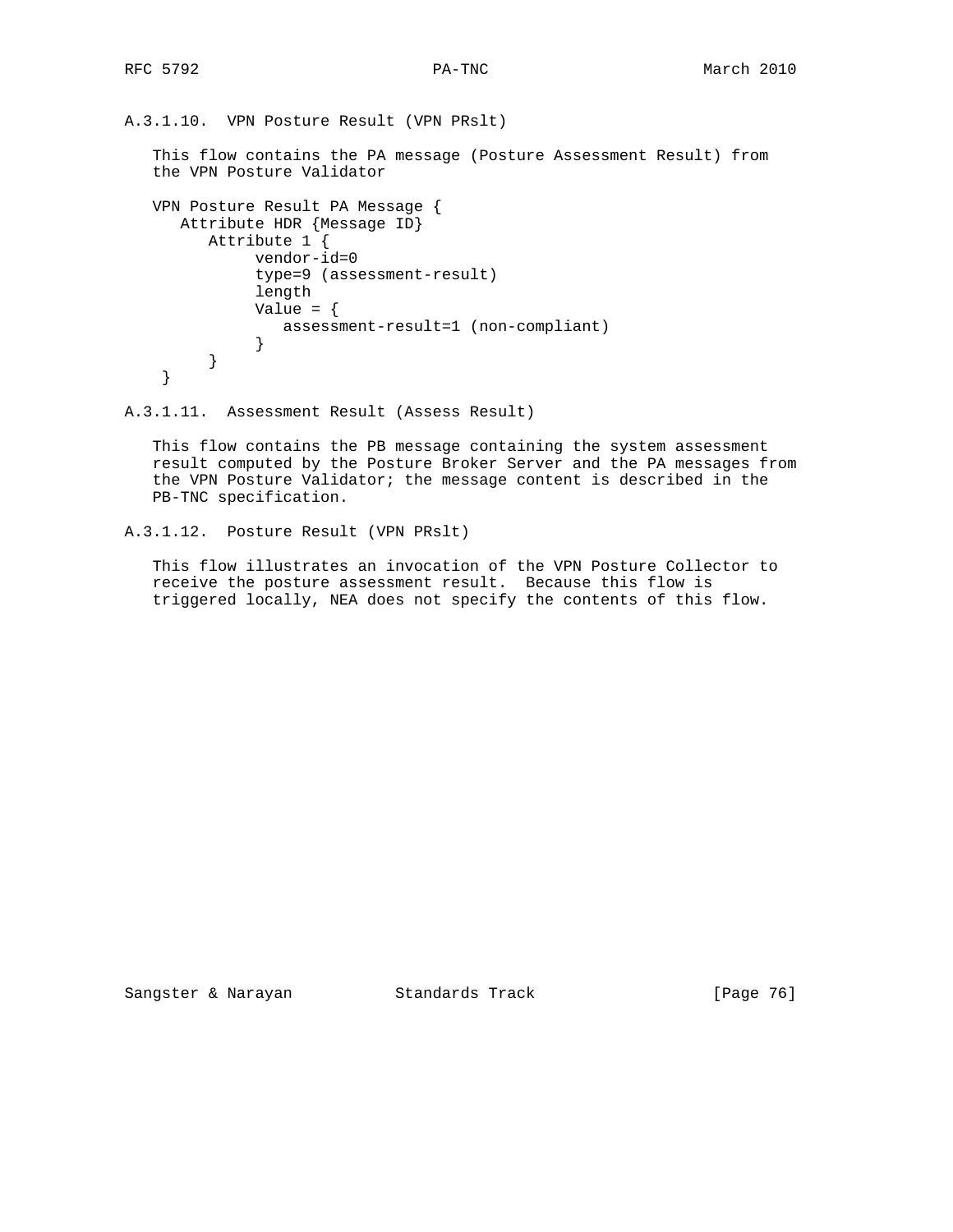Appendix B. Evaluation against NEA Requirements

 This section evaluates the PA-TNC protocol against the requirements defined in the NEA Requirements document. Each subsection considers a separate requirement from the NEA Requirements document. Only common requirements (C-1 through C-10) and PA requirements (PA-1 through PA-6) are considered, since these are the only ones that apply to PA.

B.1. Evaluation against Requirement C-1

Requirement C-1 says:

 C-1 NEA protocols MUST support multiple round trips between the NEA Client and NEA Server in a single assessment.

 PA-TNC meets this requirement. It allows an unlimited number of round trips between the NEA Client and NEA Server.

B.2. Evaluation against Requirement C-2

Requirement C-2 says:

 C-2 NEA protocols SHOULD provide a way for both the NEA Client and the NEA Server to initiate a posture assessment or reassessment as needed.

 PA-TNC meets this requirement. PA-TNC is designed to work whether the NEA Client or the NEA Server initiates a posture assessment or reassessment.

B.3. Evaluation against Requirement C-3

Requirement C-3 says:

 C-3 NEA protocols including security capabilities MUST be capable of protecting against active and passive attacks by intermediaries and endpoints including prevention from replay-based attacks.

 Security for PA-TNC messages being sent over the network is provided through PT protocol security. Therefore, PA-TNC does not include any security capabilities. Since this requirement only applies to NEA protocols "including security capabilities", this specification is not subject to this requirement (see section 5.2).

Sangster & Narayan Standards Track [Page 77]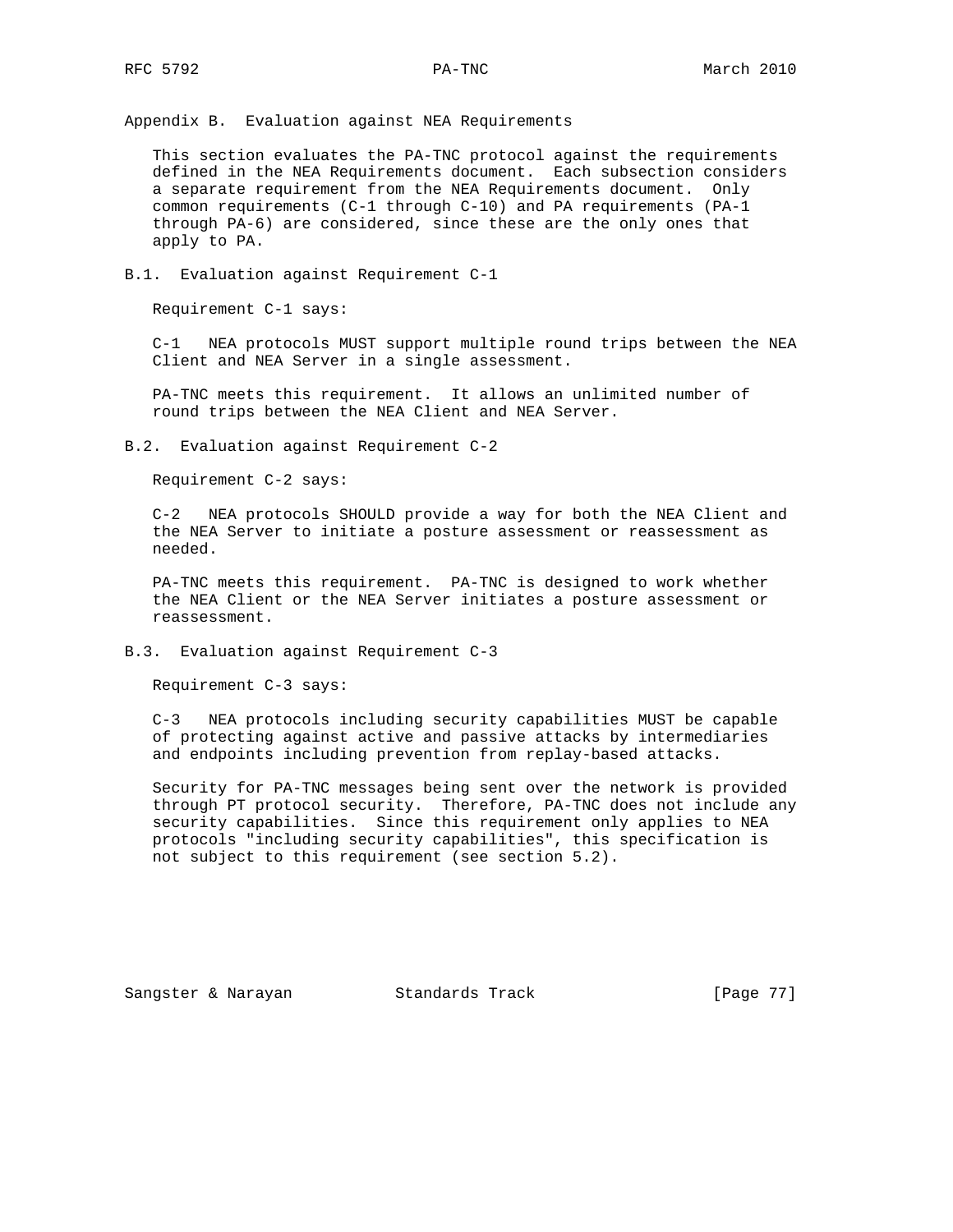B.4. Evaluation against Requirement C-4

Requirement C-4 says:

 C-4 The PA and PB protocols MUST be capable of operating over any PT protocol. For example, the PB protocol must provide a transport independent interface allowing the PA protocol to operate without change across a variety of network protocol environments (e.g., EAP/802.1X, PANA, TLS and IKE/IPsec).

 PA-TNC meets this requirement. PA-TNC can operate over any PT protocol that meets the requirements for PT stated in the NEA Requirements document. PA-TNC does not have any dependencies on specific details of the underlying PT protocol.

## B.5. Evaluation against Requirement C-5

Requirement C-5 says:

 C-5 The selection process for NEA protocols MUST evaluate and prefer the reuse of existing open standards that meet the requirements before defining new ones. The goal of NEA is not to create additional alternative protocols where acceptable solutions already exist.

 Based on this requirement, PA-TNC should receive a strong preference. PA-TNC is equivalent with IF-M 1.0, an open TCG specification. Other specifications from TCG and other groups are also under development based on the IF-M 1.0 specification. Selecting PA-TNC as the basis for the PA protocol will ensure compatibility with IF-M 1.0, with these other specifications, and with their implementations.

B.6. Evaluation against Requirement C-6

Requirement C-6 says:

 C-6 NEA protocols MUST be highly scalable; the protocols MUST support many Posture Collectors on a large number of NEA Clients to be assessed by numerous Posture Validators residing on multiple NEA Servers.

 PA-TNC meets this requirement. PA-TNC supports an unlimited number of Posture Collectors, Posture Validators, NEA Clients, and NEA Servers. It also is quite scalable in many other aspects as well. A PA-TNC message can contain up to 2^32-1 octets and about 2^28 PA-TNC attributes. Each organization with an SMI Private Enterprise Number is entitled to define up to 2^32 vendor-specific PA-TNC Attribute Types, 2^16 vendor-specific PA-TNC Product IDs, and 2^32 vendor-

Sangster & Narayan Standards Track [Page 78]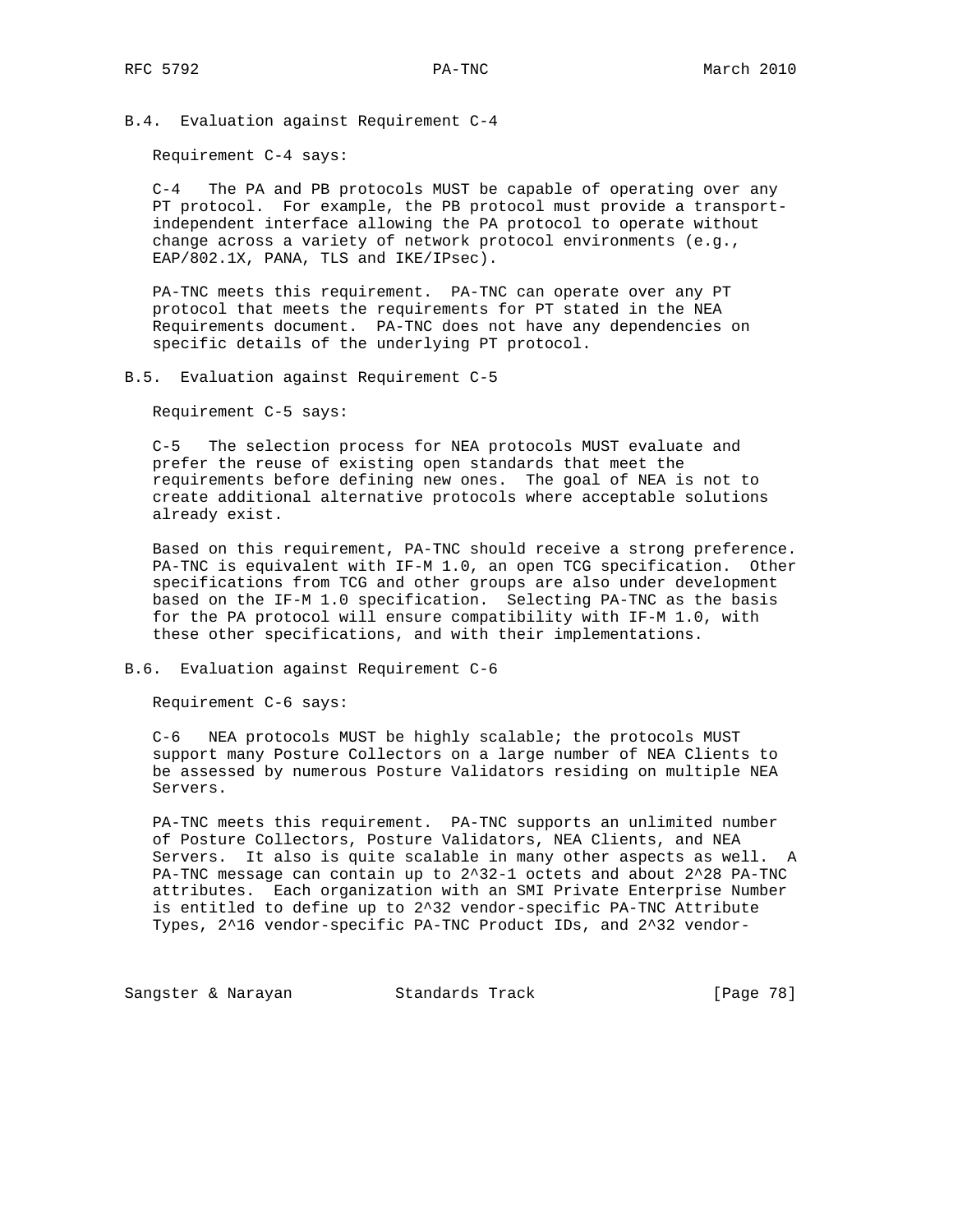specific PA-TNC Error Codes. Each attribute can contain almost 2^32 octets. It is generally not advisable or necessary to send this much data in a NEA assessment, but still PA-TNC is highly scalable and meets requirement C-6 easily.

B.7. Evaluation against Requirement C-7

Requirement C-7 says:

 C-7 The protocols MUST support efficient transport of a large number of attribute messages between the NEA Client and the NEA Server.

 PA-TNC meets this requirement. Each PA-TNC message can contain about 2^28 PA-TNC attributes. PA-TNC supports up to 2^32 round trips in a session so the maximum number of attribute messages that can be sent in a single session is actually about 2^50. However, it is generally inadvisable and unnecessary to send a large number of messages in a NEA assessment. As for efficiency, PA-TNC adds only 12 octets of overhead per attribute and 8 octets per message (which is negligible on a per-attribute basis).

B.8. Evaluation against Requirement C-8

Requirement C-8 says:

 C-8 NEA protocols MUST operate efficiently over low bandwidth or high latency links.

 PA-TNC meets this requirement. A PA-TNC exchange is envisioned (based on current deployment experience) to involve one or two round trips with less than 500 octets of PA-TNC messages. Of course, use of vendor-specific PA-TNC attribute types could expand the assessment. However, PA-TNC itself imposes an overhead of only 8 octets per PA-TNC message and 12 octets per attribute.

B.9. Evaluation against Requirement C-9

Requirement C-9 says:

 C-9 For any strings intended for display to a user, the protocols MUST support adapting these strings to the user's language preferences.

 PA-TNC meets this requirement. The only field included in a PB-TNC attribute for display to the user includes a language tag that could be selected based upon the user's PB-TNC negotiated preferred language for the assessment (see section 4.10 of the PB-TNC

Sangster & Narayan Standards Track [Page 79]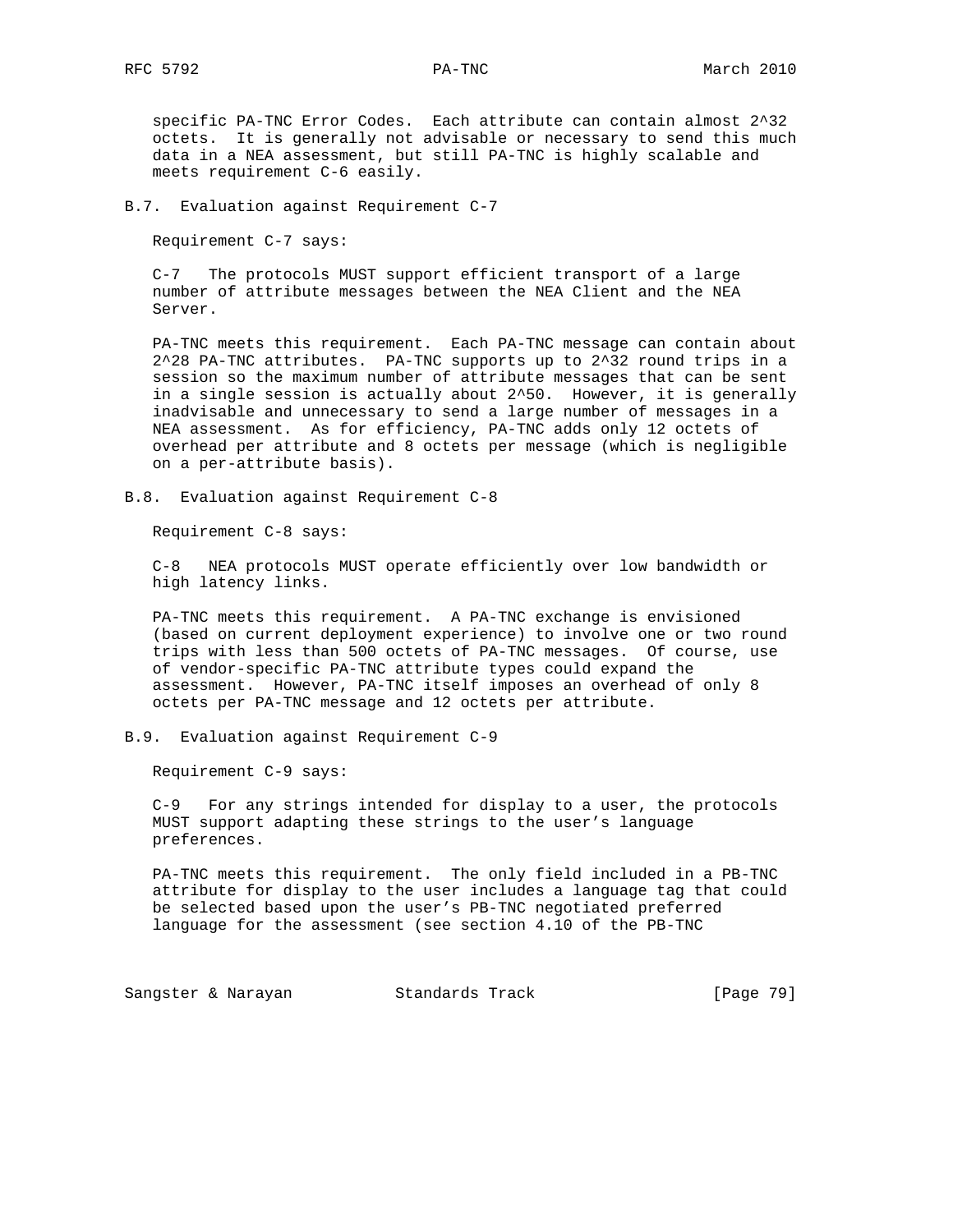specification). With this exception, all of the strings in the standard PA-TNC attributes are intended for logging and programmatic comparisons.

 If any vendor-specific PA-TNC attribute types or future IETF Standard PA-TNC Attribute Types include strings that are intended for display to a user, they should be translated to the user's preferred language. The Posture Broker Server will need to expose the user's preferences to the Posture Validators through whatever API or protocol is used to connect those components. However, that is all out of scope for this specification.

B.10. Evaluation against Requirement C-10

Requirement C-10 says:

C-10 NEA protocols MUST support encoding of strings in UTF-8 format.

 PA-TNC meets this requirement. All strings in the PA-TNC protocol are encoded in UTF-8 format. This allows the protocol to support a wide range of languages efficiently.

B.11. Evaluation against Requirement C-11

Requirement C-11 says:

 C-11 Due to the potentially different transport characteristics provided by the underlying candidate PT protocols, the NEA Client and NEA Server MUST be capable of becoming aware of and adapting to the limitations of the available PT protocol. For example, some PT protocol characteristics that might impact the operation of PA and PB include restrictions on which end can initiate a NEA connection, maximum data size in a message or full assessment, upper bound on number of round trips, and ordering (duplex) of messages exchanged. The selection process for the PT protocols MUST consider the limitations the candidate PT protocol would impose upon the PA and PB protocols.

 PA-TNC meets this requirement. The design of the PA-TNC protocol emphasizes efficient transport of information in order to maximize its usability in constrained PT environments. Local APIs could allow Posture Collectors and Posture Validators to discover when they are operating in a less constrained deployment and then make use of more verbose attributes. Similarly, Posture Collectors could choose not to send or use smaller attributes (including assertions from previous assessments) when faced with a very constrained network connection.

Sangster & Narayan Standards Track [Page 80]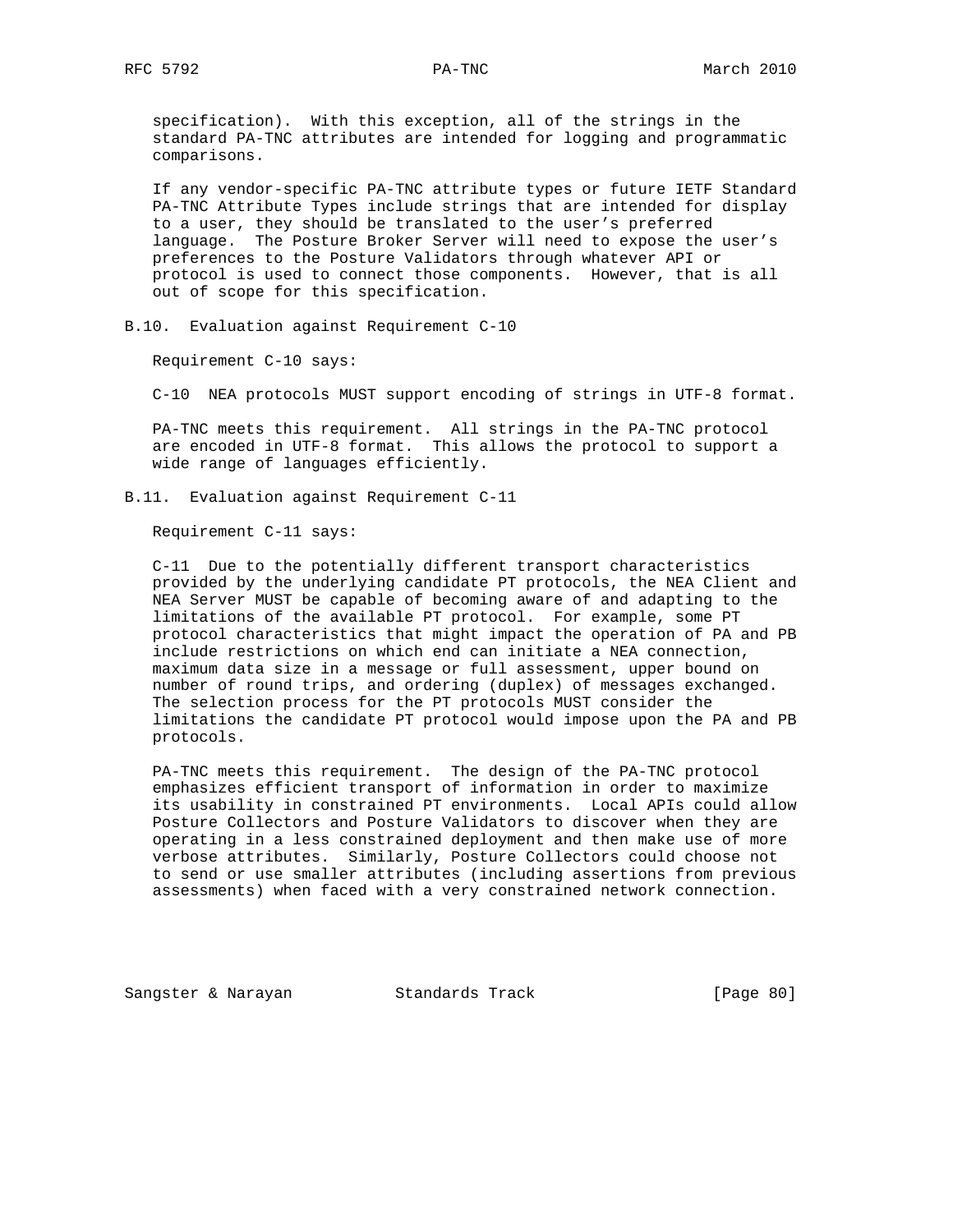B.12. Evaluation against Requirement PA-1

Requirement PA-1 says:

 PA-1 The PA protocol MUST support communication of an extensible set of NEA standards-defined attributes. These attributes will be uniquely identifiable from non-standard attributes.

 PA-TNC meets this requirement. Each attribute is identified with a PA-TNC Attribute Vendor ID and a PA-TNC Attribute Type. IETF Standard PA-TNC Attribute Types use a vendor ID of zero (0), in contrast with vendor-specific PA-TNC Attribute Types, which will use the vendor's SMI Private Enterprise Number as the vendor ID. The IANA will maintain a registry of PA-TNC Attribute Types with new values added by Expert Review with Specification Required, as described in the IANA Considerations section of this specification. Thus, the set of standard attribute types is extensible, but all standard attribute types are uniquely identifiable.

B.13. Evaluation against Requirement PA-2

Requirement PA-2 says:

 PA-2 The PA protocol MUST support communication of an extensible set of vendor-specific attributes. These attributes will be segmented into uniquely identifiable vendor-specific namespaces.

 PA-TNC meets this requirement. Each attribute is identified with a PA-TNC Attribute Vendor ID and a PA-TNC Attribute Type. Vendor defined PA-TNC Attribute Types use the vendor's SMI Private Enterprise Number as the PA-TNC Attribute Vendor ID. Each vendor can define up to 2^32 PA-TNC Attribute Types, using its own internal processes to manage its set of attribute types.

 The IANA is not involved, other than the initial assignment of the vendor's SMI Private Enterprise Number. Thus, the set of vendor specific attributes is segmented into uniquely identifiable vendor specific namespaces.

B.14. Evaluation against Requirement PA-3

Requirement PA-3 says:

 PA-3 The PA protocol MUST enable a Posture Validator to make one or more requests for attributes from a Posture Collector within a single assessment. This enables the Posture Validator to reassess the posture of a particular endpoint feature or to request additional posture including from other parts of the endpoint.

Sangster & Narayan Standards Track [Page 81]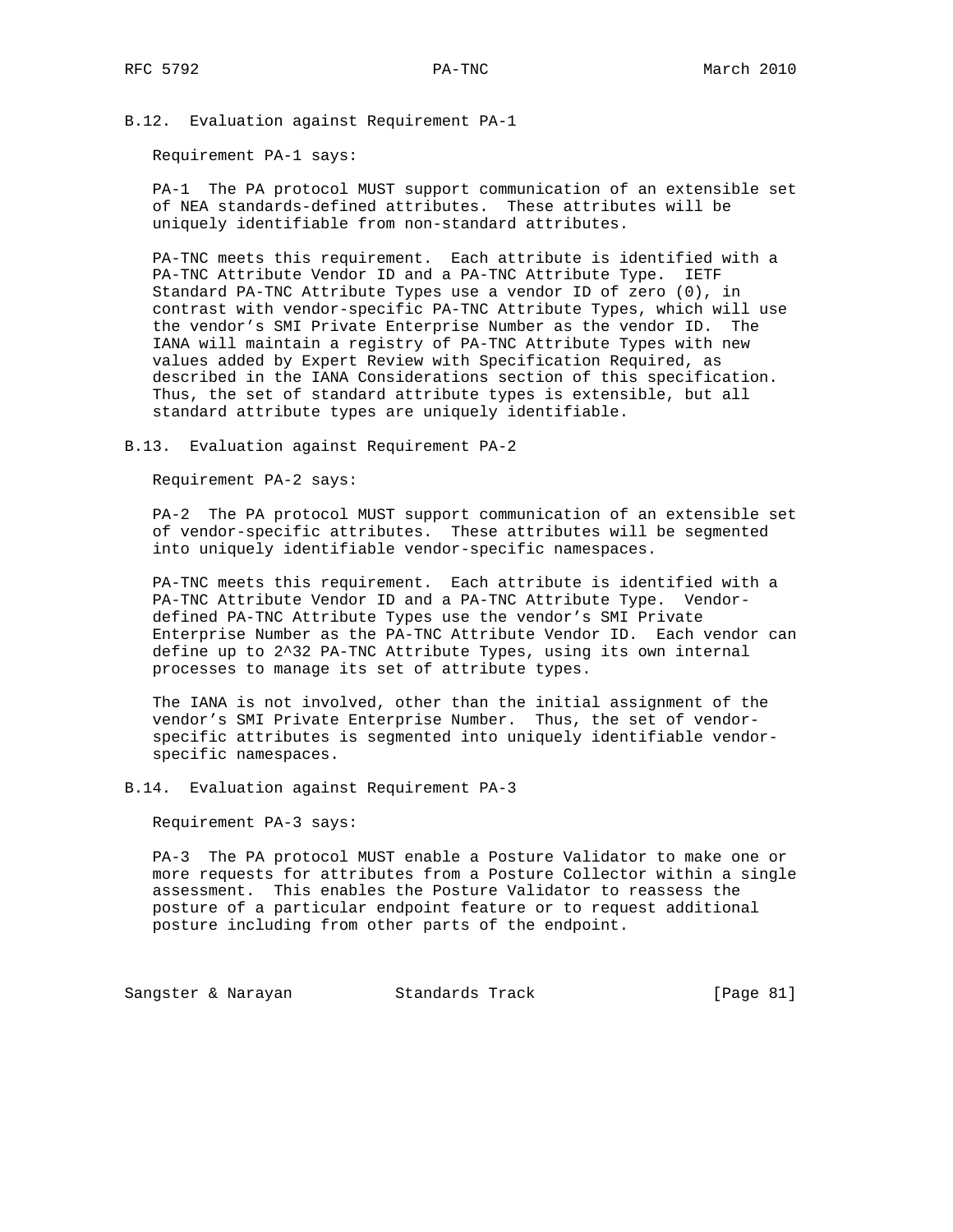PA-TNC meets this requirement. The Attribute Request attribute type is an IETF Standard PA-TNC Attribute Type that permits a Posture Validator to send to one or more Posture Collectors a request for one or more attributes. This attribute may be sent at any point in the posture assessment process and may in fact be sent more than once if the Posture Validator needs to first determine the type of operating system and then request certain attributes specific to that operating system, for example.

## B.15. Evaluation against Requirement PA-4

Requirement PA-4 says:

 PA-4 The PA protocol MUST be capable of returning attributes from a Posture Validator to a Posture Collector. For example, this might enable the Posture Collector to learn the specific reason for a failed assessment and to aid in remediation and notification of the system owner.

 PA-TNC meets this requirement. A Posture Validator can easily send attributes to one or more Posture Collectors.

B.16. Evaluation against Requirement PA-5

Requirement PA-5 says:

 PA-5 The PA protocol SHOULD provide authentication, integrity, and confidentiality of attributes communicated between a Posture Collector and Posture Validator. This enables end-to-end security across a NEA deployment that might involve traversal of several systems or trust boundaries.

 PA-TNC does not include an explicit PA-level security mechanism but does lay a foundation allowing attribute-level security protections to be added later. As an existence proof, the NEA working group considered an Internet-Draft proposal capable of encapsulating PA attributes within a Cryptographic Message Syntax (CMS) security wrapper in a new attribute type. This proposal offered the protections described in this requirement. However, the NEA WG decided that the use cases in scope for the working group did not require PA-level security. The use cases involving PA message traversal of multiple systems or trust boundaries were considered out of scope; therefore, a Posture Validator to Posture Collector end-to end security protection was considered not to be required.

 Instead, PA-TNC attributes are protected by the PT layer authentication, integrity, and confidentiality support. This protects the attributes communicated between the Posture Transport

Sangster & Narayan Standards Track [Page 82]